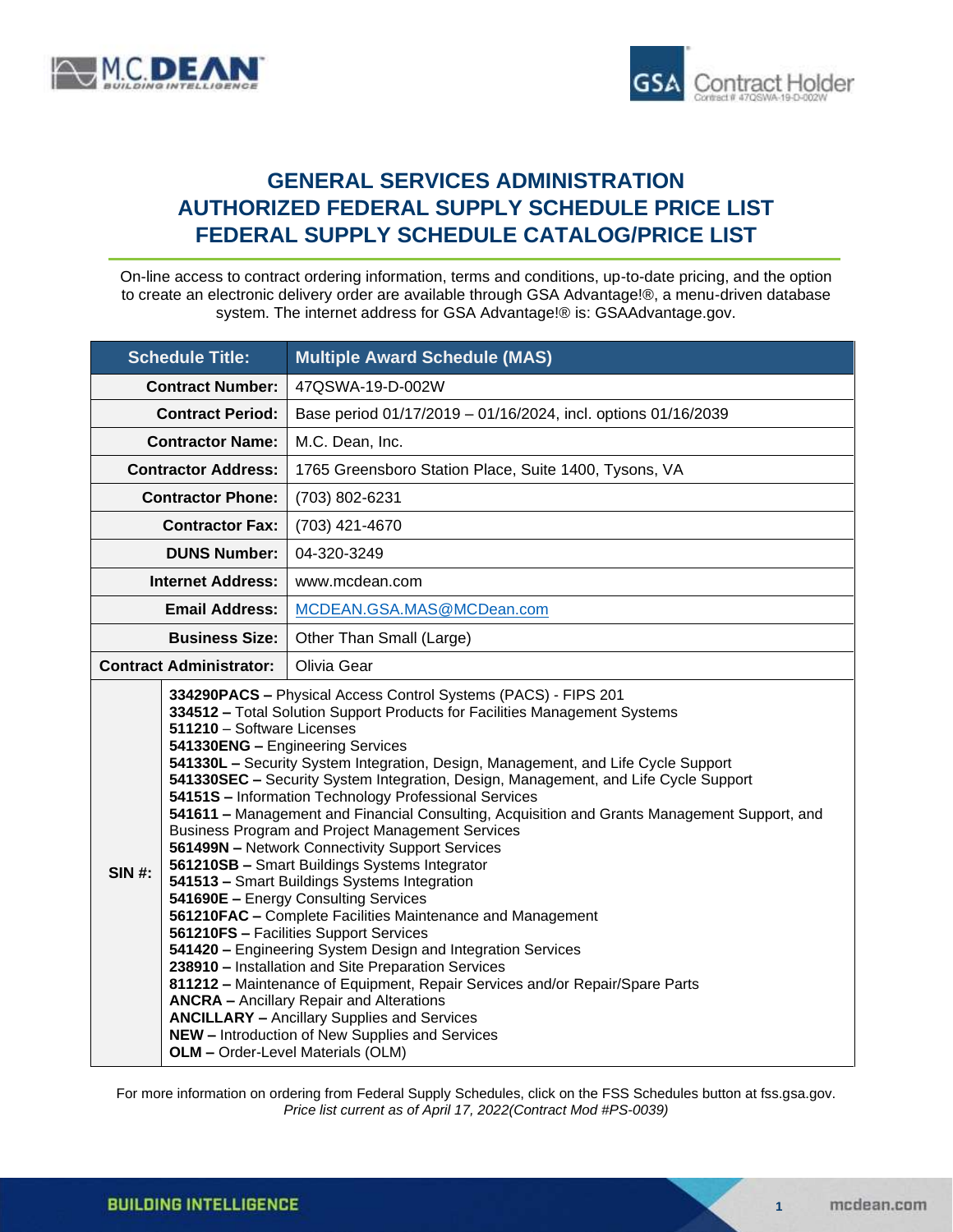



# **Table of Contents**

| 1b: Lowest Price Model Number and Lowest Unit Price for Each SIN  3    |  |
|------------------------------------------------------------------------|--|
|                                                                        |  |
|                                                                        |  |
|                                                                        |  |
|                                                                        |  |
|                                                                        |  |
|                                                                        |  |
|                                                                        |  |
|                                                                        |  |
|                                                                        |  |
|                                                                        |  |
|                                                                        |  |
|                                                                        |  |
|                                                                        |  |
|                                                                        |  |
|                                                                        |  |
|                                                                        |  |
|                                                                        |  |
|                                                                        |  |
|                                                                        |  |
|                                                                        |  |
|                                                                        |  |
|                                                                        |  |
|                                                                        |  |
|                                                                        |  |
|                                                                        |  |
|                                                                        |  |
| 22A: Special Attributes.<br>4                                          |  |
|                                                                        |  |
|                                                                        |  |
| 24: Notification Regarding Registration in System for Award Management |  |
|                                                                        |  |
|                                                                        |  |
|                                                                        |  |
|                                                                        |  |
|                                                                        |  |

 $\overline{2}$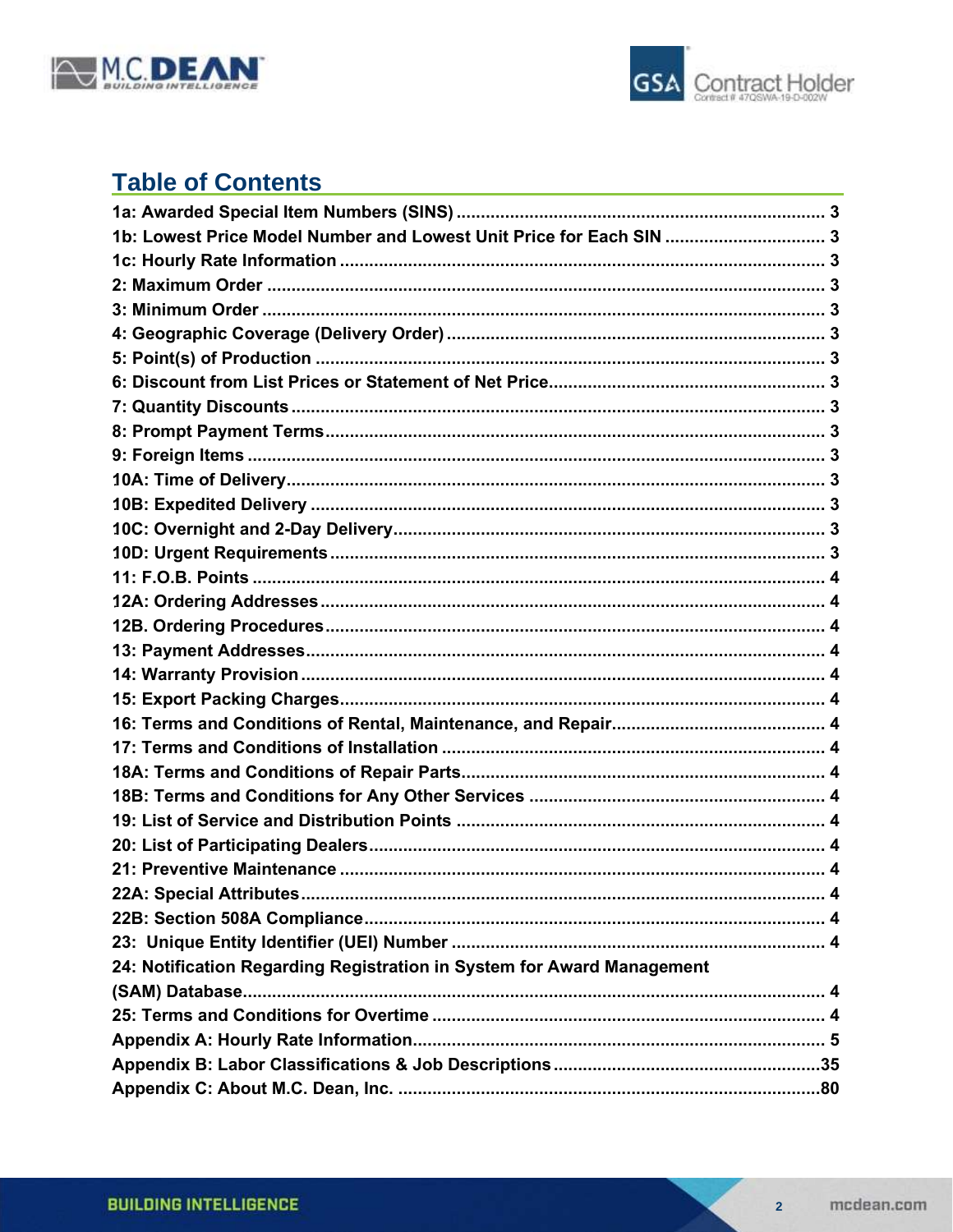



## <span id="page-2-0"></span>**1a: Awarded Special Item Numbers (SINS)**

**334290PACS –** Physical Access Control Systems (PACS) - FIPS 201 **334512 –** Total Solution Support Products for Facilities Management Systems **511210** – Software Licenses **541330ENG –** Engineering Services **541330L –** Security System Integration, Design, Management, and Life Cycle Support **541330SEC –** Security System Integration, Design, Management, and Life Cycle Support **54151S –** Information Technology Professional Services **541611 –** Management and Financial Consulting, Acquisition and Grants Management Support, and Business Program and Project Management Services **561499N –** Network Connectivity Support Services **561210SB –** Smart Buildings Systems Integrator **541513 –** Smart Buildings Systems Integration **541690E –** Energy Consulting Services **561210FAC –** Complete Facilities Maintenance and Management **561210FS –** Facilities Support Services **541420 –** Engineering System Design and Integration Services **238910 –** Installation and Site Preparation Services **811212 –** Maintenance of Equipment, Repair Services and/or Repair/Spare Parts **ANCRA –** Ancillary Repair and Alterations **ANCILLARY –** Ancillary Supplies and Services **NEW –** Introduction of New Supplies and Services **OLM –** Order-Level Materials (OLM)

## <span id="page-2-1"></span>**1b: Lowest Price Model Number and Lowest Unit Price for Each SIN**

See price list.

<span id="page-2-2"></span>**1c: Hourly Rate Information** See Appendix A: Hourly Rate Information.

#### <span id="page-2-3"></span>**2: Maximum Order** 334290PACS; 334512; 541330L; 541330SEC - \$250,000 561210SB - \$1,000,000

<span id="page-2-4"></span>**3: Minimum Order** \$50

<span id="page-2-5"></span>**4: Geographic Coverage (Delivery Order) Worldwide** 

<span id="page-2-6"></span>**5: Point(s) of Production** Tysons, VA, USA

<span id="page-2-7"></span>**6: Discount from List Prices or Statement of Net Price** All prices are net.

<span id="page-2-8"></span>**7: Quantity Discounts** 0.5% on individual task orders over \$1,000,000.

#### <span id="page-2-9"></span>**8: Prompt Payment Terms**

Net 30. *Information for Ordering Offices: Prompt payment terms cannot be negotiated out of the contractual agreement in exchange for other concessions.*

# <span id="page-2-10"></span>**9: Foreign Items**

Not applicable.

<span id="page-2-11"></span>*12B***10A: Time of Delivery** Determined on a task order basis.

### <span id="page-2-12"></span>**10B: Expedited Delivery**

Items available for expedited delivery are noted in this price list.

### <span id="page-2-13"></span>*14B***10C: Overnight and 2-Day Delivery**

M.C. Dean will provide our customer a dedicated Point of Contact upon task order award. Customers are encouraged to contact this individual directly for any overnight and 2-day delivery requirements.

#### <span id="page-2-14"></span>**10D: Urgent Requirements**

M.C. Dean will provide our customer a dedicated Point of Contact upon task order award. Customers are encouraged to contact this individual directly for any urgent requirements.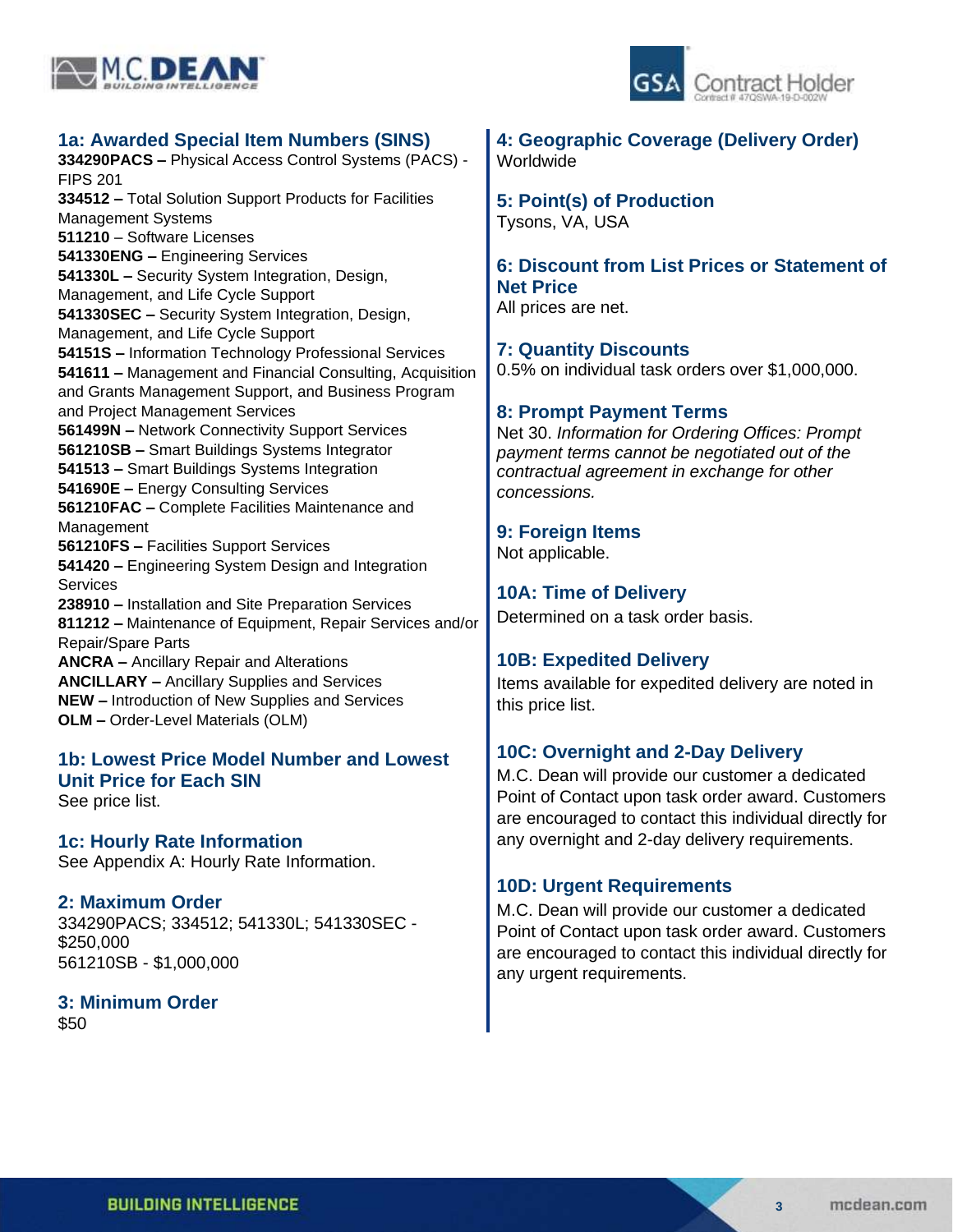

#### <span id="page-3-0"></span>**11: F.O.B. Points**

Destination.

## <span id="page-3-1"></span>*16B***12A: Ordering Addresses**

Bid Administrator 1765 Greensboro Station Place Tysons, Virginia 22102 Phone: (703) 802-6231 Fax: (703) 463-2668 Email: MCDEAN.GSA.MAS@MCDean.com

### <span id="page-3-2"></span>**12B. Ordering Procedures**

For supplies and services, the ordering procedures, information on Blanket Purchase Agreements (BPAs), and a sample BPA can be found at the GSA/FSS Schedule homepage (fss.gsa.gov/schedules) and in Federal Acquisition Regulation (FAR) 8.405-3

#### <span id="page-3-3"></span>**13: Payment Addresses**

M.C. Dean, Inc. P.O. Box 532232 Atlanta, GA 30353-2232

<span id="page-3-4"></span>**14: Warranty Provision** Not applicable.

<span id="page-3-5"></span>**15: Export Packing Charges** Not applicable.

<span id="page-3-6"></span>**16: Terms and Conditions of Rental, Maintenance, and Repair** Not applicable.

<span id="page-3-7"></span>**17: Terms and Conditions of Installation**  Not applicable.

<span id="page-3-8"></span>**18A: Terms and Conditions of Repair Parts**  Not applicable.

<span id="page-3-9"></span>**18B: Terms and Conditions for Any Other Services**  Not applicable.



## <span id="page-3-10"></span>**19: List of Service and Distribution Points** Not applicable.

<span id="page-3-11"></span>**20: List of Participating Dealers** Not applicable.

<span id="page-3-12"></span>**21: Preventive Maintenance** Not applicable.

## <span id="page-3-13"></span>**22A: Special Attributes**

ISO 9001:2015 Certified CMMI Level 3 Certified LEED Certified EPA EnergyStar Partner Department of Energy (DOE) Energy Service Company Designated one of "America's Safest Companies" (EHS Today, 2017)

# <span id="page-3-14"></span>**22B: Section 508A Compliance**

Not applicable.

## <span id="page-3-15"></span>**23: Unique Entity Identifier (UEI) Number**

UEI Number: RD55NEXJ5EW4

## <span id="page-3-16"></span>*32B***24: Notification Regarding Registration in System for Award Management (SAM) Database**

<span id="page-3-17"></span>M.C. Dean maintains an active SAM registration; CAGE code 3K773.

### <span id="page-3-18"></span>**25: Terms and Conditions for Overtime**

When overtime is required, the Labor Category will be billed at 1.5 times the standard labor rate.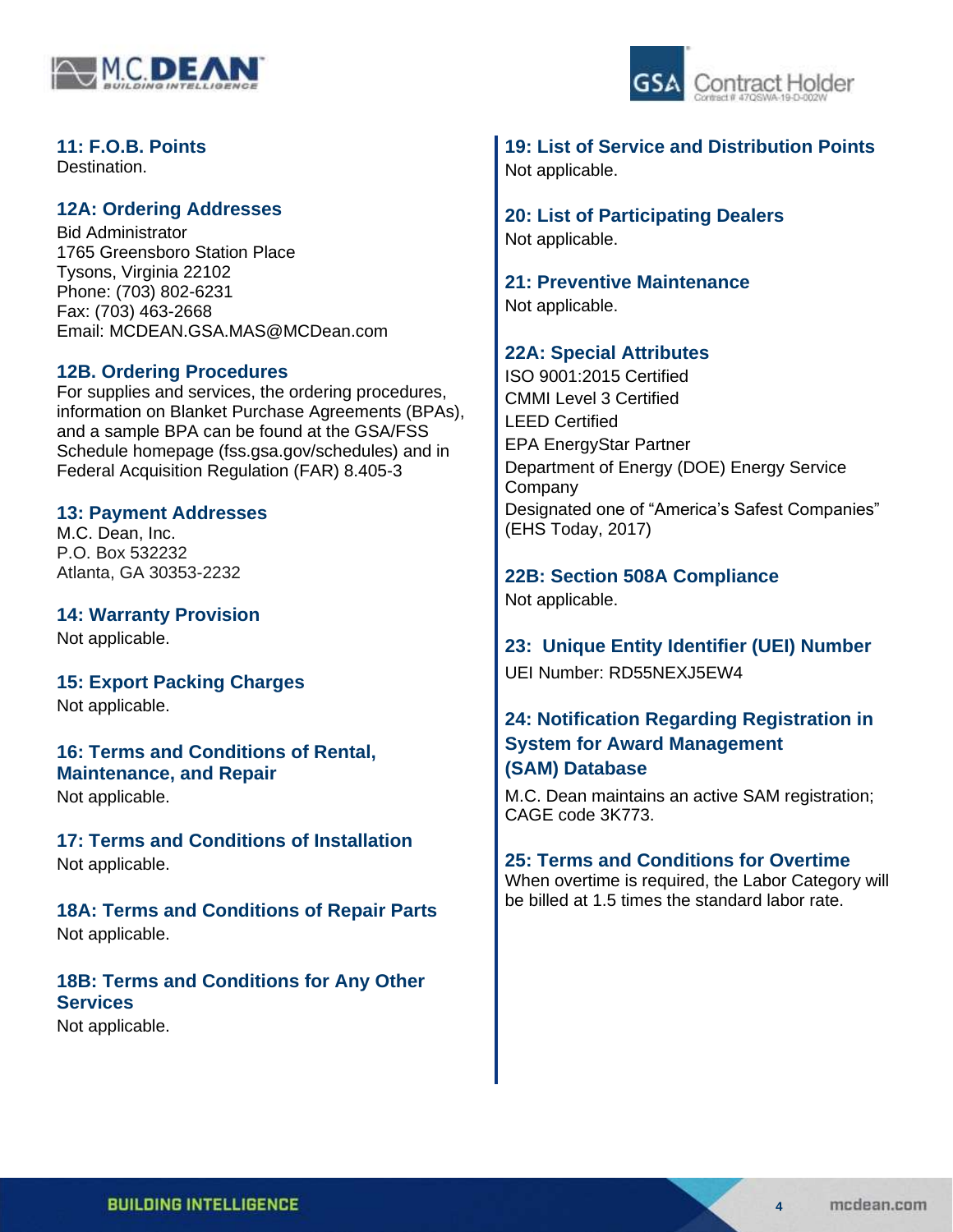



# APPENDIX A: HOURLY RATE INFORMATION

The below Labor Categories can be used with the following SINs 334290PACS; 334512; 541330L; 541330SEC; 561499N; 561210SB; 541330ENG; 541611; 541513; 541690E; 561210FAC; 561210FS; 541420; 238910; 811212; ANCRA, NEW; 54151S.

<span id="page-4-0"></span>

| <b>LCAT</b>                         | <b>MINIMUM EDUCATION/</b><br><b>CERTIFICATION LEVEL</b>                         | <b>MINIMUM</b><br><b>YEARS OF</b><br><b>EXPERIENCE</b> | 1/17/2022-<br>1/16/2023 | 1/17/2023-<br>1/16/2024 |
|-------------------------------------|---------------------------------------------------------------------------------|--------------------------------------------------------|-------------------------|-------------------------|
| <b>Program Manager</b>              | BS in Engineering, Computer Science,<br>Mathematics, Economics, or other field  | 10 years                                               | \$134.52                | \$138.29                |
| <b>Project Manager 3</b>            | BS in Engineering, Computer Science,<br>Mathematics, Economics, or other field  | 6-9 years                                              | \$125.07                | \$128.57                |
| <b>Project Manager 2</b>            | BS in Engineering, Computer Science,<br>Mathematics, Economics, or other field  | 3-5 years                                              | \$118.89                | \$122.22                |
| <b>Subject Matter Expert (IT)</b>   | MS in Engineering, Computer Science,<br>Mathematics, Financial, or Business     | 15 years                                               | \$342.72                | \$352.32                |
| <b>Systems Architect (IT)</b>       | Master's Degree                                                                 | 15 years                                               | \$241.13                | \$247.88                |
| <b>Senior Network Engineer (IT)</b> | BS in Engineering, Computer Science,<br>Mathematics, Economics, or other field; | 6-10 years                                             | \$164.18                | \$168.77                |
| <b>Network Engineer (IT)</b>        | BS in Engineering, Computer Science,<br>Mathematics, Economics, or other field; | 3-5 years                                              | \$154.07                | \$158.38                |
| Jr. Network Engineer (IT)           | BS in Engineering, Computer Science,<br>Mathematics, Economics, or other field  | Up to 3 years                                          | \$139.85                | \$143.76                |
| <b>Sr. Design Engineer</b>          | BS in Engineering, Computer Science,<br>Mathematics, Economics, or other field; | 6-10 years                                             | \$118.53                | \$121.85                |
| <b>System Engineer 2</b>            | BS in Engineering, Computer Science,<br>Mathematics, Economics, or other field; | 3-5 years                                              | \$109.33                | \$112.39                |
| <b>System Engineer 1</b>            | BS in Engineering, Computer Science,<br>Mathematics, Economics, or other field  | Up to 3 years                                          | \$76.83                 | \$78.98                 |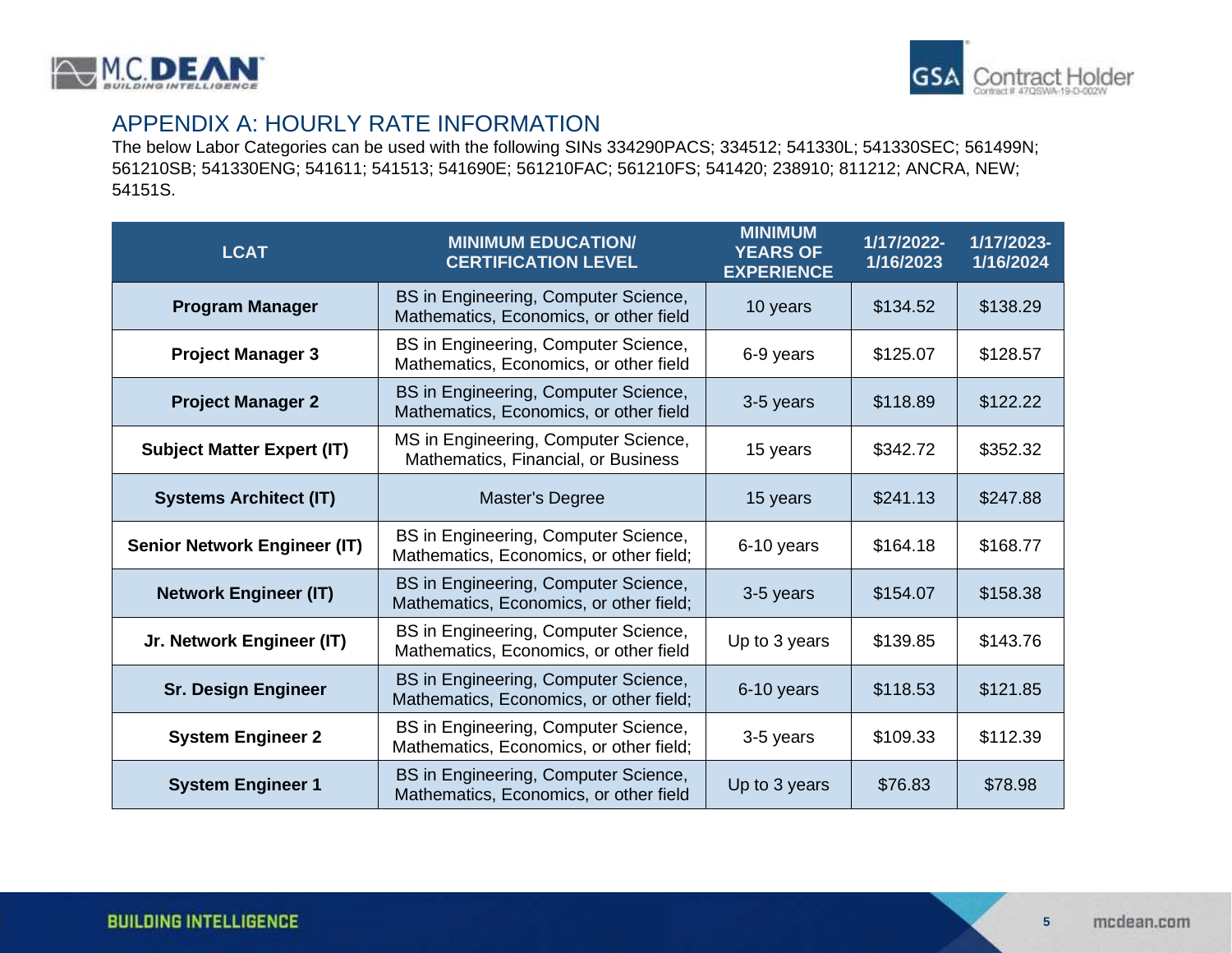



| <b>LCAT</b>                          | <b>MINIMUM EDUCATION/</b><br><b>CERTIFICATION LEVEL</b>                                          | <b>MINIMUM</b><br><b>YEARS OF</b><br><b>EXPERIENCE</b> | 1/17/2022-<br>1/16/2023 | 1/17/2023-<br>1/16/2024 |
|--------------------------------------|--------------------------------------------------------------------------------------------------|--------------------------------------------------------|-------------------------|-------------------------|
| <b>Tech Specialist</b>               | High School Graduate; Vendor<br>certification such as Lenel, Hirsch, or<br>Software House        | $10+$ years                                            | \$110.68                | \$113.78                |
| <b>Programmer 3</b>                  | High School Graduate; Vendor<br>certification such as Lenel, Hirsch, or<br><b>Software House</b> | 8-10 years                                             | \$99.73                 | \$102.52                |
| <b>Programmer 2</b>                  | High School Graduate; Vendor<br>certification such as Lenel, Hirsch, or<br>Software House        | 5-7 years                                              | \$94.42                 | \$97.06                 |
| <b>System Admin 2</b>                | High School Graduate; Vendor<br>certification such as Lenel, Hirsch, or<br><b>Software House</b> | 3-5 years                                              | \$91.07                 | \$93.62                 |
| <b>System Admin 1</b>                | High School Graduate; Vendor<br>certification such as Lenel, Hirsch, or<br>Software House        | Up to 3 years                                          | \$62.57                 | \$64.32                 |
| <b>Technician 3</b>                  | High School Graduate; Vendor<br>certification such as Lenel, Hirsch, or<br><b>Software House</b> | 8-10 years                                             | \$83.13                 | \$85.46                 |
| <b>Technician 2</b>                  | High School Graduate; Vendor<br>certification such as Lenel, Hirsch, or<br>Software House        | 3-7 years                                              | \$79.95                 | \$82.19                 |
| <b>Technician 1</b>                  | <b>High School Graduate</b>                                                                      | Up to 3 years                                          | \$71.95                 | \$73.96                 |
| <b>FAC Electrical Apprentice I</b>   | <b>High School Graduate</b>                                                                      | $\overline{0}$                                         | \$38.56                 | \$39.64                 |
| <b>FAC Electrical Apprentice II</b>  | <b>High School Graduate</b>                                                                      | 1                                                      | \$45.77                 | \$47.06                 |
| <b>FAC Electrical Apprentice III</b> | <b>High School Graduate</b>                                                                      | 2                                                      | \$50.49                 | \$51.91                 |
| <b>FAC Electrical Apprentice IV</b>  | <b>High School Graduate</b>                                                                      | 3                                                      | \$56.69                 | \$58.28                 |

mcdean.com

 $6\phantom{a}$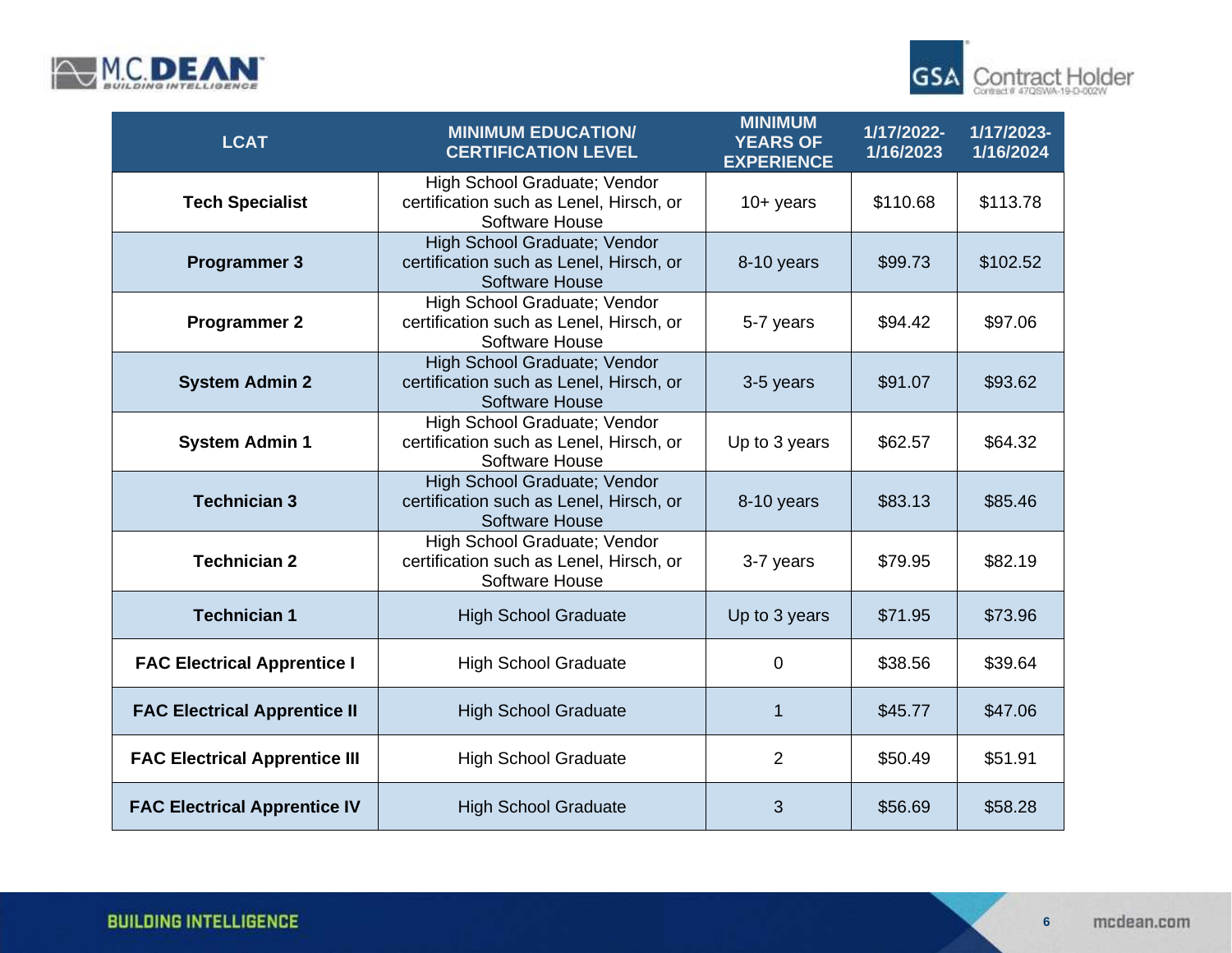



| <b>LCAT</b>                                                | <b>MINIMUM EDUCATION/</b><br><b>CERTIFICATION LEVEL</b> | <b>MINIMUM</b><br><b>YEARS OF</b><br><b>EXPERIENCE</b> | 1/17/2022-<br>1/16/2023 | 1/17/2023-<br>1/16/2024 |
|------------------------------------------------------------|---------------------------------------------------------|--------------------------------------------------------|-------------------------|-------------------------|
| <b>FAC Building Operations</b><br><b>Center Manager</b>    | <b>Bachelors</b>                                        | 12                                                     | \$126.87                | \$130.42                |
| <b>FAC Building Operation</b><br><b>Center Specialists</b> | <b>High School Graduate</b>                             | 3                                                      | \$76.51                 | \$78.65                 |
| <b>FAC COMM TECH I</b>                                     | <b>High School Graduate</b>                             | 1                                                      | \$59.31                 | \$60.97                 |
| <b>FAC COMM TECH II</b>                                    | <b>High School Graduate</b>                             | 4                                                      | \$69.12                 | \$71.06                 |
| <b>FAC Construction</b><br><b>Surveillance Tech</b>        | <b>High School Graduate</b>                             | 5                                                      | \$43.71                 | \$44.93                 |
| <b>FAC Control Tech I</b>                                  | <b>High School Graduate</b>                             | 1                                                      | \$60.83                 | \$62.53                 |
| <b>FAC Control Tech II</b>                                 | <b>High School Graduate</b>                             | 1                                                      | \$81.47                 | \$83.75                 |
| <b>FAC Control Tech III</b>                                | <b>High School Graduate</b>                             | $\overline{2}$                                         | \$85.23                 | \$87.62                 |
| <b>FAC Control Tech IV</b>                                 | <b>High School Graduate</b>                             | 3                                                      | \$100.51                | \$103.32                |
| <b>FAC Electrician I</b>                                   | <b>High School Graduate</b>                             | $\overline{2}$                                         | \$64.67                 | \$66.48                 |
| <b>FAC Electrician II</b>                                  | <b>High School Graduate</b>                             | 3                                                      | \$75.07                 | \$77.17                 |
| <b>FAC Electronics Tech</b>                                | <b>High School Graduate</b>                             | $\overline{4}$                                         | \$74.61                 | \$76.69                 |
| <b>FAC Equipment Mgr</b>                                   | <b>High School Graduate</b>                             | $\overline{2}$                                         | \$99.82                 | \$102.61                |

mcdean.com

 $\overline{7}$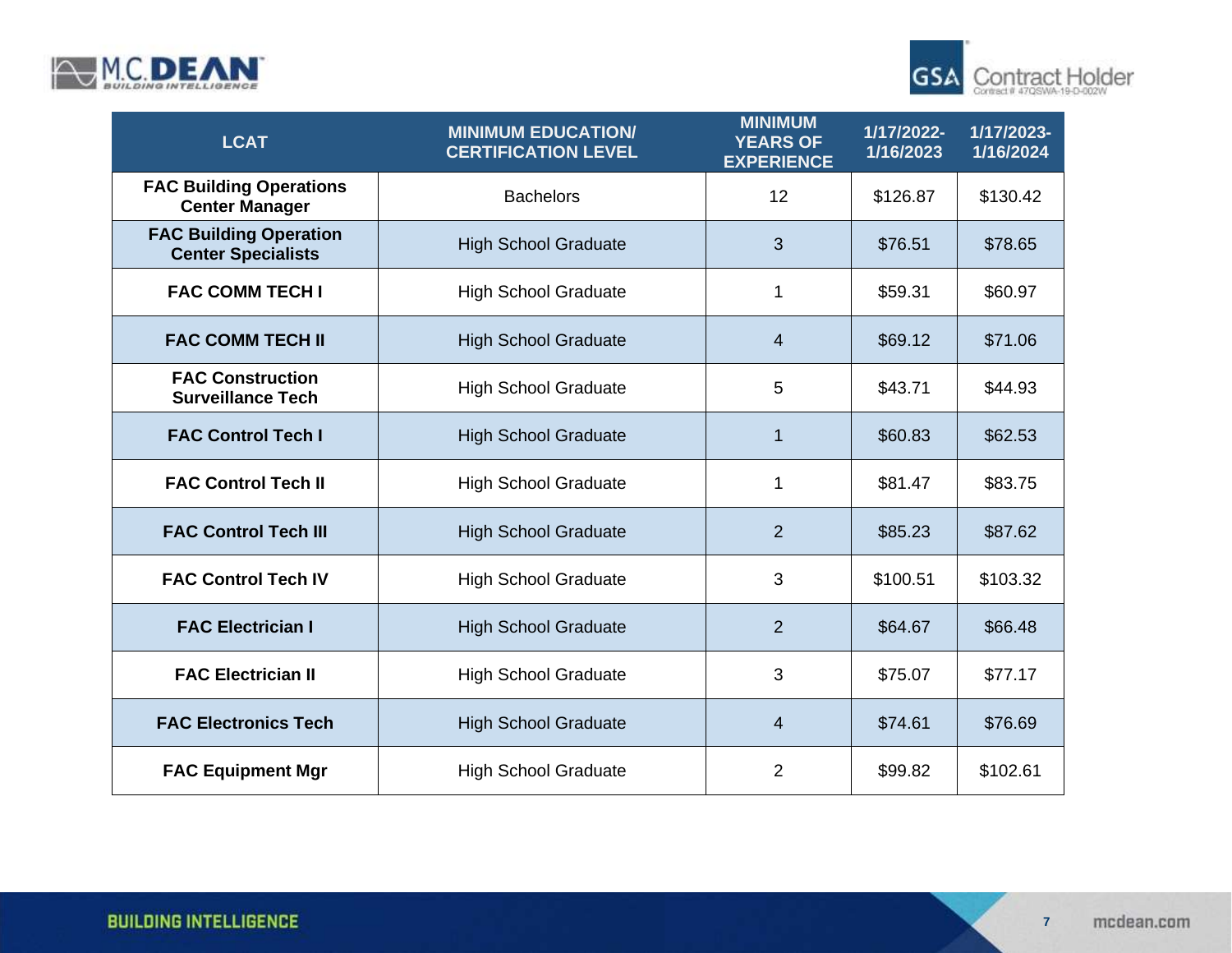



| <b>LCAT</b>                                      | <b>MINIMUM EDUCATION/</b><br><b>CERTIFICATION LEVEL</b> | <b>MINIMUM</b><br><b>YEARS OF</b><br><b>EXPERIENCE</b> | 1/17/2022-<br>1/16/2023 | 1/17/2023-<br>1/16/2024 |
|--------------------------------------------------|---------------------------------------------------------|--------------------------------------------------------|-------------------------|-------------------------|
| <b>FAC Fire Alarm Tech I</b>                     | <b>High School Graduate</b>                             | $\overline{2}$                                         | \$60.46                 | \$62.15                 |
| <b>FAC Fire Alarm Tech II</b>                    | <b>High School Graduate</b>                             | 4                                                      | \$110.47                | \$113.56                |
| <b>FAC Foreman</b>                               | <b>High School Graduate</b>                             | 3                                                      | \$83.98                 | \$86.33                 |
| <b>FAC General Maint Tech I</b>                  | <b>High School Graduate</b>                             | 3                                                      | \$41.74                 | \$42.90                 |
| <b>FAC General Maint Tech II</b>                 | <b>High School Graduate</b>                             | 5                                                      | \$59.27                 | \$60.93                 |
| <b>FAC Generator</b><br>Tech I                   | <b>High School Graduate</b>                             | 0                                                      | \$65.97                 | \$67.81                 |
| <b>FAC Generator</b><br><b>Tech II</b>           | <b>High School Graduate</b>                             | $\overline{2}$                                         | \$119.75                | \$123.10                |
| <b>FAC HVAC</b><br>Tech I                        | <b>High School Graduate</b>                             | 3                                                      | \$65.53                 | \$67.37                 |
| <b>FAC HVAC</b><br><b>Tech II</b>                | <b>High School Graduate</b>                             | 4                                                      | \$89.69                 | \$92.20                 |
| <b>FAC HVAC</b><br><b>Tech III</b>               | <b>High School Graduate</b>                             | 6                                                      | \$100.15                | \$102.95                |
| <b>FAC Laborer</b>                               | <b>High School Graduate</b>                             | 0                                                      | \$39.91                 | \$41.03                 |
| <b>FAC Mechanical Systems Op I</b>               | <b>High School Graduate</b>                             | 1                                                      | \$106.98                | \$109.97                |
| <b>FAC Mechanical Systems Op</b><br>$\mathbf{I}$ | <b>High School Graduate</b>                             | 2                                                      | \$116.13                | \$119.38                |

 $\overline{\mathbf{8}}$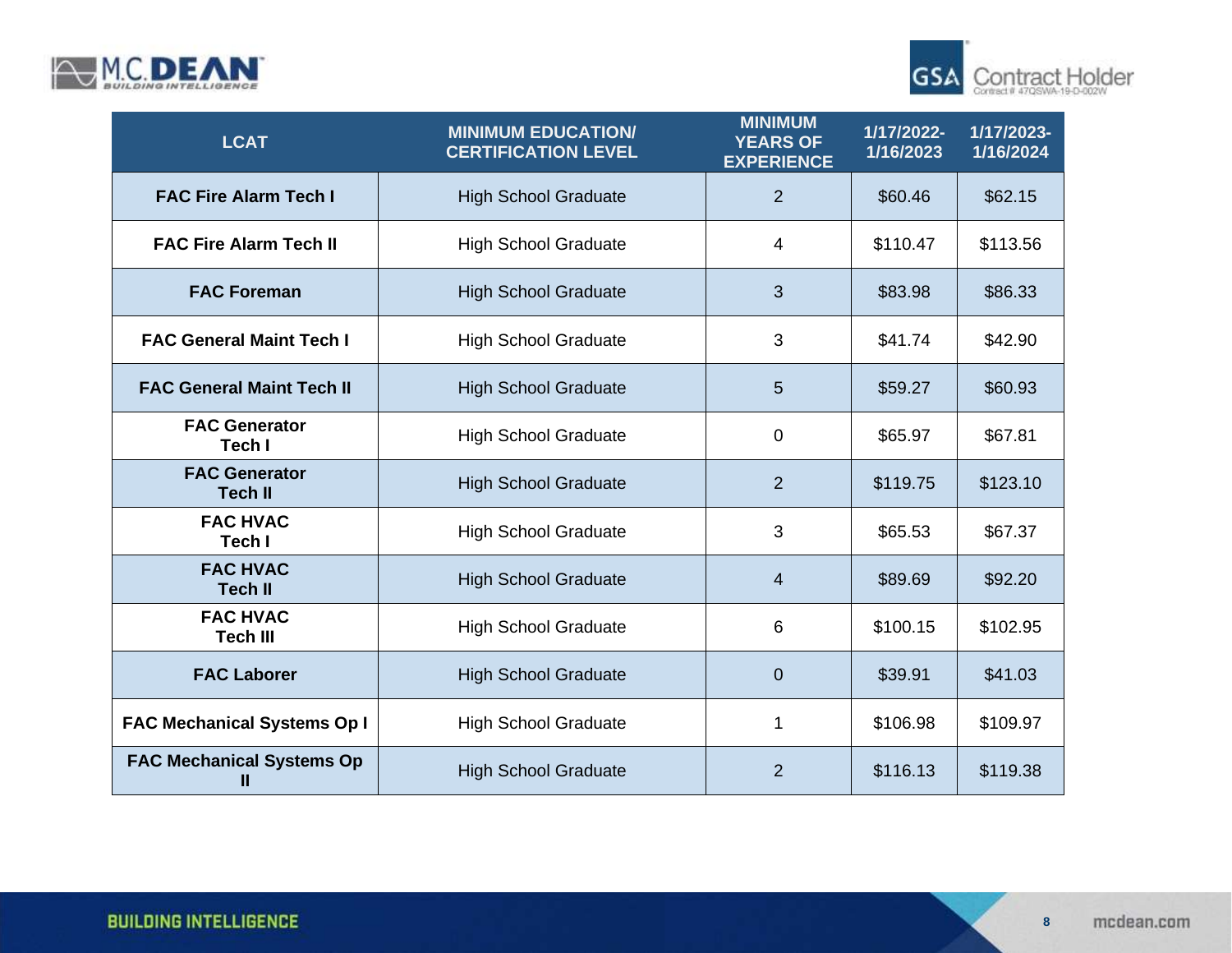



| <b>LCAT</b>                                              | <b>MINIMUM EDUCATION/</b><br><b>CERTIFICATION LEVEL</b> | <b>MINIMUM</b><br><b>YEARS OF</b><br><b>EXPERIENCE</b> | 1/17/2022-<br>1/16/2023 | 1/17/2023-<br>1/16/2024 |
|----------------------------------------------------------|---------------------------------------------------------|--------------------------------------------------------|-------------------------|-------------------------|
| <b>FAC Pipe Fitter</b>                                   | <b>High School Graduate</b>                             | 3                                                      | \$69.94                 | \$71.90                 |
| <b>FAC Plumber</b>                                       | <b>High School Graduate</b>                             | 5                                                      | \$76.16                 | \$78.29                 |
| <b>FAC Power Systems Field</b><br><b>Service Tech I</b>  | <b>Bachelors</b>                                        | $\overline{7}$                                         | \$98.73                 | \$101.50                |
| <b>FAC Power Systems Field</b><br><b>Service Tech II</b> | <b>Bachelors</b>                                        | 10                                                     | \$112.85                | \$116.01                |
| <b>FAC Service Tech I</b>                                | <b>High School Graduate</b>                             | $\overline{2}$                                         | \$58.89                 | \$60.54                 |
| <b>FAC Service Tech II</b>                               | <b>High School Graduate</b>                             | 4                                                      | \$62.85                 | \$64.61                 |
| <b>FAC Service Tech III</b>                              | <b>High School Graduate</b>                             | 4                                                      | \$74.20                 | \$76.28                 |
| <b>FAC Service Superintendent</b>                        | <b>High School Graduate</b>                             | $\overline{2}$                                         | \$112.78                | \$115.93                |
| <b>FAC Warehouse Mgr</b>                                 | <b>High School Graduate</b>                             | 5                                                      | \$93.66                 | \$96.28                 |
| <b>FAC Warehouse Worker I</b>                            | <b>High School Graduate</b>                             | $\overline{2}$                                         | \$77.78                 | \$79.96                 |
| <b>FAC CAD</b><br><b>Operator 2</b>                      | <b>High School Graduate</b>                             | 3                                                      | \$62.73                 | \$64.48                 |
| <b>FAC CAD</b><br><b>Operator 3</b>                      | <b>High School Graduate</b>                             | 4                                                      | \$74.77                 | \$76.86                 |
| <b>FAC Office</b><br><b>Engineer 1</b>                   | <b>Bachelors</b>                                        | 0                                                      | \$76.85                 | \$79.00                 |

mcdean.com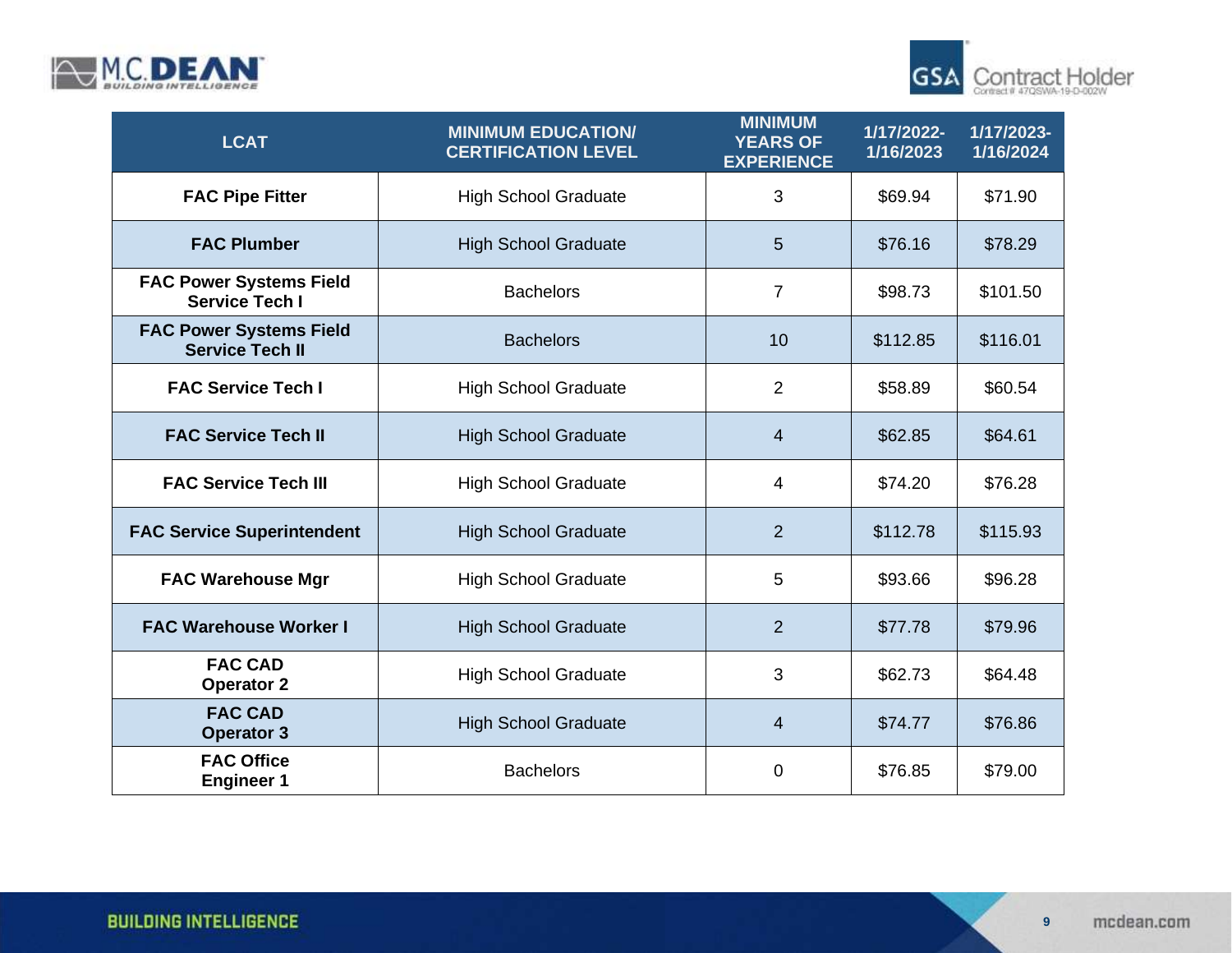



| <b>LCAT</b>                            | <b>MINIMUM EDUCATION/</b><br><b>CERTIFICATION LEVEL</b> | <b>MINIMUM</b><br><b>YEARS OF</b><br><b>EXPERIENCE</b> | 1/17/2022-<br>1/16/2023 | 1/17/2023-<br>1/16/2024 |
|----------------------------------------|---------------------------------------------------------|--------------------------------------------------------|-------------------------|-------------------------|
| <b>FAC Office</b><br><b>Engineer 3</b> | <b>Bachelors</b>                                        | 5                                                      | \$105.33                | \$108.28                |
| <b>FAC Project</b><br>Admin 1          | <b>High School Graduate</b>                             | $\overline{2}$                                         | \$45.19                 | \$46.45                 |
| <b>FAC Project</b><br><b>Admin 2</b>   | <b>High School Graduate</b>                             | $\overline{4}$                                         | \$65.67                 | \$67.51                 |
| <b>FAC Project Manager 1</b>           | <b>Bachelors</b>                                        | $\overline{7}$                                         | \$126.17                | \$129.70                |
| <b>FAC Project Manager 2</b>           | <b>Bachelors</b>                                        | 10                                                     | \$148.39                | \$152.54                |
| <b>FAC Project Manager 3</b>           | <b>Bachelors</b>                                        | 10                                                     | \$160.28                | \$164.77                |
| <b>FAC Quality Eng 1</b>               | <b>Bachelors</b>                                        | 0                                                      | \$83.02                 | \$85.34                 |
| <b>FAC Quality Eng 2</b>               | <b>Bachelors</b>                                        | $\overline{2}$                                         | \$88.16                 | \$90.63                 |
| <b>FAC Quality Eng 3</b>               | <b>Bachelors</b>                                        | 5                                                      | \$94.25                 | \$96.89                 |
| <b>FAC Quality Eng 4</b>               | <b>Bachelors</b>                                        | $\overline{7}$                                         | \$114.34                | \$117.54                |
| <b>FAC Quality Manager</b>             | <b>Bachelors</b>                                        | 10                                                     | \$120.80                | \$124.18                |
| <b>FAC Safety</b><br><b>Manager 1</b>  | <b>High School Graduate</b>                             | 6                                                      | \$72.89                 | \$74.94                 |
| <b>FAC Safety</b><br><b>Manager 2</b>  | <b>High School Graduate</b>                             | 8                                                      | \$75.07                 | \$77.17                 |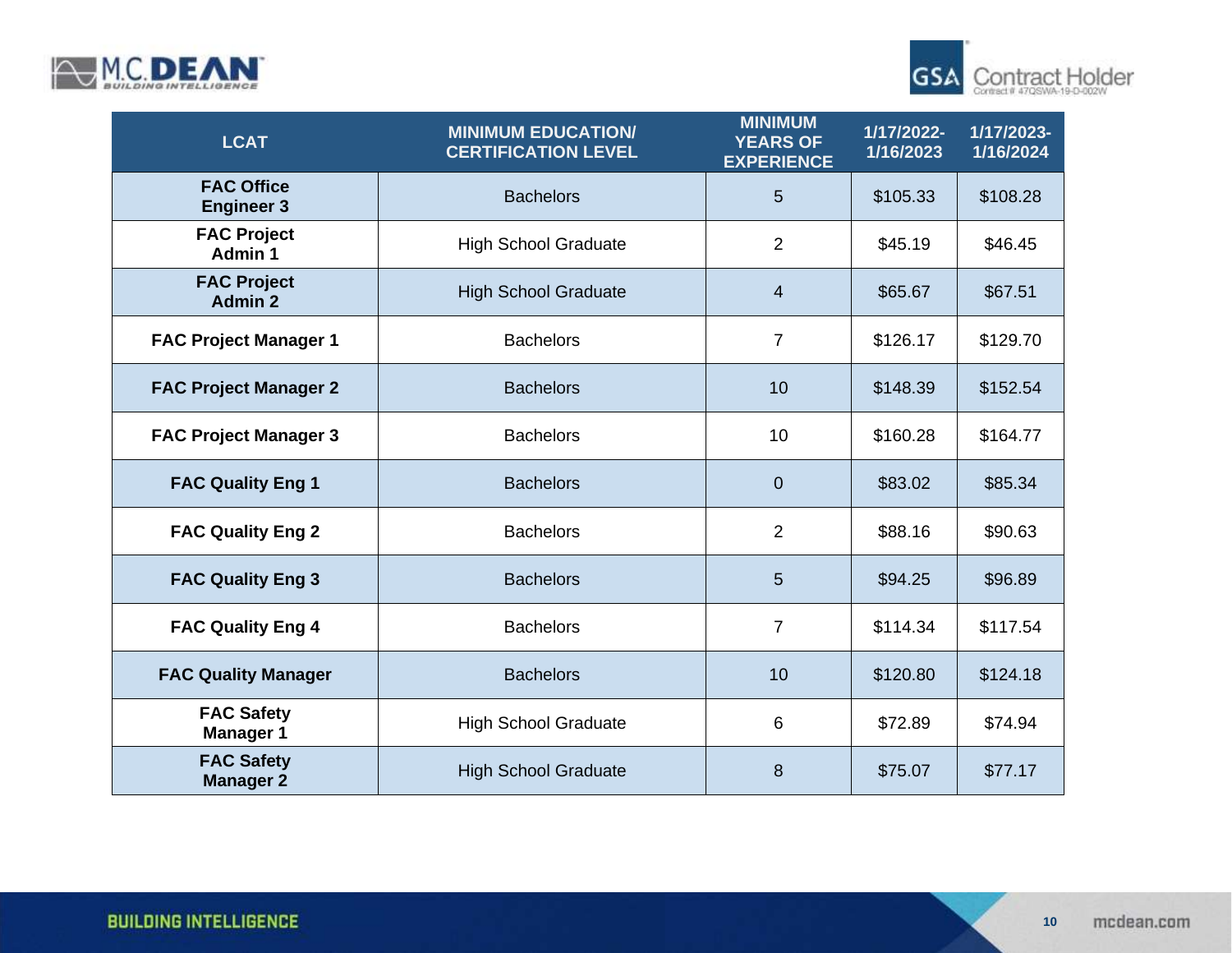



| <b>LCAT</b>                                           | <b>MINIMUM EDUCATION/</b><br><b>CERTIFICATION LEVEL</b>                               | <b>MINIMUM</b><br><b>YEARS OF</b><br><b>EXPERIENCE</b> | 1/17/2022-<br>1/16/2023 | 1/17/2023-<br>1/16/2024 |
|-------------------------------------------------------|---------------------------------------------------------------------------------------|--------------------------------------------------------|-------------------------|-------------------------|
| <b>FAC Safety</b><br><b>Division Mgr</b>              | Associates                                                                            | 10                                                     | \$77.25                 | \$79.41                 |
| <b>FAC Safety Manager</b>                             | <b>High School Graduate</b>                                                           | 8                                                      | \$79.45                 | \$81.67                 |
| <b>FAC Scheduler</b>                                  | <b>High School Graduate</b>                                                           | 2                                                      | \$81.64                 | \$83.92                 |
| <b>FAC Carpenter</b>                                  | <b>High School Graduate</b>                                                           | 3                                                      | \$52.24                 | \$53.70                 |
| <b>FAC Painter</b>                                    | Formal apprenticeship or equivalent<br>training and experience                        | 4                                                      | \$52.24                 | \$53.70                 |
| <b>FAC Locksmith</b>                                  | Completion of a recognized<br>apprenticeship or vocational program for<br>a locksmith | 4                                                      | \$60.73                 | \$62.43                 |
| <b>Data Center Engineer</b>                           | High School or GED                                                                    | 4                                                      | \$77.11                 | \$79.26                 |
| <b>Data Center</b><br><b>Facility Manager</b>         | Bachelors, Engineering                                                                | 5                                                      | \$105.15                | \$108.09                |
| <b>Data Center Operations -</b><br><b>Manager</b>     | <b>Professional Certification</b>                                                     | 10                                                     | \$128.51                | \$132.11                |
| <b>REMI</b>                                           | <b>Bachelors</b>                                                                      | 3                                                      | \$208.22                | \$214.05                |
| <b>REM II</b>                                         | <b>Bachelors</b>                                                                      | 5                                                      | \$250.24                | \$257.24                |
| <b>REM III</b>                                        | <b>Bachelors</b>                                                                      | 9                                                      | \$302.63                | \$311.10                |
| <b>Planning and Programming</b><br><b>Facilitator</b> | <b>Bachelors</b>                                                                      | $\overline{2}$                                         | \$208.22                | \$214.05                |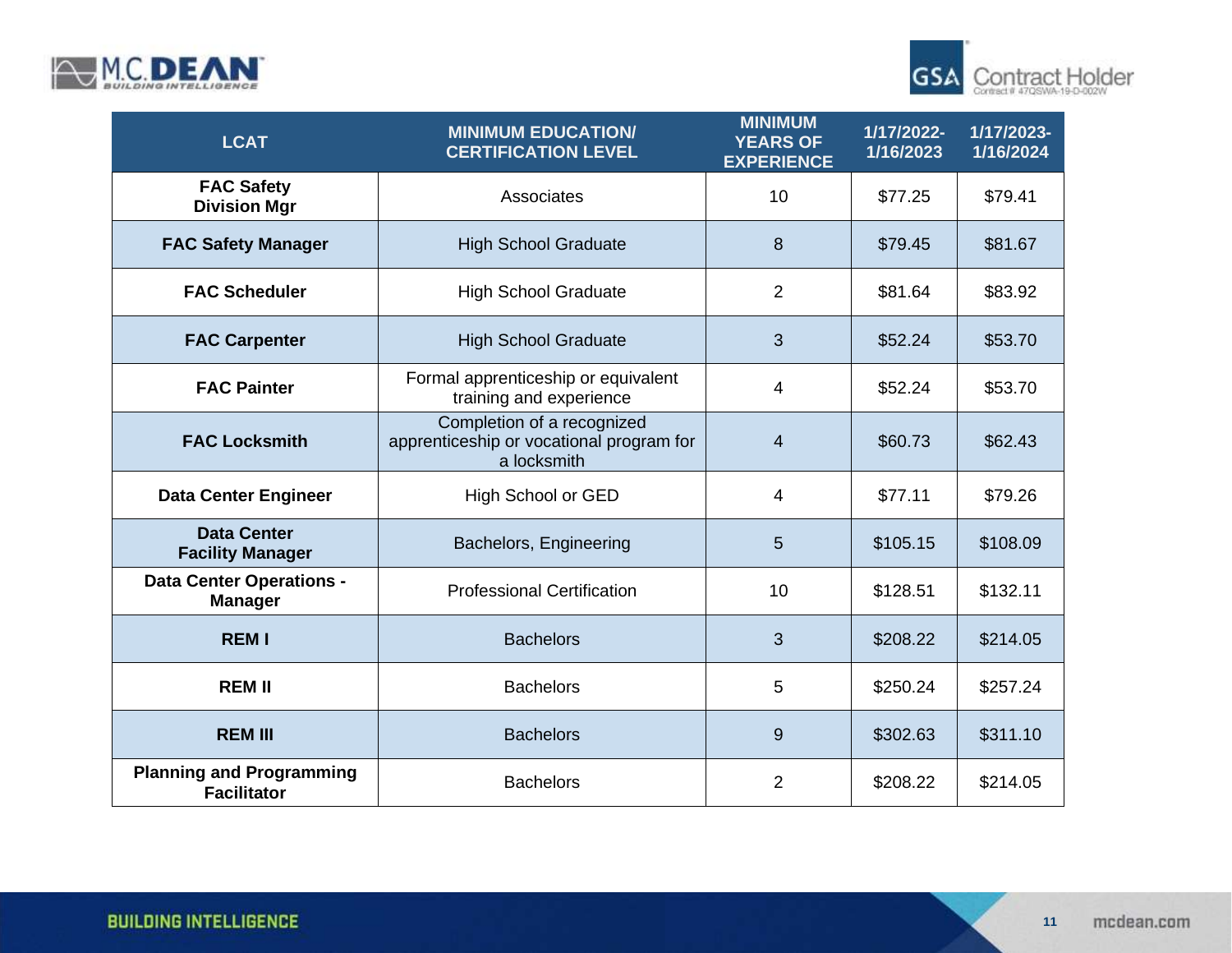



| <b>LCAT</b>                        | <b>MINIMUM EDUCATION/</b><br><b>CERTIFICATION LEVEL</b> | <b>MINIMUM</b><br><b>YEARS OF</b><br><b>EXPERIENCE</b> | 1/17/2022-<br>1/16/2023 | 1/17/2023-<br>1/16/2024 |
|------------------------------------|---------------------------------------------------------|--------------------------------------------------------|-------------------------|-------------------------|
| <b>IT Program/ Project Manager</b> | <b>Bachelors</b>                                        | 10                                                     | \$181.29                | \$186.37                |
| <b>IT Subject Matter Expert</b>    | <b>Masters</b>                                          | 15                                                     | \$329.91                | \$339.15                |
| <b>IT Systems Architect</b>        | <b>Masters</b>                                          | 15                                                     | \$232.12                | \$238.62                |
| <b>IT Systems Engineer</b>         | <b>Bachelors</b>                                        | 3                                                      | \$145.62                | \$149.70                |
| <b>IT Design Engineer</b>          | <b>Bachelors</b>                                        | 5                                                      | \$136.63                | \$140.45                |
| <b>IT Jr. Design Engineer</b>      | <b>Bachelors</b>                                        | 3                                                      | \$109.24                | \$112.30                |
| <b>IT Network Architect</b>        | <b>Masters</b>                                          | 15                                                     | \$396.21                | \$407.30                |
| <b>IT Senior Network Engineer</b>  | <b>Bachelors</b>                                        | 6                                                      | \$154.19                | \$158.51                |
| <b>IT Network Engineer</b>         | <b>Bachelors</b>                                        | 3                                                      | \$144.70                | \$148.75                |
| <b>IT Jr. Network Engineer</b>     | <b>Bachelors</b>                                        | 3                                                      | \$131.34                | \$135.01                |
| <b>IT Senior Security Engineer</b> | <b>Bachelors</b>                                        | 6                                                      | \$275.61                | \$283.33                |
| <b>IT Security Engineer</b>        | <b>Bachelors</b>                                        | 3                                                      | \$151.58                | \$155.83                |
| <b>IT Jr. Security Engineer</b>    | <b>Bachelors</b>                                        | 3                                                      | \$97.64                 | \$100.37                |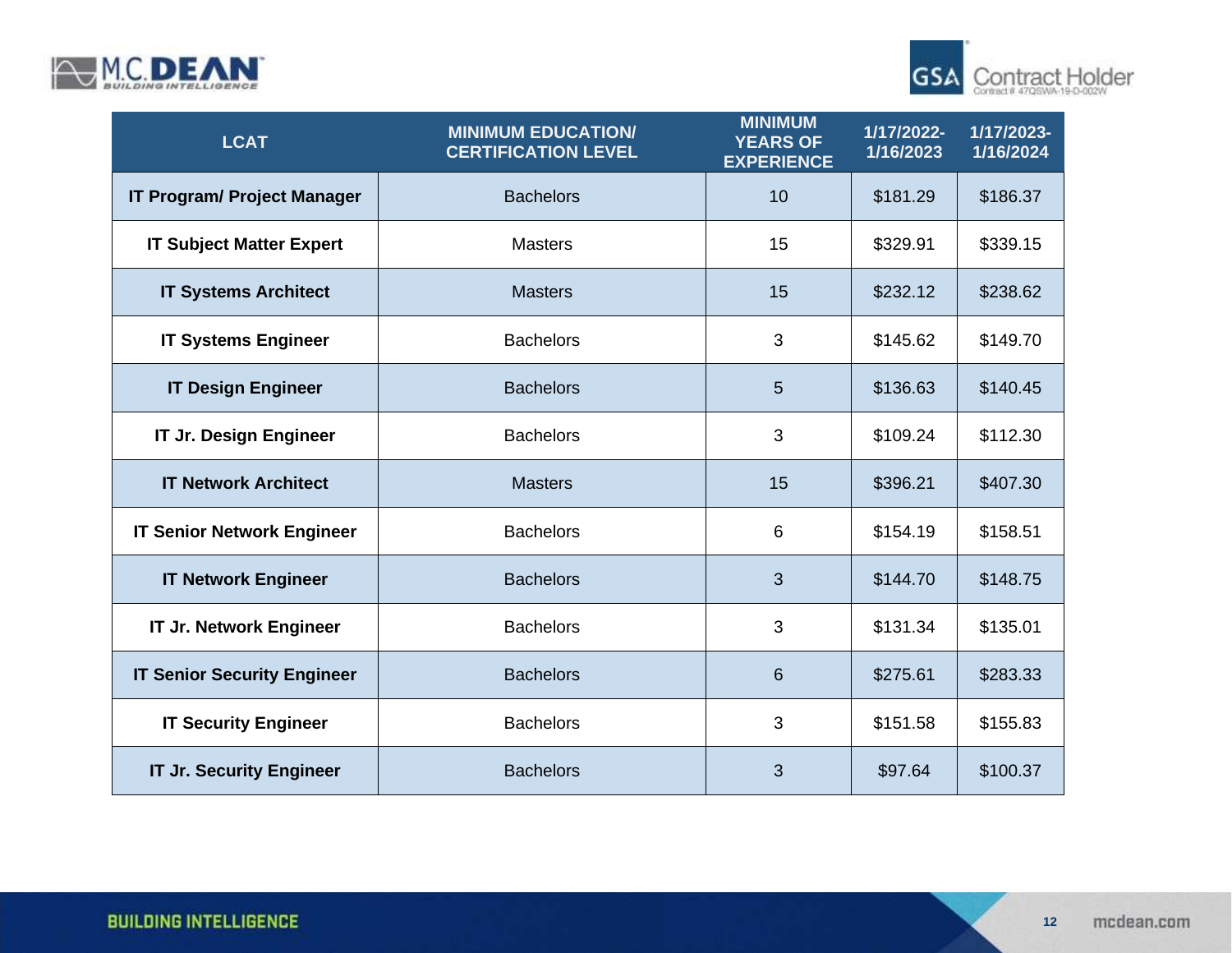



| <b>LCAT</b>                              | <b>MINIMUM EDUCATION/</b><br><b>CERTIFICATION LEVEL</b> | <b>MINIMUM</b><br><b>YEARS OF</b><br><b>EXPERIENCE</b> | 1/17/2022-<br>1/16/2023 | 1/17/2023-<br>1/16/2024 |
|------------------------------------------|---------------------------------------------------------|--------------------------------------------------------|-------------------------|-------------------------|
| <b>IT Software Architect</b>             | <b>Masters</b>                                          | 15                                                     | \$280.43                | \$288.28                |
| <b>IT Senior Software Engineer</b>       | <b>Bachelors</b>                                        | 6                                                      | \$179.22                | \$184.24                |
| <b>IT Software Engineer</b>              | <b>Bachelors</b>                                        | 3                                                      | \$142.03                | \$146.00                |
| <b>IT Jr. Software Engineer</b>          | <b>Bachelors</b>                                        | 3                                                      | \$100.60                | \$103.42                |
| <b>IT Sr. Enterprise Engineer</b>        | <b>Bachelors</b>                                        | 6                                                      | \$213.05                | \$219.02                |
| <b>IT Enterprise Engineer</b>            | <b>Bachelors</b>                                        | 3                                                      | \$154.76                | \$159.09                |
| <b>IT Senior Requirements</b><br>Analyst | <b>Bachelors</b>                                        | 6                                                      | \$216.66                | \$222.73                |
| <b>IT Requirements Analyst</b>           | <b>Bachelors</b>                                        | 5                                                      | \$119.24                | \$122.58                |
| <b>IT Jr. Requirements Analyst</b>       | <b>Bachelors</b>                                        | 3                                                      | \$79.89                 | \$82.13                 |
| <b>IT Senior Technician</b>              | Associates                                              | 8                                                      | \$155.01                | \$159.35                |
| <b>IT Technician</b>                     | Associates                                              | 5                                                      | \$104.13                | \$107.05                |
| <b>IT Jr. Technician</b>                 | Associates                                              | 3                                                      | \$78.84                 | \$81.05                 |
| <b>Senior Program Manager</b>            | <b>Bachelors</b>                                        | 12                                                     | \$249.94                | \$256.94                |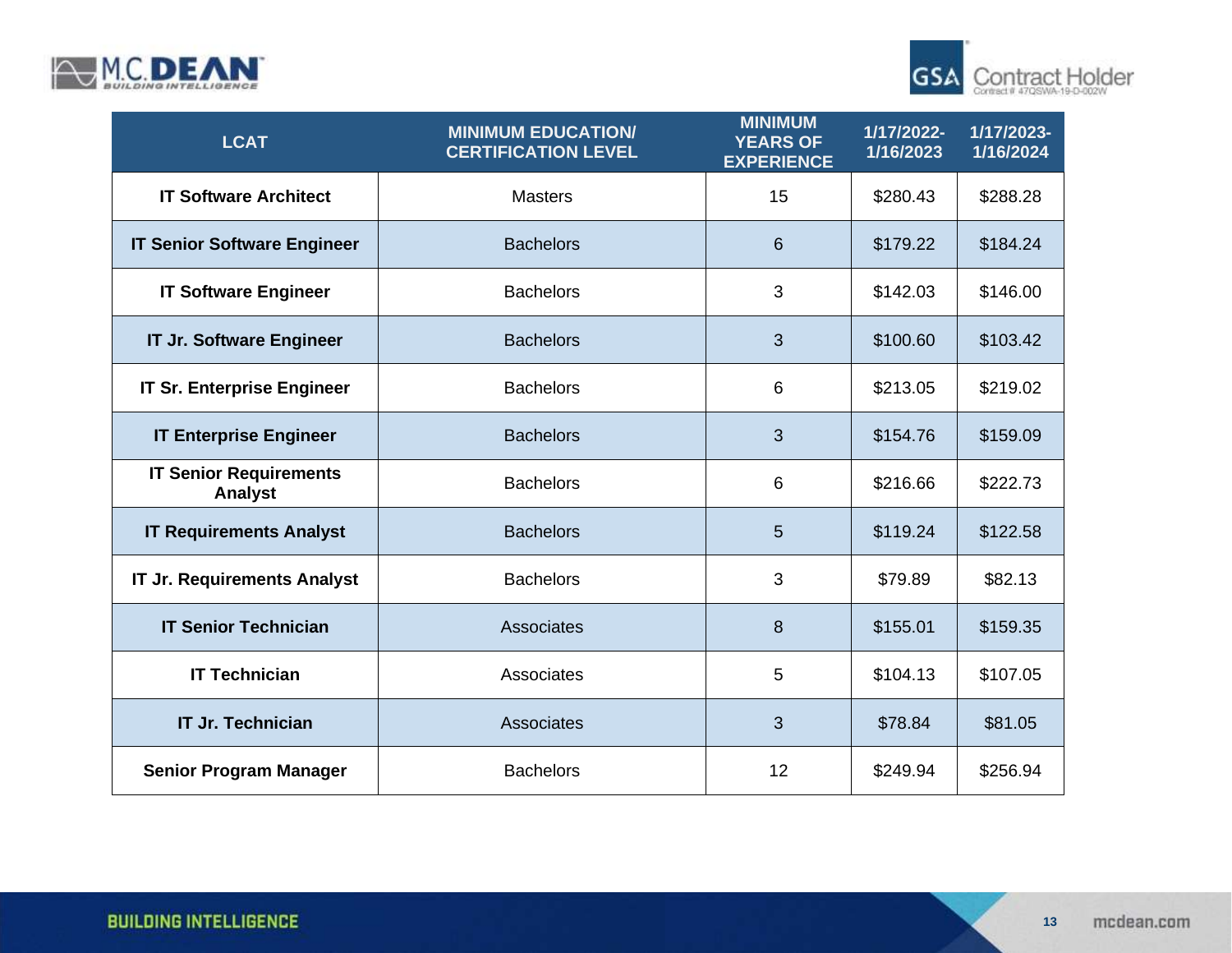



| <b>LCAT</b>                                                          | <b>MINIMUM EDUCATION/</b><br><b>CERTIFICATION LEVEL</b> | <b>MINIMUM</b><br><b>YEARS OF</b><br><b>EXPERIENCE</b> | 1/17/2022-<br>1/16/2023 | 1/17/2023-<br>1/16/2024 |
|----------------------------------------------------------------------|---------------------------------------------------------|--------------------------------------------------------|-------------------------|-------------------------|
| <b>Senior O&amp;M Manager</b>                                        | <b>Bachelors</b>                                        | 10                                                     | \$197.38                | \$202.90                |
| <b>Senior Quality Control</b><br><b>Manager</b>                      | <b>Bachelors</b>                                        | 10                                                     | \$173.78                | \$178.64                |
| <b>Senior Health, Safety &amp;</b><br><b>Environmental Inspector</b> | <b>Bachelors</b>                                        | 10                                                     | \$148.03                | \$152.18                |
| <b>Senior Contract Administrator</b>                                 | <b>Bachelors</b>                                        | 12                                                     | \$160.90                | \$165.41                |
| <b>Supervisory Work Control</b><br><b>Manager</b>                    | <b>High School</b>                                      | $\overline{7}$                                         | \$170.56                | \$175.33                |
| <b>Senior Work Control Manager</b>                                   | <b>High School</b>                                      | 7                                                      | \$138.38                | \$142.25                |
| <b>Senior Finance Manager</b>                                        | <b>Bachelors</b>                                        | 10                                                     | \$166.27                | \$170.92                |
| <b>Senior HR Specialist</b>                                          | <b>High School</b>                                      | $\overline{7}$                                         | \$113.71                | \$116.89                |
| <b>Cost Estimator</b>                                                | <b>High School</b>                                      | 5                                                      | \$128.72                | \$132.33                |
| <b>Senior Production Control</b><br><b>Clerk</b>                     | <b>High School</b>                                      | 5                                                      | \$75.36                 | \$77.47                 |
| <b>Production Control Clerk</b>                                      | <b>High School</b>                                      | 4                                                      | \$55.24                 | \$56.79                 |
| <b>Scheduler, Maintenance</b>                                        | <b>High School</b>                                      | 4                                                      | \$77.77                 | \$79.95                 |
| <b>Computer Operator I</b>                                           | <b>High School</b>                                      | 4                                                      | \$55.78                 | \$57.34                 |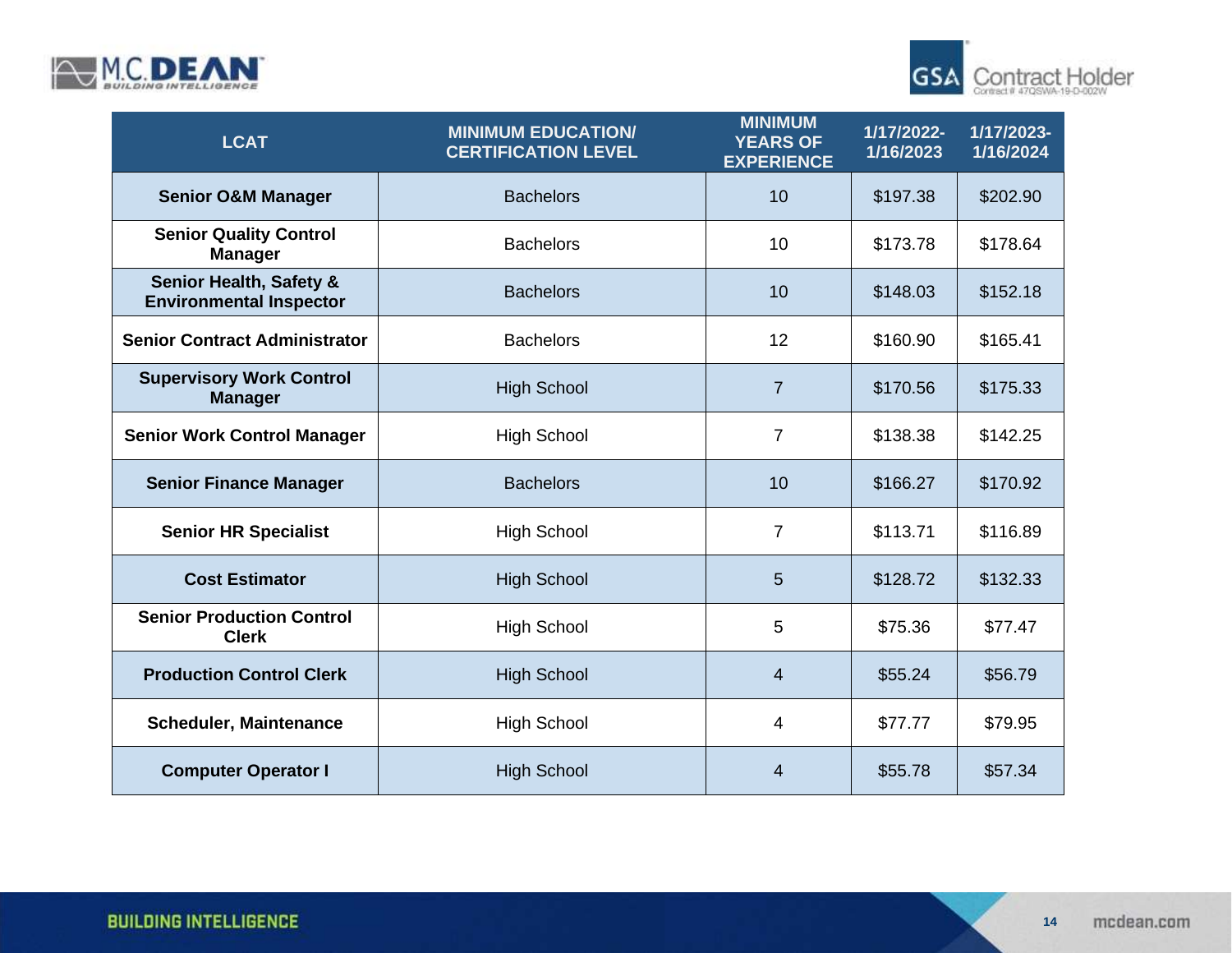



| <b>LCAT</b>                                      | <b>MINIMUM EDUCATION/</b><br><b>CERTIFICATION LEVEL</b> | <b>MINIMUM</b><br><b>YEARS OF</b><br><b>EXPERIENCE</b> | 1/17/2022-<br>1/16/2023 | 1/17/2023-<br>1/16/2024 |
|--------------------------------------------------|---------------------------------------------------------|--------------------------------------------------------|-------------------------|-------------------------|
| <b>Computer Operator II</b>                      | <b>High School</b>                                      | 6                                                      | \$62.22                 | \$63.96                 |
| <b>Computer Operator III</b>                     | <b>High School</b>                                      | 8                                                      | \$67.58                 | \$69.47                 |
| <b>Computer Operator IV</b>                      | <b>High School</b>                                      | 10                                                     | \$74.02                 | \$76.09                 |
| <b>Computer Operator V</b>                       | <b>High School</b>                                      | 12                                                     | \$82.60                 | \$84.91                 |
| <b>Accounting Clerk II</b>                       | <b>High School</b>                                      | 4                                                      | \$64.36                 | \$66.16                 |
| <b>General Clerk II</b>                          | <b>High School</b>                                      | 4                                                      | \$52.03                 | \$53.48                 |
| <b>General Clerk III</b>                         | <b>High School</b>                                      | 6                                                      | \$77.23                 | \$79.40                 |
| <b>Senior Administrative</b><br><b>Assistant</b> | <b>High School</b>                                      | 5                                                      | \$97.61                 | \$100.35                |
| <b>Order Clerk I</b>                             | <b>High School</b>                                      | 3                                                      | \$61.14                 | \$62.86                 |
| <b>Order Clerk II</b>                            | <b>High School</b>                                      | 5                                                      | \$63.29                 | \$65.06                 |
| <b>Order Clerk III</b>                           | <b>High School</b>                                      | 7                                                      | \$95.47                 | \$98.14                 |
| <b>Building Inspector</b>                        | <b>High School</b>                                      | 5                                                      | \$72.94                 | \$74.99                 |
| <b>Supply Technician</b>                         | <b>High School</b>                                      | 3                                                      | \$97.08                 | \$99.80                 |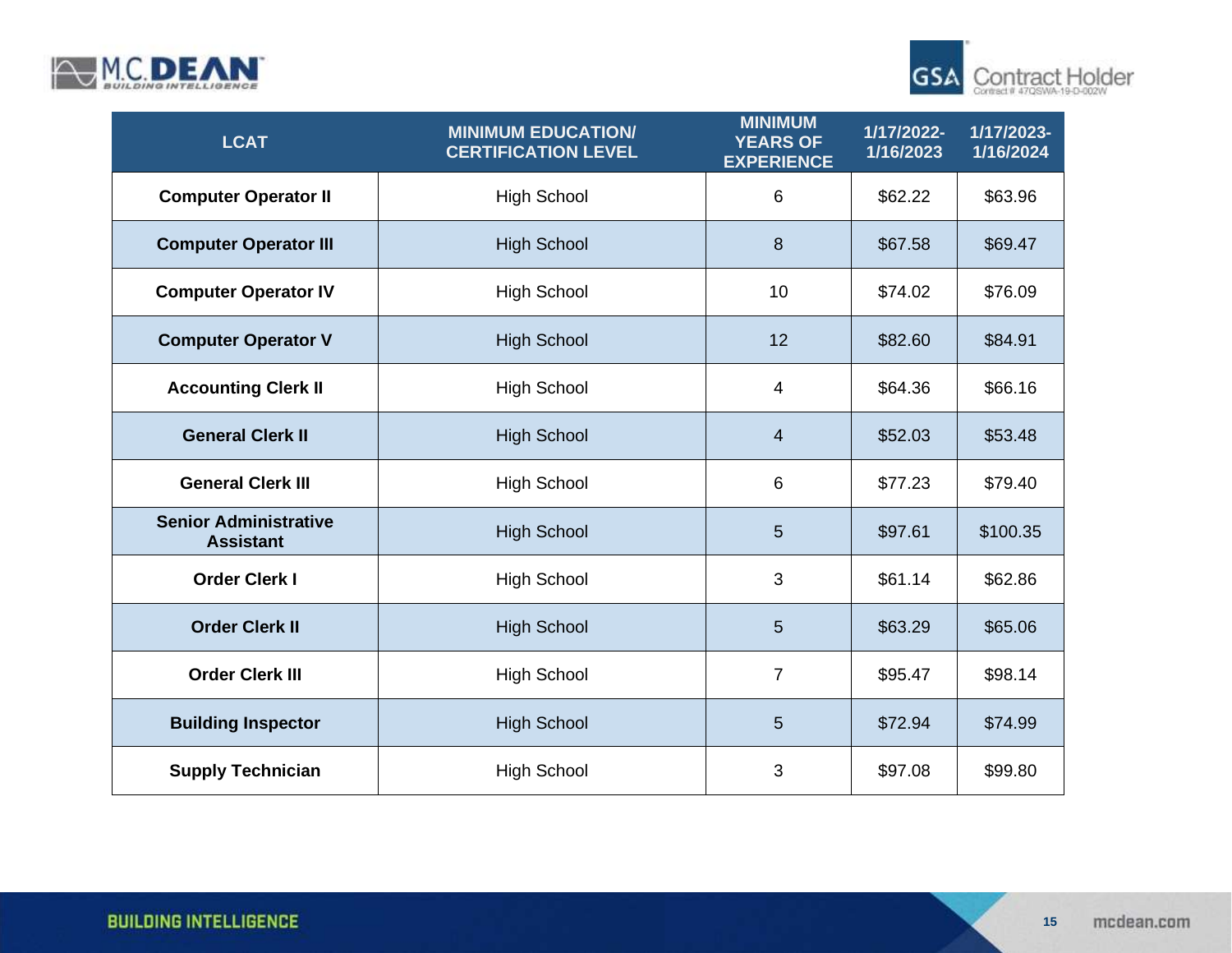



| <b>LCAT</b>                                     | <b>MINIMUM EDUCATION/</b><br><b>CERTIFICATION LEVEL</b> | <b>MINIMUM</b><br><b>YEARS OF</b><br><b>EXPERIENCE</b> | 1/17/2022-<br>1/16/2023 | 1/17/2023-<br>1/16/2024 |
|-------------------------------------------------|---------------------------------------------------------|--------------------------------------------------------|-------------------------|-------------------------|
| <b>Procurement Supervisor</b>                   | <b>High School</b>                                      | 6                                                      | \$129.80                | \$133.43                |
| <b>Procurement Specialist</b>                   | <b>High School</b>                                      | 4                                                      | \$105.39                | \$108.34                |
| <b>Material Expediter</b>                       | <b>High School</b>                                      | 3                                                      | \$76.16                 | \$78.29                 |
| <b>Stock Clerk</b>                              | <b>High School</b>                                      | 3                                                      | \$59.53                 | \$61.20                 |
| <b>Shipping/Receiving Clerk</b>                 | <b>High School</b>                                      | 3                                                      | \$52.03                 | \$53.48                 |
| <b>Senior Electrician</b><br>Journeyman         | <b>High School</b>                                      | 7                                                      | \$212.39                | \$218.34                |
| <b>Senior Electrician Lead</b>                  | <b>High School</b>                                      | 6                                                      | \$148.03                | \$152.18                |
| <b>UPS Technician</b>                           | <b>High School</b>                                      | 5                                                      | \$163.59                | \$168.17                |
| <b>Fire Alarm Helper</b>                        | <b>High School</b>                                      | 3                                                      | \$100.83                | \$103.66                |
| <b>FAC Fire Alarm Tech III</b>                  | <b>High School</b>                                      | 5                                                      | \$126.58                | \$130.12                |
| <b>Elevator Journeyman</b><br><b>Technician</b> | <b>High School</b>                                      | 6                                                      | \$320.73                | \$329.72                |
| <b>Elevator Technician Helper</b>               | <b>High School</b>                                      | $\overline{2}$                                         | \$114.78                | \$117.99                |
| <b>Pneudralic Systems Mechanic</b>              | <b>High School</b>                                      | 5                                                      | \$86.89                 | \$89.32                 |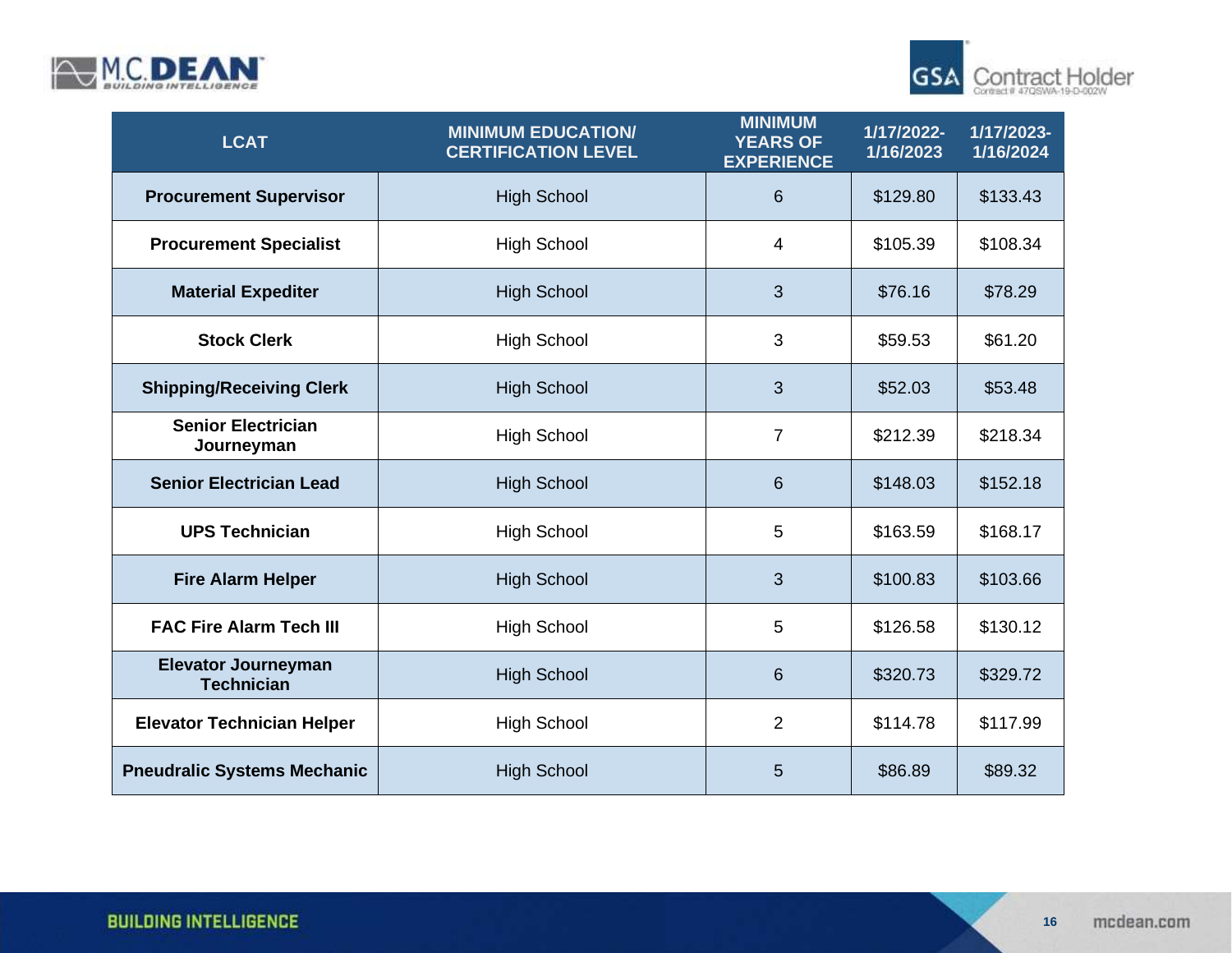



| <b>LCAT</b>                                            | <b>MINIMUM EDUCATION/</b><br><b>CERTIFICATION LEVEL</b> | <b>MINIMUM</b><br><b>YEARS OF</b><br><b>EXPERIENCE</b> | 1/17/2022-<br>1/16/2023 | 1/17/2023-<br>1/16/2024 |
|--------------------------------------------------------|---------------------------------------------------------|--------------------------------------------------------|-------------------------|-------------------------|
| <b>Senior Generator Maintenance</b><br><b>Mechanic</b> | <b>High School</b>                                      | 5                                                      | \$222.05                | \$228.26                |
| <b>Specialty Door Mechanic</b>                         | <b>High School</b>                                      | 5                                                      | \$126.58                | \$130.12                |
| <b>Senior HVAC Mechanic Lead</b>                       | <b>High School</b>                                      | $\overline{7}$                                         | \$202.74                | \$208.42                |
| <b>Senior HVAC Mechanic</b><br>Journeyman              | <b>High School</b>                                      | $\overline{7}$                                         | \$131.94                | \$135.64                |
| <b>Ventilation Equipment Tender</b>                    | <b>High School</b>                                      | 5                                                      | \$92.25                 | \$94.83                 |
| <b>Senior Refrigeration Engineer</b>                   | <b>High School</b>                                      | 5                                                      | \$209.17                | \$215.03                |
| <b>Senior Maintenance Carpenter</b><br>Lead            | <b>High School</b>                                      | 5                                                      | \$138.38                | \$142.25                |
| <b>Senior Maintenance Carpenter</b>                    | <b>High School</b>                                      | $\overline{7}$                                         | \$90.11                 | \$92.63                 |
| Woodworker                                             | <b>High School</b>                                      | 5                                                      | \$70.26                 | \$72.23                 |
| <b>General Maintenance Worker</b>                      | <b>High School</b>                                      | $\overline{2}$                                         | \$71.87                 | \$73.88                 |
| <b>Senior Locksmith</b>                                | <b>High School</b>                                      | 6                                                      | \$102.98                | \$105.86                |
| <b>Senior Locksmith Lead</b>                           | <b>High School</b>                                      | 6                                                      | \$108.34                | \$111.38                |
| <b>Floor Tile Installer - Helper</b>                   | <b>High School</b>                                      | $\overline{2}$                                         | \$100.83                | \$103.66                |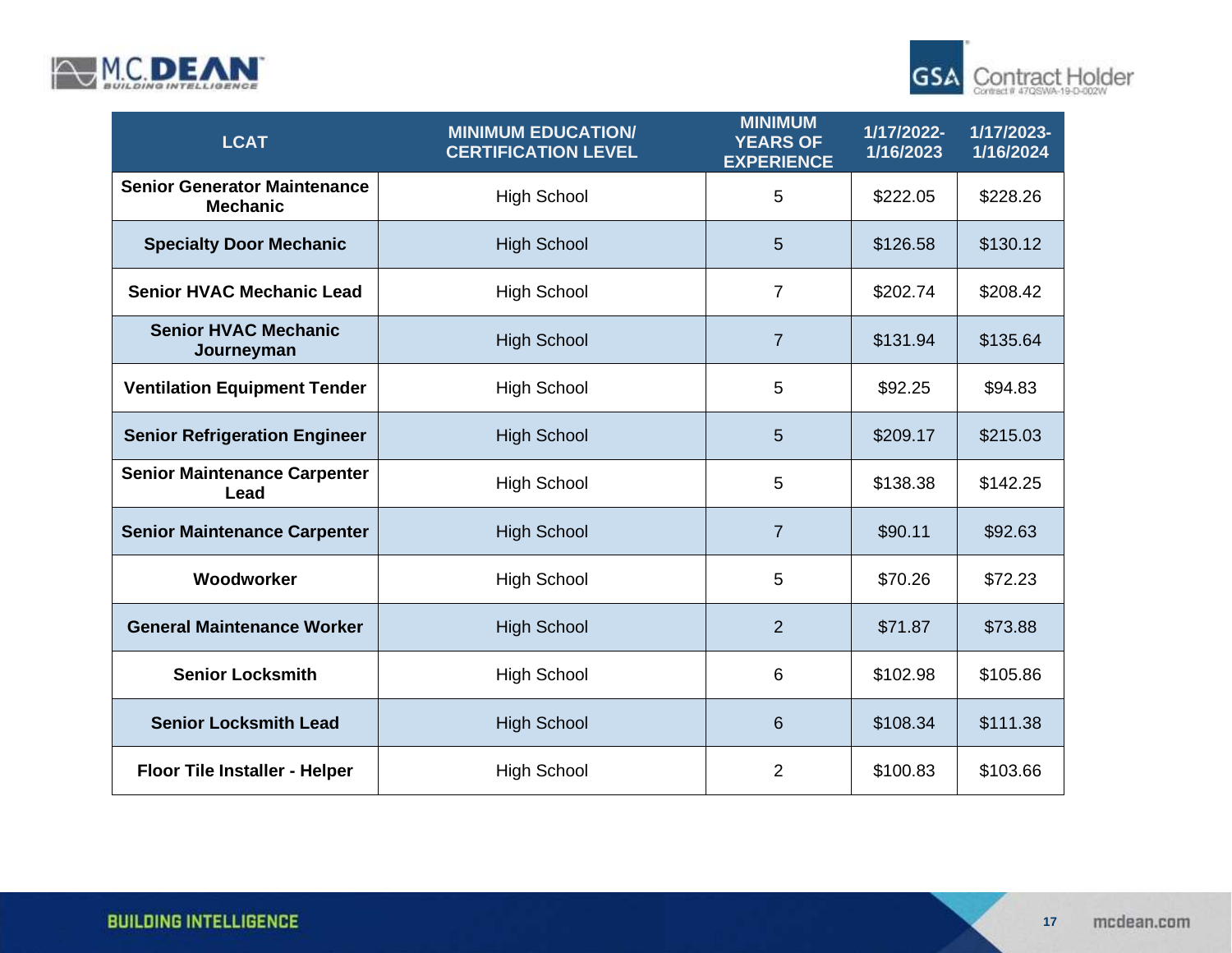



| <b>LCAT</b>                                         | <b>MINIMUM EDUCATION/</b><br><b>CERTIFICATION LEVEL</b> | <b>MINIMUM</b><br><b>YEARS OF</b><br><b>EXPERIENCE</b> | 1/17/2022-<br>1/16/2023 | 1/17/2023-<br>1/16/2024 |
|-----------------------------------------------------|---------------------------------------------------------|--------------------------------------------------------|-------------------------|-------------------------|
| <b>Floor Tile Installer -</b><br>Journeyman         | <b>High School</b>                                      | 5                                                      | \$126.58                | \$130.12                |
| Roofer-Helper                                       | <b>High School</b>                                      | $\overline{2}$                                         | \$100.83                | \$103.66                |
| <b>Roofer</b>                                       | <b>High School</b>                                      | 5                                                      | \$150.18                | \$154.38                |
| <b>Glass and Security Film</b><br><b>Technician</b> | <b>High School</b>                                      | 5                                                      | \$86.89                 | \$89.32                 |
| <b>Senior Maintenance Painter</b>                   | <b>High School</b>                                      | $\overline{7}$                                         | \$81.52                 | \$83.81                 |
| <b>Senior Maintenance Painter</b><br>Lead           | <b>High School</b>                                      | 6                                                      | \$87.96                 | \$90.42                 |
| <b>Carpet Layer</b>                                 | <b>High School</b>                                      | 4                                                      | \$85.82                 | \$88.22                 |
| <b>Sheet Metal Worker,</b><br><b>Maintenance</b>    | <b>High School</b>                                      | 5                                                      | \$96.54                 | \$99.25                 |
| <b>Senior Journeyman Plumber</b>                    | <b>High School</b>                                      | $\overline{7}$                                         | \$189.87                | \$195.18                |
| <b>Senior Maintenance Plumber</b>                   | <b>High School</b>                                      | $\overline{7}$                                         | \$126.58                | \$130.12                |
| <b>Water Treatment Plant</b><br><b>Operator</b>     | <b>High School</b>                                      | 4                                                      | \$101.91                | \$104.76                |
| <b>Pipefitter, Maintenance</b>                      | <b>High School</b>                                      | 5                                                      | \$121.21                | \$124.61                |
| <b>Boiler Tender</b>                                | <b>High School</b>                                      | 4                                                      | \$122.29                | \$125.71                |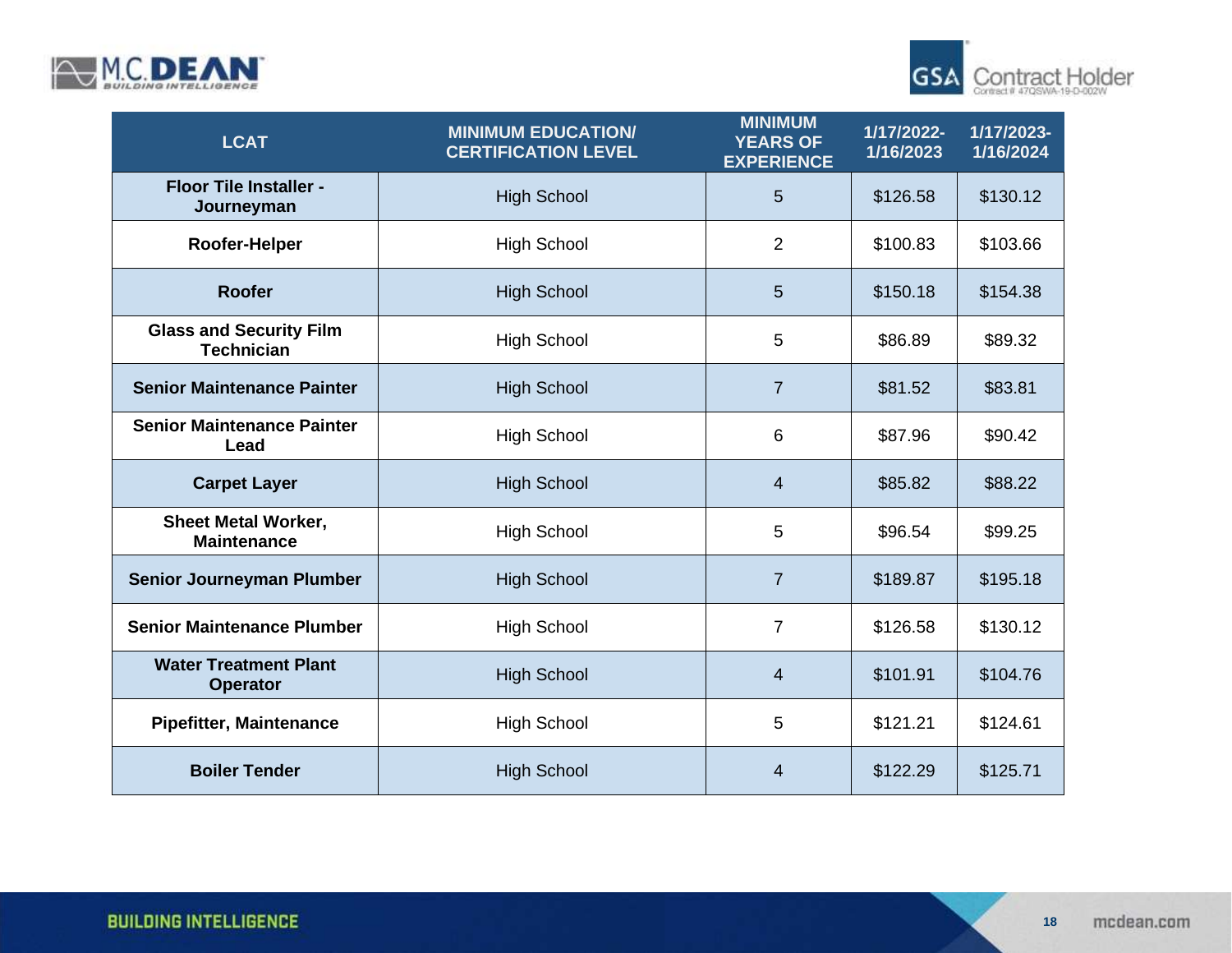



| <b>LCAT</b>                                               | <b>MINIMUM EDUCATION/</b><br><b>CERTIFICATION LEVEL</b> | <b>MINIMUM</b><br><b>YEARS OF</b><br><b>EXPERIENCE</b> | 1/17/2022-<br>1/16/2023 | 1/17/2023-<br>1/16/2024 |
|-----------------------------------------------------------|---------------------------------------------------------|--------------------------------------------------------|-------------------------|-------------------------|
| <b>Machinery Maintenance</b><br><b>Mechanic</b>           | <b>High School</b>                                      | 5                                                      | \$127.65                | \$131.22                |
| <b>Stationary Engineer</b>                                | <b>High School</b>                                      | 5                                                      | \$122.29                | \$125.71                |
| <b>Subject Matter Expert /</b><br><b>Degreed Engineer</b> | <b>Bachelors</b>                                        | 10                                                     | \$326.10                | \$335.23                |
| <b>Maintenance Trades Helper</b>                          | <b>High School</b>                                      | $\overline{2}$                                         | \$52.03                 | \$53.48                 |
| Laborer                                                   | <b>High School</b>                                      | 1                                                      | \$45.05                 | \$46.31                 |
| <b>Laborer, Grounds</b><br><b>Maintenance Lead</b>        | <b>High School</b>                                      | 4                                                      | \$73.21                 | \$75.26                 |
| Laborer, Grounds<br><b>Maintenance</b>                    | <b>High School</b>                                      | $\overline{2}$                                         | \$52.29                 | \$53.76                 |
| <b>Gardener</b>                                           | <b>High School</b>                                      | 3                                                      | \$65.97                 | \$67.82                 |
| <b>Tree Care Specialist</b>                               | <b>High School</b>                                      | 4                                                      | \$43.44                 | \$44.66                 |
| <b>Pest Controller, Lead</b>                              | <b>High School</b>                                      | 4                                                      | \$72.14                 | \$74.16                 |
| <b>Pest Controller</b>                                    | <b>High School</b>                                      | $\overline{2}$                                         | \$50.42                 | \$51.83                 |
| <b>Housekeeping Aide</b>                                  | <b>High School</b>                                      | $\mathbf{1}$                                           | \$42.91                 | \$44.11                 |
| <b>Dry Cleaner</b>                                        | <b>High School</b>                                      | 1                                                      | \$35.67                 | \$36.67                 |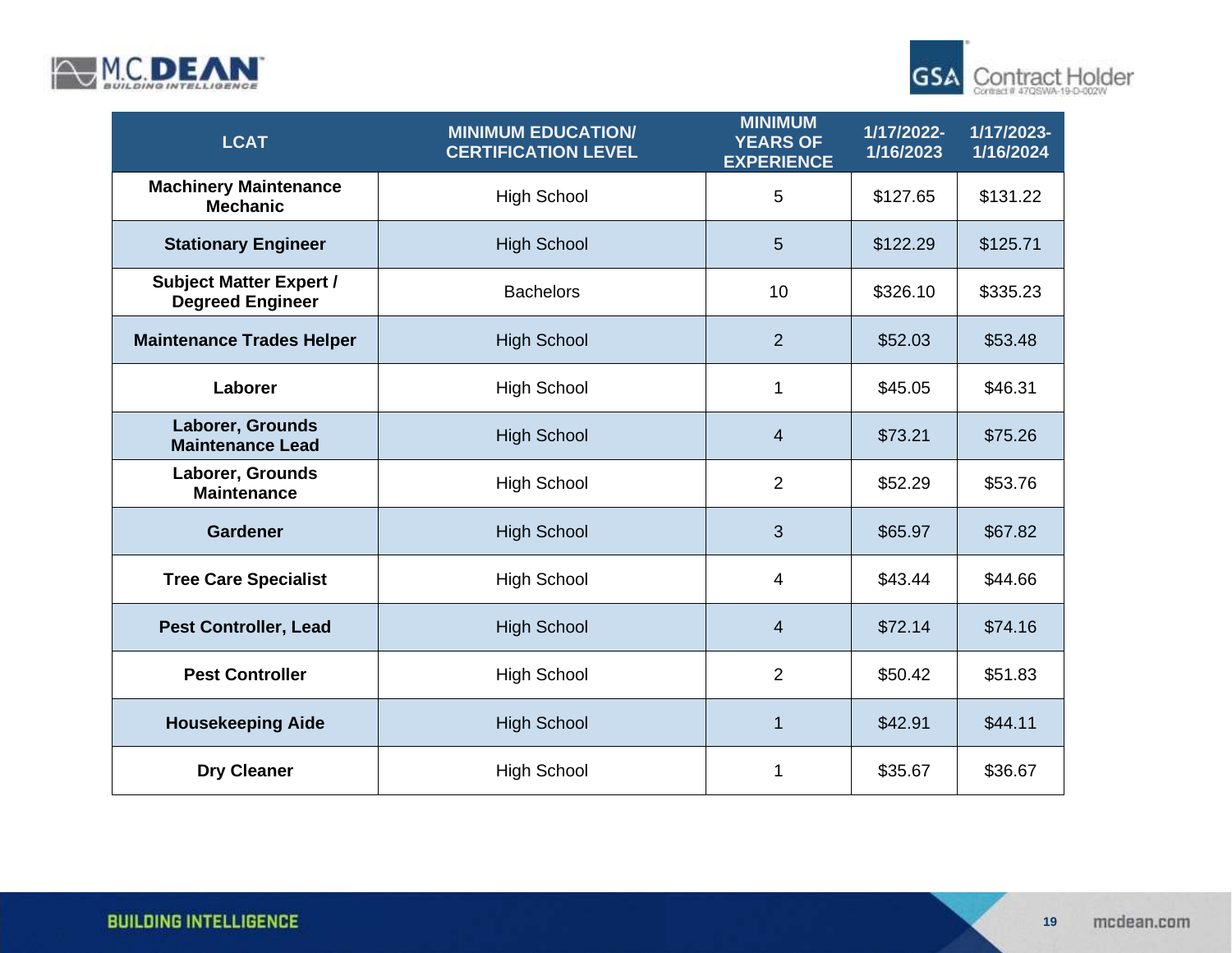



| <b>LCAT</b>                    | <b>MINIMUM EDUCATION/</b><br><b>CERTIFICATION LEVEL</b> | <b>MINIMUM</b><br><b>YEARS OF</b><br><b>EXPERIENCE</b> | 1/17/2022-<br>1/16/2023 | 1/17/2023-<br>1/16/2024 |
|--------------------------------|---------------------------------------------------------|--------------------------------------------------------|-------------------------|-------------------------|
| <b>Window Cleaner</b>          | <b>High School</b>                                      | 1                                                      | \$58.19                 | \$59.82                 |
| <b>Snow Removal Operator</b>   | <b>High School</b>                                      | 1                                                      | \$130.43                | \$134.09                |
| <b>Snow Removal Supervisor</b> | <b>High School</b>                                      | 3                                                      | \$135.65                | \$139.45                |
| <b>Junior UPS Technician</b>   | <b>High School</b>                                      | 0                                                      | \$142.96                | \$146.96                |
| <b>Senior UPS Technician</b>   | <b>High School</b>                                      | 10                                                     | \$187.83                | \$193.08                |
| <b>Gas sweeper/ Blower</b>     | None                                                    | $\mathbf 0$                                            | \$39.23                 | \$40.33                 |
| <b>Front loader/ Bobcat</b>    | <b>None</b>                                             | 0                                                      | \$127.88                | \$131.46                |
| Dump/State body truck          | None                                                    | 0                                                      | \$77.01                 | \$79.16                 |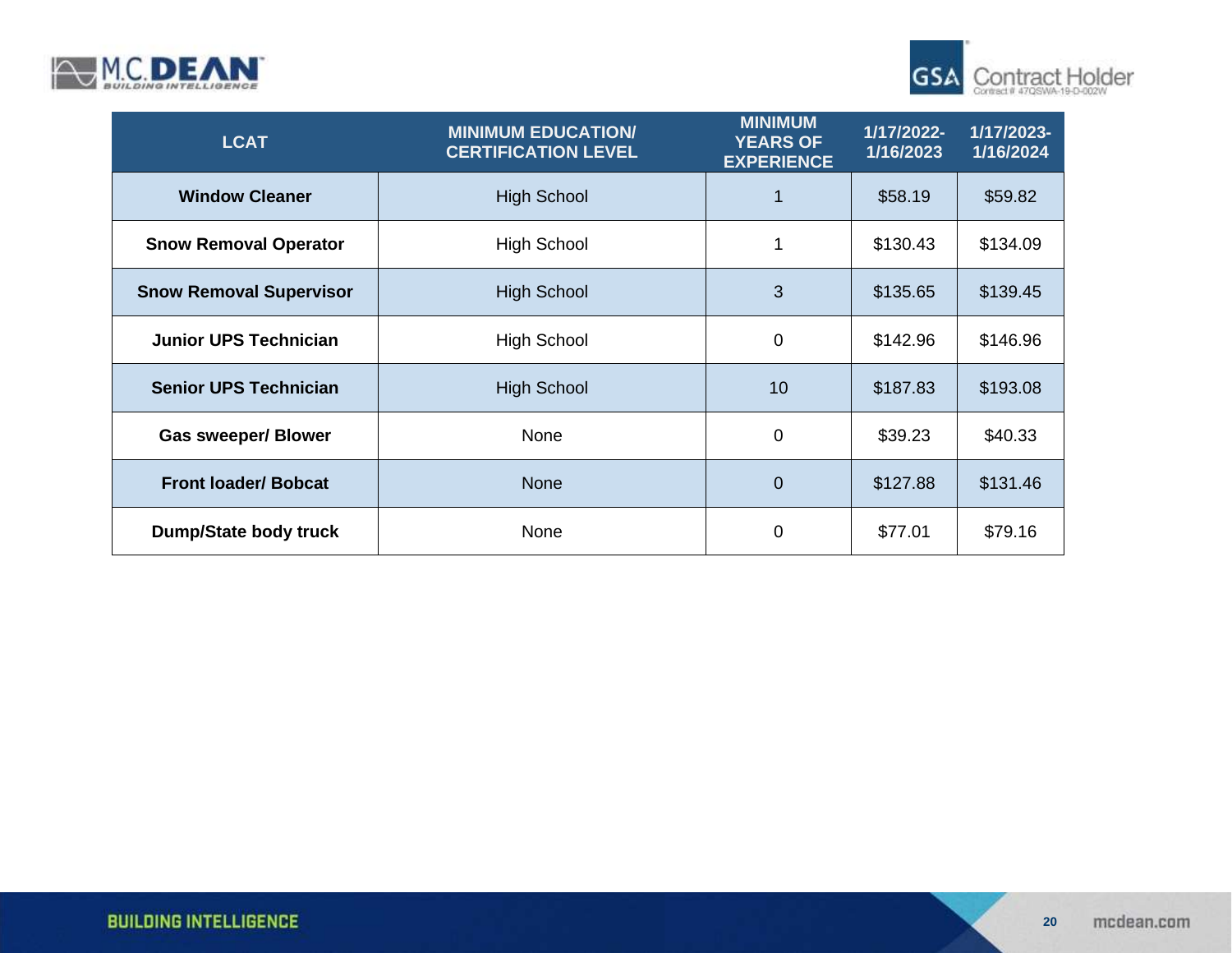



# CBA Rates Specific for Washington, DC IUOE

| <b>MINIMUM EDUCATION/</b><br><b>LCAT</b><br><b>CERTIFICATION LEVEL</b> |                                                                                      | <b>MINIMUM</b><br><b>YEARS OF</b><br><b>EXPERIENCE</b> | 1/17/2022-<br>1/16/2023 | 1/17/2023-<br>1/16/2024 |
|------------------------------------------------------------------------|--------------------------------------------------------------------------------------|--------------------------------------------------------|-------------------------|-------------------------|
| <b>Engineering Supervisor - CBA</b>                                    | DC Ist Class Engineers license                                                       | $\overline{7}$                                         | \$128.05                | \$131.63                |
| Asst. Chief Engineer (DC 1st) -<br><b>CBA</b>                          | DC 3rd Class License                                                                 | 5                                                      | \$117.99                | \$121.29                |
| Lead Engineer (DC 3rd) - CBA                                           | DC 3rd Class License                                                                 | 3                                                      | \$100.63                | \$103.45                |
| Engineer (DC 3rd) - CBA                                                | DC 3rd Class License                                                                 | 3                                                      | \$97.68                 | \$100.41                |
| <b>HVAC Mechanic, Lead - CBA</b>                                       | DC Journeyman's license and a CFC<br>certification                                   | 4                                                      | \$99.61                 | \$102.40                |
| <b>HVAC Mechanic - CBA</b>                                             | DC Journeyman's license and a CFC<br>certification                                   | 4                                                      | \$93.42                 | \$96.04                 |
| <b>HVAC Control Tech - CBA</b>                                         | DC Journeyman's license and control<br>system certification                          | \$96.71<br>4                                           |                         | \$99.42                 |
| <b>Maintenance Mechanic - CBA</b>                                      | <b>High School</b>                                                                   | 4                                                      | \$88.94                 | \$91.43                 |
| <b>General Maintenance Worker -</b><br><b>CBA</b>                      | <b>High School</b>                                                                   | 2                                                      | \$71.43                 | \$73.43                 |
| Plumber, Lead - CBA                                                    | Master plumber's license issued by<br>Washington Suburban Sanitary<br>Commission     | 4                                                      | \$100.06                | \$102.86                |
| <b>Plumber - CBA</b>                                                   | Journeyman plumber's license issued by<br>Washington Suburban Sanitary<br>Commission | 4                                                      | \$89.93                 | \$92.45                 |
| <b>Structural, Lead - CBA</b>                                          | <b>High School</b>                                                                   | 3                                                      | \$95.86                 | \$98.54                 |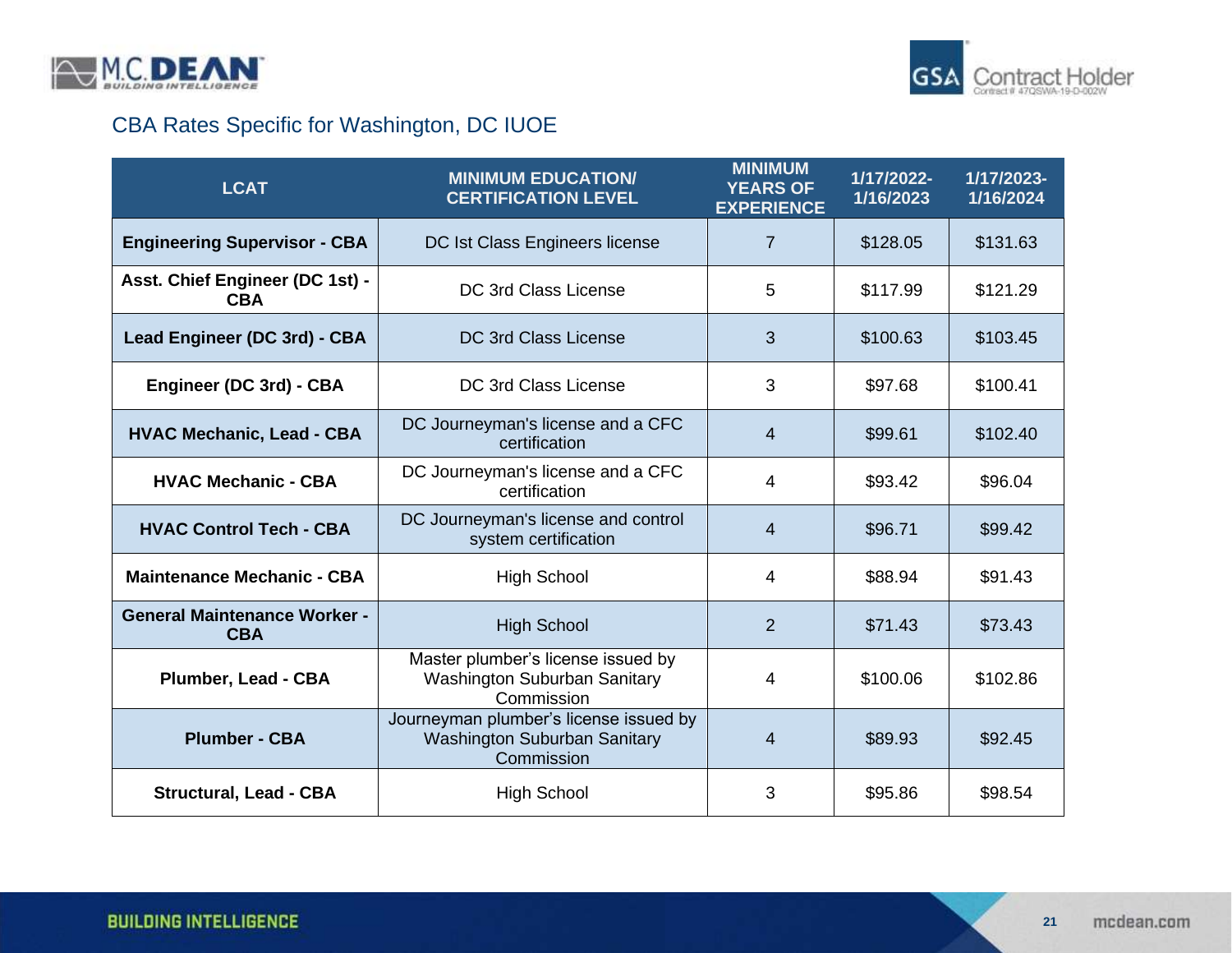



| <b>LCAT</b>                                  | <b>MINIMUM EDUCATION/</b><br><b>CERTIFICATION LEVEL</b>                               | <b>MINIMUM</b><br><b>YEARS OF</b><br><b>EXPERIENCE</b> | 1/17/2022-<br>1/16/2023 | 1/17/2023-<br>1/16/2024 |
|----------------------------------------------|---------------------------------------------------------------------------------------|--------------------------------------------------------|-------------------------|-------------------------|
| <b>Carpenter - CBA</b><br><b>High School</b> |                                                                                       | 3                                                      | \$82.23                 | \$84.54                 |
| <b>Painter - CBA</b>                         | Formal apprenticeship or equivalent<br>training and experience                        | 4                                                      | \$79.64                 | \$81.87                 |
| <b>Locksmith - CBA</b>                       | Completion of a recognized<br>apprenticeship or vocational program for<br>a locksmith | 4                                                      | \$89.61                 | \$92.12                 |
| <b>Maintenance Helper - CBA</b>              | High School                                                                           | 2                                                      | \$62.91                 | \$64.67                 |

# OCONUS Location Pricing:

For any OCONUS locations, M.C. Dean will use the Department of State's Standardized Regulations (DSSR) as referenced at: [https://aoprals.state.gov/Web920/default.asp?menu\\_id=95](https://aoprals.state.gov/Web920/default.asp?menu_id=95) to adjust our CONUS labor rates for OCONUS locations. Our labor rates would be multiplied by the cost factor based on the location of the service.

## Lenel Readers – SIN 334290PACS

Products to be purchased in conjunction with a services-based order only.

| <b>SIN</b> | <b>MFR PART NO</b> | <b>Product Description</b>                                                                                                                                                                                       | <b>Price</b> |
|------------|--------------------|------------------------------------------------------------------------------------------------------------------------------------------------------------------------------------------------------------------|--------------|
| 334290PACS | 900NHPTEK000HR-L02 | RDR, R10-H, PIVCLASS, SE E, LF OFF, HF<br>STD/SIO/SEOS/FIPS/CAK/DIW, 485HDX, TERM, BLK, A/V OFF,<br>OPT TAMP, OPEN COLL, FIPS 200-BIT, IPM OFF, UART OFF,<br>WIEG OFF, LENEL DIW, LENEL LOGO LBL & INSTALL GUIDE | \$108.61     |
| 334290PACS | 920NHPTEK000HR-L02 | RDR, R40-H, PIVCLASS, SE E, LF OFF, HF<br>STD/SIO/SEOS/FIPS/CAK/DIW, 485HDX, TERM, BLK, A/V OFF,<br>OPT TAMP, OPEN COLL, FIPS 200-BIT, IPM OFF, UART OFF,<br>WIEG OFF, LENEL DIW, LENEL LOGO LBL & INSTALL GUIDE | \$191.31     |
| 334290PACS | 921NHPTEK000HT-L02 | RDR, RK40-H, PIVCLASS, SE E, LF OFF, HF<br>STD/SIO/SEOS/FIPS/CAK/DIW,485HDX,TERM,BLK,A/V OFF,OPT                                                                                                                 | \$333.25     |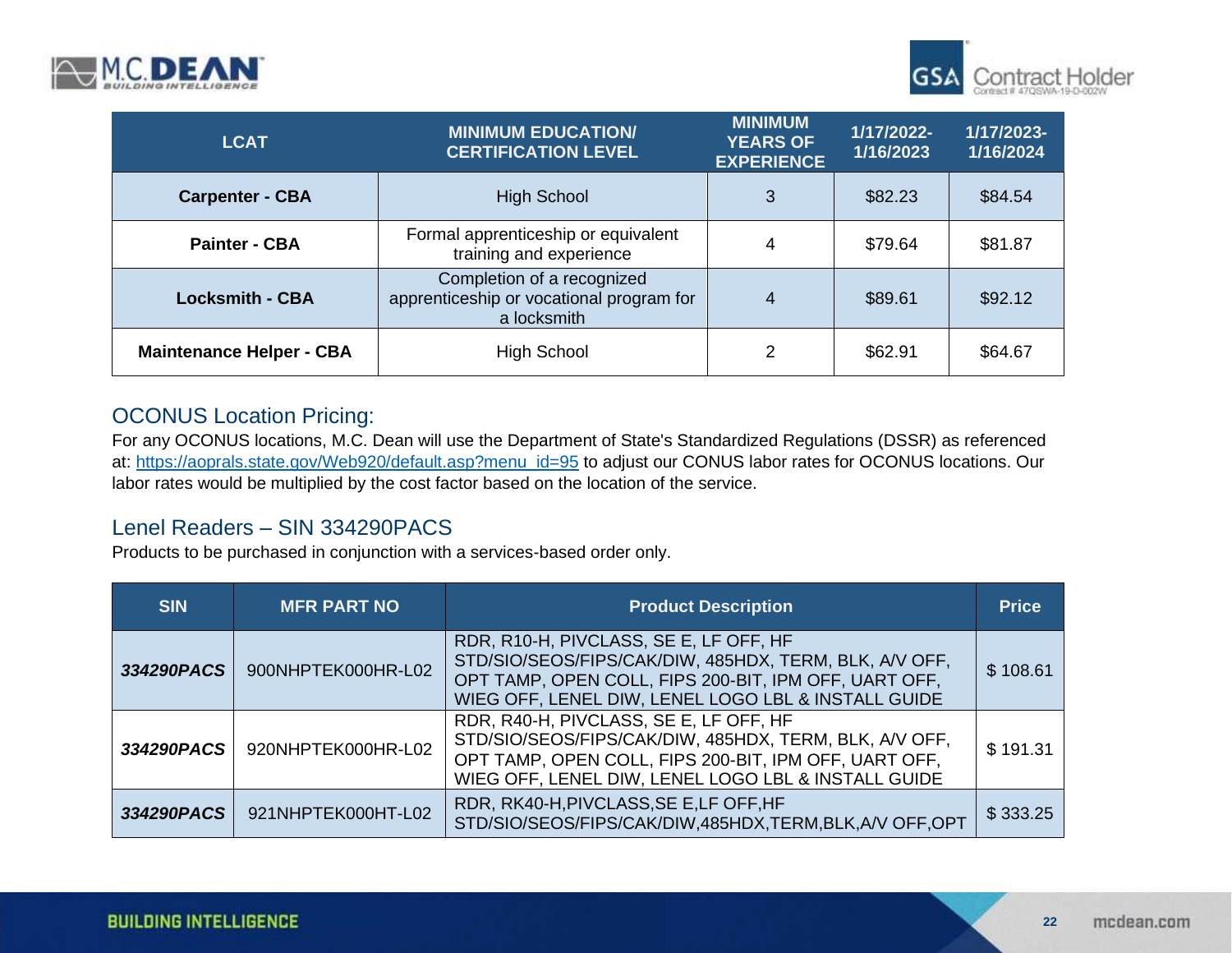



|            |                     | TAMP, OPEN COLL, OSDP TAMP ENABLED, FIPS 200-BIT, KPF,<br>ASCII, BFFRD 1 KEY, IPM OFF, UART OFF, WIEG OFF                                                                                                                                                     |          |
|------------|---------------------|---------------------------------------------------------------------------------------------------------------------------------------------------------------------------------------------------------------------------------------------------------------|----------|
| 334290PACS | 923NPPTEK000NT-L02  | RDR, RKCL40-P, PIVCLASS, SE E, CONT LCD, LF OFF, HF<br>STD/SIO/SEOS/FIPS/ CAK/PKI/DIW,485HDX,TERM,BLK,A/V<br>OFF, OPT TAMPM OC, FIPS 200-BIT, KPF, ASCII, BFFRD 1<br>KEY, LCD1F, IPM OFF, UART OFF, WIEG OFF, LENEL LOGO<br><b>LBL, INSTALL GUIDE</b>         | \$526.41 |
| 334290PACS | 900PHPTEK000HU-L02  | RDR, RP10-H, PIVCLASS, SE E, LF STD, HF<br>STD/SIO/SEOS/FIPS/CAK/DIW, 485HDX, TERM, BLK, A/V OFF,<br>FIPS 200-BIT, IPM OFF, UART OFF, WIEG OFF, EM4102 32-BIT,<br>LENEL DIW, LENEL LOGO LBL & INSTALL GUIDE                                                   | \$134.53 |
| 334290PACS | 920PHPTEK000HU-L02  | RDR, RP40-H, PIVCLASS, SE E, LF STD, HF<br>STD/SIO/SEOS/FIPS/CAK/DIW, 485HDX, TERM, BLK, A/V OFF,<br>FIPS 200-BIT, IPM OFF, UART OFF, WIEG OFF, EM4102 32-BIT,<br>LENEL DIW, LENEL LOGO LBL & INSTALL GUIDE                                                   | \$217.23 |
| 334290PACS | 921PHPTEK000HV-L02  | RDR, RPK40-H, PIVCLASS, SE E, LF STD, HF<br>STD/SIO/SEOS/FIPS/CAK/DIW, 485HDX, TERM, BLK, A/V<br>OFF, OPT TAMP, OPEN COLL, FIPS 200-BIT, KPF, ASCII, BFFRD 1<br>KEY, IPM OFF, UART OFF, WIEG OFF, LENEL DIW LOGO &<br><b>GUIDE</b>                            | \$357.93 |
| 334290PACS | 923PPPTEK000NU-L02  | RDR, RPKCL40-P, PIVCLASS, SE E, CONT LCD, LF STD, HF<br>STD/SIO/SEOS/FIPS/CAK/ PKI/DIW, 485HDX, TERM, BLK, A/V<br>OFF, OPT TAMP, OC, FIPS 200-BIT, KPF, ASCII, BFFRD 1<br>KEY, LCD1F, IPM OFF, UART OFF, WIEG OFF, LENEL LOGO<br><b>LBL, INSTALL GUIDE</b>    | \$552.33 |
| 334290PACS | 923PPRTEK0053W-L002 | RDR, RPKCL40-P, PIVCLASS, SE E, CONT LCD, LF STD, HF<br>STD/SIO/SEOS/FIPS/CAK/DIW, 485FDX, TERM, BLK, STD-1,<br>WIEG, LED RD, FLSH GRN, BZR ON, OPT TAMP DISAB, FIPS<br>200-BIT, LCD 1F, EM4102 34-BIT, BFFRD 1 KEY, DOR COMPL,<br>NO PAR, 8-BIT MSG, LENEL   | \$552.33 |
| 334290PACS | 924NPRTEK000K8-L02  | RDR. RKCLB40-P, PIVCLASS, SE E, CONT LCD BIO, LF OFF, HF<br>STD/SIO/SEOS/FIPS/CAK/PKI/DIW, 485FDX, TERM, BLK, LED<br>RED, FLSH GRN, BZR ON, KPF, ASCII, BFFRD 1 KEY,LCD<br>1F, IPM OFF, UART ON, WIEG OFF, LENEL DIW, LENEL LOGO<br><b>LBL, INSTALL GUIDE</b> | \$891.75 |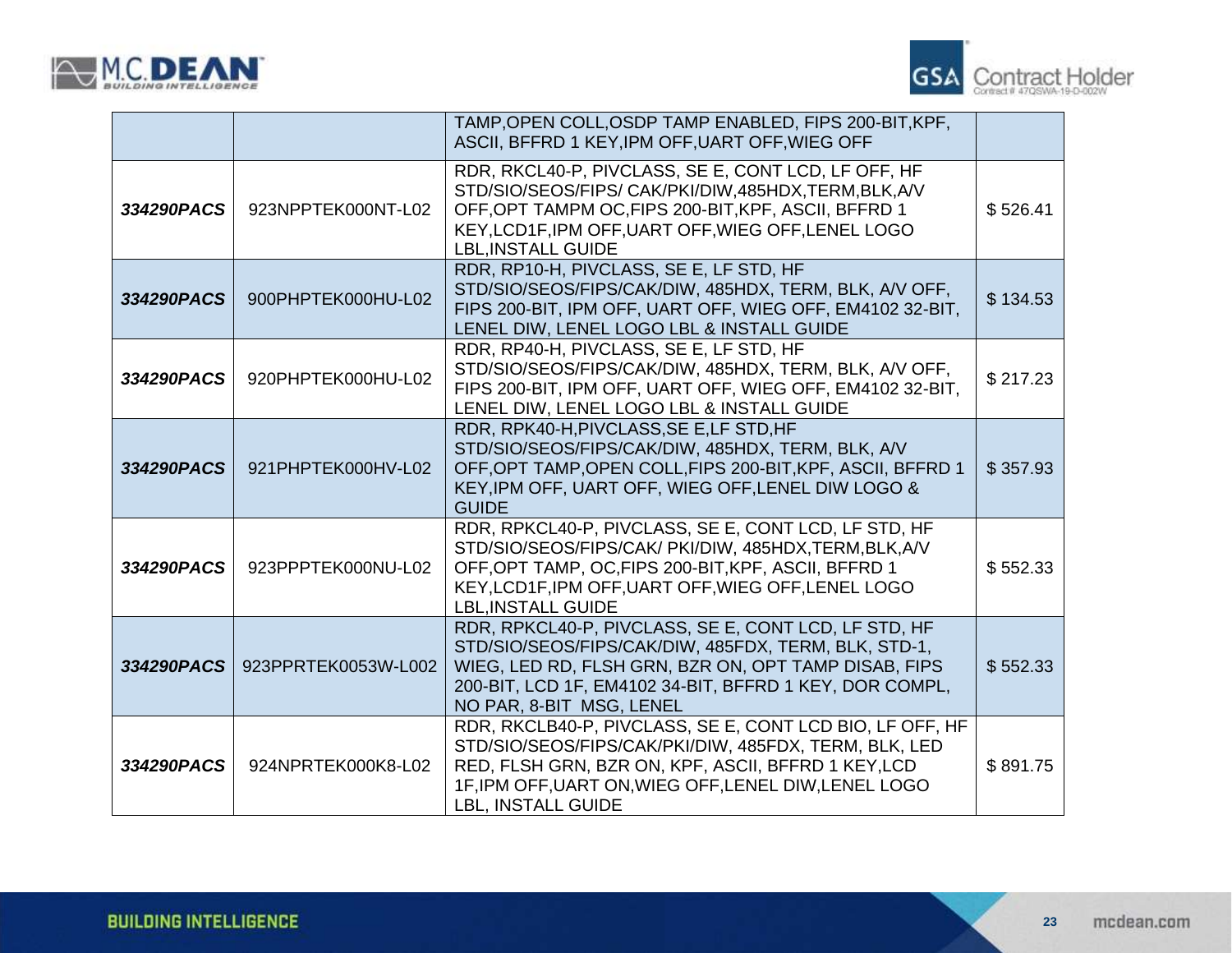



| 334290PACS | 923NPRTEK000K8-L02               | RDR, RKCL40-P, PIVCLASS, SE E, CONT LCD, LF OFF, HF<br>STD/SIO/SEOS/FIPS/CAK/PKI/DIW,485FDX,TER, BLK,LED<br>RED, FLSH GRN, BZR ON, KPF, ASCII, BFFRD 1 KEY, LCD1F, IPM<br>OFF, UART ON, WIEG OFF, LENEL DIW, LENEL LOGO LBL,<br><b>INSTALL GUIDE</b>        | \$526.41 |
|------------|----------------------------------|-------------------------------------------------------------------------------------------------------------------------------------------------------------------------------------------------------------------------------------------------------------|----------|
|            | 334290PACS   923PPRTEK0053W-L002 | RDR, RPKCL40-P, PIVCLASS, SE E, CONT LCD, LF STD, HF<br>STD/SIO/SEOS/FIPS/CAK/DIW, 485FDX, TERM, BLK, STD-1,<br>WIEG, LED RD, FLSH GRN, BZR ON, OPT TAMP DISAB, FIPS<br>200-BIT, LCD 1F, EM4102 34-BIT, BFFRD 1 KEY, DOR COMPL,<br>NO PAR, 8-BIT MSG, LENEL | \$552.33 |

## Ancillary Products – SIN ANCILLARY

Support products offered and ancillary services under SIN ANCILLARY will be purchased by M.C. Dean, Inc. from vendors listed below. In addition to the product costs, M.C. Dean, Inc. adds taxes, special federal and state taxes, freight and handling costs, foreign taxes, and tariffs on products or ancillary services offered under SIN ANCILLARY; these costs may vary based on specific project requirements and geographic area and shall be determined based on the specific project. After compiling these costs, which will be determined based on the destination, we apply a 10% markup on ODCs (Other Direct Cost) to recapture indirect expenses (e.g., accounting; purchasing). The 0.75% Industrial Funding Fee (IFF) is applied to the final product pricing.

| <b>Catalog Company</b>                     | <b>Website</b>       |
|--------------------------------------------|----------------------|
| <b>Accu-Tech</b>                           | www.accu-tech.com    |
| <b>Ace Hardware</b>                        | www.acehardware.com  |
| <b>Allied Electronics &amp; Automation</b> | www.alliedelec.com   |
| Amazon (US)                                | www.amazon.com       |
| Amazon (DE)                                | www.amazon.de        |
| <b>Anixter</b>                             | www.anixter.com      |
| <b>B&amp;H Photo</b>                       | www.bhphotovideo.com |
| <b>Bechtle</b>                             | www.bechtle.com      |
| <b>CDW</b>                                 | www.cdw.com          |
| <b>CDW-G</b>                               | www.cdwg.com         |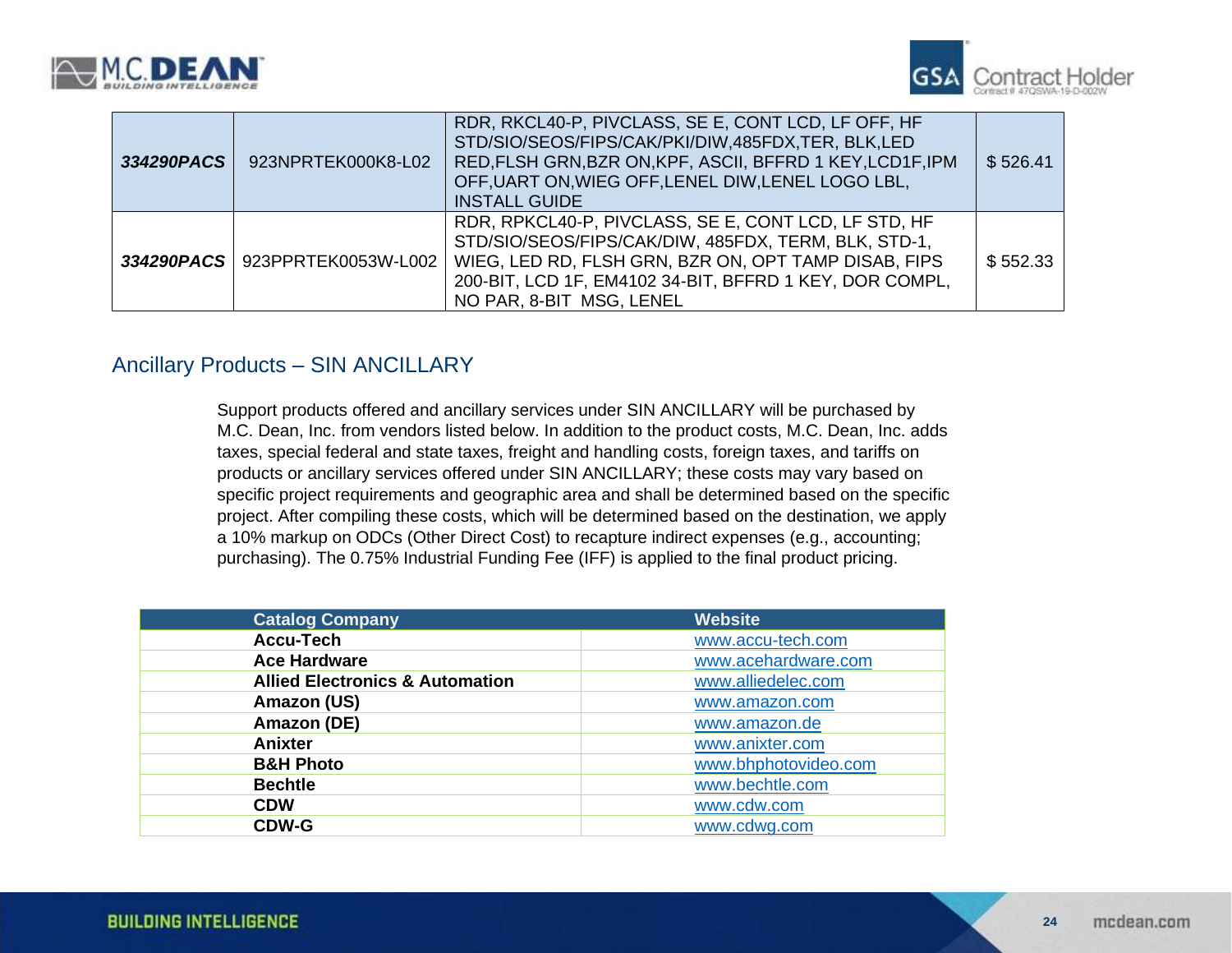| V |        |  |  |
|---|--------|--|--|
|   | MCDEAN |  |  |



| <b>Conrad</b>                        | www.conrad.de                |
|--------------------------------------|------------------------------|
| <b>Craftsmaster Hardware</b>         | www.craftmasterhardware.com  |
| <b>Dell</b>                          | www.dell.com                 |
| <b>Digikey</b>                       | www.digikey.com              |
| <b>Dominion Electric Supply</b>      | www.dominionelectric.com     |
| <b>Full Compass</b>                  | www.fullcompass.com          |
| <b>Gordon Electric Supply</b>        | www.gordonelectricsupply.com |
| Grainger                             | www.grainger.com             |
| Graybar                              | www.graybar.com              |
| Hagar                                | www.hagar.com                |
| Hilti (US)                           | www.hilti.com                |
| Hilti (DE)                           | www.hilti.de                 |
| <b>Home Depot</b>                    | www.homedepot.com            |
| <b>HP</b>                            | www.hp.com                   |
| <b>Humanscale</b>                    | www.humanscale.com           |
| Insight                              | www.insight.com              |
| <b>Lexmark</b>                       | www.lexmark.com              |
| <b>Lowes</b>                         | www.lowes.com                |
| <b>Mouser</b>                        | www.mouser.com               |
| <b>Newegg</b>                        | www.newegg.com               |
| <b>OBO Betterman</b>                 | www.obo.de                   |
| <b>Platt Electric Supply</b>         | www.platt.com                |
| <b>Pro AV Warehouse</b>              | www.proavwarehouse.com       |
| Provantage                           | www.provantage.com           |
| <b>Reichelt Elktronik</b>            | www.reichelt.de              |
| <b>Rexel</b>                         | www.rexel.com                |
| <b>Security Engineered Machinery</b> | www.semshred.com             |
| <b>Shepherd Electric Supply</b>      | www.shephrdelec.com          |
| <b>Staples</b>                       | www.staples.com              |
| <b>Taylor Security &amp; Lock</b>    | www.taylorsecurity.com       |
| <b>Tech Data</b>                     | www.techdata.com             |
| <b>Trade Service</b>                 | www.tradeservice.com         |
| <b>Wurth</b>                         | www.wuerth.de                |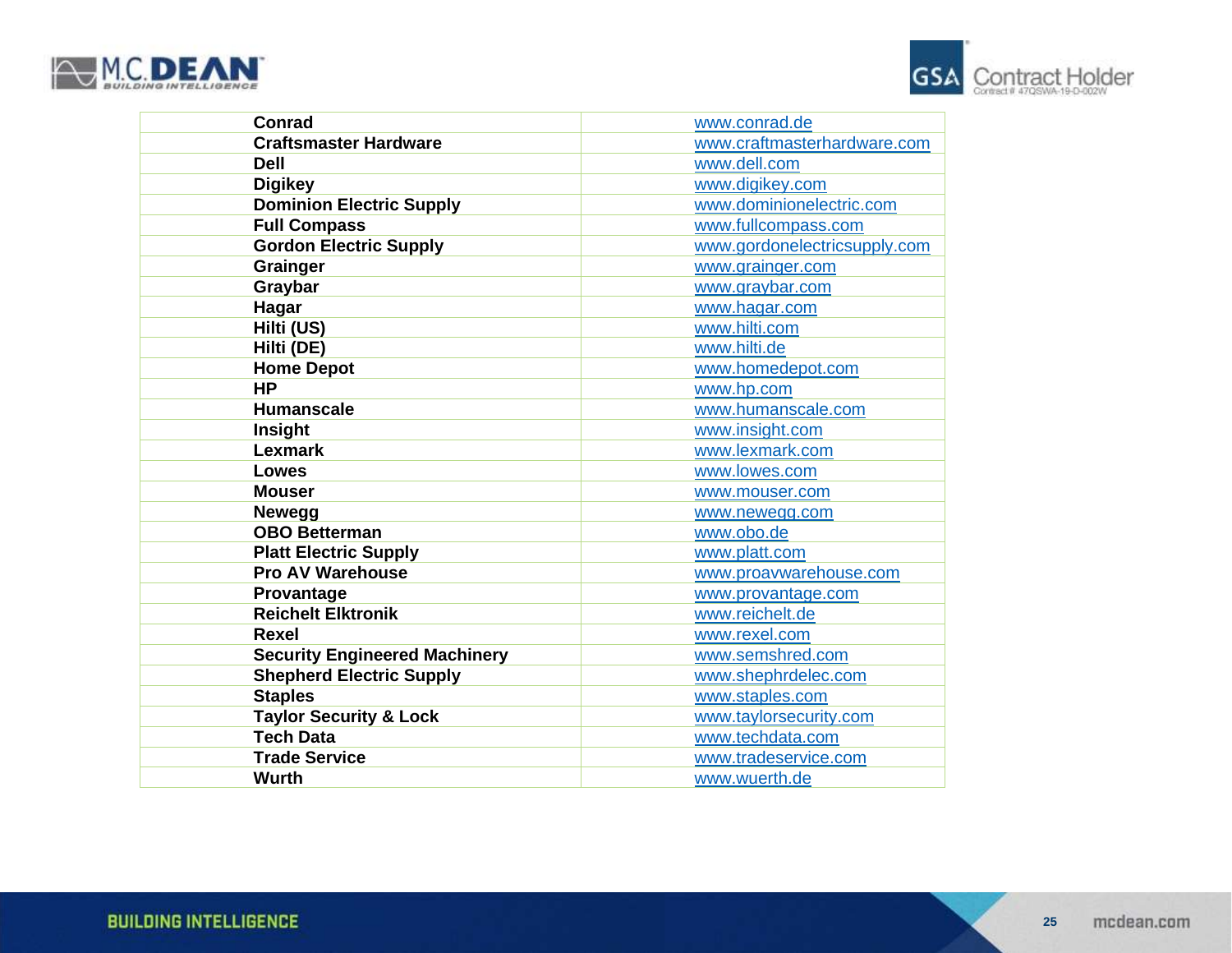



| <b>SIN</b>       | <b>Support Item</b> | <b>Product Description</b>                                                                           | <b>Price</b> |
|------------------|---------------------|------------------------------------------------------------------------------------------------------|--------------|
| <b>ANCILLARY</b> | Ice Melt/Materials  | 50 lb bag Kissner Simple & Save Calcium Chloride Crystals for use<br>around pets and service animals | \$55.00      |
| <b>ANCILLARY</b> | Roll off dumpster   | 30 yard dumpster. Average dimensions 22ft long by 7.5 feet wide by 6<br>feet high.                   | \$549.99     |

## Lenel Products – SIN ANCILLARY

Products to be purchased in conjunction with a services-based order only.

| <b>SIN</b>       | <b>PART</b><br><b>NUMBER</b> | <b>GSA PRICE</b><br><b>PRODUCT DESCRIPTION</b>                                                                                                                                                       |            |
|------------------|------------------------------|------------------------------------------------------------------------------------------------------------------------------------------------------------------------------------------------------|------------|
|                  |                              | Intelligent Single Door Controller; powered by PoE, POE+ or 12 VDC @ 1.8A maximum; size 5.5 in.<br>(140 mm) W x 3.63 in. (92 mm) L x 1.33 in. (34 mm) H with bracket; 6 MB standard cardholder flash |            |
|                  |                              | memory, 50,000 of event memory; maximum of one door, two readers (entry and exit reader,<br>OSDP Secure Channel encryption for one reader with OnGuard 7.2 and up, On-board PoE or PoE+              |            |
|                  |                              | Ethernet, Dual Path capability, two inputs (supervised/unsupervised) for Door Contact and REX,                                                                                                       |            |
|                  |                              | two outputs (NO/NC), power fault input and cabinet tamper monitors. Reader power 12VDC@                                                                                                              |            |
| <b>ANCILLARY</b> | LNL-X2210                    | 300mA max. Approvals: FCC Part 15, CE, RoHS, UL 294, UL 1076, CAN/ULC 60839-11-1:2016,<br>CSA C22.2 No. 205-1983, cUL/ORD-C1076                                                                      | \$785.28   |
| <b>ANCILLARY</b> |                              | Intelligent Dual Reader Controller – powered by 12 or 24 VDC @ 500mA (w/o Rdr Power),, size (6"                                                                                                      |            |
|                  |                              | (152mm) W x 8" (203mm) L x 1" (25mm)H); 6 MB standard                                                                                                                                                |            |
|                  |                              | cardholder flash memory, 50,000 of event memory, maximum of 32 devices, On-board Ethernet,                                                                                                           |            |
|                  |                              | Dual Path capability, on-board two door control, OSDP Secure Channel encryption with OnGuard                                                                                                         |            |
|                  |                              | 7.2, Wiegand or F2F; eight inputs, four outputs, cabinet tamper and power fault input monitors.                                                                                                      |            |
|                  |                              | Approvals: FCC Part 15, CE, RoHS, UL 294, UL 1076, CAN/ULC 60839-11-1:2016, CSA C22.2 No.                                                                                                            |            |
|                  | LNL-X2220                    | 205-1983, cUL/ORD-C1076                                                                                                                                                                              |            |
| <b>ANCILLARY</b> |                              | Intelligent System Controller - powered by12 or 24 VDC @250mA, size (5 in. (127mm) Wx6<br>in.(152.4mm) L x1 in.(25mm) H); 15 MB standard cardholder flash memory, 50,000 Event memory.               |            |
|                  |                              | Two RS-485 ports for downstream devices, maximum of 64 devices, On-board Ethernet, Dual Path                                                                                                         |            |
|                  |                              | capability, cabinet tamper and power fault input monitors. Approvals: FCC Part 15, CE, RoHS, UL                                                                                                      |            |
|                  | LNL-X3300                    | 294, UL 1076, CAN/ULC 60839-11-1:2016, CSA C22.2 No. 205-1983, cUL/ORD-C1076                                                                                                                         |            |
| <b>ANCILLARY</b> |                              | Intelligent Dual Reader Controller – powered by 12 or 24 VDC @ 500mA (w/o Rdr Power), size (6"                                                                                                       |            |
|                  |                              | (152mm) W x 8" (203mm) L x 1" (25mm)H); 16 MB standard                                                                                                                                               |            |
|                  |                              | cardholder flash memory (96MB cardholder table can be enabled in OnGuard 7.4 or higher), 50,000                                                                                                      |            |
|                  | LNL-X4420                    | of Event memory, Two RS-485 ports for downstream devices, maximum of 64 devices, On-board                                                                                                            | \$2,919.09 |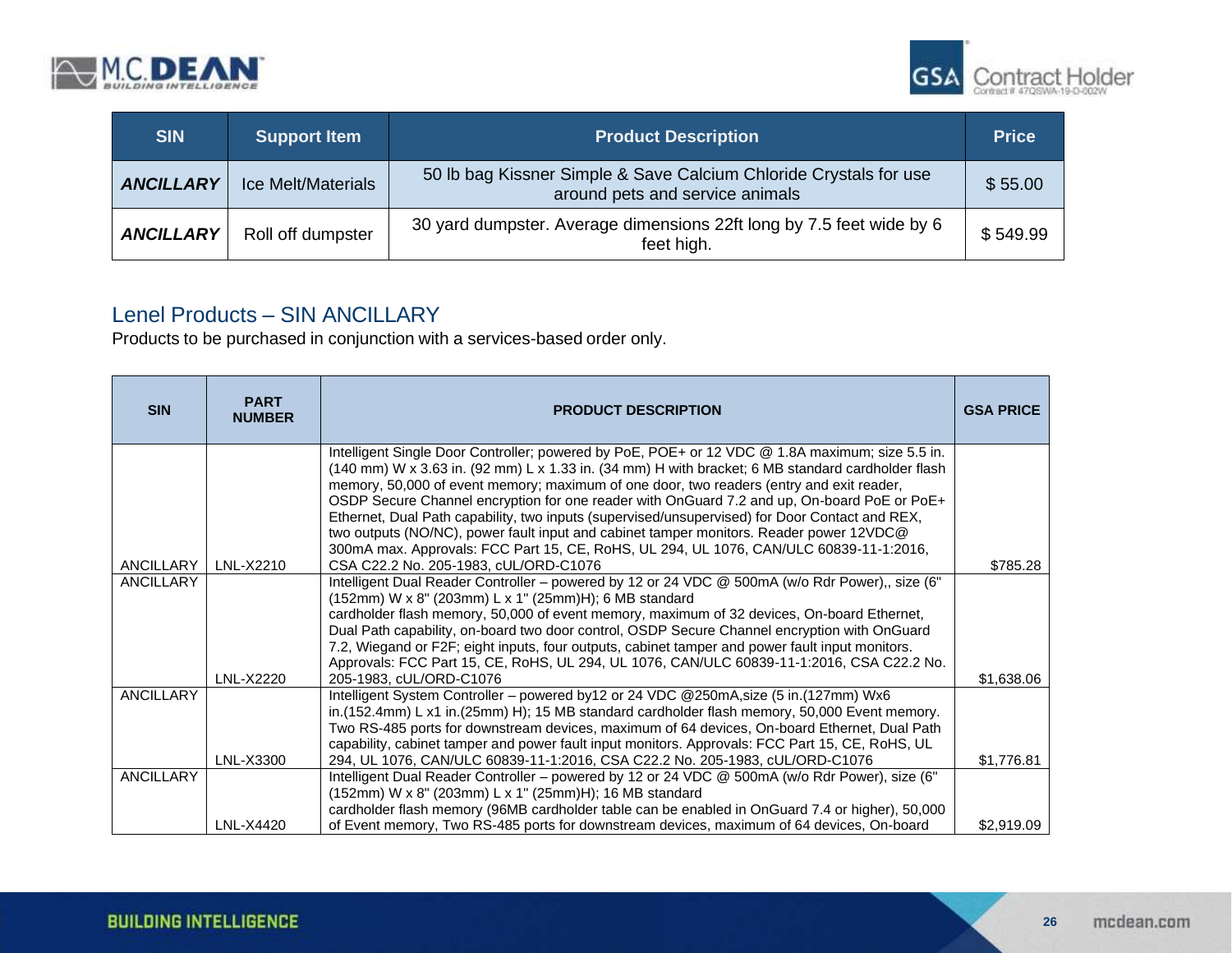



|                  |             | Ethernet, Dual Path capability, on-board two door control with OSDP Secure Channel encryption or                                                                                                |             |
|------------------|-------------|-------------------------------------------------------------------------------------------------------------------------------------------------------------------------------------------------|-------------|
|                  |             | Wiegand; eight inputs, four outputs, cabinet tamper and power fault input monitors. Approvals: FCC                                                                                              |             |
|                  |             | Part 15, CE, RoHS, UL 294, UL 1076, CAN/ULC 60839-11-1:2016, CSA C22.2 No. 205-1983,                                                                                                            |             |
|                  |             | cUL/ORDC1076                                                                                                                                                                                    |             |
| <b>ANCILLARY</b> |             | Single Reader Interface Module (Series 3 - Supports OSDP Readers) - 12/24 VDC, 1 Reader                                                                                                         |             |
|                  | LNL-1300-S3 | interface, W/M, 2 inputs and 2 outputs relays (one of each, 2A and 5A) and cabinet tamper pigtail,<br>RoHS, CE, C-Tick and UL294 certified                                                      | \$279.00    |
| <b>ANCILLARY</b> |             | Dual Reader Interface Module (Series 3 - Supports OSDP Readers) - 12/24 VDC, 2 Reader                                                                                                           |             |
|                  | LNL-1320-S3 | interface, W/M, 8 inputs, 6 (5A) form C relays, RoHS, CE, C-Tick and UL294 certified                                                                                                            | \$756.38    |
| <b>ANCILLARY</b> |             | Input Control Module (Series three) -12/24 VDC, 16 zone input monitor module, (32) 1K resistors                                                                                                 |             |
|                  | LNL-1100-S3 | (with 2 programmable output relays), RoHS, CE, C-Tick and UL294 certified                                                                                                                       | \$646.80    |
| <b>ANCILLARY</b> |             | Output Control Module (Series three) - 12/24 VDC, 16 relay output control module, RoHS, CE, C-                                                                                                  |             |
|                  | LNL-1200-S3 | Tick and UL294 certified                                                                                                                                                                        |             |
| <b>ANCILLARY</b> | LNL-8000    | Star Multiplexer -12 VDC, (8) Downstream RS-485 2-wire ports or (4) RS-485 4-wire ports.                                                                                                        | \$499.54    |
| <b>ANCILLARY</b> |             | Command Display terminal Lenel Command Keypad - 32-character back-lit LCD display with a 16-                                                                                                    |             |
|                  |             | position keypad, supports both direct RS-485 communication with the ISC and Wiegand TTL                                                                                                         |             |
|                  |             | output, supports one external Wiegand input, 12VDC±15% @175mA (keypad only). C-Tick                                                                                                             |             |
|                  | LNL-CK      | Certified                                                                                                                                                                                       | \$319.68    |
| <b>ANCILLARY</b> |             | OnGuard ADV Server Software License - OnGuard Server software license includes: System                                                                                                          |             |
|                  |             | Administration; Alarm Monitoring; Map Designer; License Server; Comm. Server; Video Verify                                                                                                      |             |
|                  |             | Support; E-mail Support; Guard Tour; Login Driver; Account Linkage; support for up to 64 card<br>access readers and first year support plan for new systems. (SOFTWARE IS SUPPORTED ON          |             |
|                  | SWS-ADV     | PC-CONFIG#3 PLATFORM)                                                                                                                                                                           | \$2,855.94  |
| <b>ANCILLARY</b> |             | OnGuard ADVI Server Software License- OnGuard Server software license includes; System                                                                                                          |             |
|                  |             | Administration; Alarm Monitoring; Map Designer; License Server; Comm. Server; Video Verify                                                                                                      |             |
|                  |             | Support; E-mail Support; Guard Tour; Login Driver; Account Linkage; support for up to 64 card                                                                                                   |             |
|                  |             | access readers; ID Credential Center Application; Badge Designer Application; Image Capture; ID                                                                                                 |             |
|                  |             | Printing; License Server; Cardholder Image Export; Login Driver; Enhanced Imaging Option                                                                                                        |             |
|                  |             | (Chromakey and Ghosting) and first year support plan for new systems. (SOFTWARE IS                                                                                                              |             |
|                  | SWS-ADVI    | SUPPORTED ON PC-CONFIG#3 PLATFORM)                                                                                                                                                              | \$6,944.32  |
| <b>ANCILLARY</b> |             | OnGuard ADV Client Software License - OnGuard Client software license includes; System                                                                                                          |             |
|                  | SWC-ADV     | Administration; Alarm Monitoring; Map Designer and Login Driver.                                                                                                                                | \$2,291.07  |
| <b>ANCILLARY</b> |             | OnGuard ADVI Client Software License - OnGuard Client software license includes; System                                                                                                         |             |
|                  |             | Administration; Alarm Monitoring; Map Designer; Login Driver; ID Credential Center Application;<br>Badge Designer Application; Image Capture; ID Printing; Cardholder Image Export and Enhanced |             |
|                  |             | Imaging Option (Chromakey and Ghosting). (SOFTWARE IS SUPPORTED ON PCCONFIG# 6                                                                                                                  |             |
|                  | SWC-ADVI    | PLATFORM)                                                                                                                                                                                       | \$5,285.27  |
| <b>ANCILLARY</b> |             | OnGuard PRO Server Software License - OnGuard Server software license includes; System                                                                                                          |             |
|                  |             | Administration; Alarm Monitoring; Map Designer; License Server; Comm. Server; Video Verify                                                                                                      |             |
|                  |             | Support; E-mail Support; Guard Tour; Login Driver; Account Linkage; support for up to 128 card                                                                                                  |             |
|                  | SWS-PRO     | access readers and first year support plan for new systems.                                                                                                                                     | \$11,867.61 |
| <b>ANCILLARY</b> |             | OnGuard PROI Server Software License - OnGuard Server software license includes; System                                                                                                         |             |
|                  |             | Administration; Alarm Monitoring; Map Designer; License Server; Comm. Server; Video Verify                                                                                                      |             |
|                  | SWS-PROI    | Support; E-mail Support; Guard Tour; Login Driver; Account Linkage; support for up to 128 card                                                                                                  | \$18,996.27 |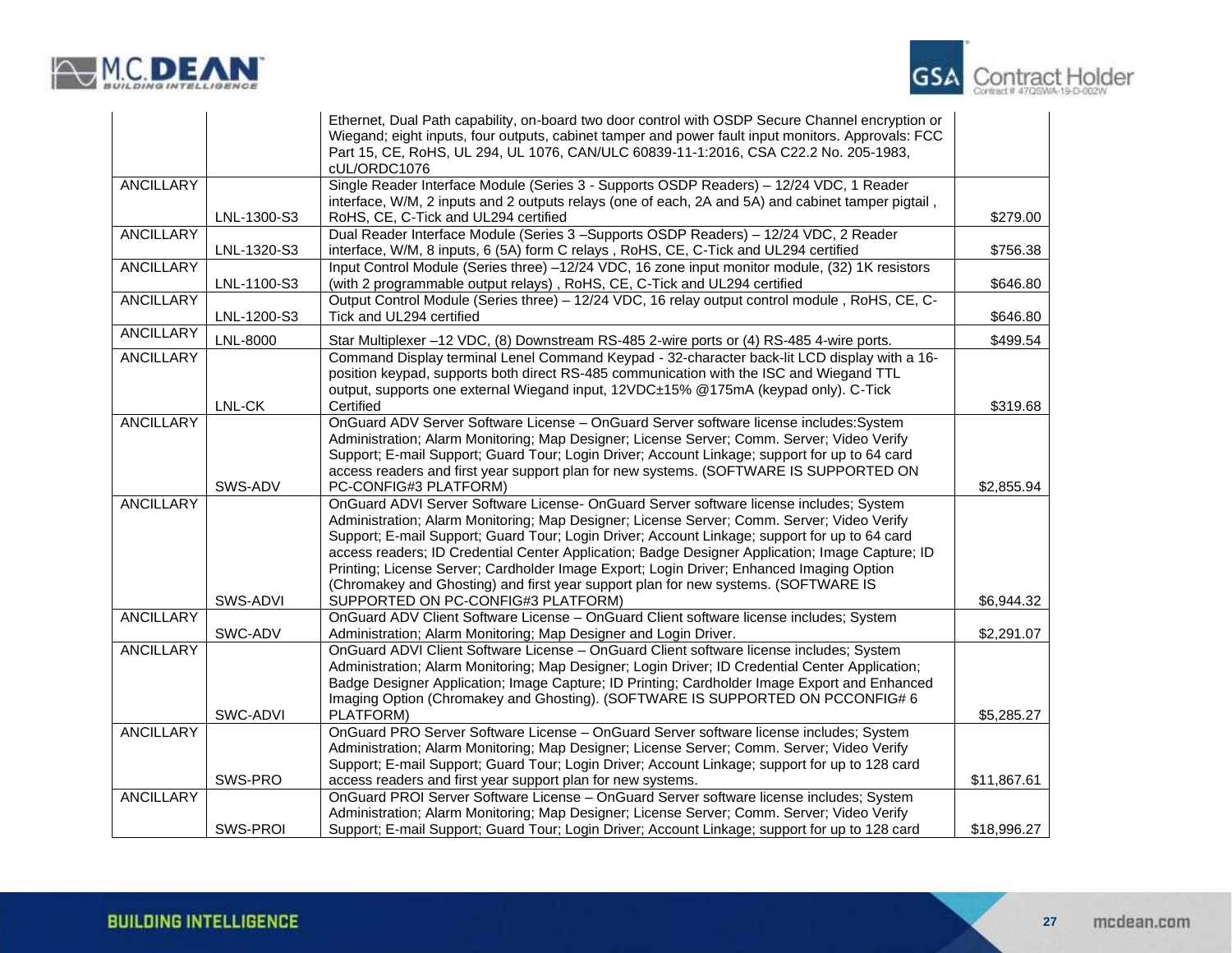



|                  |                  | access readers; ID Credential Center Application; Badge Designer Application; Image Capture; ID                                                                              |             |
|------------------|------------------|------------------------------------------------------------------------------------------------------------------------------------------------------------------------------|-------------|
|                  |                  | Printing; License Server; Cardholder Image Export; Login Driver; Enhanced Imaging Option                                                                                     |             |
|                  |                  | (Chromakey and Ghosting) and first year support plan for new systems. (SOFTWARE IS<br>SUPPORTED ON PC-CONFIG#5 PLATFORM)                                                     |             |
| <b>ANCILLARY</b> |                  | OnGuard ADV Client Software License - OnGuard Client software license includes; System                                                                                       |             |
|                  | SWC-ADV          | Administration; Alarm Monitoring; Map Designer and Login Driver.                                                                                                             | \$2,291.07  |
| <b>ANCILLARY</b> |                  | OnGuard ADVI Client Software License - OnGuard Client software license includes; System                                                                                      |             |
|                  |                  | Administration; Alarm Monitoring; Map Designer; Login Driver; ID Credential Center Application;                                                                              |             |
|                  |                  | Badge Designer Application; Image Capture; ID Printing; Cardholder Image Export and Enhanced                                                                                 |             |
|                  |                  | Imaging Option (Chromakey and Ghosting. (SOFTWARE IS SUPPORTED ON PCCONFIG# 6                                                                                                |             |
| <b>ANCILLARY</b> | SWC-ADVI         | PLATFORM)<br>OnGuard IDES Server Software - OnGuard Server software license includes; ID CredentialCenter                                                                    | \$5,285.27  |
|                  |                  | Application; Badge Designer Application; Image Capture; ID Printing; License Server; Cardholder                                                                              |             |
|                  |                  | Image Export; Login Driver; Enhanced Imaging Option (Chromakey and Ghosting) and first year                                                                                  |             |
|                  | SWS-IDES         | support plan for new systems. (SOFTWARE IS SUPPORTED ON PC-CONFIG#3 PLATFORM)                                                                                                | \$1,098.14  |
| <b>ANCILLARY</b> |                  | OnGuard IDES Client Software License - OnGuard Client software license includes; ID Credential                                                                               |             |
|                  |                  | Center Application; Badge Designer Application; Image Capture; ID Printing; Enhanced Imaging                                                                                 |             |
|                  |                  | Option (Chromakey and Ghosting) and Login Driver. (SOFTWARE IS SUPPORTED ON PC-                                                                                              |             |
|                  | SWC-IDES         | <b>CONFIG#6 PLATFORM)</b>                                                                                                                                                    | \$421.24    |
| <b>ANCILLARY</b> |                  | OnGuard IDADV Server Software - OnGuard Server software license includes; ID Credential                                                                                      |             |
|                  |                  | Center Application; Badge Designer Application; Image Capture; ID Printing; License Server;                                                                                  |             |
|                  |                  | Cardholder Image Export; Login Driver; Enhanced Imaging Option (Chromakey and Ghosting) and                                                                                  |             |
|                  | SWS-IDADV        | first year support plan for new systems. (SOFTWARE IS SUPPORTED ON PC-CONFIG#3<br>PLATFORM)                                                                                  | \$3,262.80  |
| <b>ANCILLARY</b> |                  | OnGuard IDADV Client Software License - OnGuard Client software license includes; ID Credential                                                                              |             |
|                  |                  | Center Application; Badge Designer Application; Image Capture; ID Printing; Enhanced Imaging                                                                                 |             |
|                  |                  | Option (Chromakey and Ghosting) and Login Driver. (SOFTWARE IS SUPPORTED ON PC-                                                                                              |             |
|                  | SWC-IDADV        | <b>CONFIG#6 PLATFORM)</b>                                                                                                                                                    | \$2,783.82  |
| <b>ANCILLARY</b> |                  | OnGuard Enterprise Lite Server Software License - OnGuard Server software license includes;                                                                                  |             |
|                  |                  | System Administration; Alarm Monitoring; Map Designer; License Server; Comm. Server;                                                                                         |             |
|                  |                  | Replication Administration; Database Segmentation; Video Verify Support; E-mail Support; Guard                                                                               |             |
|                  |                  | Tour; Login Driver; Account Linkage; support for up to 64 local card access readers; ID Credential                                                                           |             |
|                  |                  | Center Application; Badge Designer Application; Image Capture; ID Printing; License Server;                                                                                  |             |
|                  |                  | Cardholder Image Export; Login Driver; Enhanced Imaging Option (Chromakey and Ghosting);                                                                                     |             |
|                  |                  | support for up 8 Regions and first year support plan for new systems. NOTE: support for card                                                                                 |             |
|                  | SWS-             | access readers are based on regional server(s) card reader capacities with a maximum number of<br>512 readers total per Master-LT. MUST BE SENT TO LENELS2 FOR CONFIGURATION |             |
|                  | <b>ENTMAS-LT</b> | (SOFTWARE IS SUPPORTED ON PC-CONFIG#5 PLATFORM)                                                                                                                              | \$23,751.42 |
| <b>ANCILLARY</b> |                  | OnGuard Enterprise Server Software License - OnGuard Server software license includes; System                                                                                |             |
|                  |                  | Administration; Alarm Monitoring; Map esigner; License Server; Comm. Server; Replication                                                                                     |             |
|                  |                  | Administration; Database Segmentation; Video Verify Support; E-mail Support; Guard Tour; Login                                                                               |             |
|                  |                  | Driver; Account Linkage; support for up to 128 local card access readers; ID Credential Center                                                                               |             |
|                  | SWS-             | Application; Badge Designer Application; Image Capture; ID Printing; License Server; Cardholder                                                                              |             |
|                  | ENTMAS1          | Image Export; Login Driver; Enhanced Imaging Option (Chromakey and Ghosting); support for up                                                                                 | \$41,913.31 |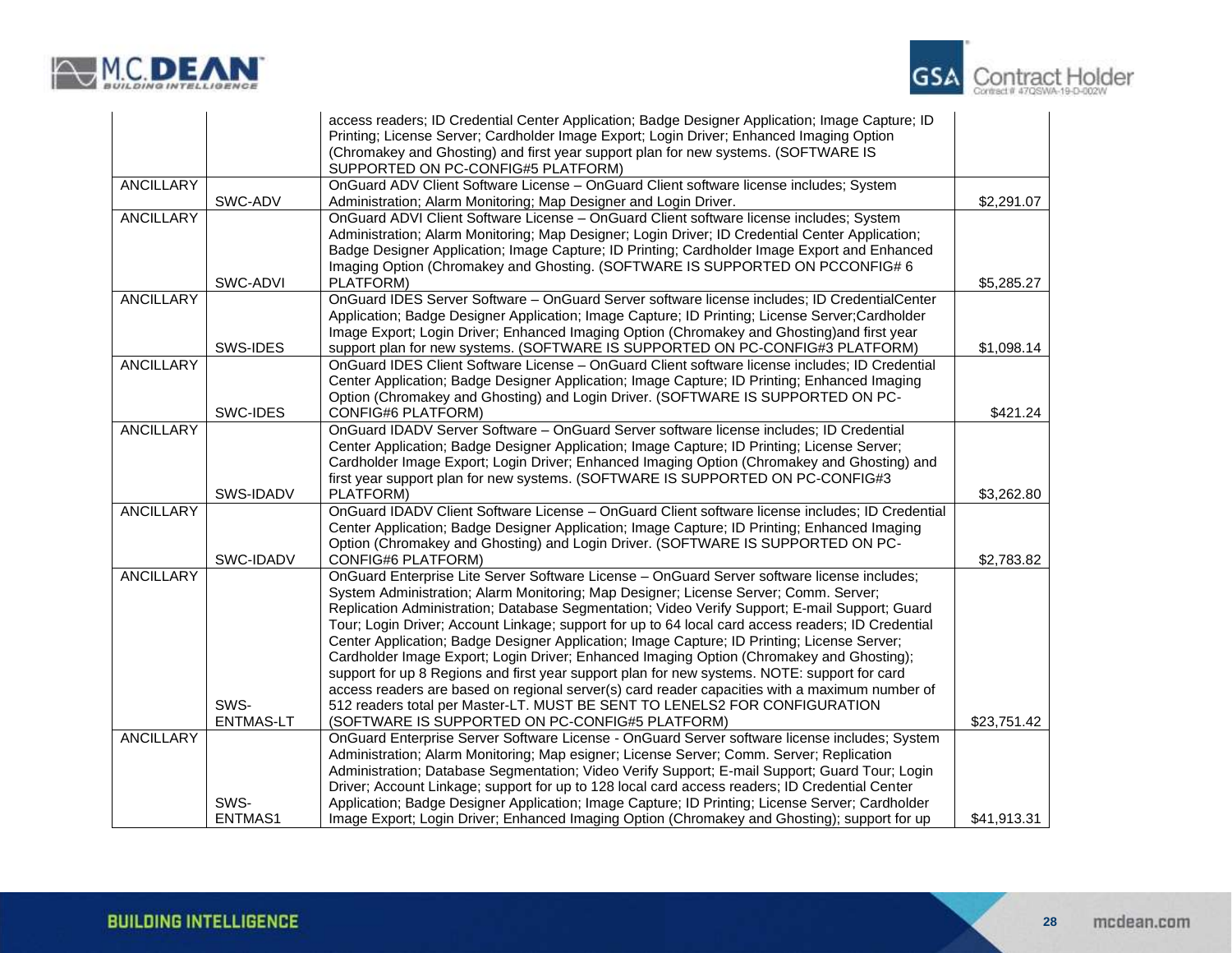



|                  |                  | 10 Regions and first year support plan for new systems. MUST BE SENT TO LENELS2 FOR<br>CONFIGURATION (SOFTWARE IS SUPPORTED ON PCCONFIG# 5 PLATFORM) |             |
|------------------|------------------|------------------------------------------------------------------------------------------------------------------------------------------------------|-------------|
| <b>ANCILLARY</b> |                  | Additional Regional Server Licenses for ENTMAS1 Master Servers - Allows for an additional 10                                                         |             |
|                  | SWS-             | regions to be added to the Enterprise Master.[MAX of 1 purchase before Professional Engineering                                                      |             |
|                  | ENTMAS2          | Services needs to be engaged about your system]                                                                                                      | \$26,546.18 |
| <b>ANCILLARY</b> |                  | Additional Regional Server Licenses for ENTMAS-LT Master Servers - Allows for 8 additional                                                           |             |
|                  |                  | regions (16 total) to be added to the Enterprise Master (ENTMAS-LT only).[MAX OF 1 Purchase for                                                      |             |
|                  | SWS-MASLT2       | <b>ENTMAS-LT systems]</b>                                                                                                                            | \$12,572.37 |
| <b>ANCILLARY</b> |                  | OnGuard Regional SM [small] Server Software License - OnGuard Server software license                                                                |             |
|                  |                  | includes; System Administration; Alarm Monitoring; Map Designer; License Server; Comm. Server;                                                       |             |
|                  |                  | Replication Administration; Database Segmentation; Video Verify Support; E-mail Support; Guard                                                       |             |
|                  |                  | Tour; Login Driver; Account Linkage; support for up to 16 card access readers [optional 16 reader                                                    |             |
|                  |                  | upgrade available]; ID Credential Center Application; Badge Designer Application; Image Capture;                                                     |             |
|                  |                  | ID Printing; License Server; Cardholder Image Export; Login Driver; Enhanced Imaging Option                                                          |             |
|                  | SWS-             | (Chromakey and Ghosting) and first year support plan for new systems. (SOFTWARE IS                                                                   |             |
|                  | <b>ENTREG-SM</b> | SUPPORTED ON PC-CONFIG#3 PLATFORM)                                                                                                                   | \$4,188.09  |
| <b>ANCILLARY</b> |                  | OnGuard Regional Lite Server Software License - OnGuard Server software license includes;                                                            |             |
|                  |                  | System Administration; Alarm Monitoring; Map Designer; License Server; Comm. Server;                                                                 |             |
|                  |                  | Replication Administration; Database Segmentation; Video Verify Support; E-mail Support; Guard                                                       |             |
|                  |                  | Tour; Login Driver; Account Linkage; support for up to 64 card access readers; ID Credential                                                         |             |
|                  |                  | Center Application; Badge Designer Application; Image Capture; ID Printing; License Server;                                                          |             |
|                  |                  | Cardholder Image Export; Login Driver; Enhanced Imaging Option (Chromakey and Ghosting) and                                                          |             |
|                  | SWS-             | first year support plan for new systems. (SOFTWARE IS SUPPORTED ON PCCONFIG# 5                                                                       |             |
|                  | <b>ENTREG-LT</b> | PLATFORM)                                                                                                                                            | \$15,367.13 |
| <b>ANCILLARY</b> |                  | OnGuard Regional Dedicated Server Software License - OnGuard Server software license                                                                 |             |
|                  |                  | includes; System Administration; Alarm Monitoring; Map Designer; License Server; Comm. Server;                                                       |             |
|                  |                  | Replication Administration; Database Segmentation; Video Verify Support; E-mail Support; Guard                                                       |             |
|                  |                  | Tour; Login Driver; Account Linkage; support for up to 128 card access readers; ID Credential                                                        |             |
|                  |                  | Center Application; Badge Designer Application; Image Capture; ID Printing; License Server;                                                          |             |
|                  |                  | Cardholder Image Export; Login Driver; Enhanced Imaging Option (Chromakey and Ghosting) and                                                          |             |
|                  | SWS-             | first year support plan for new systems. (SOFTWARE IS SUPPORTED ON PC-CONFIG#5                                                                       |             |
|                  | ENTREG1          | PLATFORM)                                                                                                                                            | \$22,349.98 |
| <b>ANCILLARY</b> | SWC-             |                                                                                                                                                      |             |
|                  | VIEW1ES          | View Client Workstation Software License - Single License Pack                                                                                       | \$210.62    |
| <b>ANCILLARY</b> | SWC-             |                                                                                                                                                      |             |
|                  | VIEW1ADV         | View Client Workstation Software License - Single License Pack (*)                                                                                   | \$1,049.05  |
| <b>ANCILLARY</b> | SWC-VIEW5        | View Client Workstation Software License - 5 License Pack (*)                                                                                        | \$3,495.48  |
| <b>ANCILLARY</b> | SWC-VIEW10       | View Client Workstation Software License - 10 License Pack (*)                                                                                       | \$6,286.19  |
| <b>ANCILLARY</b> | SWC-VIEW25       | View Client Workstation Software License - 25 License Pack (*)                                                                                       | \$13,973.80 |
| <b>ANCILLARY</b> | SWC-VIEW50       | View Client Workstation Software License - 50 License Pack (*)                                                                                       | \$24,456.18 |
| <b>ANCILLARY</b> | SWC-VIEW100      | View Client Workstation Software License - 100 License Pack (*)                                                                                      | \$34,938.56 |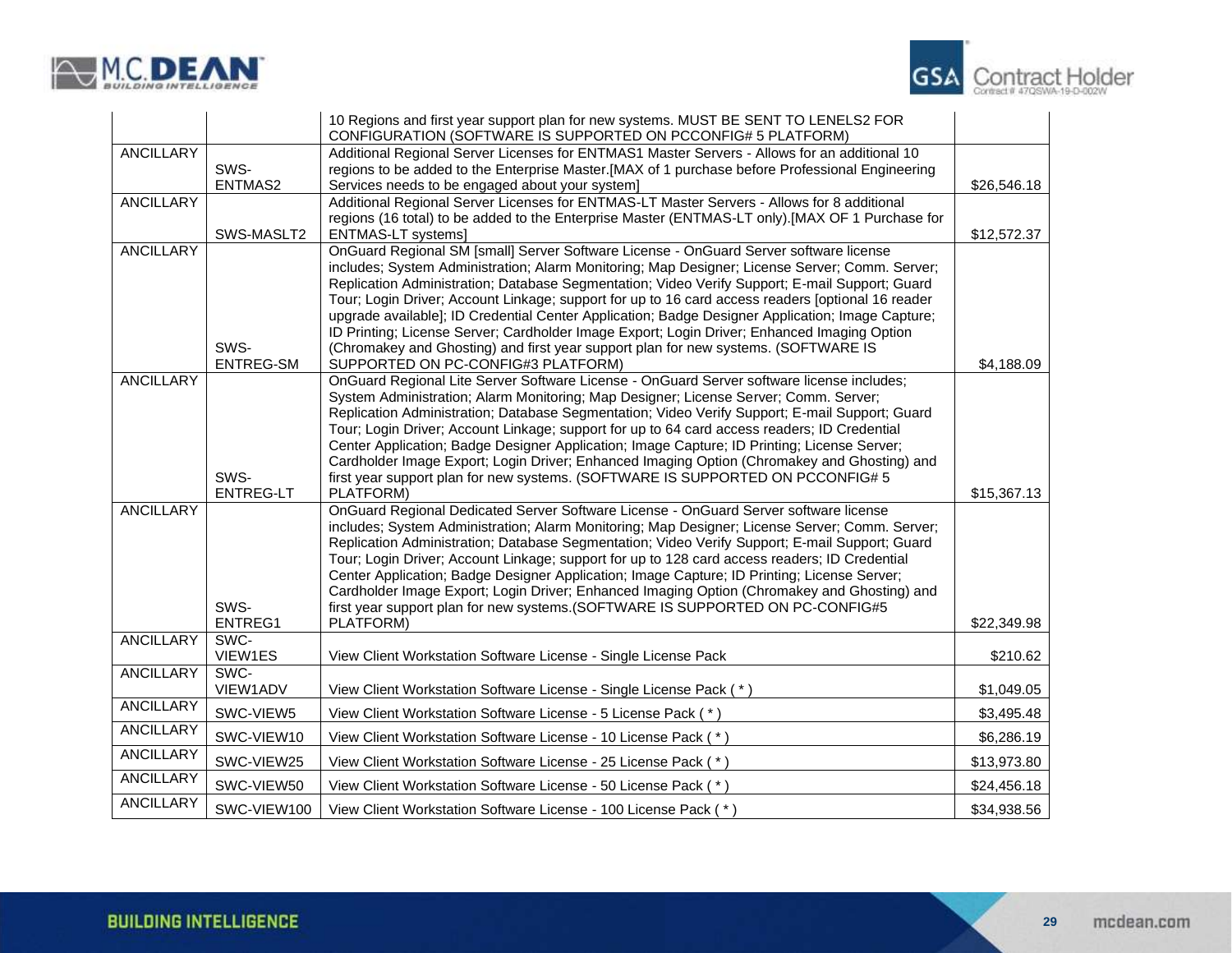



| <b>ANCILLARY</b> | MM-PLUS-ES    | Lenels2 Magic Monitor PLUS license for OnGuard ES systems                                                                                                                                                  |             |
|------------------|---------------|------------------------------------------------------------------------------------------------------------------------------------------------------------------------------------------------------------|-------------|
| <b>ANCILLARY</b> | MM-PLUS-      |                                                                                                                                                                                                            |             |
|                  | ADV           | Lenels2 Magic Monitor PLUS license for OnGuard ADV systems                                                                                                                                                 | \$1,151.26  |
| <b>ANCILLARY</b> | MM-PLUS-      | Lenels2 Magic Monitor PLUS license for OnGuard PRO and ENT systems. Each Magic Monitor                                                                                                                     |             |
|                  | <b>PROENT</b> | client can only connect to a single OnGuard server (Region or Master)                                                                                                                                      | \$2,560.50  |
| <b>ANCILLARY</b> |               | Magic Monitor IP camera license for third-party video management systems not licensed in                                                                                                                   |             |
|                  |               | OnGuard. Sold per Magic Monitor Installation. Hardware ID required for each Magic Monitor                                                                                                                  |             |
|                  | MM-CAM-1CH    | Installation. Requires Magic Monitor PLUS License.                                                                                                                                                         | \$100.10    |
| <b>ANCILLARY</b> | SWG-1225      | DataExchange - Global Data Import/Export Utility                                                                                                                                                           | \$5,241.19  |
| <b>ANCILLARY</b> | SWG-1210      | OnGuard FormsDesigner (User definable Fields)                                                                                                                                                              | \$2,089.99  |
| <b>ANCILLARY</b> |               | OnGuard support for Remote Desktop Protocol; Citrix Support [see compatibility chart for versions]                                                                                                         |             |
|                  | SWG-1360      | and Terminal Services for 32ES, ADV, and PRO Level solutions [DOES NOT INCLUDE CITRIX].                                                                                                                    | \$2,786.66  |
| <b>ANCILLARY</b> |               | OnGuard support for Remote Desktop Protocol; Citrix Support [see compatibility chart for versions]                                                                                                         |             |
|                  | SWG-1370      | and Terminal Services for any Enterprise level solutions [DOES NOT INCLUDE                                                                                                                                 | \$5,581.42  |
| <b>ANCILLARY</b> | SWG-1240      | Database Segmentation [included with all Regional and Master server licenses]                                                                                                                              | \$4,084.43  |
| <b>ANCILLARY</b> |               | Multiple instances of Alarm Event Monitoring on a single client workstation - This license bit allows                                                                                                      |             |
|                  |               | the customer to run multiple instances of Alarm Monitoring on the same workstation. Its purpose is                                                                                                         |             |
|                  |               | to allow customers to take advantage of having separate instances of Alarm Monitoring running on                                                                                                           |             |
|                  |               | multiple client machines. The customer can then use these instances to monitor separate monitor                                                                                                            |             |
|                  |               | zones within the same system [database] or to monitor zones within the same Enterprise system                                                                                                              |             |
|                  |               | but different regional databases. [each Alarm Monitoring instance uses an additional client] Note:<br>Multi-regional monitoring is available in OnGuard 6.0 and higher without this license option. Multi- |             |
|                  |               | Regional monitoring is not Multiple instances of Alarm Monitoring; it instead allows for monitor                                                                                                           |             |
|                  | SWG-1330      | zones to be created via Alarm Monitoring to monitor other regions.                                                                                                                                         | \$2,717.68  |
| <b>ANCILLARY</b> | IPC-311-256   | Partner Integration license, support, upgrades with 256 readers or less.                                                                                                                                   | \$5,760.32  |
| <b>ANCILLARY</b> |               |                                                                                                                                                                                                            |             |
| <b>ANCILLARY</b> | IPC-311-512   | Partner Integration license, support, upgrades with 512 readers or less.                                                                                                                                   | \$8,640.48  |
|                  | IPC-311-1024  | Partner Integration license, support, upgrades with 1024 readers or less.                                                                                                                                  | \$11,520.64 |
| <b>ANCILLARY</b> | IPC-311-1536  | Partner Integration license, support, upgrades with 1536 readers or less.                                                                                                                                  | \$13,824.78 |
| <b>ANCILLARY</b> | IPC-311-2048  | Partner Integration license, support, upgrades with 2048 readers or less                                                                                                                                   | \$17,280.97 |
| <b>ANCILLARY</b> | OCB-A-ADV-1   | OnGuard Browser client bundle for ADV systems only.                                                                                                                                                        | \$2,660.00  |
| <b>ANCILLARY</b> | OCB-A-        |                                                                                                                                                                                                            |             |
|                  | PROENT-1      | OnGuard Browser client bundle for ADV systems only.                                                                                                                                                        | \$2,660.00  |
| <b>ANCILLARY</b> | SWG-OAR-      |                                                                                                                                                                                                            |             |
|                  | PRO-A         | OnGuard Advanced Reporting License for OnGuard PRO Tier 1 or 2 systems                                                                                                                                     | \$1,536.30  |
| <b>ANCILLARY</b> | SWG-OAR-      |                                                                                                                                                                                                            |             |
|                  | PRO-B         | OnGuard Advanced Reporting License for OnGuard PRO Tier 3 or 4 systems                                                                                                                                     | \$2,694.50  |
| <b>ANCILLARY</b> | SWG-OAR-      |                                                                                                                                                                                                            |             |
|                  | PRO-C         | OnGuard Advanced Reporting License for OnGuard PRO Tier 5 systems                                                                                                                                          | \$5,004.73  |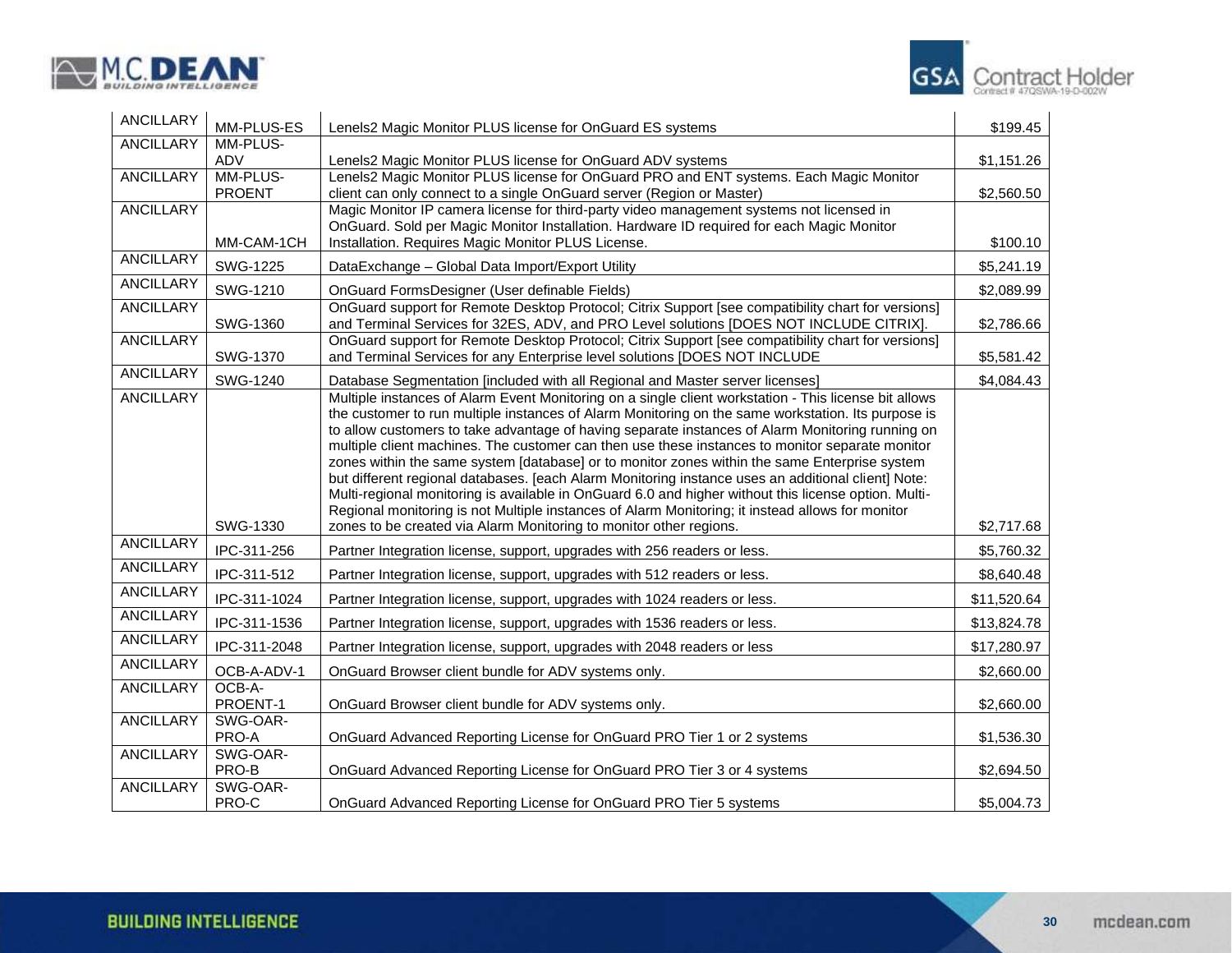



| <b>ANCILLARY</b> | UPC-<br>OCBE2OCBA       | Upgrade OCB-A-ES-1 to OCB-A-ADV-1 when upgrading from 32ES to ADV OnGuard system. One<br>required for each existing OCB-A-ES-1 license                                                                                                                                                    |             |
|------------------|-------------------------|-------------------------------------------------------------------------------------------------------------------------------------------------------------------------------------------------------------------------------------------------------------------------------------------|-------------|
| <b>ANCILLARY</b> | UPC-<br>OCBE2OCBA       | Upgrade OCB-A-ES-1 to OCB-A-PROENT-1 when upgrading from 32ES to PRO or ENT OnGuard<br>system. One required for each existing OCB-A-ES-1 license                                                                                                                                          | \$2,452.80  |
| <b>ANCILLARY</b> | UPS-ID64I               | OnGuard IDADV to OnGuard ADVI: IDADV TO ADVI Upgrade, Adds reader count of 64, Adds QTY<br>of 1 for Sys Admin, Map Designer and Alarm Monitoring.                                                                                                                                         | \$4,528.32  |
| <b>ANCILLARY</b> | <b>UPS-6464I</b>        | OnGuard ADV to OnGuard ADVI: ADV TO ADVI Upgrade, Adds QTY of 1 to ID Credential Center<br>options.                                                                                                                                                                                       | \$5,030.57  |
| <b>ANCILLARY</b> | UPS-64PRO               | OnGuard ADV to OnGuard PRO: ADV TO PRO Upgrade, Increases reader count by 64                                                                                                                                                                                                              | \$10,895.52 |
| <b>ANCILLARY</b> | UPS-64PROI              | OnGuard ADVI to OnGuard PROI: ADVI TO PROI Upgrade, Increases reader count by 64                                                                                                                                                                                                          | \$14,411.24 |
| <b>ANCILLARY</b> | UPS-IDPRO               | OnGuard IDADV to OnGuard IDPRO: IDADV TO IDPRO Upgrade                                                                                                                                                                                                                                    | \$10,385.17 |
| <b>ANCILLARY</b> | UPS-IDPROI              | OnGuard IDPRO to OnGuard PROI: IDPRO TO PROI Upgrade, Adds reader count of 128, Adds<br>QTY of 1 for Sys Admin, Map Designer and Alarm Monitoring.                                                                                                                                        | \$8,554.40  |
| <b>ANCILLARY</b> | UPS-PROI                | OnGuard PRO to OnGuard PROI: PRO TO PROI Upgrade, Adds QTY of 1 to ID Credential Center<br>options.                                                                                                                                                                                       | \$8,554.40  |
| <b>ANCILLARY</b> | <b>UPS-SMREG</b>        | Enterprise Regional SM server to Enterprise Regional Lite Server: Regional Small to Regional Lite<br>Upgrade, Increases reader count by 48                                                                                                                                                | \$13,414.85 |
| <b>ANCILLARY</b> | UPS-LTREG1              | Enterprise Regional Lite server to Enterprise Regional Server: Regional Lite to Regional Server<br>Upgrade, Increases reader count by 64                                                                                                                                                  |             |
| <b>ANCILLARY</b> | UPS-LTMAS1              | Enterprise Master Lite server to Enterprise Master Server: Enterprise Master Lite to Enterprise<br>Master Upgrade, Increases reader count by 64, Bumps max number of regions allowed by 2 more                                                                                            | \$21,799.13 |
| <b>ANCILLARY</b> | UPC-ADVADVI             | OnGuard ADV to OnGuard ADVI [when using UPS-64641]                                                                                                                                                                                                                                        | \$3,519.78  |
| <b>ANCILLARY</b> | UPC-IDADVI              | OnGuard IDADV to OnGuard ADVI [when using UPS-ID64I]                                                                                                                                                                                                                                      | \$2,349.22  |
| <b>ANCILLARY</b> | 32ES-32RUP              | 32 Access Readers upgrade for all 32ES systems (max of 64 readers).                                                                                                                                                                                                                       | \$1,397.38  |
| <b>ANCILLARY</b> | 64ADV-64RUP             | 64 Access Readers upgrade for all ADV systems (max of 256 readers).                                                                                                                                                                                                                       | \$2,227.71  |
| <b>ANCILLARY</b> | PRO-64RUP               | 64 Access Readers upgrade for all PRO systems, no maximum on number of readers.                                                                                                                                                                                                           | \$2,365.14  |
| <b>ANCILLARY</b> | REGSM-<br>16RUP         | 16 Access Readers upgrade for any OnGuard Enterprise Regional SM systems, maximum of 32<br>readers.                                                                                                                                                                                       | \$809.77    |
| <b>ANCILLARY</b> | SWS-ADV-<br><b>REDU</b> | OnGuard ADV Redundant Server Software License - Support for up to 64 card access readers and<br>first year support plan for new systems.                                                                                                                                                  | \$2,855.94  |
| <b>ANCILLARY</b> |                         | OnGuard ADVI Redundant Server Software License - Support for up to 64 card access readers; ID<br>Credential Center Application; Badge Designer Application; Image Capture; ID Printing; License<br>Server; Cardholder Image Export; Login Driver; Enhanced Imaging Option (Chromakey and  |             |
| <b>ANCILLARY</b> | SWS-PRO-                | Ghosting) and first year support plan for new systems.                                                                                                                                                                                                                                    | \$6,944.32  |
|                  | REDU                    | OnGuard PRO Redundant Server Software License - Support for up to 128 card access readers<br>and first year support plan for new systems.                                                                                                                                                 | \$11,867.61 |
| <b>ANCILLARY</b> | SWS-PROI-               | OnGuard PROI Redundant Server Software License - Support for up to 128 card access readers;<br>ID Credential Center Application; Badge Designer Application; Image Capture; ID Printing; License<br>Server; Cardholder Image Export; Login Driver; Enhanced Imaging Option (Chromakey and |             |
|                  | REDU                    | Ghosting) and first year support plan for new systems.                                                                                                                                                                                                                                    | \$18,526.10 |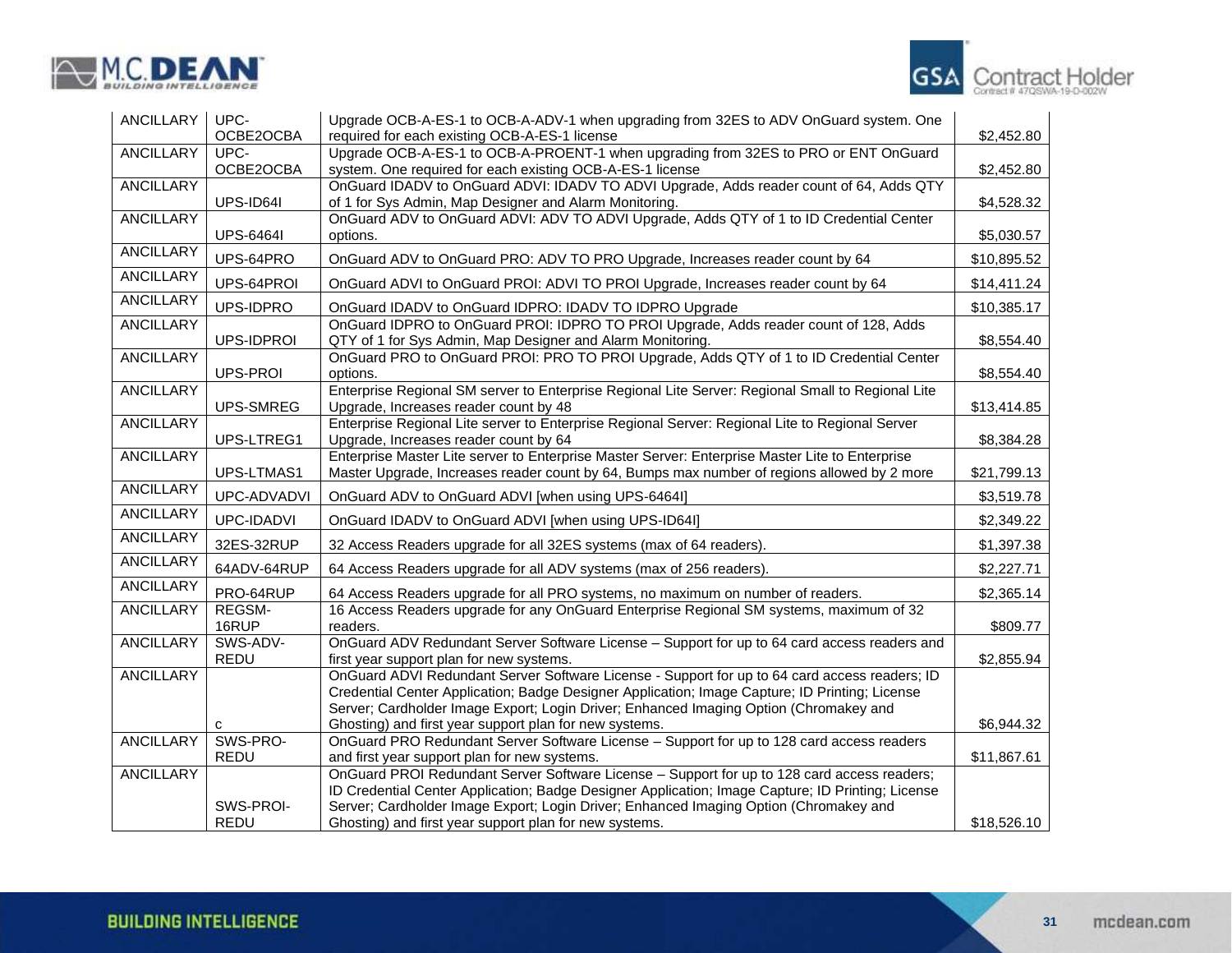



| <b>ANCILLARY</b> | SWS-                                     | OnGuard Enterprise Master Lite Redundant Server Software License - Support for up to 64 local<br>card access readers; ID Credential Center Application; Badge Designer Application; Image<br>Capture; ID Printing; License Server; Cardholder Image Export; Login Driver; Enhanced Imaging<br>Option (Chromakey and Ghosting); support for up 8 Regions and first year support plan for new                    |             |
|------------------|------------------------------------------|----------------------------------------------------------------------------------------------------------------------------------------------------------------------------------------------------------------------------------------------------------------------------------------------------------------------------------------------------------------------------------------------------------------|-------------|
|                  | <b>ENTMAS-LT-</b><br><b>REDU</b>         | systems. NOTE: support for card access readers are based on regional server(s) card reader<br>capacities with a maximum number of 512 readers total per Master-LT.                                                                                                                                                                                                                                             | \$23,163.54 |
| <b>ANCILLARY</b> | SWS-<br>ENTMAS1-<br><b>REDU</b>          | OnGuard Enterprise Master Redundant Server Software License - Support for up to 128 local card<br>access readers; ID Credential Center Application; Badge Designer Application; Image Capture; ID<br>Printing; License Server; Cardholder Image Export; Login Driver; Enhanced Imaging Option<br>(Chromakey and Ghosting); support for up 10 Regions and first year support plan for new systems.              | \$40,875.90 |
| <b>ANCILLARY</b> | SWS-<br>ENTREG-SM-<br><b>REDU</b>        | OnGuard Enterprise Regional SM Redundant Server Software License - Support for up to 16 card<br>access readers [optional 16 reader upgrade available]; ID Credential Center Application; Badge<br>Designer Application; Image Capture; ID Printing; License Server; Cardholder Image Export; Login<br>Driver; Enhanced Imaging Option (Chromakey and Ghosting) and first year support plan for new<br>systems. | \$4,084.43  |
| <b>ANCILLARY</b> | SWS-<br><b>ENTREG-LT-</b><br><b>REDU</b> | OnGuard Enterprise Regional Lite Redundant Server Software License - Support for up to 64 card<br>access readers; ID Credential Center Application; Badge Designer Application; Image Capture; ID<br>Printing; License Server; Cardholder Image Export; Login Driver; Enhanced Imaging Option<br>(Chromakey and Ghosting) and first year support plan for new systems.                                         | \$14,986.78 |
| <b>ANCILLARY</b> | SWS-<br><b>ENTREG1-</b><br><b>REDU</b>   | OnGuard Regional Redundant Server Software License -Support for up to 128 card access<br>readers; ID Credential Center Application; Badge Designer Application; Image Capture; ID Printing;<br>License Server; Cardholder Image Export; Login Driver; Enhanced Imaging Option (Chromakey<br>and Ghosting) and first year support plan for new systems.                                                         | \$21,796.80 |
| <b>ANCILLARY</b> | SUSP-ENT-<br>MAS                         | Enterprise Master SUSP PLAN - Covers Enterprise Master Server                                                                                                                                                                                                                                                                                                                                                  | \$8,721.87  |
| <b>ANCILLARY</b> | SUSP-ENT-<br>REG-TR-1                    | Enterprise Reg. SUSP PLAN-Tier 1: 128-256 Readers. Covers ENTREG1 Systems                                                                                                                                                                                                                                                                                                                                      | \$3,539.31  |
| <b>ANCILLARY</b> | SUSP-ENT-<br>REG-TR-2                    | Enterprise Reg. SUSP PLAN-Tier 2; 257-512 Readers. Covers ENTREG1 Systems                                                                                                                                                                                                                                                                                                                                      | \$5,451.17  |
| <b>ANCILLARY</b> | SUSP-ENT-<br>REG-TR-3                    | Enterprise Reg. SUSP PLAN-Tier 3; 513-1024 Readers. Covers ENTREG1 Systems                                                                                                                                                                                                                                                                                                                                     | \$7,355.13  |
| <b>ANCILLARY</b> | SUSP-ENT-<br>REG-TR-4                    | Enterprise Reg SUSP PLAN-Tier 4; 1025-2048 Readers. Covers ENTREG1 Systems                                                                                                                                                                                                                                                                                                                                     | \$11,170.95 |
| <b>ANCILLARY</b> | SUSP-ENT-<br>REG-TR-5                    | Enterprise Reg SUSP PLAN-Tier 5; 2049 or more Readers. Covers ENTREG1 Systems                                                                                                                                                                                                                                                                                                                                  | \$16,353.52 |
| <b>ANCILLARY</b> | 1386LGGMN                                | ISO Prox II Graphics Quality Both Sides - standard card includes, 26 bit format, plain white glossy<br>finish for direct card printing on front and back, printed ID number and No gaps in card sequence<br>[Min Order QTY of 100]                                                                                                                                                                             | \$6.11      |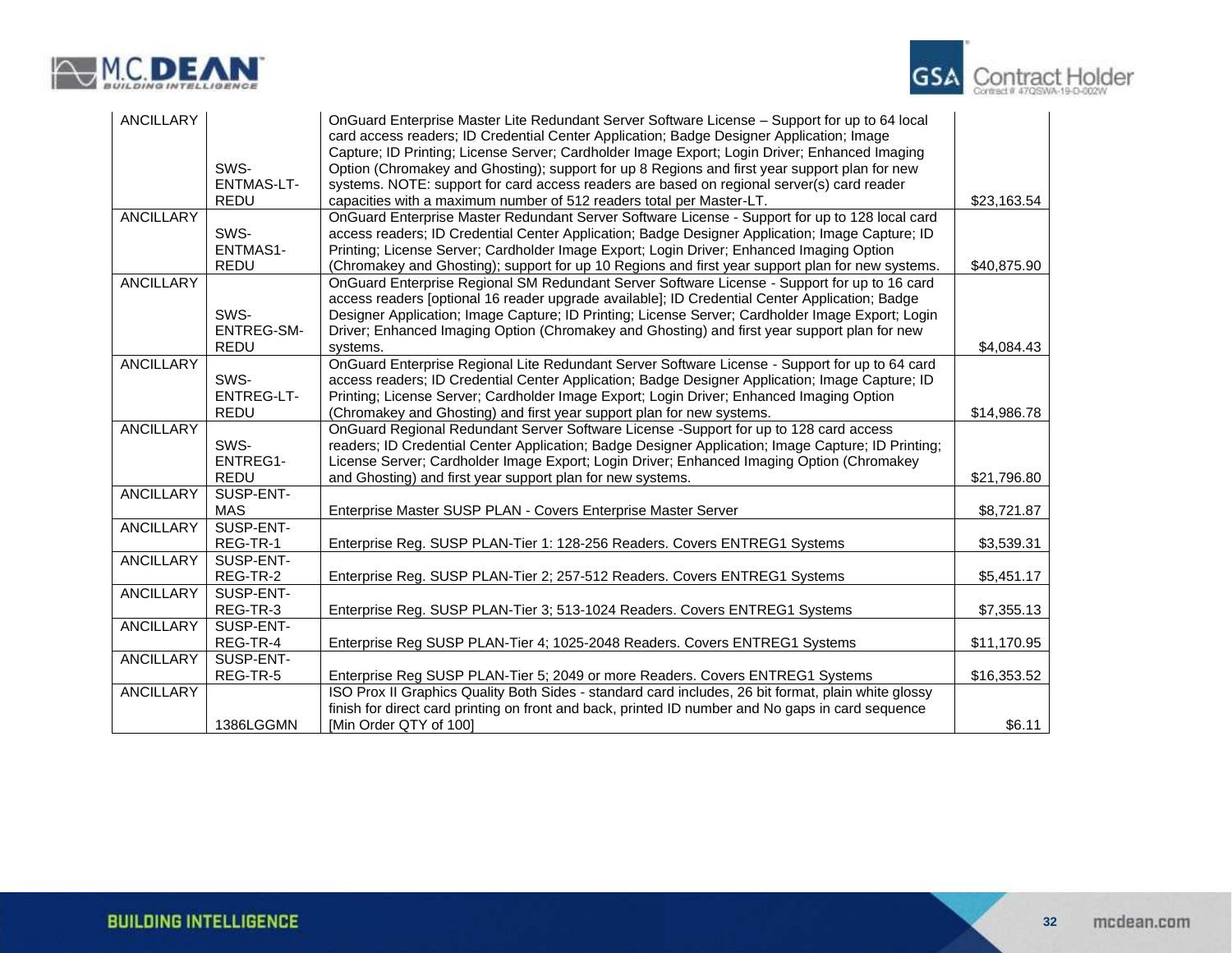



# SIN 511210 – Software Licenses

M.C.Dean, Inc.'s InfraLink platform is an integrated solution combining asset management, interactive access to engineering documentation, system performance tracking, and a range of on-demand and planned maintenance management capabilities.

| <b>SIN</b> | <b>Description</b>                                          | <b>Pricing</b> | <b>Unit</b> |
|------------|-------------------------------------------------------------|----------------|-------------|
| 511210     | Infralink Software Licenses - Average Daily Users - 50-100  | \$119,969.77   | Annual      |
| 511210     | Infralink Software Licenses - Average Daily Users - 101-150 | \$187,952.64   | Annual      |
| 511210     | Infralink Software Licenses - Average Daily Users - 151-200 | \$245,738.58   | Annual      |
| 511210     | Infralink Software Licenses - Average Daily Users - 201-250 | \$294,856.08   | Annual      |
| 511210     | Infralink Software Licenses - Average Daily Users - 251-300 | \$336,605.56   | Annual      |
| 511210     | Infralink Software Licenses - Average Daily Users - 301-350 | \$372,092.92   | Annual      |
| 511210     | Infralink Software Licenses - Average Daily Users - 351-400 | \$402,257.17   | Annual      |
| 511210     | Infralink Software Licenses - Average Daily Users - 401-450 | \$427,897.13   | Annual      |
| 511210     | Infralink Software Licenses - Average Daily Users - 451-500 | \$449,691.14   | Annual      |
| 511210     | Infralink Software Licenses - Average Daily Users - 501-550 | \$468,215.86   | Annual      |
| 511210     | Infralink Software Licenses - Average Daily Users - 551-600 | \$486,740.57   | Annual      |
| 511210     | Infralink Software Licenses - Average Daily Users - 601-650 | \$505,265.29   | Annual      |
| 511210     | Infralink Software Licenses - Average Daily Users - 651-700 | \$523,790.01   | Annual      |
| 511210     | Infralink Software Licenses - Average Daily Users - 701-750 | \$542,314.72   | Annual      |
| 511210     | Infralink Software Licenses - Average Daily Users - 751-800 | \$560,839.44   | Annual      |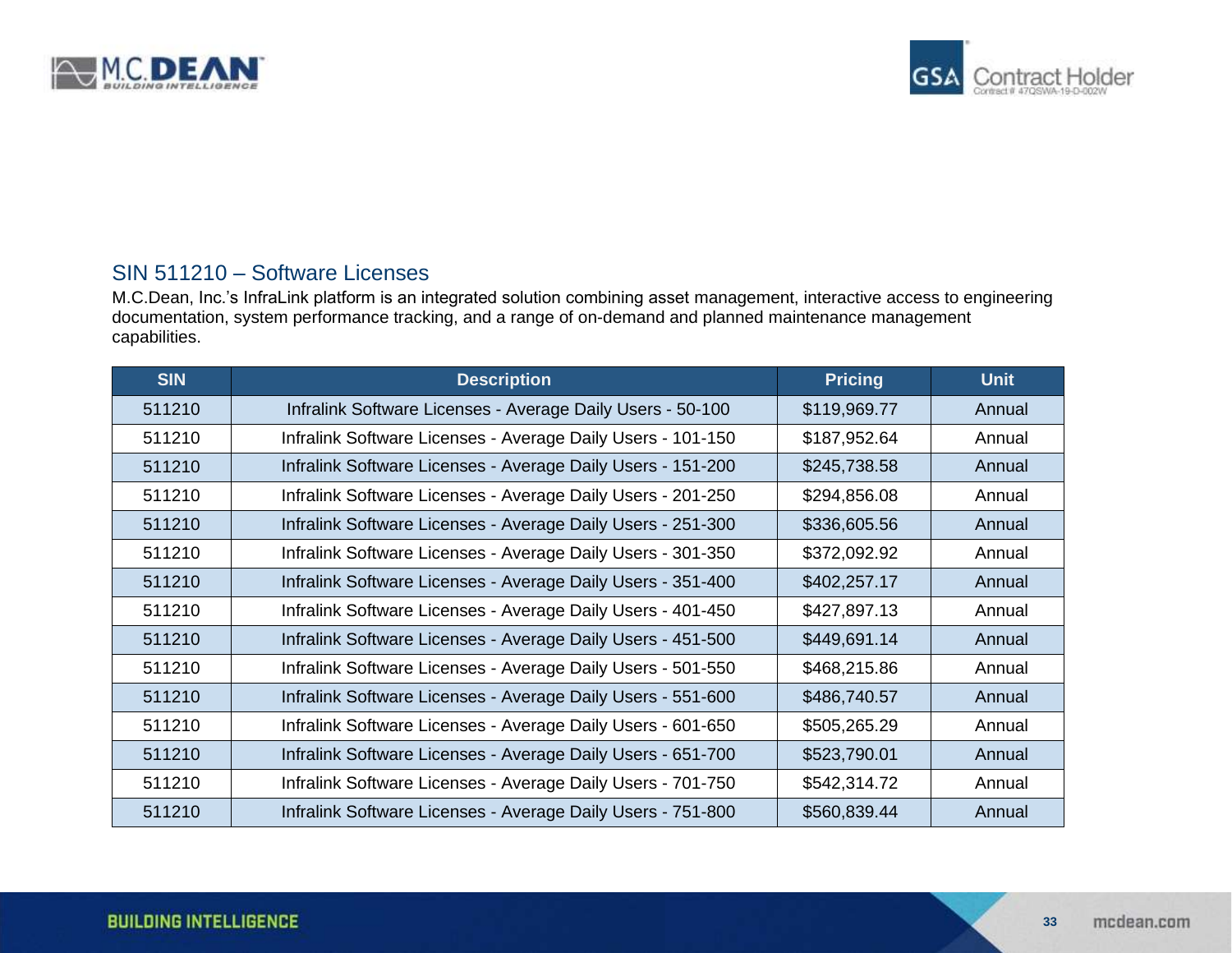



| 511210 | Infralink Software Licenses - Average Daily Users - 801-850  | \$579,364.15 | Annual |
|--------|--------------------------------------------------------------|--------------|--------|
| 511210 | Infralink Software Licenses - Average Daily Users - 851-900  | \$597,888.87 | Annual |
| 511210 | Infralink Software Licenses - Average Daily Users - 901-950  | \$616,512.32 | Annual |
| 511210 | Infralink Software Licenses - Average Daily Users - 951-1000 | \$634,938.30 | Annual |

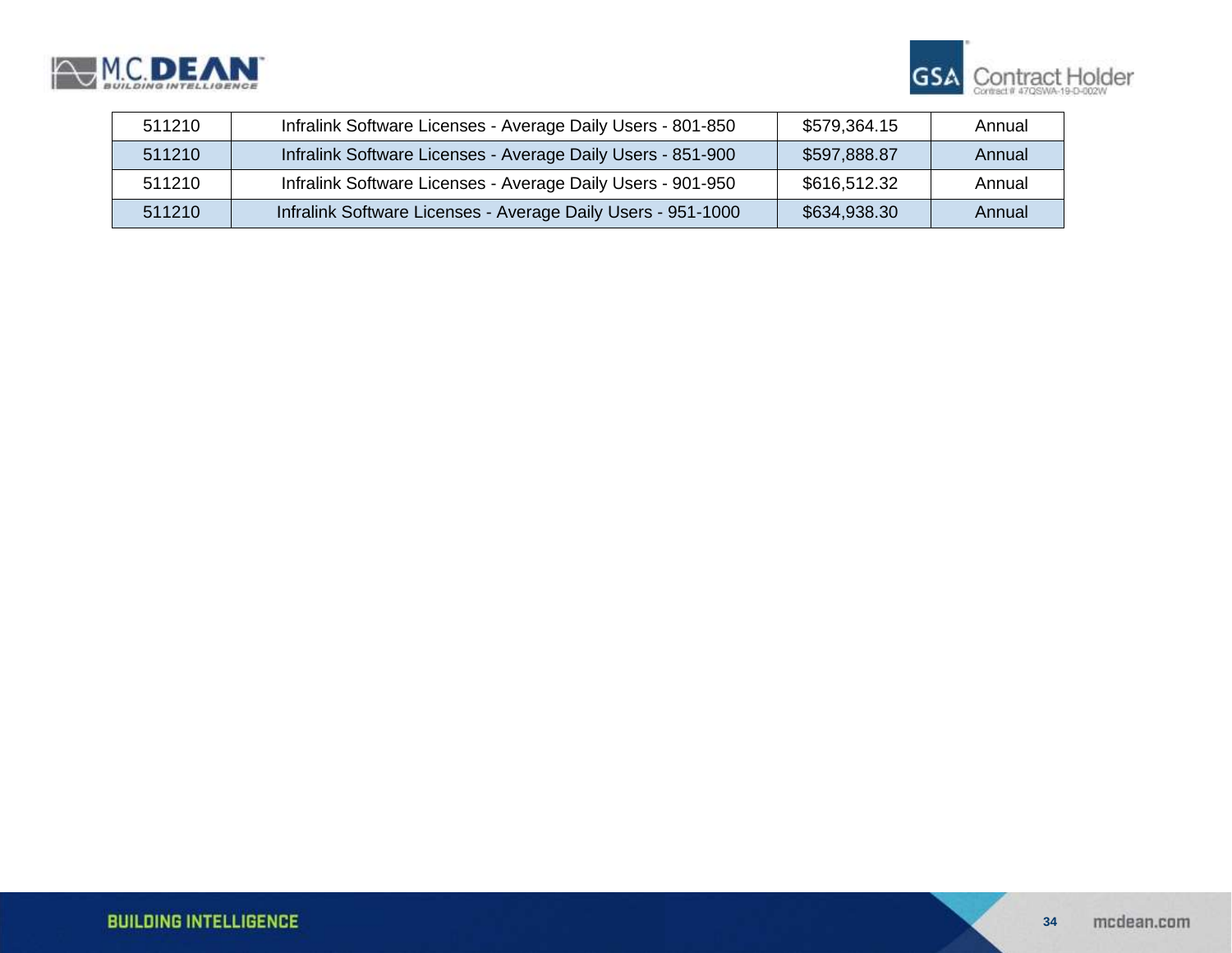



## <span id="page-34-0"></span>APPENDIX B: LABOR CLASSIFICATIONS & JOB DESCRIPTIONS

#### **Program Manager**

Responsible for large projects or a significant segment of a large complex program. Translates customer requirements into formal agreements and plans that culminate in customer acceptance of results while meeting business objectives. Works with customer to identify business requirements and develops the proposed solution. Subsequently leads a team in initiating, planning, controlling, executing, and closing tasks of a project or segment of a project to produce the delivered solution. Executes a wide range of process activities beginning with the initial technical response to an order through development, test and final delivery. Formulates partnerships between customer, suppliers, and staff. Anticipates potential project related problems. Uses refined techniques for identifying, eliminating, or mitigating solution, project, and business risks. Understands customer, industry, and business trends. Applies this understanding to meet project objectives. As appropriate, challenges the validity of given procedures and processes to enhance or improve them. Analyzes information and situations and implements actions, independently or through the management team, to ensure project objectives are met. Analyzes new and complex project related problems and creates innovative solutions involving finance, scheduling, technology, methodology, tools, and solution components.

#### **Project Manager 3**

Responsible for medium to large projects. Translates customer requirements into formal agreements and plans that culminate in customer acceptance of results while meeting business objectives. Works with customer to identify business requirements and develops the proposed solution. Subsequently leads a team in initiating, planning, controlling, executing, and closing tasks of a project or segment of a project to produce the delivered solution. Executes a wide range of process activities beginning with the initial technical response to an order through development, test and final delivery. Formulates partnerships between customer, suppliers, and staff. Anticipates potential project related problems. Uses refined techniques for identifying, eliminating, or mitigating solution, project, and business risks. Understands customer, industry, and business trends. Applies this understanding to meet project objectives. As appropriate, challenges the validity of given procedures and processes to enhance or improve them. Analyzes information and situations and implements actions, independently or through the management team, to ensure project objectives are met. Analyzes new and complex project related problems and creates innovative solutions involving finance, scheduling, technology, methodology, tools, and solution components.

#### **Project Manager 2**

Responsible for small to medium size projects. Translates customer requirements into formal agreements and plans that culminate in customer acceptance of results while meeting business objectives. Works with customer to identify business requirements and develops the proposed solution. Subsequently leads a team in initiating, planning, controlling, executing, and closing tasks of a project or segment of a project to produce the delivered solution. Executes a wide range of process activities beginning with the initial technical response to an order through development, test and final delivery. Formulates partnerships between customer, suppliers, and staff. Anticipates potential project related problems. Uses refined techniques for identifying, eliminating, or mitigating solution, project, and business risks. Understands customer, industry, and business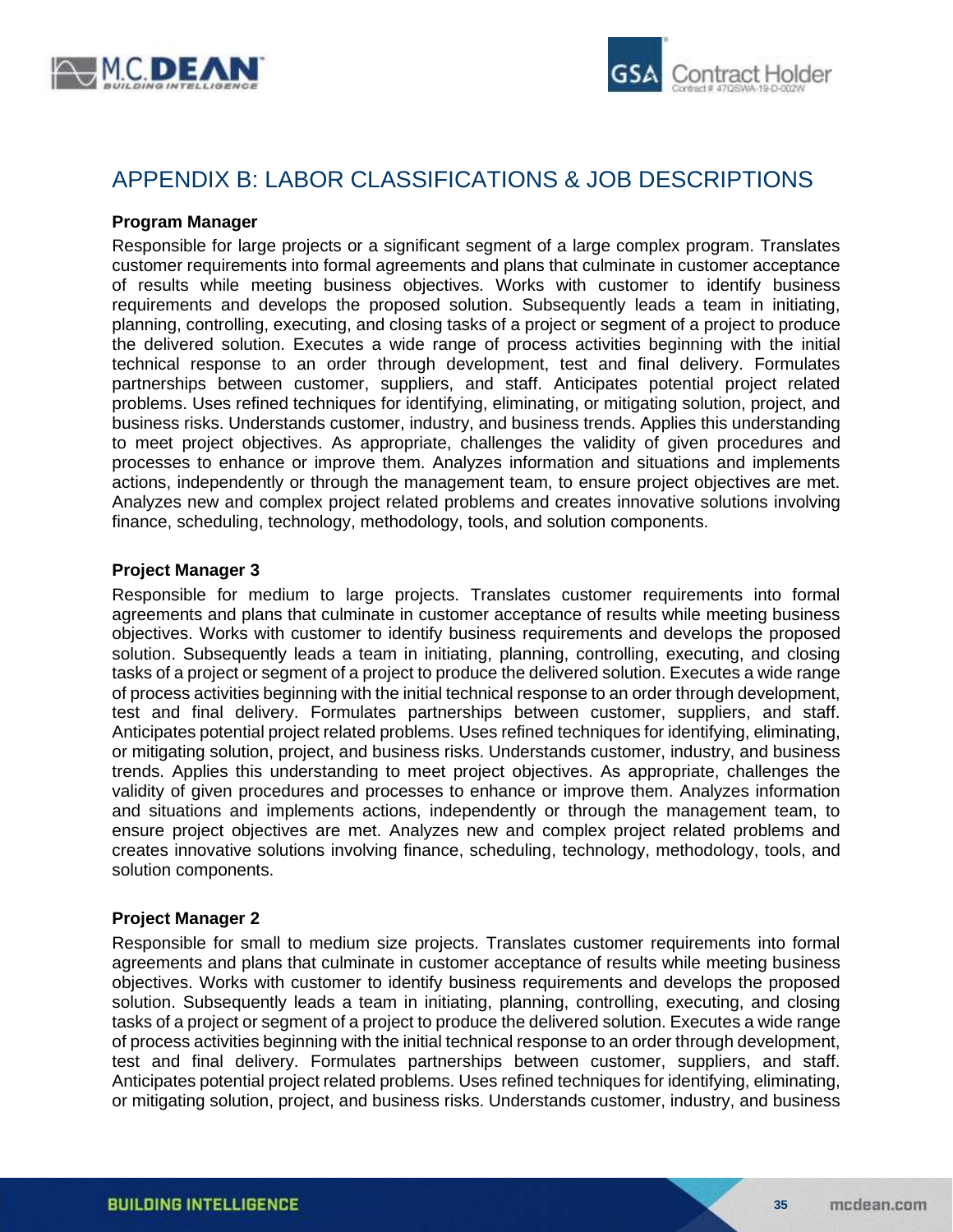



trends. Applies this understanding to meet project objectives. As appropriate, challenges the validity of given procedures and processes to enhance or improve them. Analyzes information and situations and implements actions, independently or through the management team, to ensure project objectives are met. Analyzes new and complex project related problems and creates innovative solutions involving finance, scheduling, technology, methodology, tools, and solution components.

#### **Subject Matter Expert (IT)**

Provides technical knowledge and skill in using specialized applications in the areas specified in the order. Experienced in the operational environment and using high‐level functional systems analysis, design, integration, documentation, and implementation methodologies on complex problems that require in‐depth knowledge of the subject matter for effective implementation. Participates as needed in all phases of engineering design and software development with emphasis on the planning, analysis, testing, integration, documentation and presentation phases. Applies principles, methods and knowledge of the functional area of expertise to specific order requirements and in the process uses advanced mathematical principles and methods to arrive at practical, innovative solutions. Designs and prepares technical reports, data bases, studies, and related documentation, makes charts and graphs to record results. Prepares and delivers presentations and briefings as required by the order.

#### **Systems Architect (IT)**

Provides executive level support to customers in identifying, compiling, and analyzing information transfer requirements and determining how these requirements can best be met. Architects, designs, develops and executes proven approaches to requirements analysis following I.E.E.E. and other applicable specifications, to provide customers with: confluence of understanding between User and Technical communities; bi‐directional feedback mechanism for User and Technical personnel discussions and consensus; a framework for early identification and resolution of system design problems; a foundation for qualifying and quantifying system characteristics that meet customer needs; a baseline for comprehensive system capabilities and a basis for determining system completion parameters; a road map for system planning, design and development; and a mechanism for capturing, documenting and auditing requirements changes. Provides top‐level briefings, analyses and recommendations to executive decision makers on the structure, format, approach and anticipated results and performance metrics associated with requirements determination processes.

#### **Senior Network Engineer (IT)**

Must have proven technical ability in LAN/WAN design and implementation. Excellent understanding of TCP/IP and routing protocols is needed. Attention to detail is required in managing complex changes to customer networks. Act as the technology lead for designing the network and security platforms and technical lead supporting the network. Other responsibilities include security audits, assessments, design, implementation and configuration. Provides leadership, direction and vision in the support and deployment of network and security technologies. Works with project managers, business analysts and contractors on security solutions to address customer's security requirements. Researches and provides information on security related solutions. Performs software evaluations and testing of new and existing security solutions.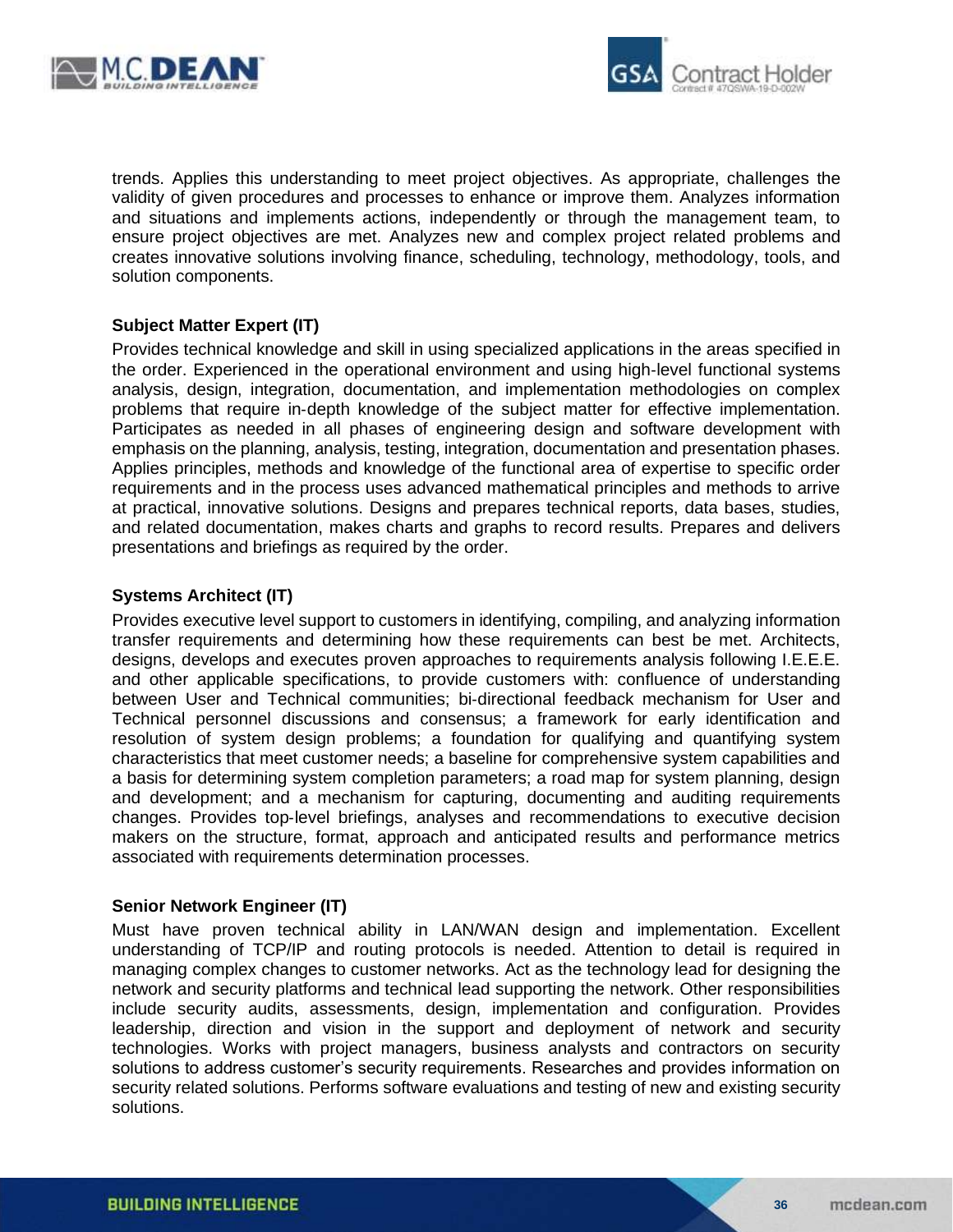



# **Network Engineer (IT)**

Must have proven technical ability in LAN/WAN design and implementation. Excellent understanding of TCP/IP and routing protocols is needed. Attention to detail is required in managing complex changes to customer networks. Responsibilities include security audits, assessments, design, implementation and configuration. Provides support and deployment of network and security technologies. Works with project managers, business analysts and contractors on security solutions to address customer's security requirements. Researches and provides information on security related solutions. Performs software evaluations and testing of new and existing security solutions.

### **Jr. Network Engineer (IT)**

Must have proven technical ability in LAN/WAN design and implementation. Excellent understanding of TCP/IP and routing protocols is needed. Attention to detail is required in managing complex changes to customer networks. Responsibilities include security audits, assessments, design, implementation and configuration. Provides support and deployment of network and security technologies.

### **Sr. Design Engineer**

Provides expert support, analysis, and oversight in the design, development, deployment and integration of Enterprise Applications and technology solutions. Has broad expertise in hardware, software, and support systems for general and specialized applications, to ensure seamless communication and use of data across legacy systems and different vendor applications. Provides technical analysis and implementation support for products and solutions designs in multi-vendor, heterogeneous environments. Functions as task lead providing guidance and training for less experienced engineers.

# **System Engineer II**

Designs, develops, and implements systems engineering solutions that meet the customer's security requirements. Evaluates existing systems to identify deficiencies and performance issues. Experienced with the systems engineering architectures and planning that must be undertaken to adequately define requirements, acquire, and implement systems, equipment and software. Consults with users, managers, and staff to ensure that deficiencies and alternatives have been fully identified and that the solution meets requirements. May function as task lead providing guidance and training for less experienced engineers.

### **System Engineer I**

Designs, develops, and implements systems engineering solutions that meet the customer's security requirements. Evaluates existing systems to identify deficiencies and performance issues. Experienced with the systems engineering architectures and planning that must be undertaken to adequately define requirements, acquire, and implement systems, equipment and software. Consults with users, managers, and staff to ensure that deficiencies and alternatives have been fully identified and that the solution meets requirements.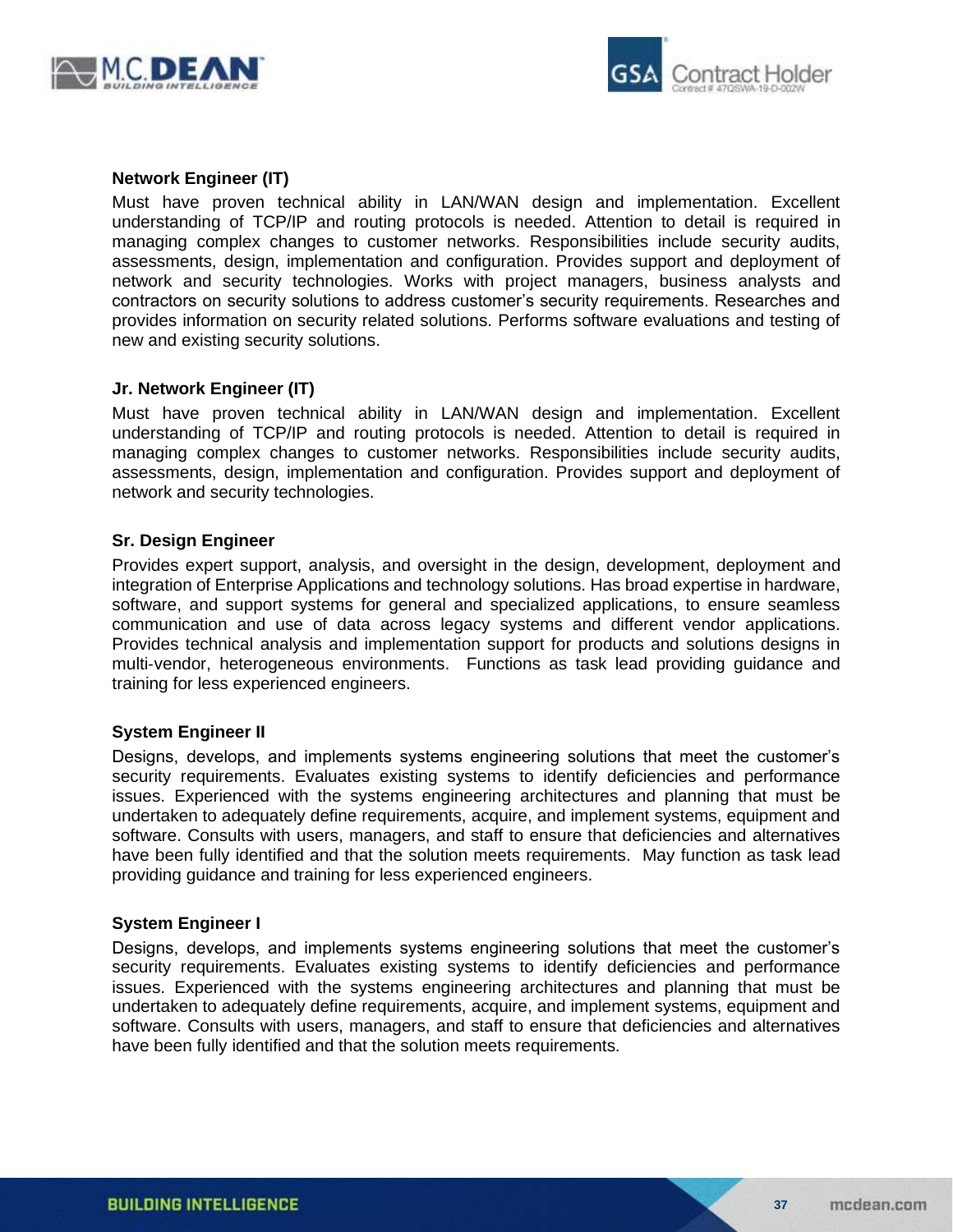



#### **Tech Specialist**

An internal consultant on multiple systems and their functioning including system integration, infrastructure, and troubleshooting. Applies advanced principles, and technical insight into usually complex and new to M.C. Dean problems and provides solutions that are state of the art.

#### **Programmer III**

Responsible for interfacing with customers to ensure systems are programmed to meet the customer specifications and provide advanced level technical support. Develops programming schemes and planning documentation to ensure all requirements are met. Solves programming and system problems of difficult scope and complexity. Functions as a task lead to provide oversight and training of less experienced programmers.

#### **Programmer II**

Responsible for interfacing with customers to ensure systems are programmed to meet the customer specifications and provide advanced level technical support. Solves programming and system problems of moderate scope and complexity.

#### **System Admin II**

Responsible for providing initial diagnostic troubleshooting and determining root cause of complex network and systems problems. General use and/or application of basic principles, theories, and concepts. Solves problems of difficult scope and complexity.

### **System Admin I**

Responsible for providing initial diagnostic troubleshooting and determining root cause of simple network and systems problems. Limited use and/or application of basic principles, theories, and concepts. Solves problems of limited to moderate scope and complexity.

#### **Technician III**

Monitors and responds to complex hardware, software, and network problems using a variety of hardware and software testing tools and techniques. Provides primary interface with contractor's technical support groups or provides internal analysis and support to ensure appropriate notification during outages or periods of degraded system performance. Requires extensive knowledge of communications hardware and software in multi‐vendor environment. May function as task lead providing guidance and training for less experienced technicians.

### **Technician II**

Monitors and responds to complex hardware, software, and network problems using a variety of hardware and software testing tools and techniques. Provides primary interface with contractor's technical support groups or provides internal analysis and support to ensure appropriate notification during outages or periods of degraded system performance. Requires extensive knowledge of communications hardware and software in multi‐vendor environment. May function as task lead providing guidance and training for less experienced technicians.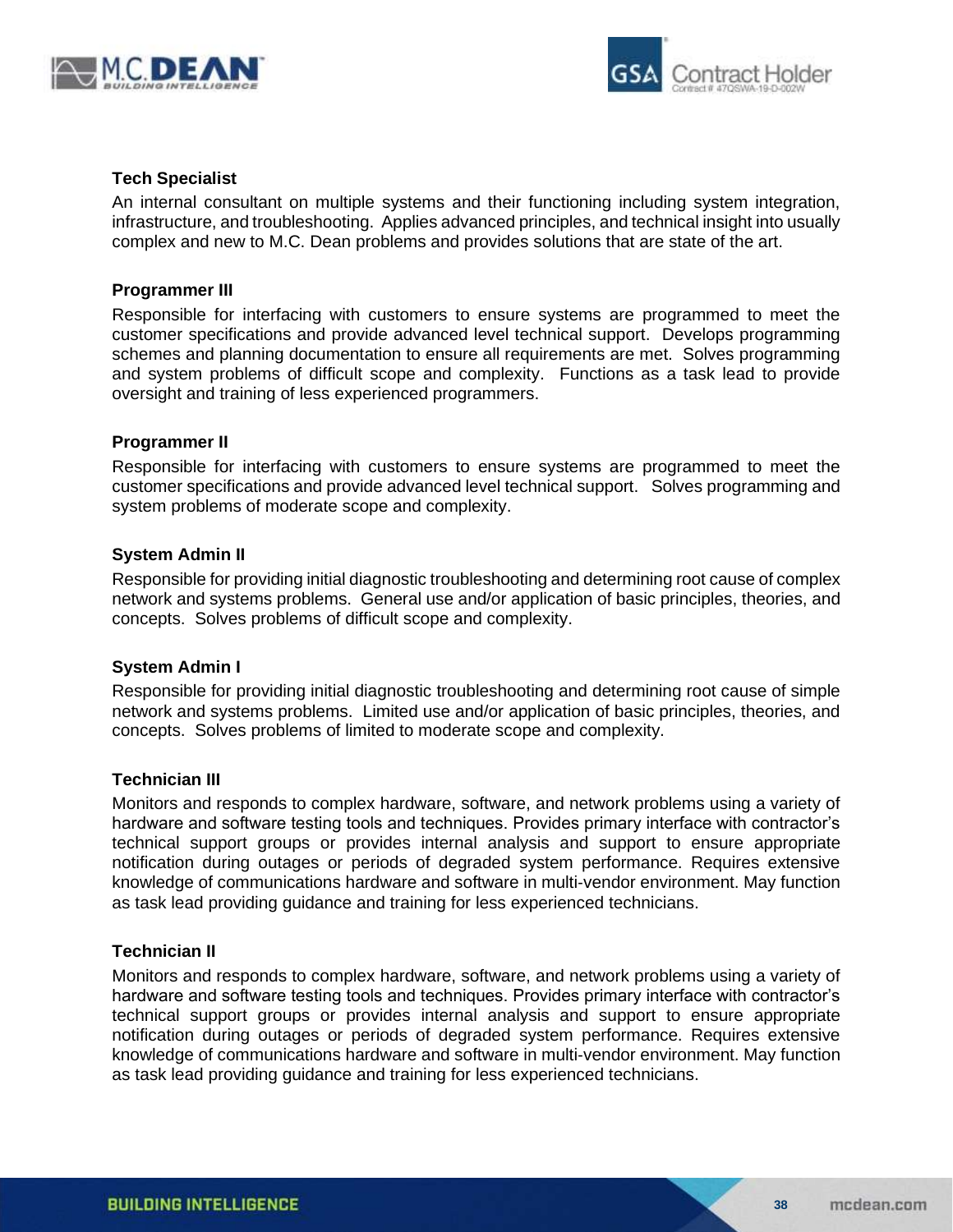



### **Technician I**

Monitors and responds to complex hardware, software, and network problems using a variety of hardware and software testing tools and techniques. Provides primary interface with contractor's technical support groups or provides internal analysis and support to ensure appropriate notification during outages or periods of degraded system performance. Requires knowledge of communications hardware and software in multi‐vendor environment.

# **FAC Electrical Apprentice I**

Responsible for assisting with the installation of systems and equipment as directed by their supervisor. Activities are directly supervised.

# **FAC Electrical Apprentice II**

Responsible for using previously learned skills and continuing to develop by taking a more active role in installation, systems and equipment responsibility. Subject to deadlines and heavy workloads. Develops solutions to problems of limited scope.

# **FAC Electrical Apprentice III**

Responsible for acquiring higher level electrical skills while refining level 1 and 2 skills. Provides solutions to a variety of problems.

### **FAC Electrical Apprentice IV**

Responsible for beginning to lead and mentor junior apprentices in the execution of job tasks while mastering earlier developed skills in preparation of becoming a Journeyman electrician.

### **FAC Building Operations Center Manager**

Responsible for providing a 24/7/365 qualified, capable, and trained BOC operations staff that can operate (monitor and control) and update all BOC system (s) control applications maximizing the efficiency of the system being controlled and revising the operating controls as needed to accommodate changes in the facility operations or to correct identified problems/ inefficiencies.

### **FAC Building Operation Center Specialists**

Assists the BOC Manager in Manages the integration, reliability and functionality for all the building control system(s) that comprise the BOC that include the Delta Controls Building Automation Systems (BAS) and the Honeywell Notifier Life Safety Systems. Monitors controlled systems for performance and problems on Building Automation System, Life Safety Systems, Computerized Maintenance Management System.

### **FAC Communications Technician I**

Responsible for planning, layout and complete installation of new commercial and retrofit commercial communications equipment and systems in accordance with all applicable plans, specifications, codes and industry standards.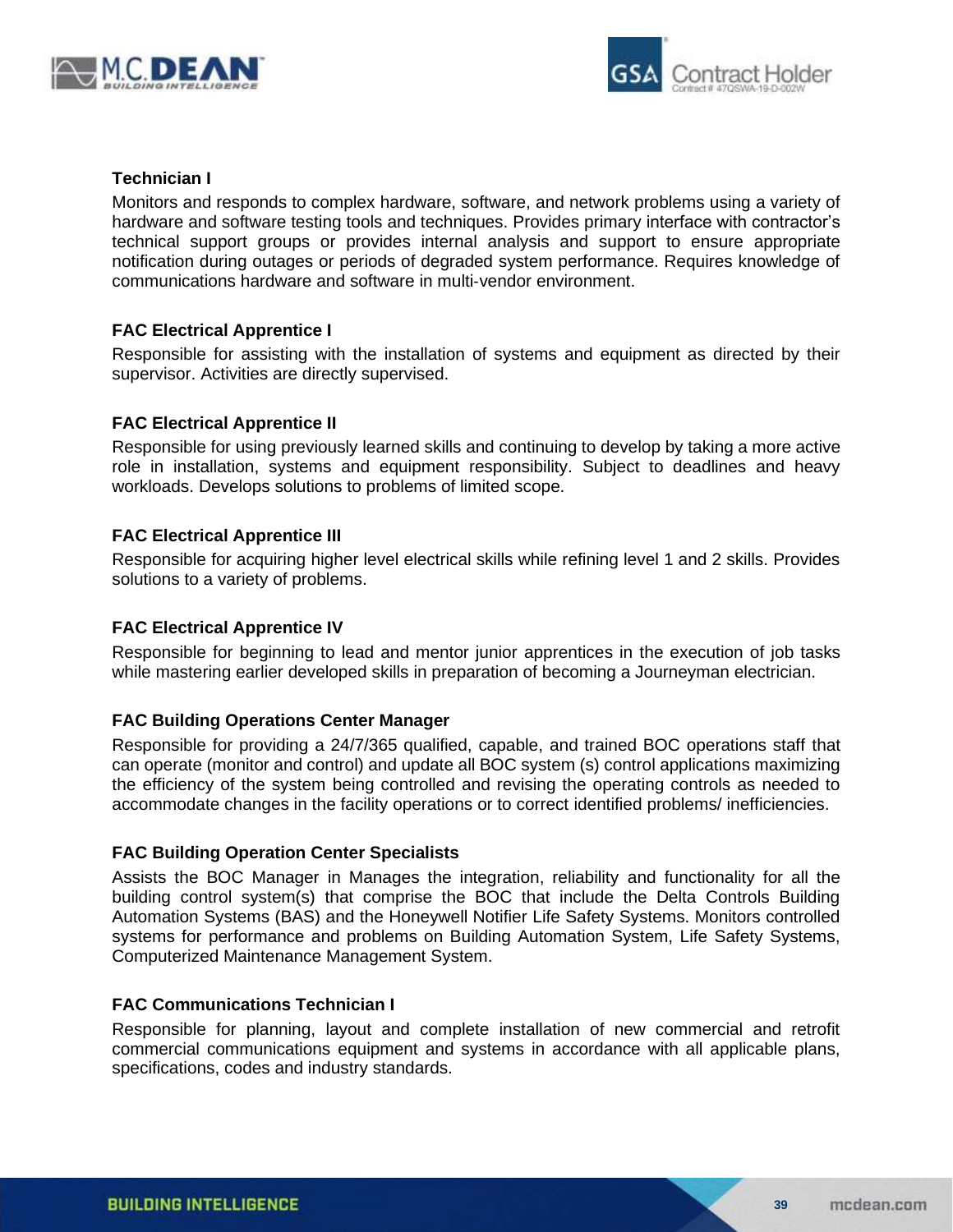



# **FAC Communications Technician II**

Responsible for planning, layout and completes installation of new commercial and retrofit commercial communications equipment and systems in accordance with all applicable plans, specifications, codes and industry standards, including taking on crew lead responsibilities, mentoring co-workers and apprentices, and overseeing cost coding and time records for the crew.

### **FAC Construction Surveillance Technician**

The Construction Surveillance Technician is responsible for controlling access to construction sites, including: screening and escorting personnel within or to a construction site as appropriate, maintaining control of construction materials, controlling the Secure Storage Area, and reporting incidents and anomalies to the Site Security Manager (SSM).

### **FAC Control Technician I**

Responsible for a variety of duties related to assembling, piecing together, fitting, fastening and installing different parts of manufactured products, performing minor repairs as necessary and other manual labor required in assembling a product. The Control Technician 1 has basic blueprint reading skills.

### **FAC Control Technician II**

Responsible for a variety of duties related to assembling, piecing together, fitting, fastening and installing different parts of manufactured products, performing minor repairs as necessary and other manual labor required in assembling a product. The Control Technician 2 has intermediate blueprint reading skills.

### **FAC Control Technician III**

Responsible for a variety of duties related to assembling, piecing together, fitting, fastening and installing different parts of manufactured products, performing minor repairs as necessary and other manual labor required in assembling a product. The Control Technician 3 has intermediate blueprint reading skills.

### **FAC Control Technician IV**

Responsible for a variety of duties related to assembling, piecing together, fitting, fastening and installing different parts of manufactured products, performing minor repairs as necessary and other manual labor required in assembling a product. The Control Technician IV has advanced blueprint reading skills.

#### **FAC Electrician I**

Installs basic electrical equipment and systems in accordance with all applicable plans, specifications, codes, and industry standards while being supervised by an Electrician II. This position does not require an electrician's license.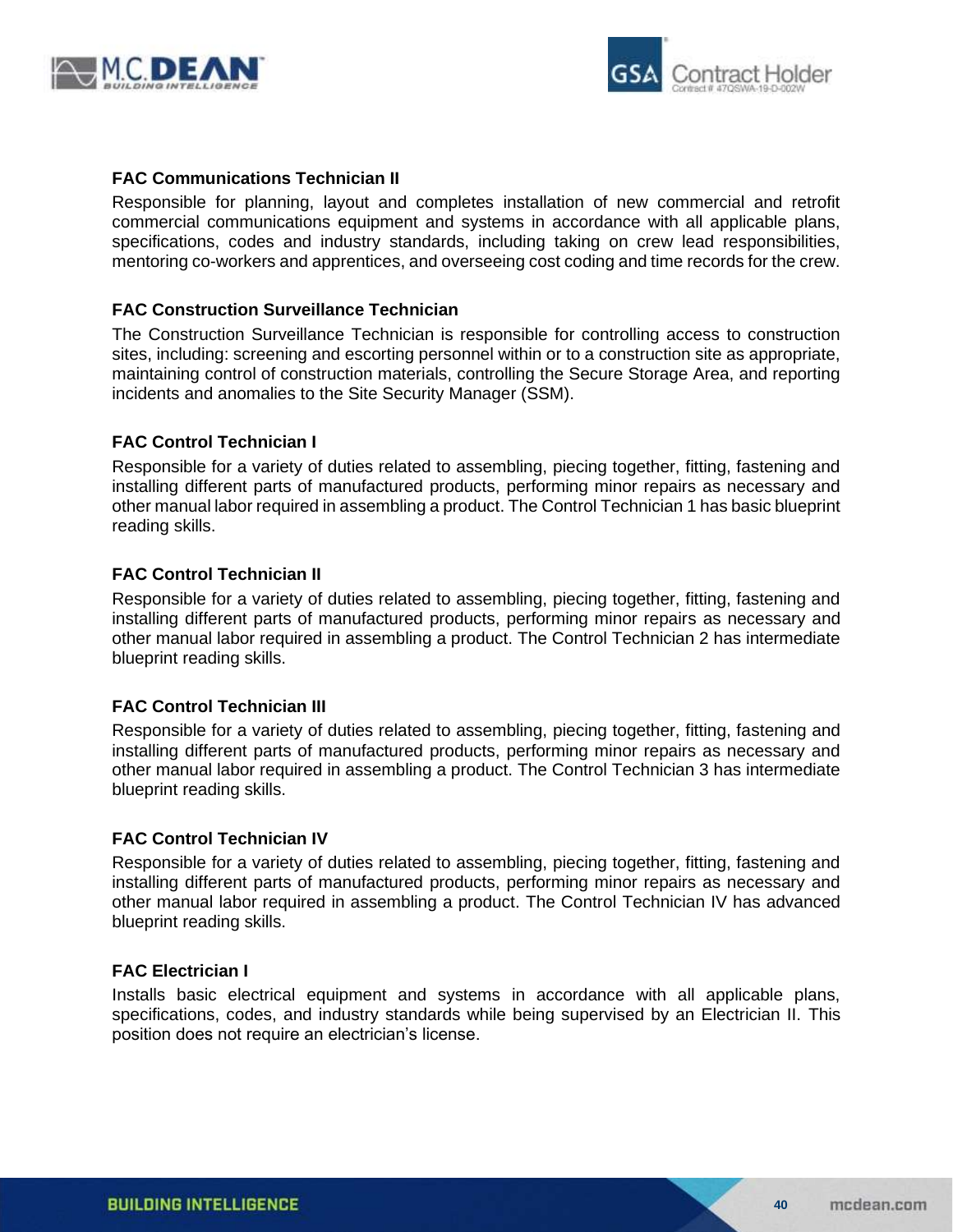



### **FAC Electrician II**

Installs basic electrical equipment and systems in accordance with all applicable plans, specifications, codes, and industry standards, while working on large, high profile commercial, industrial and government electrical projects.

# **FAC Electronics Technician**

The Electronics Technician is responsible for basic installation and troubleshooting of electronic security, life safety, and telecommunication systems with a heavy emphasis on terminating cables and field devices and installing said devices.

# **FAC Equipment Manager**

The Equipment Manager manages the resources associated with the operation of machines or vehicles equipped with blades/buckets to remove, distribute, level or grade earth, such as a backhoe or excavator.

### **FAC Fire Alarm Technician I**

The Fire Alarm Technician I is responsible for testing and repairing circuits and sensors, following wiring and system specifications; examining systems to locate problems such as loose connections or broken insulation; troubleshooting all aspects of specialty electronic systems located in tenant suites, single story flex space systems, and large retail and commercial space; identifying major system issues that require programming or proprietary assistance for closure; interpreting 1-line diagrams, multiplex schematics, and points list mapping documents; inspecting installation sites and studying work orders, building plans, and installation manuals in order to determine material requirements and installation procedures; mounting and fastening control panels, door and window contacts, and sensors, and attaching electrical and telephone wiring in order to connect components; and drilling holes for wiring in wall studs, joists, ceilings, and floors.

### **FAC Fire Alarm Technician II**

The Fire Alarm Technician II is responsible for testing and repairing circuits and sensors, following wiring and system specifications; examining systems to locate problems such as loose connections or broken insulation; troubleshooting all aspects of specialty electronic systems located in tenant suites, single story flex space systems, and large retail and commercial space; identifying major system issues that require programming or proprietary assistance for closure; interpreting 1-line diagrams, multiplex schematics, and points list mapping documents; inspecting installation sites and studying work orders, building plans, and installation manuals in order to determine material requirements and installation procedures; mounting and fastening control panels, door and window contacts, and sensors, and attaching electrical and telephone wiring in order to connect components; and drilling holes for wiring in wall studs, joists, ceilings, and floors.

### **FAC Foreman**

The Foreman is responsible for supervising and coordinating the work of a crew of electricians, apprentices and laborers on a job site, as well as ensuring that all work installed is completed on time, on budget and according to all applicable plans, specifications, codes and industry standards.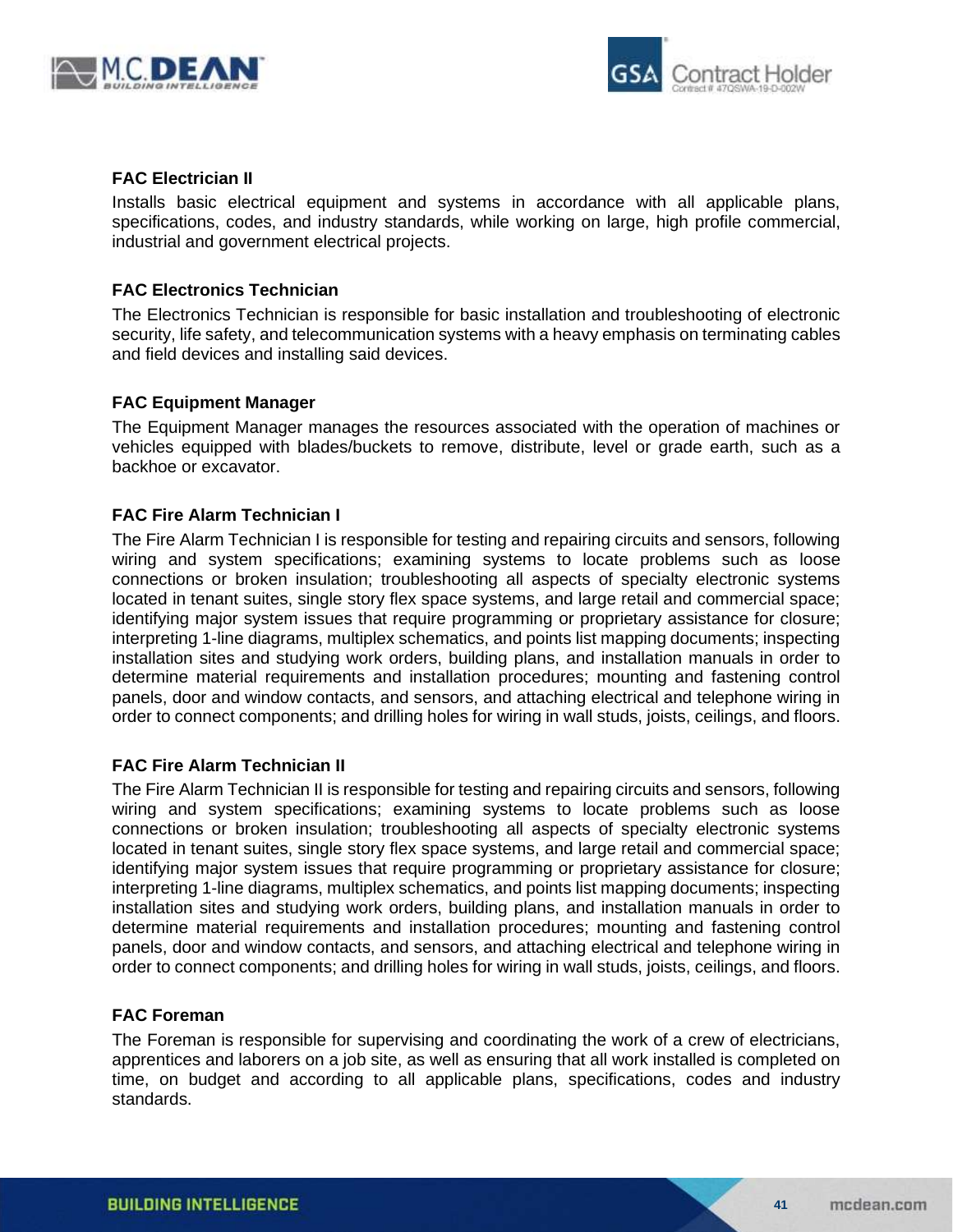



# **FAC General Maintenance Technician I**

The General Maintenance Technician I performs routine operator rounds of facility equipment monitoring the operation and recording operating parameters on reading sheets. He records and reports all faults, deficiencies, and other unusual occurrences while responding to emergency situations and performs any and all task necessary for the protection of occupants and the facility.

### **FAC General Maintenance Technician II**

The General Maintenance Technician II performs routine operator rounds of facility equipment monitoring the operation and recording operating parameters on reading sheets. He records and reports all faults, deficiencies, and other unusual occurrences while responding to emergency situations and performs any and all task necessary for the protection of occupants and the facility.

#### **FAC Generator Technician I**

The General Maintenance Technician I performs routine operator rounds of facility equipment monitoring the operation and recording operating parameters on reading sheets. He records and reports all faults, deficiencies, and other unusual occurrences while responding to emergency situations and performs any and all task necessary for the protection of occupants and the facility.

#### **FAC Generator Technician II**

The General Maintenance Technician II performs routine operator rounds of facility equipment monitoring the operation and recording operating parameters on reading sheets. He records and reports all faults, deficiencies, and other unusual occurrences while responding to emergency situations and performs any and all task necessary for the protection of occupants and the facility.

### **FAC HVAC Technician I**

The HVAC Technician I is responsible for the troubleshooting, maintenance and performance of the HVAC equipment. He makes periodic inspections of all Engineering systems and equipment and monitoring equipment operations and maintain equipment operating log. He performs maintenance on Engineering systems and equipment to include such items as, but not limited to, Chiller, IFU, VAV, HVAC Controls, and fire and life safety system sprinkler systems.

#### **FAC HVAC Technician II**

The HVAC Technician II is responsible for the troubleshooting, maintenance and performance of the HVAC equipment. He makes periodic inspections of all Engineering systems and equipment and monitoring equipment operations and maintain equipment operating log. He performs maintenance on Engineering systems and equipment to include such items as, but not limited to, Chiller, IFU, VAV, HVAC Controls, and fire and life safety system sprinkler systems.

### **FAC HVAC Technician III**

The HVAC Technician III is responsible for the troubleshooting, maintenance and performance of the HVAC equipment. He makes periodic inspections of all Engineering systems and equipment and monitoring equipment operations and maintain equipment operating log. He performs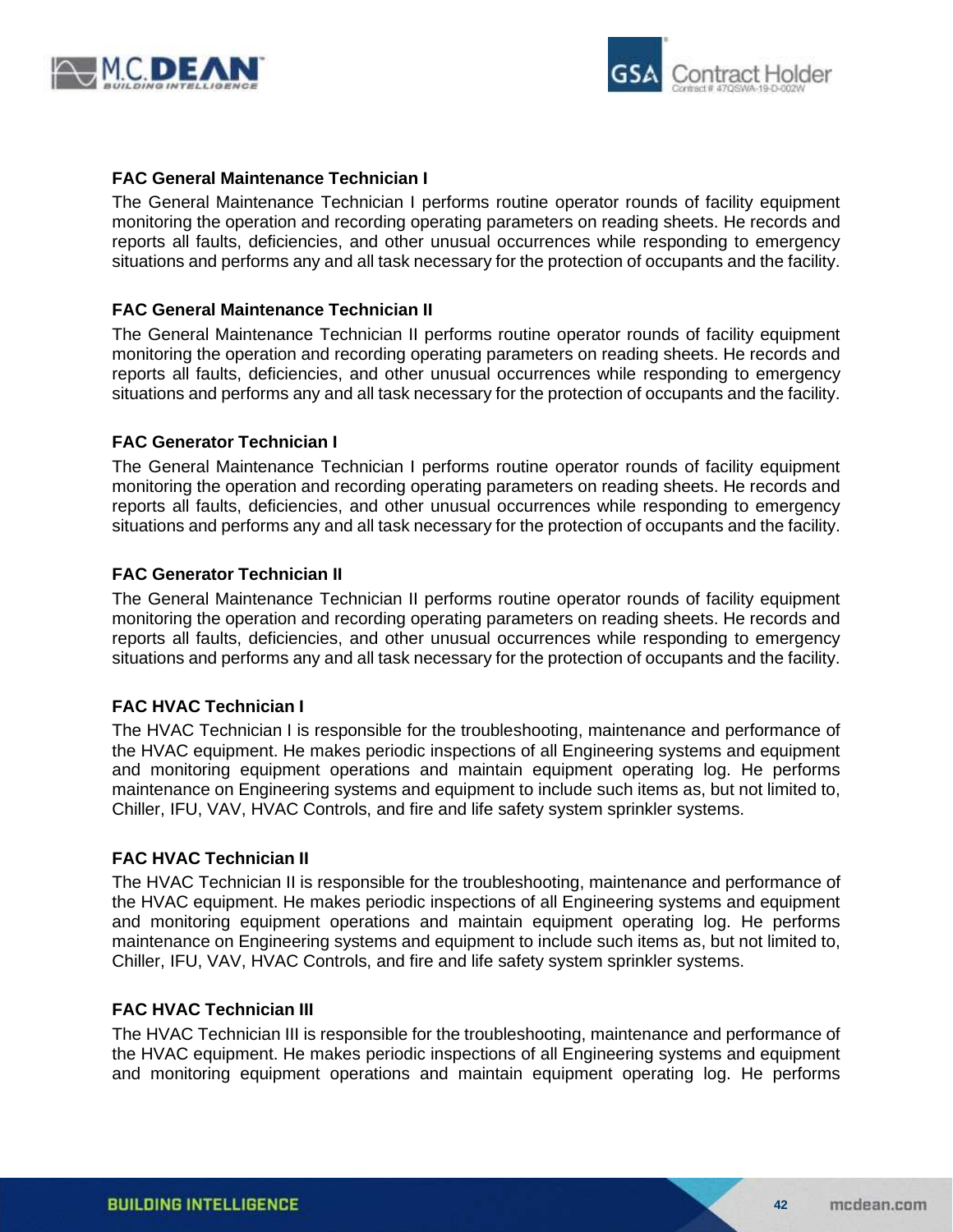



maintenance on Engineering systems and equipment to include such items as, but not limited to, Chiller, IFU, VAV, HVAC Controls, and fire and life safety system sprinkler systems.

### **FAC Laborer**

The laborer assists the electricians with manual labor tasks. The job duties and responsibilities include erecting and disassembling scaffolding, shoring, braces, and other temporary structures; loading and unloading trucks and distributing electrical materials, machinery, and tools to the appropriate job site locations; hauling and hoisting materials; digging ditches, moving materials, and cleaning job site as the project progresses in order to assist electricians; site clean-up

# **FAC Mechanical Systems Operator I**

The Mechanical Systems Operator I operates machines or vehicles equipped with blades/buckets to remove, distribute, level or grade earth, such as a backhoe or excavator.

# **FAC Mechanical Systems Operator II**

The Mechanical Systems Operator II is responsible for operating machines or vehicles equipped with blades/buckets to remove, distribute, level or grade earth, such as a backhoe or excavator.

### **FAC Pipe Fitter**

The Pipe Fitter maintains, installs, and dismantles all types of pipelines, fittings and hydraulics as required for new construction or maintenance. He receives instructions, blueprints, and work orders for the job, and develops working procedure for the job, material requirements, scaffolding and other equipment required.

### **FAC Plumber**

Responsible for maintaining and upgrading plumbing equipment, piping, etc. Performs corrective and preventative maintenance on all plumbing related equipment. Other responsibilities include. but are not limited to, installing and/or repairing various plumbing equipment (water heaters, drinking fountains, toilets, sinks, etc.) throughout the facility. Also, a Plumber I must be certified/licensed in pipefitting, steam fitting or sprinkler systems.

### **FAC Power Systems Field Service Technician I**

Responsible for designing, testing, constructing, and operating power systems, to include:

- Conceive, direct, implement, and evaluate efficiency of power systems.
- Work with manufacturing engineering on release and documentation of new hardware, test equipment, and assembly fixtures.
- Develop methods of integrating renewable power technology.

### **FAC Power Systems Field Service Technician II**

Responsible for maintaining protective relays for utility and industrial/commercial clients. Systems to be analyzed will include conventional and renewable generation facilities, substations, and transmission and distribution systems.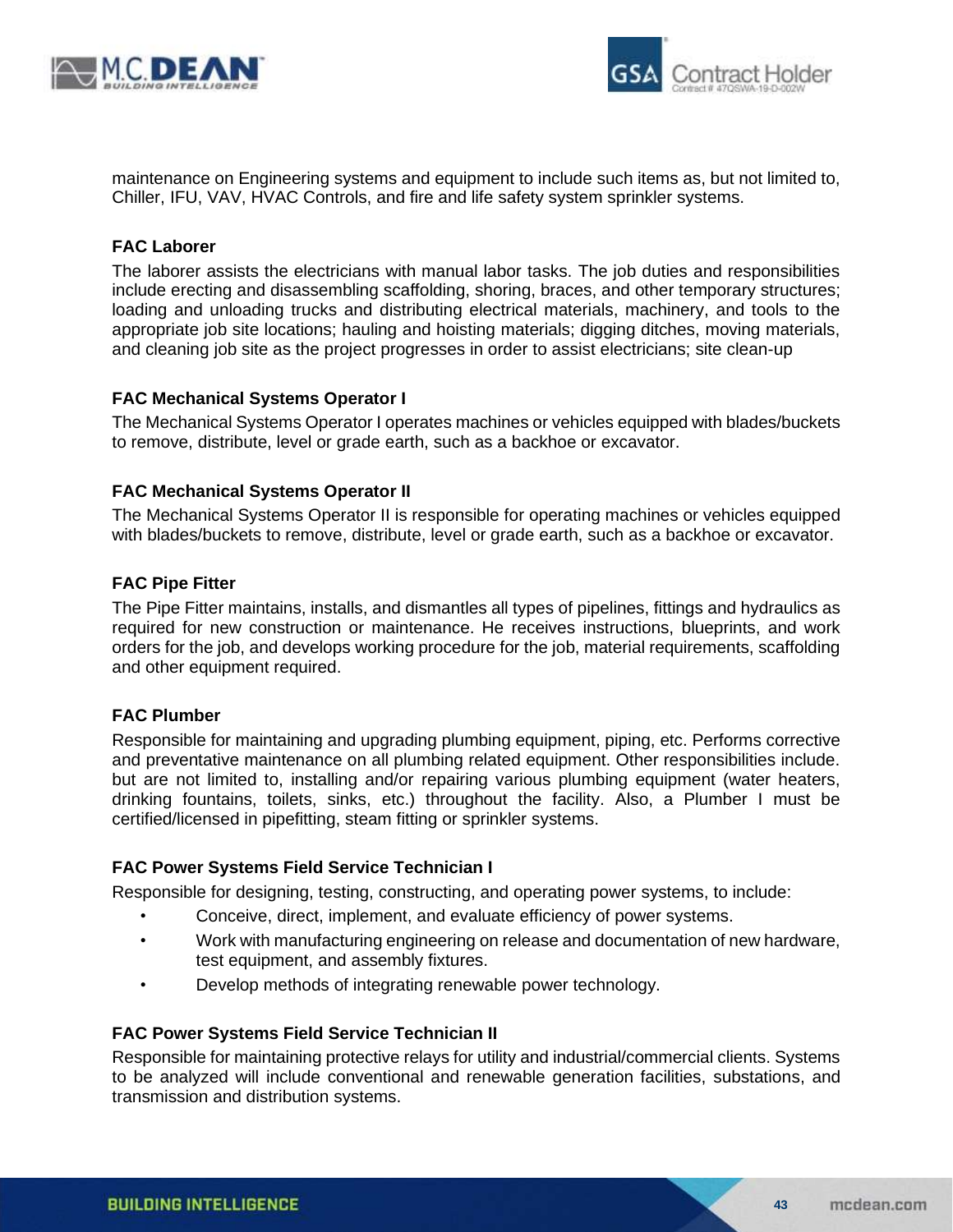



# **FAC Service Technician I**

Assemble, install, test, and maintain electrical or electronic wiring, conduit, cable, equipment, components and devices associated with electrical equipment, following blueprints of electrical layouts and building plans. Test and inspect electrical systems and components to ensure continuity of circuits in electrical wiring, equipment, and fixtures. Provide troubleshooting services for malfunctioning systems as needed.

# **FAC Service Technician II**

Assemble, install, test, and maintain electrical or electronic wiring, conduit, cable, equipment, components and devices associated with electrical equipment, following blueprints of electrical layouts and building plans. Test and inspect electrical systems and components to ensure continuity of circuits in electrical wiring, equipment, and fixtures. Provide troubleshooting services for malfunctioning systems as needed.

# **FAC Service Technician III**

Assemble, install, test, and maintain electrical or electronic wiring, conduit, cable, equipment, components and devices associated with electrical equipment, following blueprints of electrical layouts and building plans. Test and inspect electrical systems and components to ensure continuity of circuits in electrical wiring, equipment, and fixtures. Provide troubleshooting services for malfunctioning systems as needed.

### **FAC Service Superintendent**

Plan, direct, coordinate, and budget for projects involving the construction and maintenance of structures, facilities and systems. Manage mid-sized to large projects including the oversight of 15-45 field personnel. Inspect and review projects to monitor compliance with building and safety codes, and other regulations.

### **FAC Warehouse Manager**

Maintains ordering, tracking, receiving, warehousing, and distribution operations by coordinating, enforcing, or initiating logistics program policies and procedures. Establishes and maintains stock levels for supplies, materials, tools, and equipment required for operations and maintenance activities. Performs periodic physical counts and audits to manage and control inventory levels.

### **FAC Warehouse Worker I**

Receives and counts stock items and records data, examines and inspects stock and delivered items for damage, verifies inventory levels and reports discrepancies. Determines proper storage methods for items and stores items in an orderly and accessible manner. Performs manual tasks including packing/unpacking items, marking items, and cleaning and maintaining supplies, tools, equipment, etc. to maintain compliance with safety regulations.

### **FAC CAD Operator II**

The CAD Operator II is responsible for modifying drawings based on engineer markups and specification of existing drawings, create new AutoCAD drawings from hand drawings, and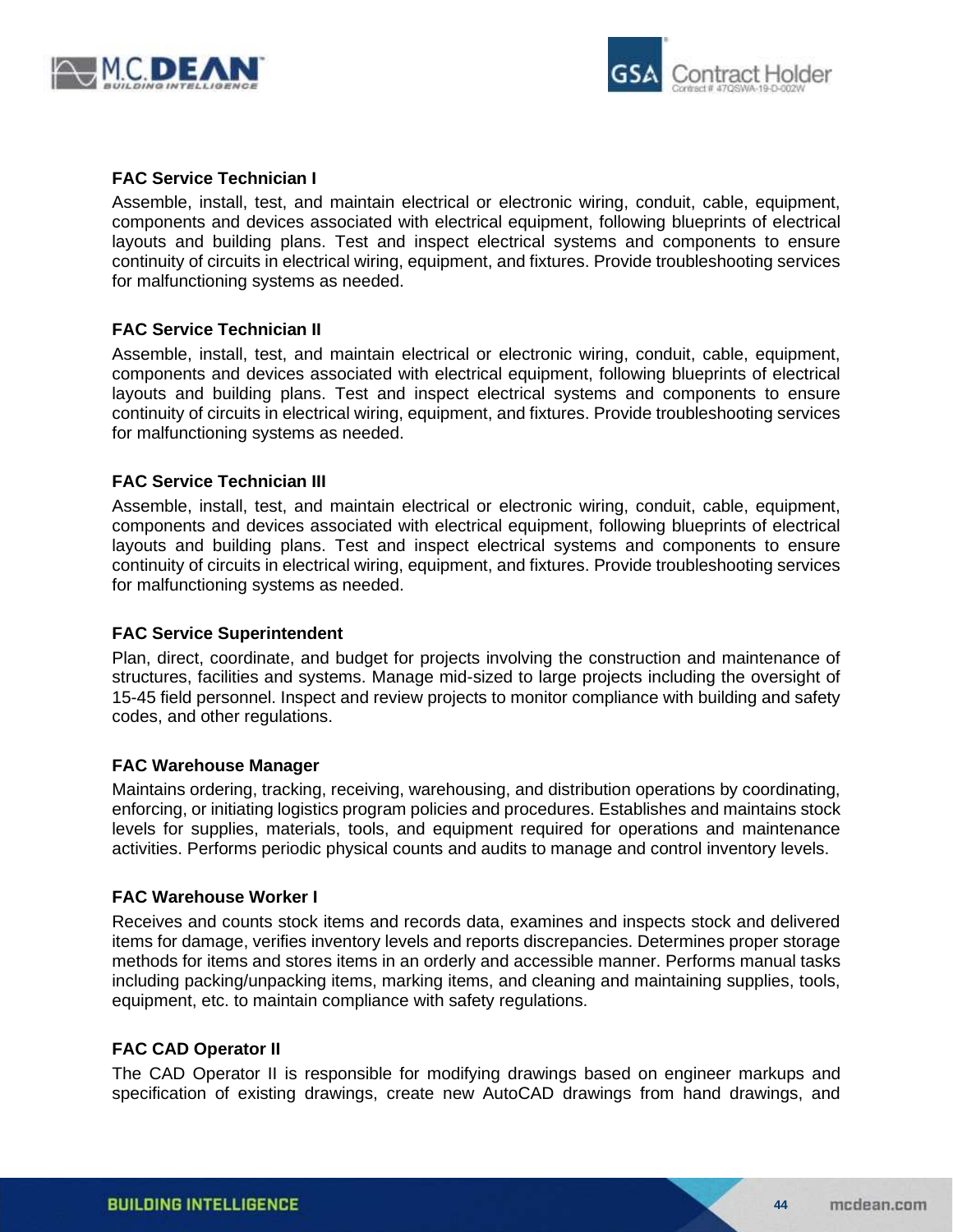



printing copies of drawings. In this position, the CAD Operator II must become familiar with the company specific and national drawing standards and symbols.

# **FAC CAD Operator III**

Responsible for modifying drawings based on engineer markups and specification of existing drawings, create new AutoCAD drawings from hand drawings, and printing copies of drawings. In this position, the CAD Operator III must become familiar with the company specific and national drawing standards and symbols. Supervises and mentors less-experience CAD operators.

# **FAC Office Engineer I**

Provides technical & administrative information to others working on a project to ensure that the work complies with all basic engineering standards, codes, specifications, and design instruction; trouble-shoots engineering related installation problems. Works closely supervised and solves problems of limited scope and complexity.

# **FAC Office Engineer III**

Provides technical & administrative information to others working on a project to ensure that the work complies with all engineering standards, codes, specifications, and design instruction; trouble-shoots engineering related installation problems. Provides solutions to a wide range of difficult problems. Solutions are imaginative, thorough and practical.

### **FAC Project Administrator I**

Processes and tracks documentation, keeping all logs and report organized and maintained. Distributes all correspondence as directed by the Project Manager and coordinates meetings.

### **FAC Project Administrator II**

Processes and tracks documentation, keeping all logs and report organized and maintained. Distributes all correspondence as directed by the Project Manager and coordinates meetings. Assists the project manager in preparation of reports.

### **FAC Project Manager I**

Assists the project Superintendent in the preparation of project documentation requirements, project layout, and field office support. Provides overall financial management for projects and monitors project progress. Reviews contracts and customer negotiations.

### **FAC Project Manager II**

Assists the project Superintendent in the preparation of project documentation requirements, project layout, and field office support. Provides overall financial management for projects and monitors project progress. Reviews contracts and customer negotiations. Mentors subordinates and assists with career development.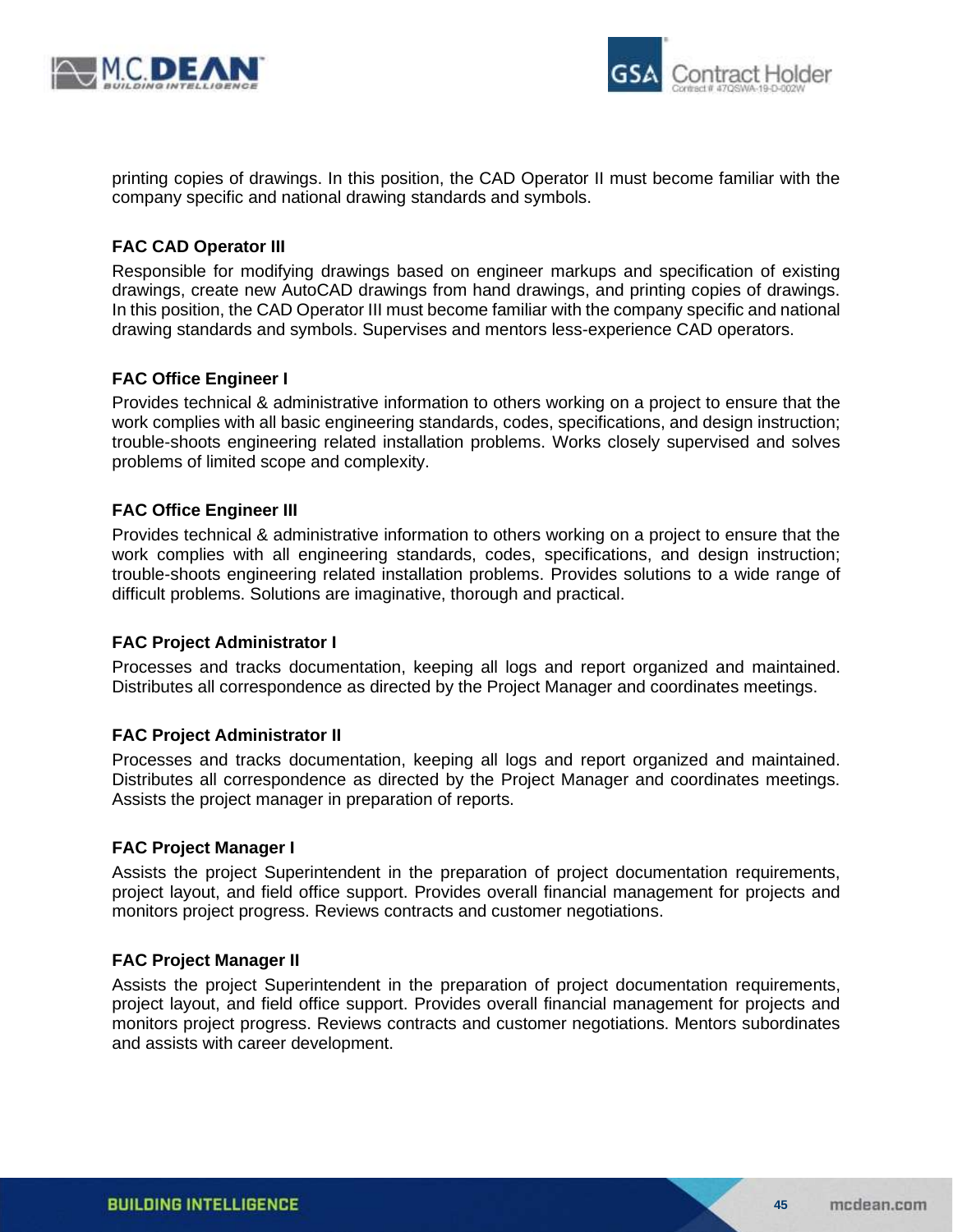



# **FAC Project Manager III**

Assists the project Superintendent in the preparation of project documentation requirements, project layout, and field office support. Provides overall financial management for projects and monitors project progress. Reviews contracts and customer negotiations. Mentors subordinates and assists with career development.

### **FAC Quality Engineer I**

Assist project quality control team in quality system documentation management. Plan, schedule, coordinate and conduct QAQC audits to ensure quality control procedural requirements are being adhered to.

### **FAC Quality Engineer II**

Ensure compliance and maintenance of project work with all applicable internal, contractual, and industry standards. Create quality checklists to comply with contractual and industry specific requirements. Evaluate effectiveness of corrective action responses.

# **FAC Quality Engineer III**

Ensure compliance and maintenance of project work with all applicable internal, contractual, and industry standards. Create and review quality checklists to comply with contractual and industry specific requirements. Evaluate effectiveness of corrective action responses.

### **FAC Quality Engineer IV**

Ensure compliance and maintenance of project work with all applicable internal, contractual, and industry standards. Review quality checklists to comply with contractual and industry specific requirements. Evaluate effectiveness of corrective action responses.

### **FAC Quality Manager**

Mange team of Quality Auditors. Review quality checklists to comply with contractual and industry specific requirements. Ensure compliance and maintenance of project work with all applicable internal, contractual, and industry standards. Evaluate effectiveness of corrective action responses.

### **FAC Safety Manager I**

The safety manager is responsible for ensuring implementation of the Electrical Safety and Health (S&H) Program, effectively managing multiple safety programs, developing and implementing M.C. Dean site-specific project safety plans, and leading and implementing the Operational Risk Management (ORM) process. Provides solutions to a wide range of difficult problems. Solutions are imaginative, thorough and practical.

### **FAC Safety Manager II**

The safety manager is responsible for ensuring implementation of the Electrical Safety and Health (S&H) Program, effectively managing multiple safety programs, developing and implementing M.C. Dean site-specific project safety plans, and leading and implementing the Operational Risk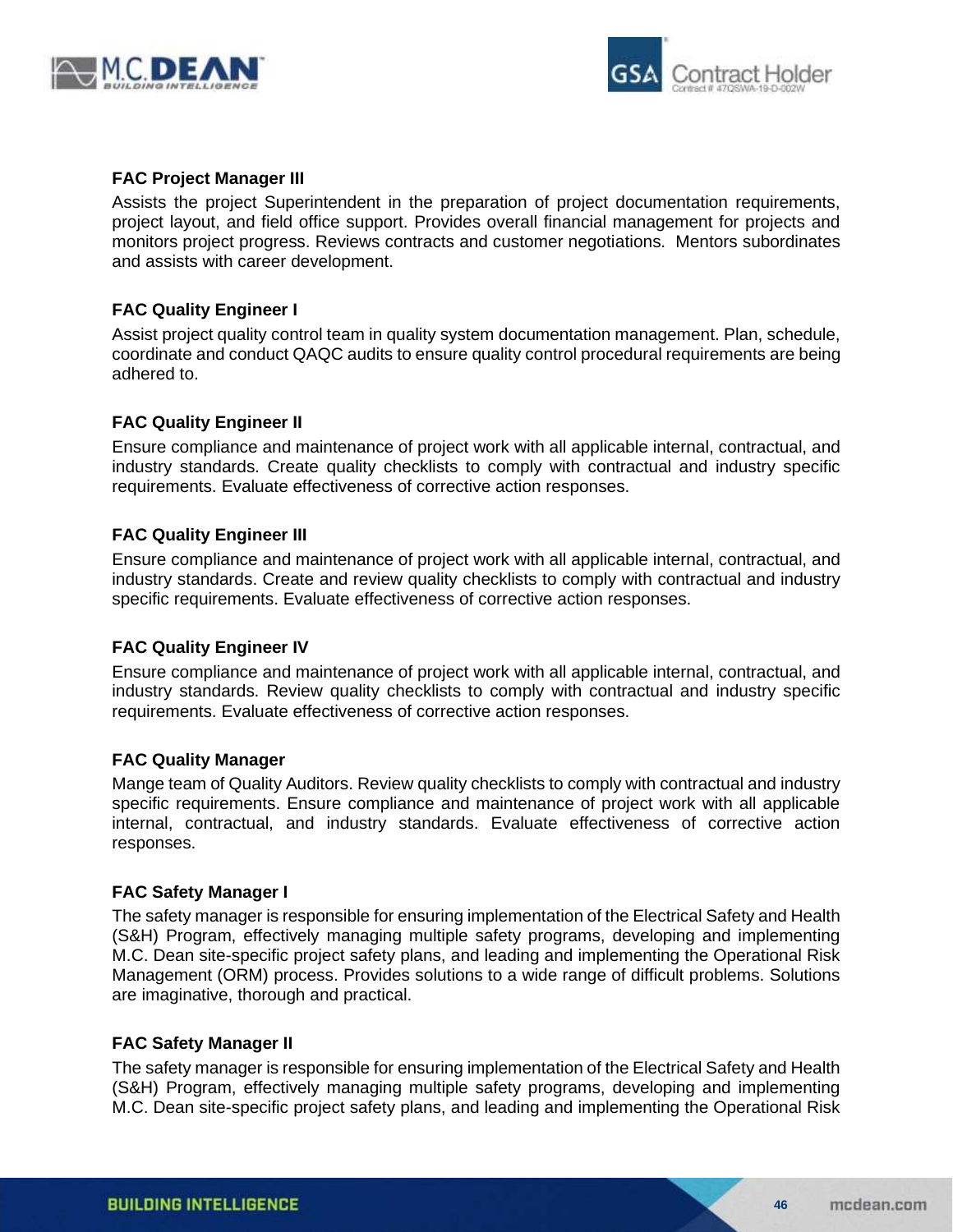



Management (ORM) process. Responsible for Creating, developing and implementing electrical safety training plans. Provides solutions to a wide range of difficult problems. Solutions are imaginative, thorough and practical.

# **FAC Safety Division Manager**

The Safety Division Manager is responsible for the development and oversight of the Electrical Safety and Health (S&H) Program. Manages multiple safety programs, developing and implementing M.C. Dean site-specific project safety plans, and leading and implementing the Operational Risk Management (ORM) process. Mentoring subordinate electrical safety professionals and cross training with other safety professionals and communicating multiple code interpretation to field level personnel. Applying knowledge of industrial or commercial grade electrical applications, and existing electrical Operations and Maintenance (O&M) and construction activities. Understanding and interpreting the National Electric Code (NEC) and the National Fire Protection Association (NFPA) 70E and overseeing and managing the NFPA 70E program (V-Advanced Level Test).

### **FAC Safety Manager**

The safety manager is responsible for ensuring implementation of the Electrical Safety and Health (S&H) Program, effectively managing multiple safety programs, developing and implementing M.C. Dean site-specific project safety plans, and leading and implementing the Operational Risk Management (ORM) process. Responsible for Creating, developing and implementing electrical safety training plans. Provides solutions to a wide range of difficult problems. Solutions are imaginative, thorough and practical.

#### **FAC Scheduler**

The Scheduler designates work to be done and specifies deadlines for completing tasks and deliverables. Complete understanding & application of principles, concepts and practices. Responsible for aiding, tracking, monitoring status, controlling and performing issue resolution throughout the project's life cycle. Provides project planning and scheduling documentation to support project and customer requirements. Assists Team Leads, Superintendents and the Project and Program Managers in tracking the projects against baseline schedules and budgets, and assists Project Managers in maintaining Master schedule for each project, identifying and recording the impact of work performed and not performed as scheduled.

#### **FAC Carpenter**

Is responsible for performing a variety of carpentry duties as assigned. Carpentry services include, but are not limited to, the design. construction, installation and repair of wooden fixtures and structures such as cabinets, furniture, shelving, doors, plaques, and other custom wood products. Other duties include, but are not limited to, framing and finish work, painting, staining. etc. Monitors subcontractor performance as assigned, conducts jobsite troubleshooting and performs primary project layout and carpentry production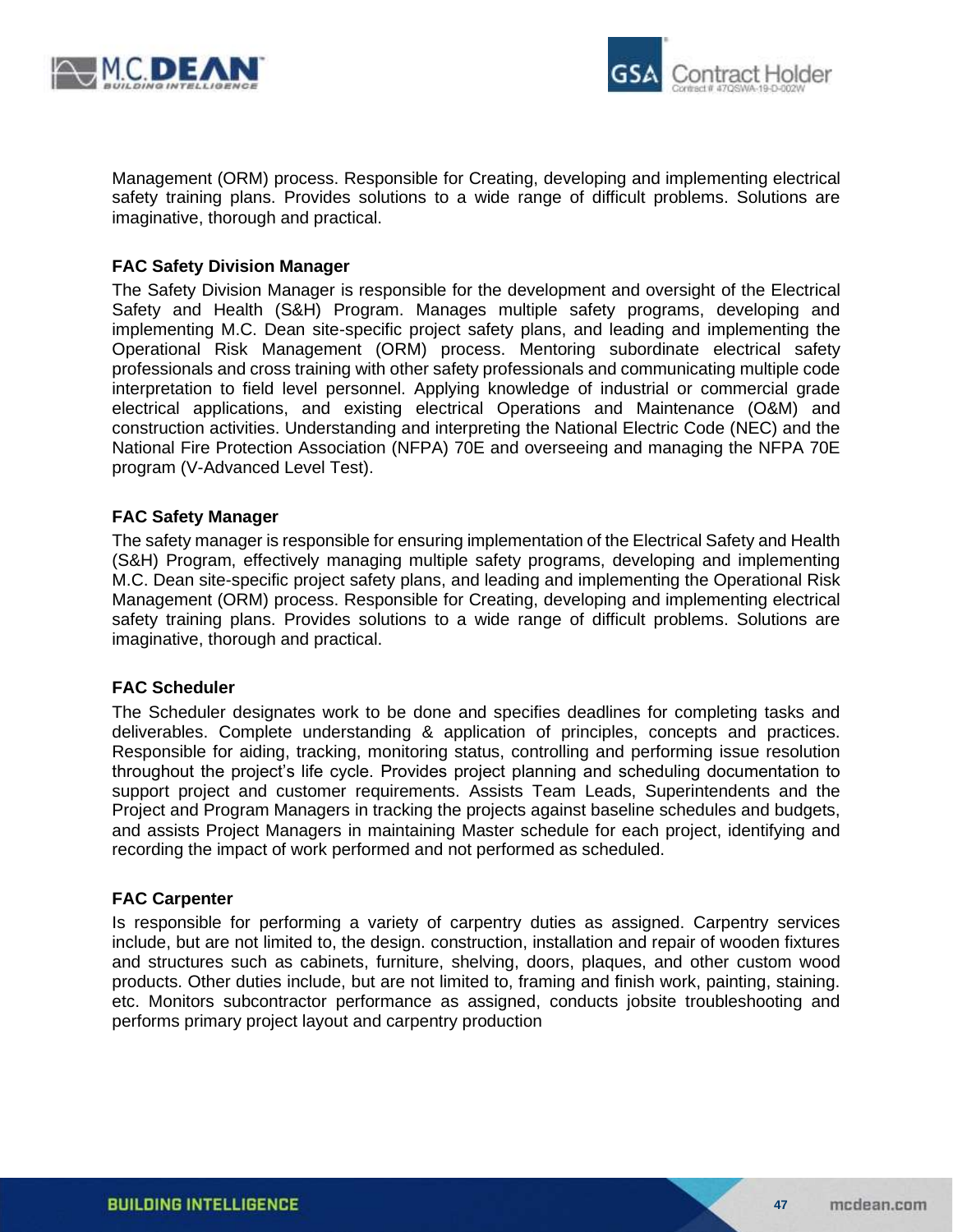



### **FAC Painter**

Paints and redecorates walls, woodwork and fixtures, as well as desks, tables, cabinets (metal and wood), machinery and curbs. Work involves the following: knowledge of surface peculiarities and types of paint required for different applications; preparing surface for painting by removing Old finish or by placing putty or Miller in nail holes and interstices; and applying paint with spray gun or brush. May mix colors, oils, white lead and other paint ingredients to obtain proper color or consistency. In addition to painting, responsible for taping and texturing of drywall as required. May be required to assist Maintenance Mechanic in duties that parallel a painter's primary tasks

#### **FAC Locksmith**

Installs, repairs, replace and maintain locks; open locks without keys by picking, drilling. and duplicating keys. Install door locks, replace and install all finished buildings hardware such as door closures, panic bars, repair locks on file cabinets, desks, and other pieces of furniture. Establish/maintain accurate records of key assignments. record changes in key and lock assignments. work from preventive maintenance schedules, use and operate tools of the trade and respond to emergency calls. Perform other job-related work as assigned.

#### **Data Center Engineer**

Responsible for ensuring that all electrical, mechanical, and fire/life safety equipment within the data center is operating at peak efficiency. This involves both planned preventative maintenance of equipment, daily corrective work, and emergency response to emergent issues. The Engineer serves as an expert technical resource reporting to client engineers, interacting with Onsite Engineering Operations (OEO) and any third-party vendors. They are expected to be a singular focal point for all facility operations within a given data center and to support operated data centers.

### **Data Center Facility Manager**

Front line when it comes to hands-on electrical and mechanical equipment troubleshooting. They maintain, operate, and troubleshoot mission-critical data center facility equipment including electrical support equipment such as stand-by diesel generators and related fuel systems, 3 phase electrical systems that include but not limited to switchgear, UPS units, PDUs, batteries and associated systems. Mechanical equipment includes CRAH units, centrifugal chillers, cooling towers/water chemical system, air handlers and associated systems, pumps, and motors. Additional support equipment is included in the scope of the role which includes fire suppression systems, building automation systems, and general facilities equipment.

### **Data Center Operations - Manager**

As a leader in the Operations team, the Manager of Data Center Operations is responsible for all operational aspects and uptime of the data center. The manager is responsible for providing field level technical expertise and program management for the maintenance and operation of the electrical, mechanical, fire life safety, security, and communications infrastructure as well as any applicable base building support systems. All Data Center Operations staff reports through the Manager of Data Center Operations.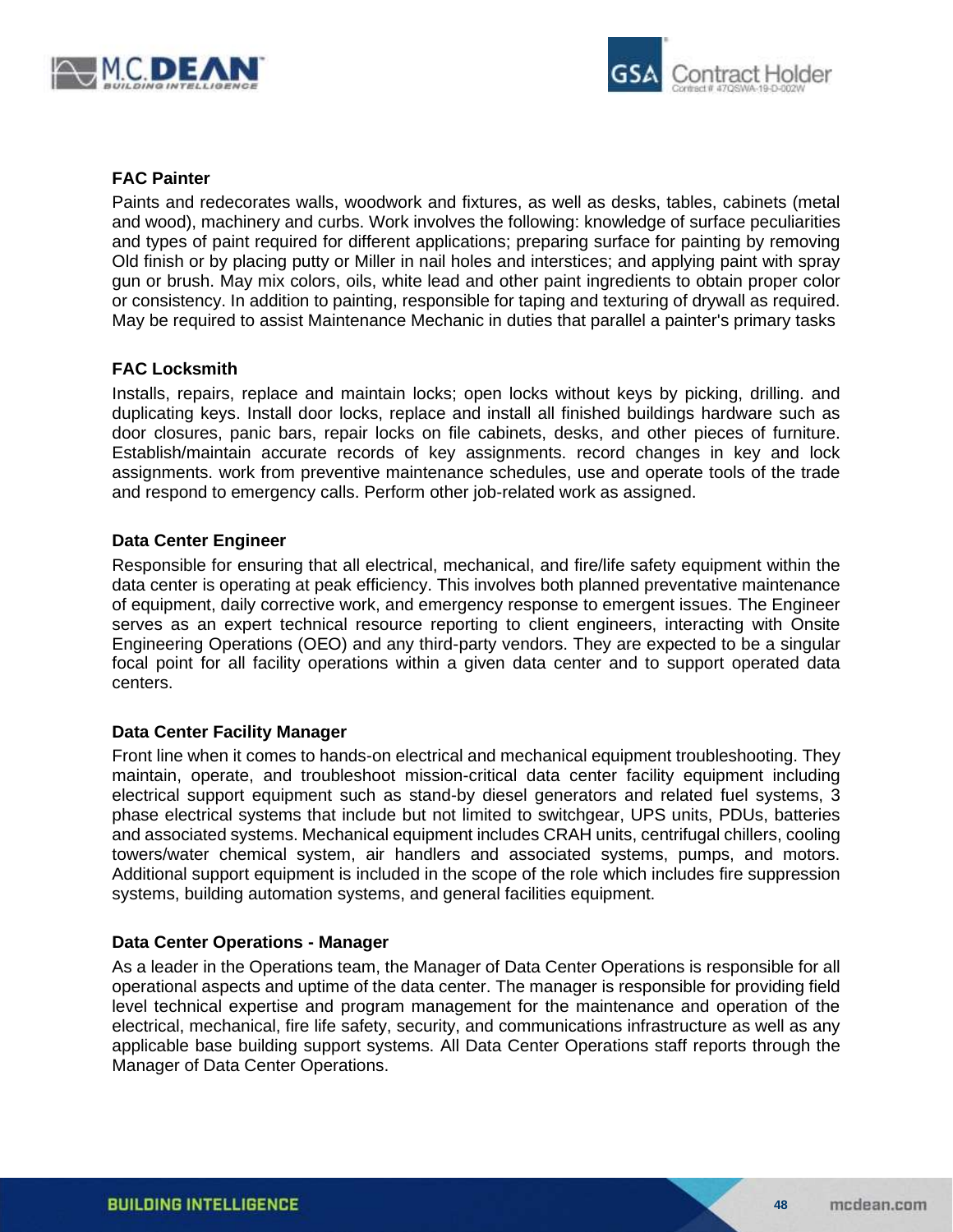



#### **REM I**

Have a general understanding of load profile data presentation and manipulation; energy audits, and energy project development; have experience in providing technical resources and management of energy related services; have working knowledge in various energy estimating software packages such as, but not limited to, Trane Trace, Department of Energy analysis tools, and other simulation software; have a working knowledge in documenting and monitoring maintenance procedures utilizing software such as IBM Maximo Asset Management software; have a working knowledge in the use of bin, heating degree days, and other simplified methods of energy calculations; have familiarity with all Executive Orders, ESPC, DSM, utility privatization, and other legislations and regulations related to energy programs; have a general understanding of the ESPC program including Measurement and Verification protocols; and be proficient in the use of the Microsoft Offices suite for the analysis of energy usage data and the development of presentations of findings and proposals for cost-effective solutions. Also, have a thorough understanding of the Army Energy and Water Reporting System (AEWRS) system for energy reporting as well as a thorough understanding of potential utility rates that may be encountered at each site, ESPC guidance, DOE's measurement and verification protocols, the International Measurement and Verification Protocols, American Society of Heating, Refrigerating and Air-Conditioning Engineers' (ASHRAE's) measurement and verification procedures, CEHNC's areawide ESPC contracts, GSA ESPC contracts, DOE's Super ESPC contracts, and other alternative financing vehicles.

#### **REM II**

Have an expertise in the following areas: specific experience in an Energy Management Program; thorough understanding of load profile data presentation and manipulation; energy audits, and energy project development. Have experience in providing technical resources and management of energy related services; a working knowledge in various energy estimating software packages such as but not limited to Trane Trace, DOE II, and other simulation software; a working knowledge in documenting and monitoring maintenance procedures utilizing software such as MAXIMO; shall have a working knowledge in the use of bin, heating degree-days, and other simplified methods of energy calculations; familiarity with all Executive Orders, ESPC, DSM, utility privatization, and other legislations and regulations related to energy programs; an understanding of the ESPC program including Measurement and Verification protocols; and proficient in the use of the Microsoft Offices suite for the analysis of energy usage data and the development of presentations of findings and proposals for cost-effective solutions. Have an understanding of the AEWRS system for energy reporting, a thorough understanding of potential utility rates that may be encountered at each site, ESPC guidance, DOE's measurement and verification protocols, the International Measurement and Verification Protocols, ASHRAE's measurement and verification procedures, CEHNC's area- wide ESPC contracts, GSA ESPC contracts, DOE's Super ESPC contracts, and other alternative financing vehicles, ESPC contracts, and other alternative financing vehicles.

### **REM III**

Have expertise in the following areas: specific experience in an Energy Management Program; thorough understanding of load profile data presentation and manipulation; energy audits, and energy project development; experience in providing technical resources and management of energy related services; a working knowledge in various energy estimating software packages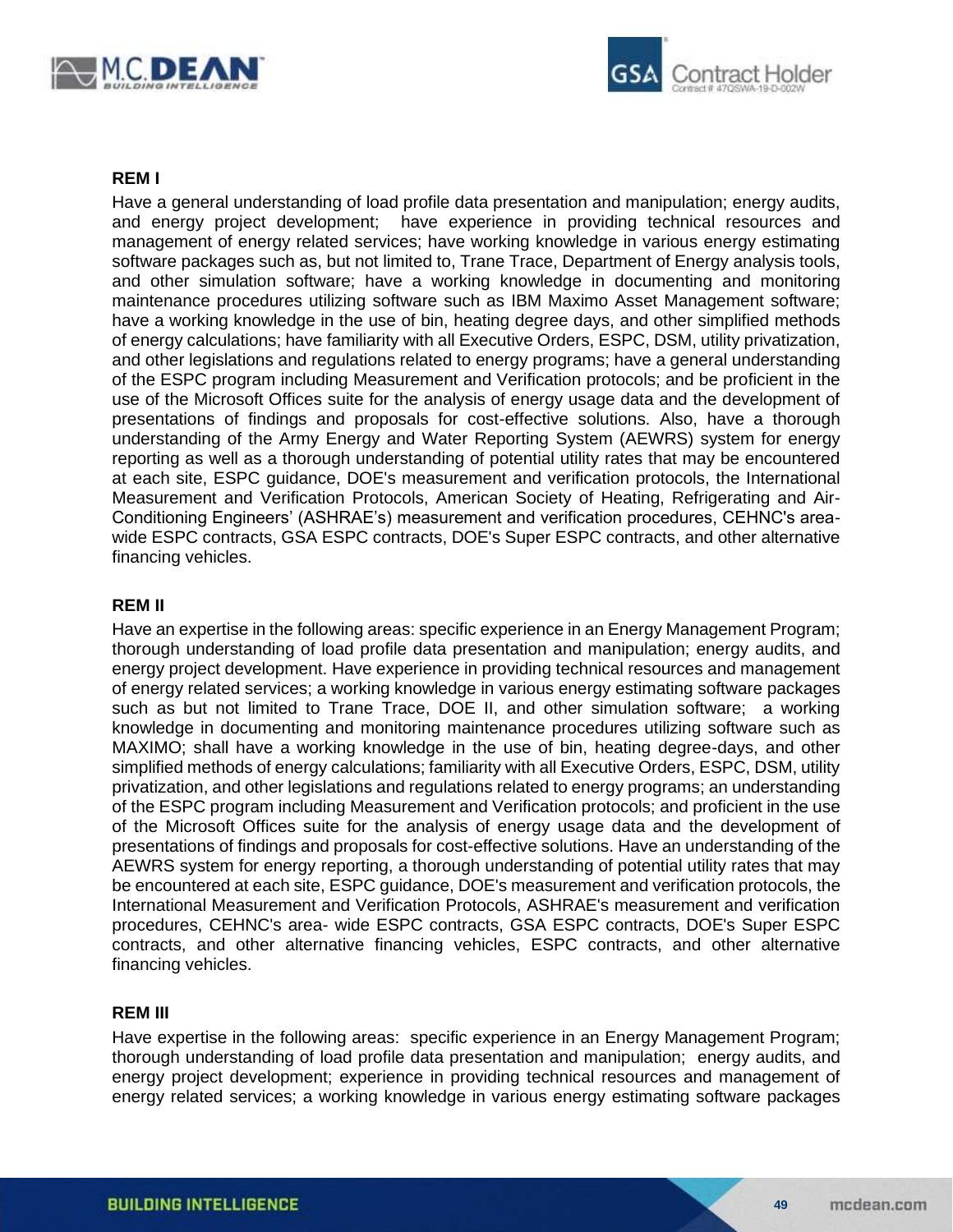



such as but not limited to Trane Trace, DOE II, and other simulation software; a working knowledge in documenting and monitoring maintenance procedures utilizing software such as MAXIMO; shall have a working knowledge in the use of bin, heating degree-days, and other simplified methods of energy calculations; familiarity with all Executive Orders, ESPC, DSM, utility privatization, and other legislations and regulations related to energy programs; an understanding of the ESPC program including Measurement and Verification protocols; and proficient in the use of the Microsoft Offices suite for the analysis of energy usage data and the development of presentations of findings and proposals for cost-effective solutions. Have experience in providing subject matter expertise on all aspects of an energy project total life cycle management and provide in-depth technical engineering support. Have an understanding of the AEWRS system for energy reporting, a thorough understanding of potential utility rates that may be encountered at each site, ESPC guidance, DOE's measurement and verification protocols, the International Measurement and Verification Protocols, ASHRAE's measurement and verification procedures, CEHNC's area- wide ESPC contracts, GSA ESPC contracts, DOE's Super ESPC contracts, and other alternative financing vehicles.

# **Planning and Programming Facilitator**

Assist energy programs with planning and programming of various projects to include maintain documentation and/or databases via a draft or approved configuration management plan for various energy programs. Assist worldwide energy program with updating policies and procedures for each program and make recommendations for enhancements based upon knowledge, skills and lessons learned.

### **IT Program/Project Manager**

Responsible for large projects or a significant segment of a large complex program. Translates customer requirements into formal agreements and plans that culminate in customer acceptance of results while meeting business objectives. Works with customer to identify business requirements and develops the proposed solution. Subsequently leads a team in initiating, planning, controlling, executing, and closing tasks of a project or segment of a project to produce the delivered solution. Executes a wide range of process activities beginning with the initial technical response to an order through development, test and final delivery. Formulates partnerships between customer, suppliers, and staff. Anticipates potential project related problems. Uses refined techniques for identifying, eliminating, or mitigating solution, project, and business risks. Understands customer, industry, and business trends. Applies this understanding to meet project objectives. As appropriate, challenges the validity of given procedures and processes to enhance or improve them. Analyzes information and situations and implements actions, independently or through the management team, to ensure project objectives are met. Analyzes new and complex project related problems and creates innovative solutions involving finance, scheduling, technology, methodology, tools, and solution components.

### **IT Subject Matter Expert**

Provides technical knowledge and skill in using specialized applications in the areas specified in the order. Experienced in the operational environment and using high‐level functional systems analysis, design, integration, documentation, and implementation methodologies on complex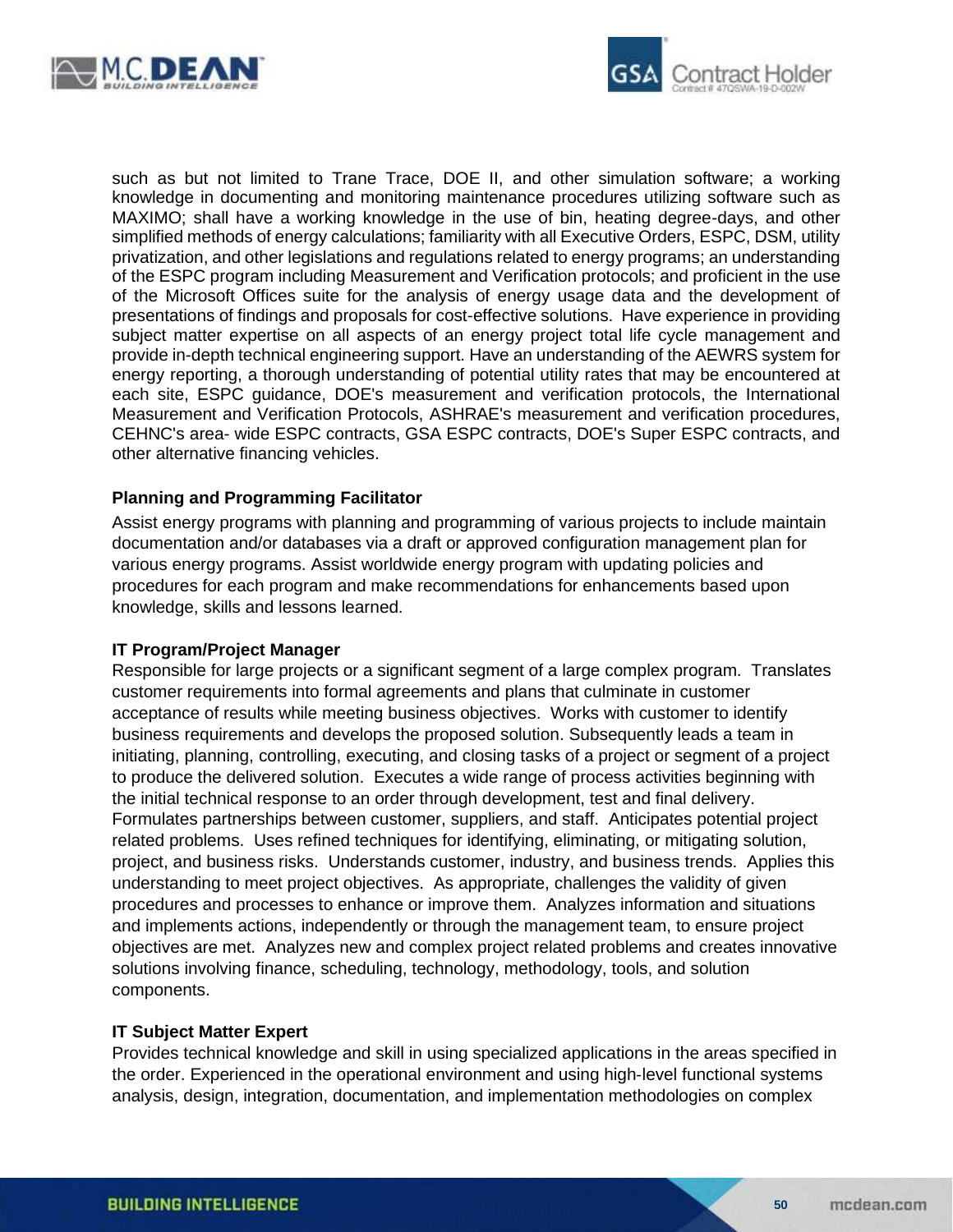



problems that require in‐depth knowledge of the subject matter for effective implementation. Participates as needed in all phases of engineering design and software development with emphasis on the planning, analysis, testing, integration, documentation and presentation phases. Applies principles, methods and knowledge of the functional area of expertise to specific order requirements and in the process uses advanced mathematical principles and methods to arrive at practical, innovative solutions. Designs and prepares technical reports, data bases, studies, and related documentation, makes charts and graphs to record results. Prepares and delivers presentations and briefings as required by the order.

# **IT Systems Architect**

Provides executive level support to customers in identifying, compiling, and analyzing information transfer requirements and determining how these requirements can best be met. Architects, designs, develops and executes proven approaches to requirements analysis following I.E.E.E. and other applicable specifications, to provide customers with: confluence of understanding between User and Technical communities; bi-directional feedback mechanism for User and Technical personnel discussions and consensus; a framework for early identification and resolution of system design problems; a foundation for qualifying and quantifying system characteristics that meet customer needs; a baseline for comprehensive system capabilities and a basis for determining system completion parameters; a road map for system planning, design and development; and a mechanism for capturing, documenting and auditing requirements changes. Provides top-level briefings, analyses and recommendations to executive decision makers on the structure, format, approach and anticipated results and performance metrics associated with requirements determination processes.

### **IT Systems Engineer**

Designs, develops, and implements systems engineering solutions that meet the customer's connectivity, throughput, and security requirements. Evaluates existing systems to identify deficiencies and performance issues. Experienced with the systems engineering architectures and planning that must be undertaken to adequately define requirements, acquire, and implement systems, equipment and software. Consults with users, managers, and staff to ensure that deficiencies and alternatives have been fully identified and that the solution meets requirements.

### **IT Design Engineer**

Provides expert support, analysis, and assistance in the design, development, deployment and integration of Enterprise Applications and technology solutions. Has broad expertise in hardware, software, and support systems for general and specialized applications, to ensure seamless communication and use of data across legacy systems and different vendor applications. Provides technical analysis and implementation support for products and solutions designs in multi-vendor, heterogeneous environments.

### **IT Jr. Design Engineer**

Provides support, analysis, and assistance in the design, development, deployment and integration of Enterprise Applications and technology solutions. Has broad expertise in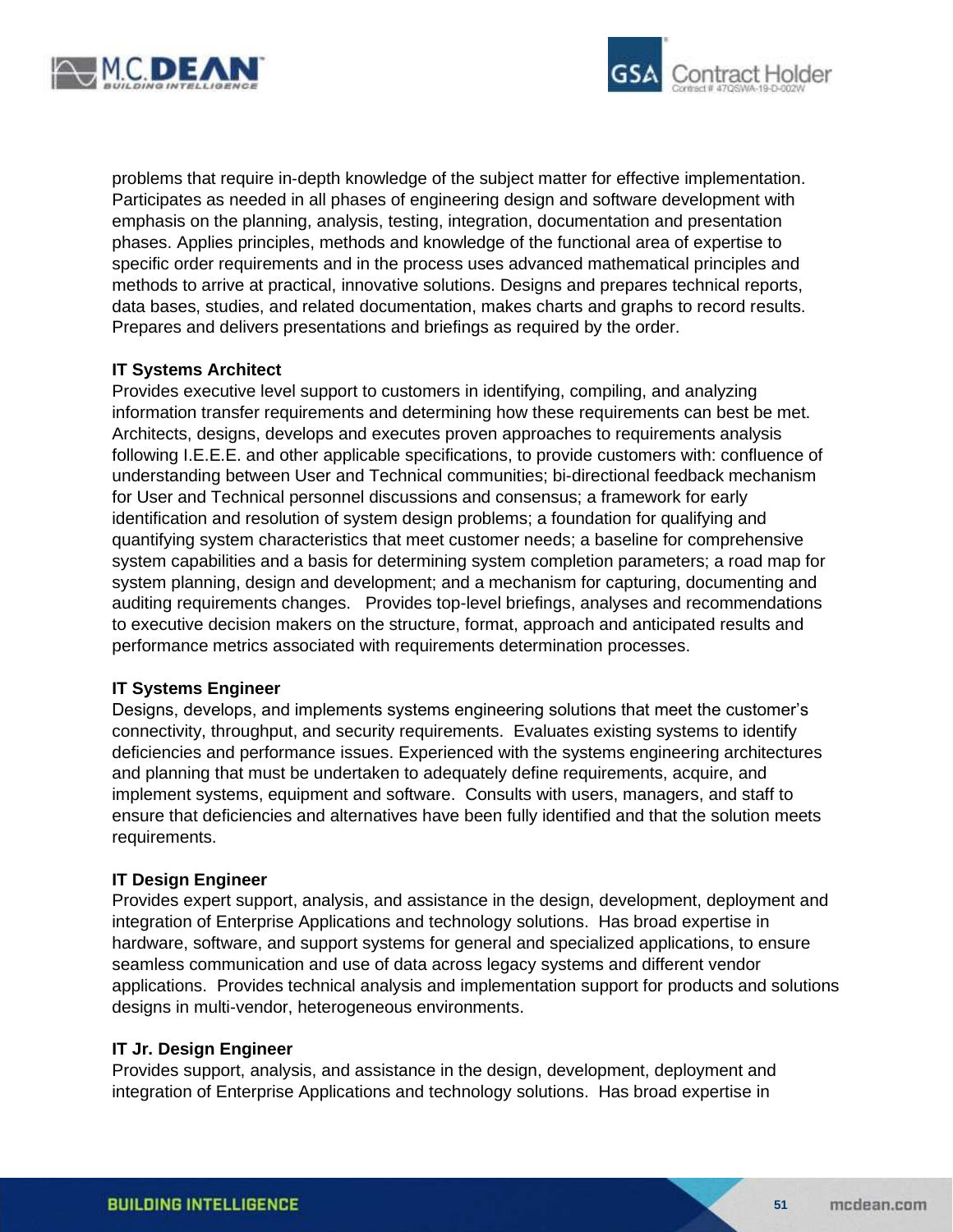



hardware, software, and support systems for general and specialized applications, to ensure seamless communication and use of data across legacy systems and different vendor applications. Provides technical analysis and implementation support for products and solutions designs in multi-vendor, heterogeneous environments.

# **IT Network Architect**

Conceptualizes, designs, plans, and oversees implementation of local, national and global network architectures, including: Notional topologies and physical infrastructures and architectures; Definition of network service layers and protocol and service support elements; definition of network protection layers and strategies; design, evaluation and selection of Transmission, IP, ATM, SONET, and other equipment components; design of evolutionary network growth paths, including reduced latency by merging network transmission layers, new network services, and new transmission technologies; development of strategies for scalable, manageable network configurations allowing exponential growth over time; and strategic inputs to network cost and return on investment calculations. The network architect shall be the senior network design authority on the project and shall have sufficient education, certifications such as C.C.I.E or other industry credentials.

# **IT Senior Network Engineer**

Must have proven technical ability in LAN/WAN design and implementation. Excellent understanding of TCP/IP and routing protocols is needed. Attention to detail is required in managing complex changes to customer networks. Act as the technology lead for designing the network and security platforms and technical lead supporting the network. Other responsibilities include security audits, assessments, design, implementation and configuration. Provides leadership, direction and vision in the support and deployment of network and security technologies. Works with project managers, business analysts and contractors on security solutions to address customer's security requirements. Researches and provides information on security related solutions. Performs software evaluations and testing of new and existing security solutions.

### **IT Network Engineer**

Must have proven technical ability in LAN/WAN design and implementation. Excellent understanding of TCP/IP and routing protocols is needed. Attention to detail is required in managing complex changes to customer networks. Responsibilities include security audits, assessments, design, implementation and configuration. Provides support and deployment of network and security technologies. Works with project managers, business analysts and contractors on security solutions to address customer's security requirements. Researches and provides information on security related solutions. Performs software evaluations and testing of new and existing security solutions.

### **IT Jr. Network Engineer**

Must have proven technical ability in LAN/WAN design and implementation. Excellent understanding of TCP/IP and routing protocols is needed. Attention to detail is required in managing complex changes to customer networks. Responsibilities include security audits,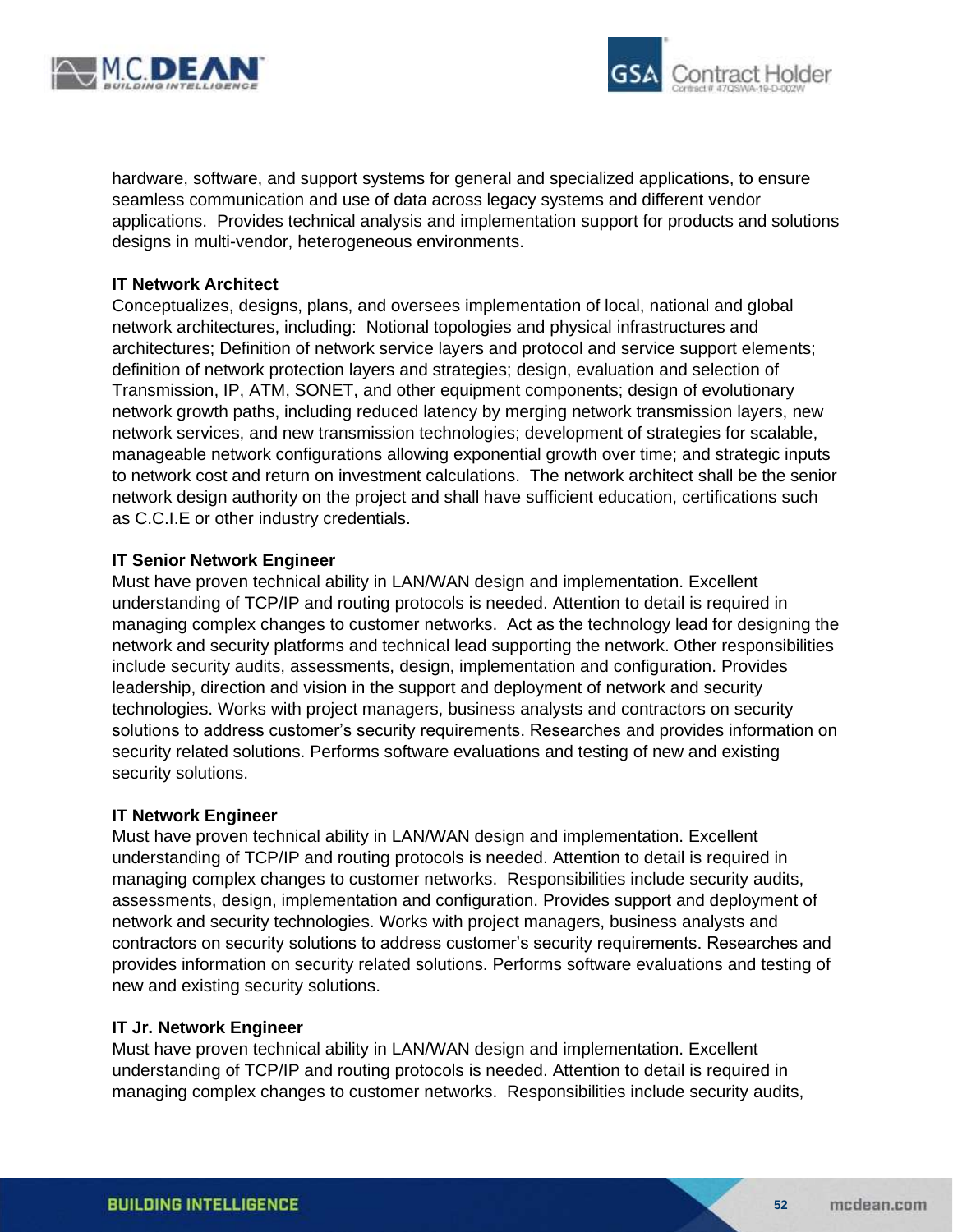



assessments, design, implementation and configuration. Provides support and deployment of network and security technologies.

# **IT Senior Security Engineer**

Executes enterprise security policies and ensures all aspects of security architectures, strategies, processes, programs and methodologies are implemented at the physical, technical and logical levels. Implements security mechanisms and measures for: Network Servers, Workstations and PCs, Laptops, Local area network devices, Wide area network devices, Routers, Firewall, Encryption devices, and security elements of network management systems. Audits level of security (Logs, exploits, attacks), evaluates new solutions and capabilities, validates changes to the environment, performs penetration tests, corrects problems identified, and tracks, records and maintains audit logs. Provides user, management and executive level support for security issues on a daily basis. Maintains necessary industry security accreditations and certifications, and keeps abreast of emerging security issues, standards and implementation techniques.

# **IT Security Engineer**

Executes enterprise security policies and ensures all aspects of security architectures, strategies, processes, programs and methodologies are implemented at the physical, technical and logical levels. Implements security mechanisms and measures for: Network Servers, Workstations and PCs, Laptops, Local area network devices, Wide area network devices, Routers, Firewall, Encryption devices, and security elements of network management systems. Audits level of security (Logs, exploits, attacks), evaluates new solutions and capabilities, validates changes to the environment, performs penetration tests, corrects problems identified, and tracks, records and maintains audit logs. Provides user, management and executive level support for security issues on a daily basis. Maintains necessary industry security accreditations and certifications, and keeps abreast of emerging security issues, standards and implementation techniques.

### **IT Jr. Security Engineer**

Implements security mechanisms and measures for: Network Servers, Workstations and PCs, Laptops, Local area network devices, Wide area network devices, Routers, Firewall, Encryption devices, and security elements of network management systems. Audits level of security (Logs, exploits, attacks), evaluates new solutions and capabilities, validates changes to the environment, performs penetration tests, corrects problems identified, and tracks, records and maintains audit logs. Provides user, management and executive level support for security issues on a daily basis. Maintains necessary industry security accreditations and certifications, and keeps abreast of emerging security issues, standards and implementation techniques.

### **IT Software Architect**

Formulates and defines system scope and objectives for complex information systems. Prepares detailed specifications for programs. Designs, codes, tests, debugs and documents programs. Works in all phases of applications, systems analysis, and programming activities. Provides guidance and training to less experienced analysts/programmers.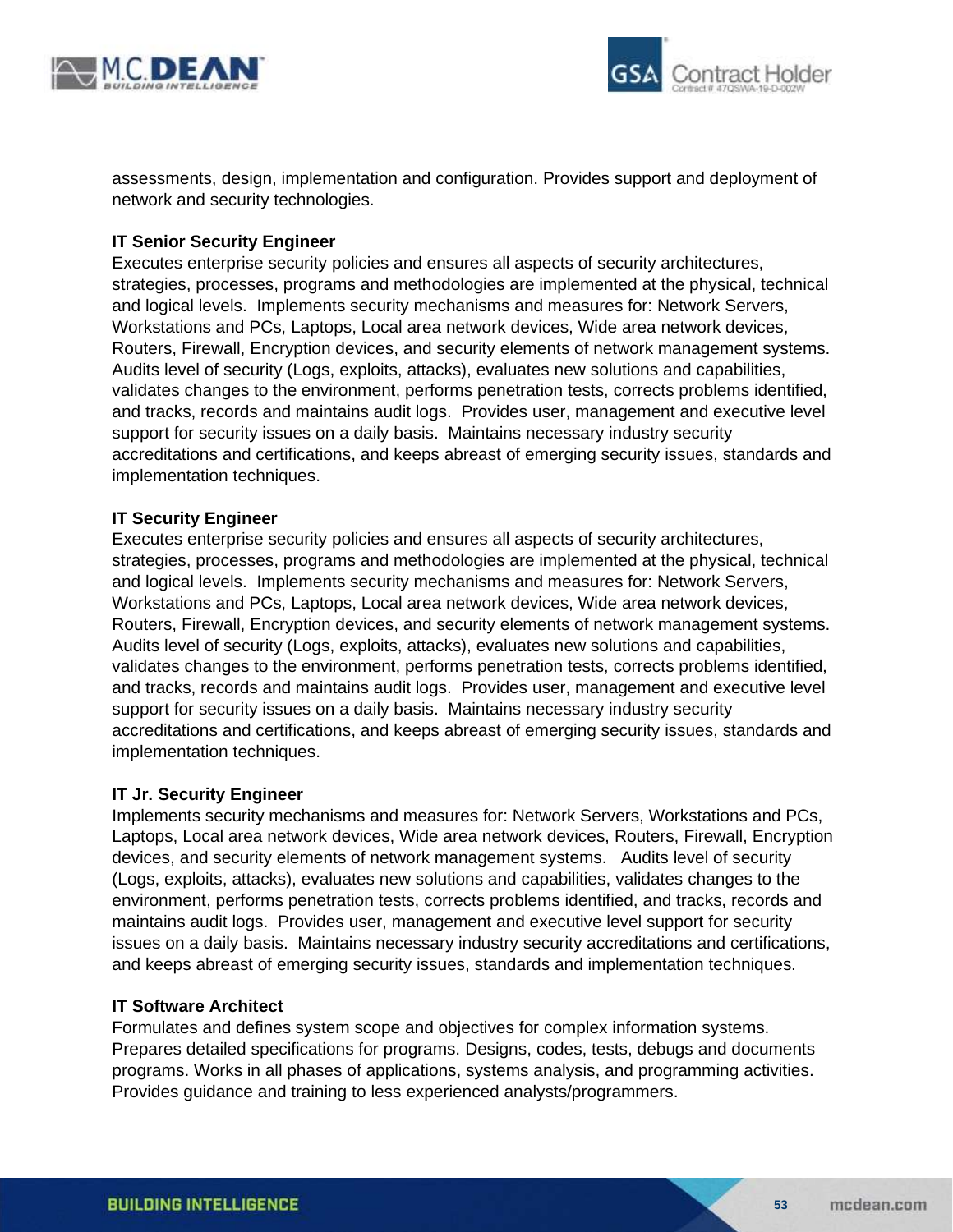



# **IT Senior Software Engineer**

Formulates and defines system scope and objectives for complex information systems. Prepares detailed specifications for programs. Designs, codes, tests, debugs and documents programs. Works in all phases of applications, systems analysis, and programming activities. Provides guidance and training to less experienced analysts/programmers.

### **IT Software Engineer**

Formulates and defines system scope and objectives for complex information systems. Prepares detailed specifications for programs. Designs, codes, tests, debugs and documents programs. Works in all phases of applications, systems analysis, and programming activities.

#### **IT Jr. Software Engineer**

Formulates and defines system scope and objectives for complex information systems. Prepares detailed specifications for programs. Designs, codes, tests, debugs and documents programs. Works in all phases of applications, systems analysis, and programming activities.

### **IT Sr. Enterprise Engineer**

Applies enterprise architecture, process improvement and reengineering methodologies and principles with Internet-related methodologies to conduct process modernization projects. Responsible for the effective transitioning of existing organizations or project teams and the facilitation of project teams in the accomplishment of the organization's goals or project activities and objectives through the improved use of the Internet and intranets. Provides group facilitation, interviewing, training, and provides additional forms of knowledge transfer. Key coordinator between customers and multiple project teams to ensure enterprise-wide integration of reengineering efforts and application of best business practices.

### **IT Enterprise Engineer**

Applies enterprise architecture, process improvement and reengineering methodologies and principles with Internet-related methodologies to conduct process modernization projects. Responsible for the effective transitioning of existing organizations or project teams and the facilitation of project teams in the accomplishment of the organization's goals or project activities and objectives through the improved use of the Internet and intranets. Provides group facilitation, interviewing, training, and provides additional forms of knowledge transfer.

#### **IT Senior Requirements Analyst**

Serves as primary customer interface during requirements collection process, and develops and executes information extraction and analysis processes to ensure comprehensive requirements determination. Collects and validates system requirements in accordance with accepted definitions. Organizes and communicates requirements a structured manner to allow customers and technical communities to agree on the total set. During the design phase, evaluates requirements to drive key design objectives and constraints for hardware, software, subsystems and operations components. During the development phase, uses requirements to create measurable performance objectives and parameters for the system being developed. Facilitates customer meetings and requirements identification sessions, and has ability to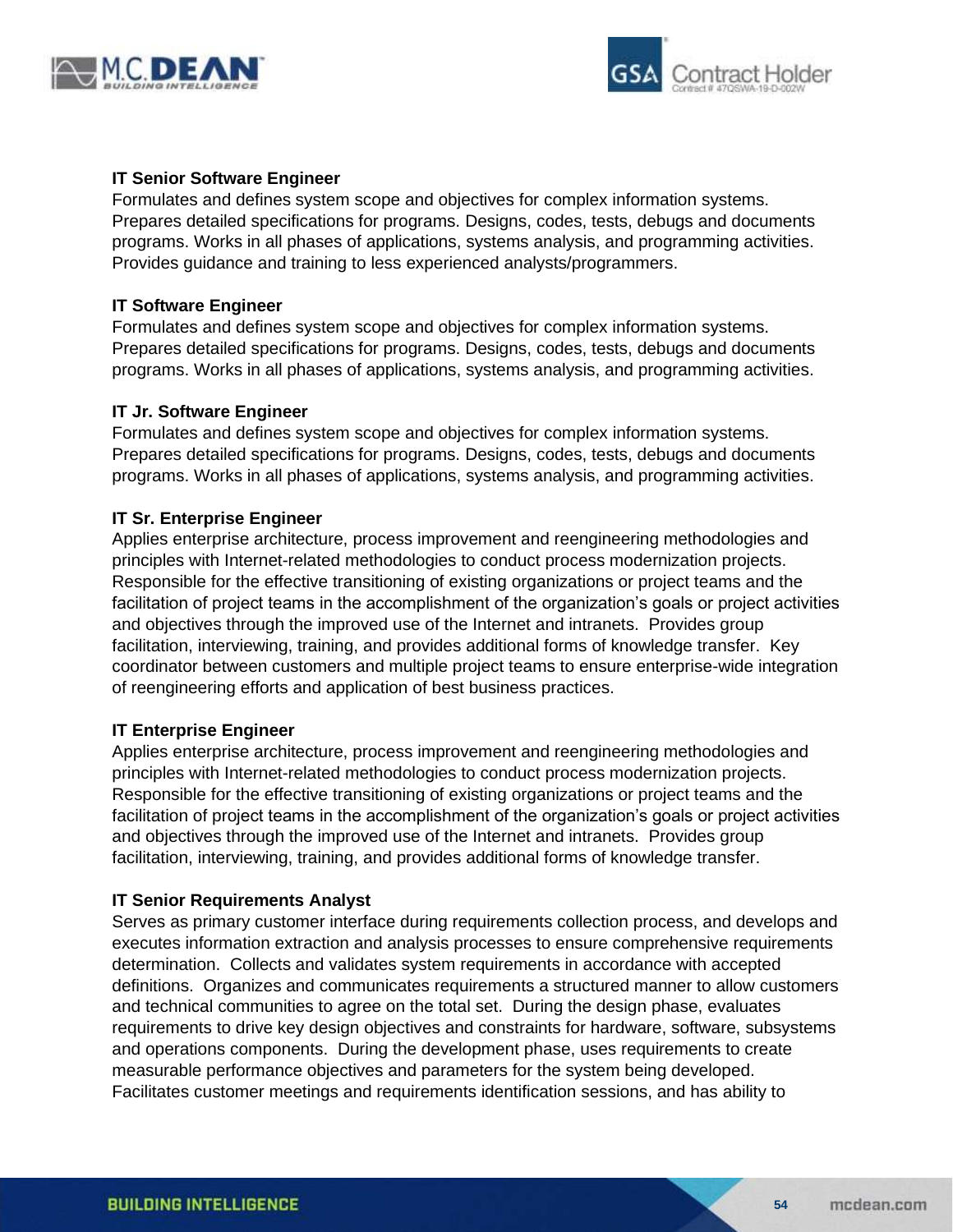



function independently with multiple customer divisions, units, resources, or sources of information to ensure comprehensive requirements determination

# **IT System Requirements Analyst**

Serves as customer interface during requirements collection process, and develops and executes information extraction and analysis processes to ensure comprehensive requirements determination. Collects and validates system requirements in accordance with accepted definitions. Organizes and communicates requirements a structured manner to allow customers and technical communities to agree on the total set. During the design phase, evaluates requirements to drive key design objectives and constraints for hardware, software, subsystems and operations components. During the development phase, uses requirements to create measurable performance objectives and parameters for the system being developed. Facilitates customer meetings and requirements identification sessions, and has ability to function independently with multiple customer divisions, units, resources, or sources of information to ensure comprehensive requirements determination

# **IT Jr. Requirements Analyst**

Supports customer interface during requirements collection process and develops and executes information extraction and analysis processes to ensure comprehensive requirements determination. Collects and validates system requirements in accordance with accepted definitions. Organizes and communicates requirements a structured manner to allow customers and technical communities to agree on the total set. During the design phase, evaluates requirements to drive key design objectives and constraints for hardware, software, subsystems and operations components. During the development phase, uses requirements to create measurable performance objectives and parameters for the system being developed.

### **IT Senior Technician**

Monitors and responds to complex hardware, software, and network problems using a variety of hardware and software testing tools and techniques. Provides primary interface with contractor's technical support groups or provides internal analysis and support to ensure appropriate notification during outages or periods of degraded system performance. Requires extensive knowledge of communications hardware and software in multi-vendor environment. May function as task lead providing guidance and training for less experienced technicians.

### **IT Technician**

Monitors and responds to complex hardware, software, and network problems using a variety of hardware and software testing tools and techniques. Provides primary interface with contractor's technical support groups or provides internal analysis and support to ensure appropriate notification during outages or periods of degraded system performance. Requires extensive knowledge of communications hardware and software in multi-vendor environment. May function as task lead providing guidance and training for less experienced technicians.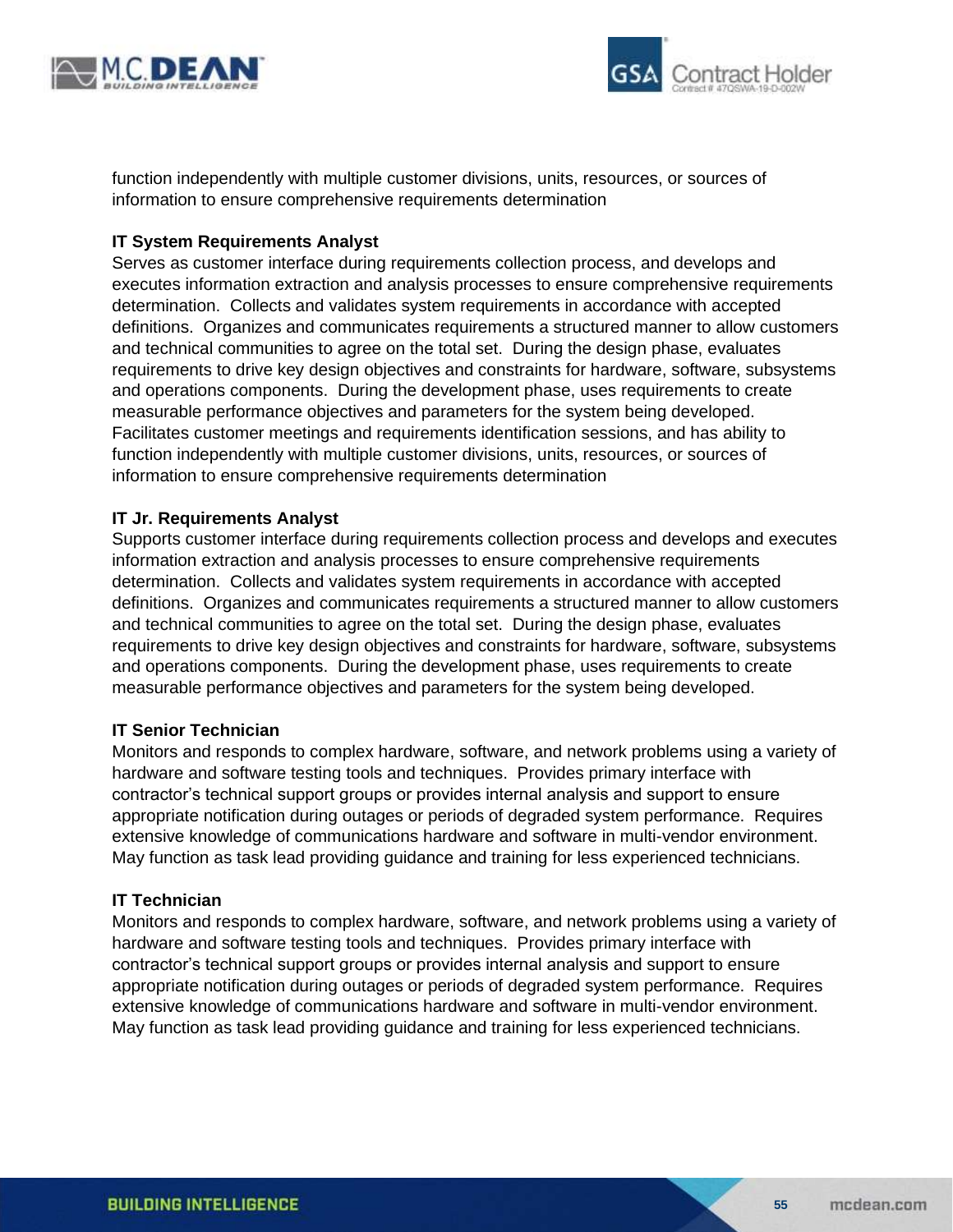



# **IT Jr. Technician**

Monitors and responds to complex hardware, software, and network problems using a variety of hardware and software testing tools and techniques. Provides interface with contractor's technical support groups or provides internal analysis and support to ensure appropriate notification during outages or periods of degraded system performance. Requires knowledge of communications hardware and software in multi-vendor environment.

# **Senior Program Manager**

Senior Program Manager is responsible for the performance of the work. Be able to correctly identify required maintenance, define project requirements, and relay any findings in writing (preferably) and/or orally in a way that employee understands requirements. The PMG shall have full authority to act for the Contractor on all contract matters relating to the daily operations of this contract. The PMG shall be permanently on site during normal operation hours to instruct and supervise their personnel. Provides broad program oversight over a large, multifunctional service contract. Exercises independent judgment as well as high level and analytical skills in solving complex and unusual managerial, technical and administrative problems. Ultimately responsible for staffing, program planning, execution, performance, quality control and deliverables. Serves as the contractor's single contract manager and shall be the contractor's authorized interface with the Government Contracting Officer (CO), the contract level Contracting Officer's Representative (COR), government management personnel and customer agency representatives. Responsible for formulating and enforcing work standards, assigning contractor schedules, reviewing work discrepancies, supervising contractor personnel and communicating policies, purposes, and goals of the organization to subordinates. Shall be responsible for the overall contract performance and shall not serve in any other capacity under this contract. Responsible for the financial, applicable technology, and schedule performance of assigned programs within cost limitations and established standards. Position may coordinate proposal preparation, statements of work and specifications, estimation of product/service costs, negotiation and administration of contracts. Establishes milestones and monitors adherence to program master plans and schedules. Develops control systems and reports that accurately measure progress, identify potential problems in sufficient time for corrective action to be taken, and ensures the meeting of company's contract commitments. Position directs the performance of program functional task elements such as procurement, quality control, logistics, and administrative functions. Acts as primary customer contact on status and performance and anticipates and fulfills customer needs to ensure their satisfaction and continued business. Determines and establishes organizational structures and supervisory relationships, subject to top management approval. Responsible for the successful operation of activities of major significance to the organization.

# **Senior O&M Manager**

Senior Operations and Maintenance Manager assists Program Manager in planning, management, control and execution of events under the project's life cycle in support of the Business Unit upper management. Typical duties include: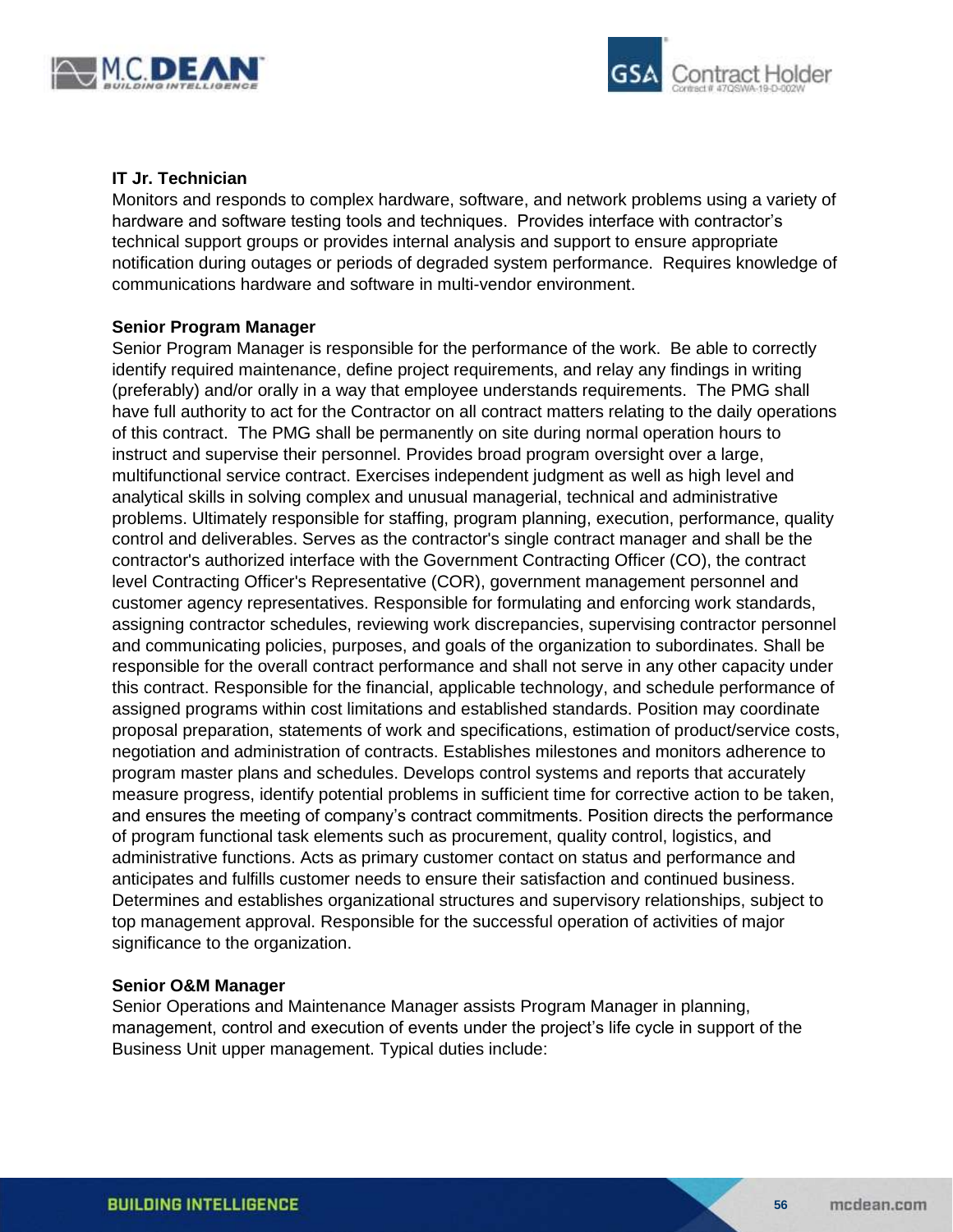



Supports the management of a project or series of smaller projects or a definable piece of a larger program for successful completion and performance consistent with contractual requirements

- Supports Program Manager to ensure satisfactory completion of project objectives
- Assists the program manager with planning, management, control and supervising
- activities to support the full life cycle of assigned project
- Assists in the development of comprehensive project plans to include both long
- and short-range goals and milestones
- Ability to stand in for Program Manager as needed.

# **Senior Quality Control Manager**

Senior QCM shall perform quality assurance on one or multiple projects to ensure work and data entry is performed as specified in this PWS. The Senior QCM shall oversee data entry of maintenance orders to analyze Contractor's performance of quality control efforts. The Senior QCM shall ensure all supporting documentation is reported and uploaded to Government accordingly.

# **Senior Health, Safety & Environmental Inspector**

Senior HS&E Inspector oversees that all work under one or multiple projects is performed IAW with safety standards as prescribed by the U.S. Government and host nation safety laws and regulations. Is responsible for ensuring implementation of the Safety and Health (S&H) Program, effectively managing multiple safety programs, developing and implementing site-specific project safety plans, and leading and implementing the Operational Risk Management (ORM) process. Responsible for Creating, developing and implementing electrical safety training plans. Provides solutions to a wide range of difficult problems. Solutions are imaginative, thorough and practical."

### **Senior Contract Administrator**

Senior Contract Administrator handles all contract agreements and related documentation in accordance with established contract policies and procedures on a single or multiple project. Reviews modifications, extensions, and contract closeout documents. Prepares and distributes reports and statistical data to facilitate planning and maintenance of accurate contract records and files. Performs preparation of contractual provisions and the administration of contract proposals. Responsible for preparing bids and negotiating specifications and contractual provisions. Is familiar with standard concepts, practices, and procedures within a particular field, and relies on experience and judgment to plan and accomplish goals.

### **Supervisory Work Control Manager**

Supervisory Work Control Manager oversees day to day operation relating to scheduling, performance and fulfillment of routine and unscheduled work performed on single or multiple projects. Assures timelines are met and assets are allocated effectively. Reviews data, time allocation, resources allocation and completion efficiency for staff and duties performed.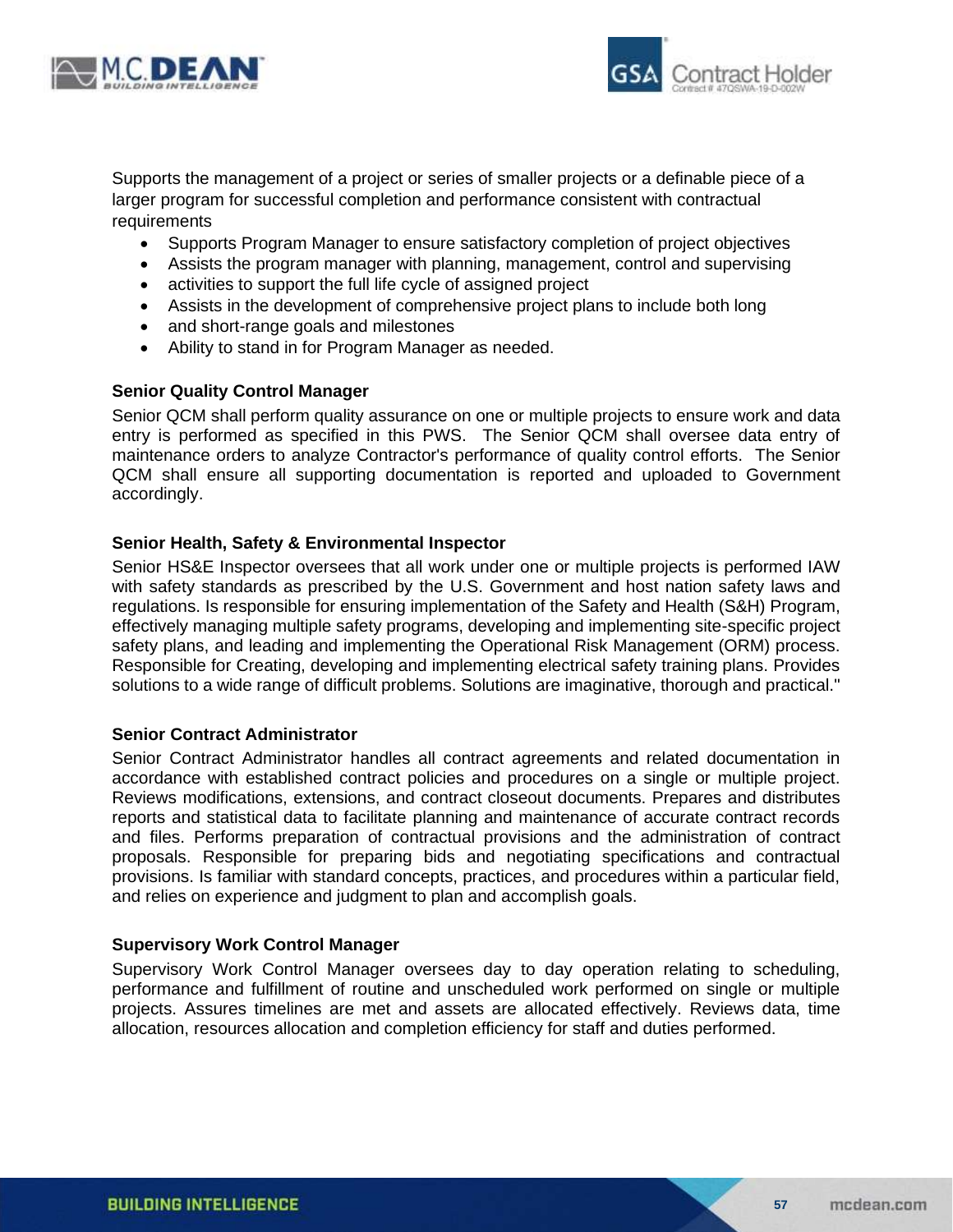



# **Senior Work Control Manager**

Senior Work Control Manager oversees day to day operation relating to scheduling, performance and fulfillment of routine and unscheduled work performed on single or multiple projects. Assures timelines are met and assets are allocated effectively. Reviews data, time allocation, resources allocation and completion efficiency for staff and duties performed. May perform as Supervisory Work Control Manage as necessary.

### **Senior Finance Manager**

The Senior Finance Manager manages all general accounting functions and financial analysis for budgets and schedules for the company on individual or multiple projects. Typical duties include:

- Manages the activities of general accounting functions.
- Oversees the financial analysis of budgets and schedules for assigned business area.
- Interprets and formulates financial methods and procedures for business area established goals.
- Ensures compliance with company policies, procedures and other practices set forth by upper management directives.
- Develops, implements and administers financial records in accordance with generally accepted accounting principles, corporate policies and government regulations.

### **Senior HR Specialist**

The Senior HR Specialist works with all human resource staff members to develop, plan, and administer policies relating to all phases of human resources activity for assigned business area. Typical duties include:

- Oversees HR staff during the planning and administering of all activities.
- Serves as management representative when called upon.
- Develops and administers policies and programs covering several areas of Human Resources such as recruitment, wage and salary administration, training, employee relations, benefits and equal employment opportunity (EEO)/affirmative action programs.
- Prepares recommendations to upper management concerning human resources issues and concerns.
- Ensures assigned group programs, practices and policies comply with applicable laws, regulations and company policies.
- Compile and keep personnel records.
- Record data for each employee, such as address, weekly earnings, absences, amount of sales or production, supervisory reports, and date of and reason for termination.
- May prepare reports for employment records, file employment records, or search employee files and furnish information to authorized persons.

### **Cost Estimator**

Cost Estimator works directly with program and project staff to plan, estimate, verify and cost both individual task orders and overall project costs. Allocates assets accordingly to assure work performed is accurately priced to reflect all staff, assets and material are accounted for in a pricing model.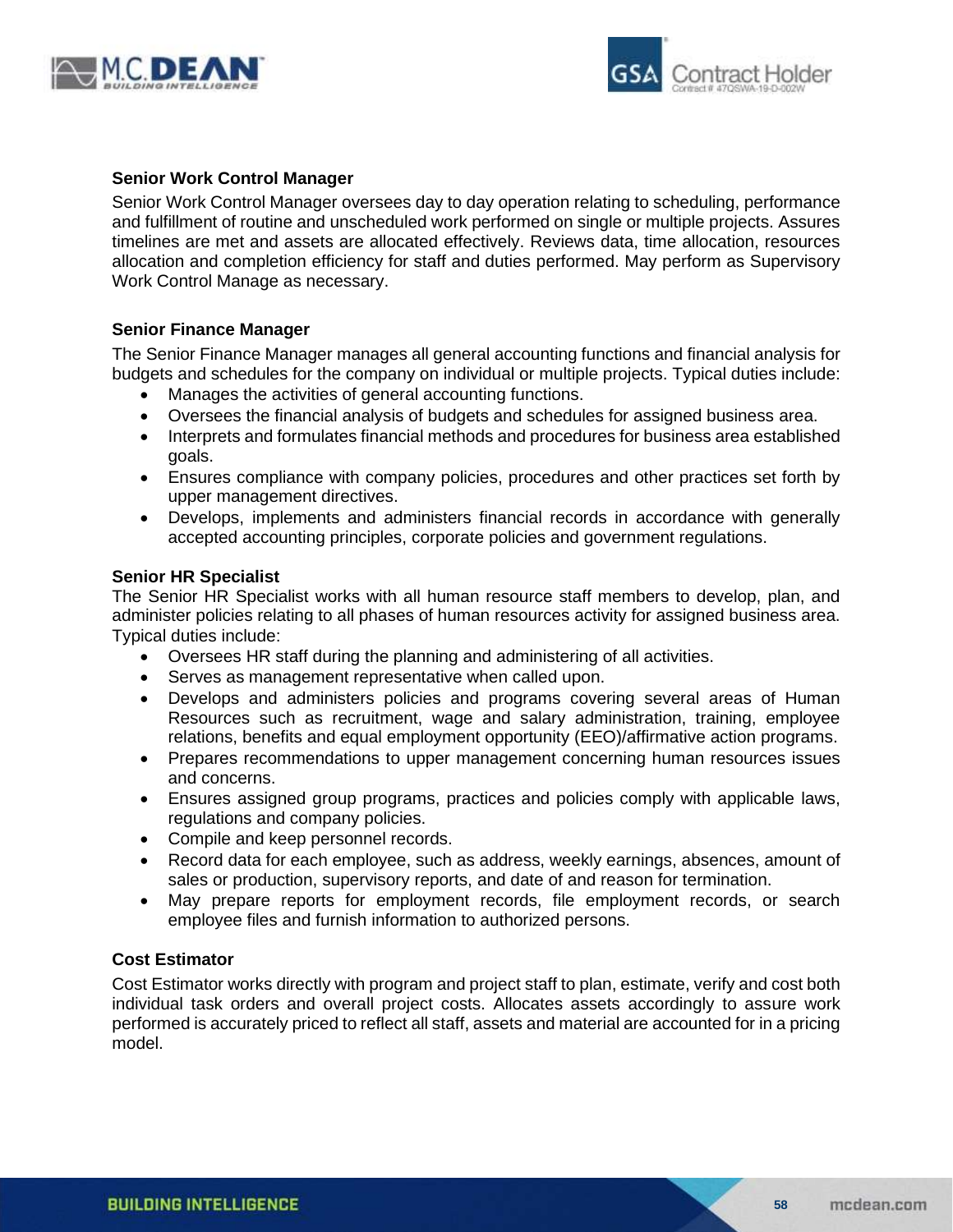



### **Senior Production Control Clerk**

Supports the operations of individual or multiple contracts with oversight relating to the daily operation of the production control department, maintenance supply function, repair supply function and facilitates the departmental workflow to ensure compliance with contract requirements, including the effective, efficient, and economical operation of all activities.

#### **Production Control Clerk**

Responsible for the daily operation of the production control department, maintenance supply function, repair supply function and facilitates the departmental workflow to ensure compliance with contract requirements, including the effective, efficient, and economical operation of all activities.

#### **Scheduler, Maintenance**

Maintenance Scheduler works closely with the Work Control staff in regard to day to day operation relating to scheduling, performance and fulfillment of routine and unscheduled work performed on single or multiple projects. Assures timelines are met and assets are allocated effectively. Reports data, time allocation, resources allocation and completion efficiency for staff and duties performed.

### **Computer Operator I**

Sets up and operates computer peripheral devices. Monitors the system for error messages and ensures efficiency. Performs routine preventative maintenance on equipment according to user manuals and installation standards. Submits job requests based on appropriate computer schedule. Observes operation of the computer to detect errors, machine stoppage or faulty output. Performs data entry for all Contractor's labor and equipment used during the work. The processor shall ensure the time is charged correctly to an individual GFEBS maintenance order, work center and task code and that the GFEBS entry counterparts the invoice amount.

#### **Computer Operator II**

Sets up, operates, maintains and troubleshoots computer peripheral devices. Performs analytic and preventative maintenance on equipment. Observes operation of the computer to detect errors, machine stoppage or faulty output. Performs data entry for all Contractor's labor and equipment used during the work. The processor shall ensure the time is charged correctly to an individual GFEBS maintenance order, work center and task code and that the GFEBS entry counterparts the invoice amount. Enter and maintain in GFEBS all materials transactions for SHIP store and shall charge all used materials to individual work orders and to ensure the material charges are posted correctly against the work center and task code.

### **Computer Operator III**

Operates, maintains and troubleshoots computer devices and software. Provides programming and analytical assistance as needed. Oversees GFEBS data entry process to ensure time is charged correctly to an individual GFEBS maintenance order, work center and task code and that the GFEBS entry counterparts the invoice amount. Enter and maintain in GFEBS all materials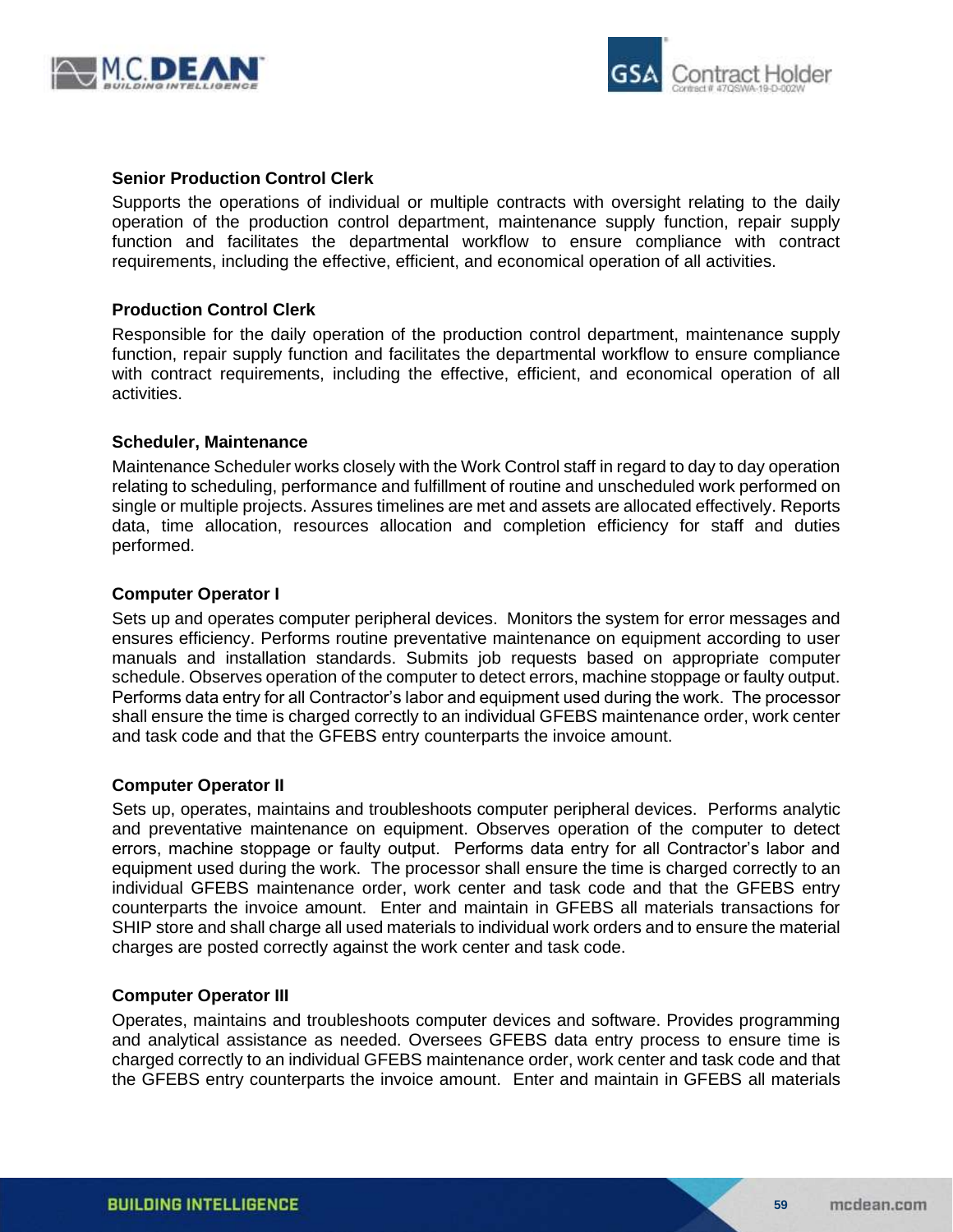



transactions for SHIP store and shall charge all used materials to individual work orders and to ensure the material charges are posted correctly against the work center and task code.

#### **Computer Operator IV**

Manages, maintains, troubleshoots and provides necessary programming and hardware services to company computer systems, operating software and programs such as Computerized Maintenance Management System (CMMS). Oversees analysis of hardware and software updates and patches.

#### **Computer Operator V**

Computer Operator V is responsible for the effective performance of all company hardware and software systems. Works with other IT staff to verify data entry is accurate and software such as CMMS is performing accurately and efficiently. Maintains reports and data entry logs. Reviews data entry process of staff members.

#### **Accounting Clerk II**

This position uses knowledge of double entry bookkeeping in performing one or more of the following: posting actions to journals, identifying subsidiary accounts affected, making debit and credit entries, and assigning proper codes. The Accounting Clerk II may review computer printouts against manually maintained journals, detect and correct erroneous postings, and prepare documents to adjust accounting classifications and other data, or review lists of transactions rejected by an automated system. In this instance, the Accounting Clerk II will determine reasons for rejections, and prepare necessary correcting material. On routine assignments, an employee will select and apply established procedures and techniques. Detailed instructions are provided for difficult or unusual assignments. Completed work and methods used, are reviewed for technical accuracy.

#### **General Clerk II**

General Clerk II follows clearly detailed specific procedures in completing several repetitive clerical steps performed in a prescribed or slightly varied sequence, such as coding and filing documents in an extensive alphabetical file; could involve simple posting to individual accounts, opening mail, calculating and posting charges to departmental accounts, operating basic office equipment, e.g., photocopier, facsimile, multi-line phone/voicemail systems, mailing machines, and minimal computer programs. Little or no subject-matter knowledge is required, but the clerk uses his or her own judgment in choosing the proper procedure for each task.

#### **General Clerk III**

General Clerk III maintains technical publications in a complete and current status per regulations. Incumbent requisitions, files, receives, screens, reviews, routes, and distributes all incoming technical manuals. Also monitors dispersed libraries and necessary control functions to distribute data. Incumbent complies with processes established for classified technical media receipt, storage, distribution, inventory, and disposition in accordance with current regulations.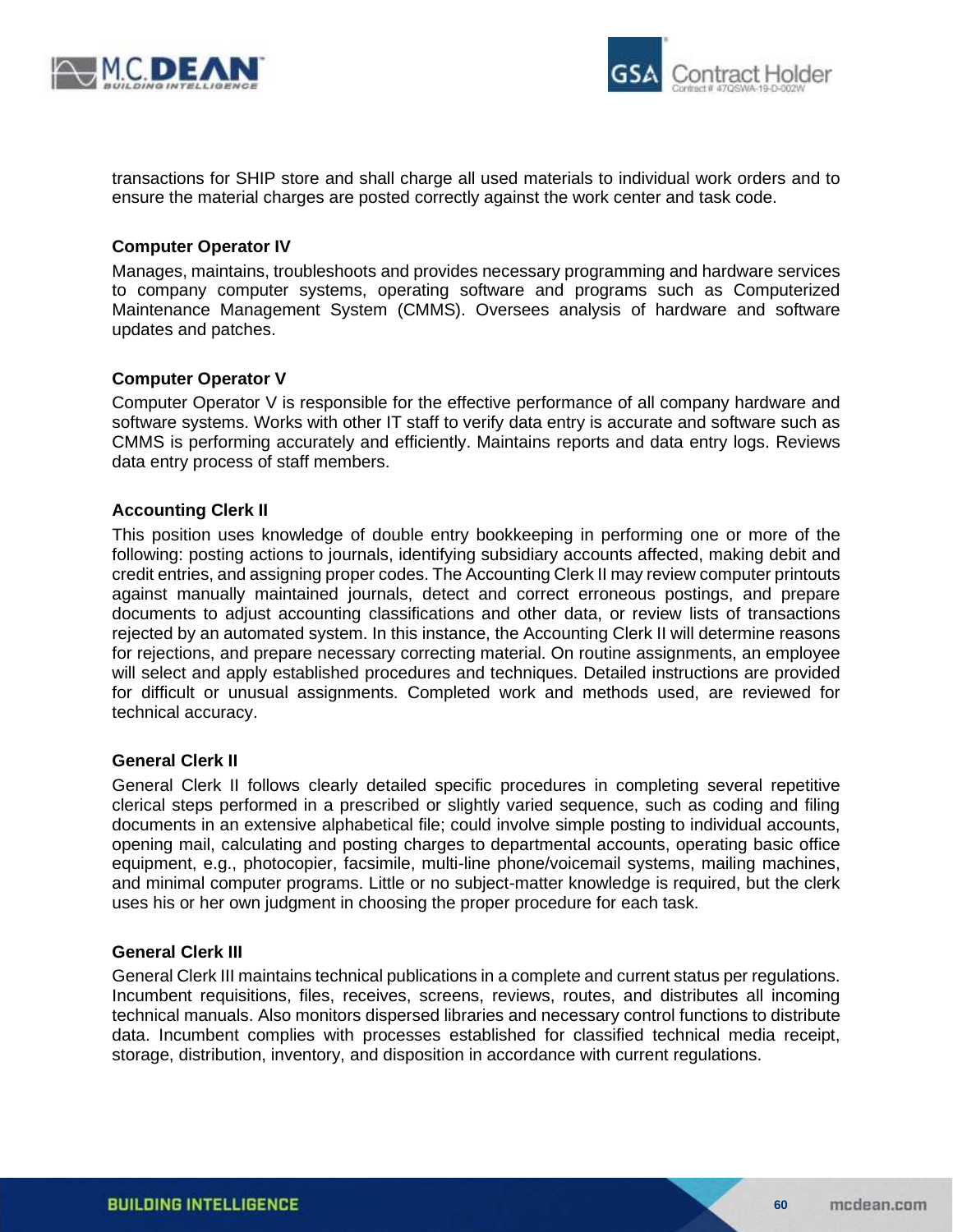



### **Senior Administrative Assistant**

The Senior Administrative Assistant works closely with senior staff to coordinate office services and related activities, including developing and managing programs for the maximum utilization of resources, services and equipment. Manage activities such as mail and courier, facsimile equipment, and telephone services. Manage technical document production, which includes editing, graphics, word processing and reproduction. Serve as group coordinator to establish and implement the Company quality system. Make recommendations for purchase of new equipment and technology and for improvements to current work processes and methods to continually meet employee and customer needs.

# **Order Clerk I**

Receive calls with courtesy and tact. Provide information services. Answer questions regarding facility's organizational elements and current projects. Create new work orders based upon phone calls and emails in the contractor's systems. This position requires familiarity with the terminology of the office unit. The Clerk selects appropriate methods from a wide variety of procedures or makes simple adaptations and interpretations of a limited number of substantive guides and manuals. The clerical steps often vary in type or sequence, depending on the task. Recognized problems are referred to others. This position receives, comprehends, provides, and responds to routine informational inquiries and service requests through the use of various communication technologies including but not limited to telephones, e-mail, facsimile, postal mail, and the Internet.

# **Order Clerk II**

Receive calls with courtesy and tact. Provide information services. Answer questions regarding facility's organizational elements and current projects. Create new work orders based upon phone calls and emails in the contractor's systems. This position requires familiarity with the terminology of the office unit. The Clerk selects appropriate methods from a wide variety of procedures or makes simple adaptations and interpretations of a limited number of substantive guides and manuals. Responsible for performing duties as a Help Desk for basic data entry questions.

### **Order Clerk III**

Receive calls with courtesy and tact. Provide information services. Answer questions regarding facility's organizational elements and current projects. Create new work orders based upon phone calls and emails in the contractor's systems. This position requires familiarity with the terminology of the office unit. The Clerk selects appropriate methods from a wide variety of procedures or makes simple adaptations and interpretations of a limited number of substantive guides and manuals. Responsible for performing duties as a Help Desk for more complex data entry questions and coordination with senior staff as necessary.

### **Building Inspector**

Examines government living quarters for conformity to established quality, health, safety, or other standards, by performing any combination of the following duties: examines items for defects and for conformance to specifications, visually and by personally testing items such as fan switches; verifies that established standards are maintained relative to building and facilities and business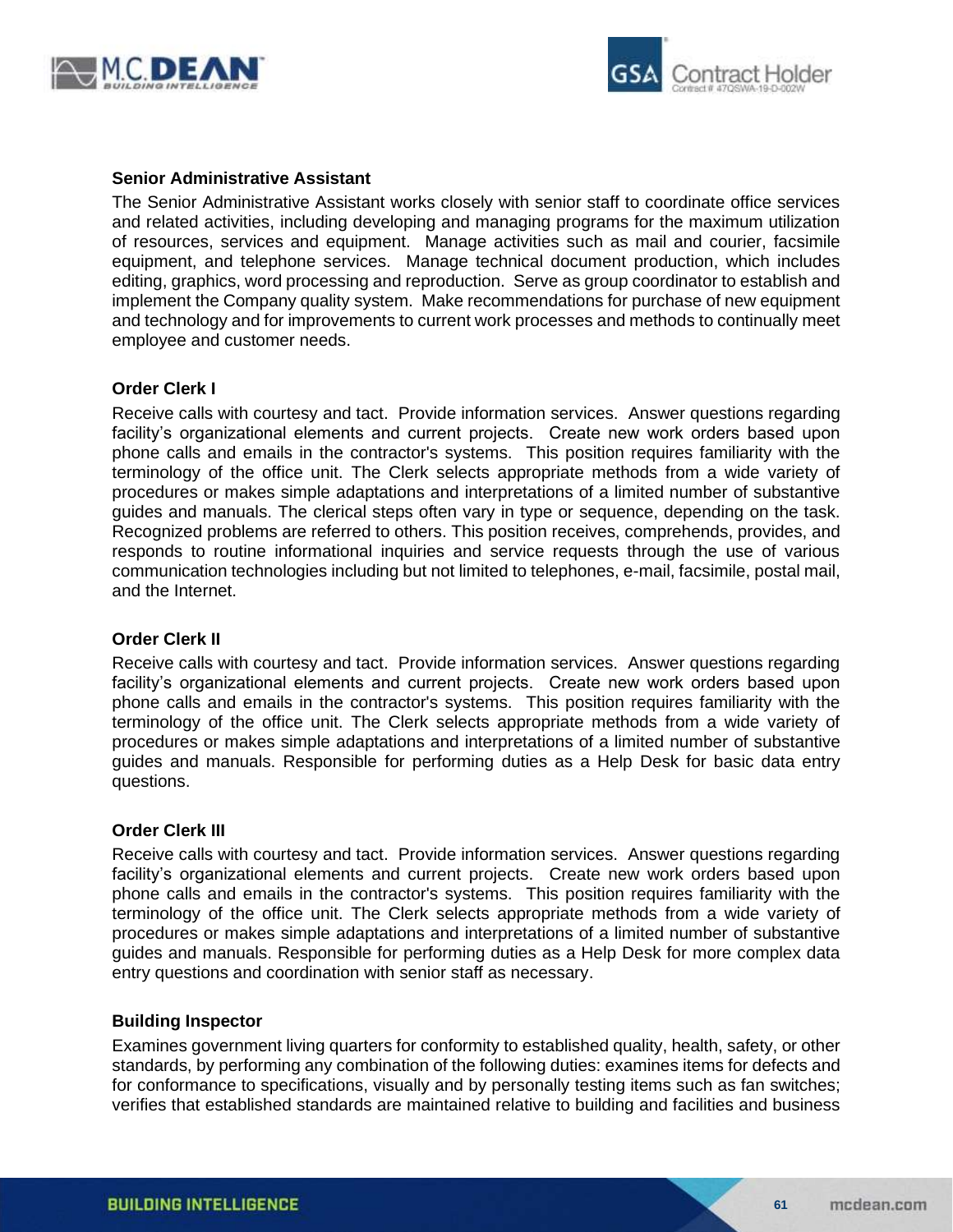



practices, operations and services. Prepares cost estimates for damages observed and delivers to the tenants.

# **Supply Technician**

Procure or oversee the procurement of all services, supplies, hardware, software, and other commodities required for Company facilities and employees to function. Review the procurement process for adherence to Company policies and Government regulations. Advise on the most efficient means of procuring items and applicable procedures.

### **Procurement Supervisor**

Provide an effective subcontract and procurement program, which ensures compliance with prime contract requirements. Negotiate, justify, and issue purchase orders for supplies and services in accordance with Company policies and procedures. Negotiate, document, and establish new subcontracts, including establishing evaluation criteria and plan, evaluating security subcontractors' offers, documenting subcontractors' capabilities, conducting evaluation of all proposals; creating subcontracts; and maintaining official complete subcontract files. Administer all subcontracts and purchase orders, including monitoring performance, prices, and certifications; exercising options, conducting market analysis and negotiating prices; maintaining subcontract and purchase order files; issuing modifications as necessary; assisting management in resolving subcontractor and vendor problems; and resolving invoicing issues with Finance and Accounting. May provide functional direction to other contracts and procurement personnel, including site visits and audits.

### **Procurement Specialist**

Work in conjunction with Procurement Supervisor and Supply Technicians to provide an effective subcontract and procurement program, which ensures compliance with prime contract requirements. Negotiate, justify, and issue purchase orders for supplies and services in accordance with Company policies and procedures. Negotiate, document, and establish new subcontracts, including establishing evaluation criteria and plan, evaluating security subcontractors' offers, documenting subcontractors' capabilities, conducting evaluation of all proposals; creating subcontracts; and maintaining official complete subcontract files.

#### **Material Expediter**

Works to coordinate procurement and delivery of time sensitive materials needed to complete work orders, usually Emergency and Urgent Work Orders

#### **Stock Clerk**

The Stock Clerk receives, stores, and issues equipment, materials, supplies, merchandise, foodstuffs, or tools, and compiles stock records of items in stockroom, warehouse or storage yard. This worker sorts, or weighs incoming articles to verify receipt of items on requisition or invoice, examines stock to verify conformance to specifications, stores articles in bins, on floor or on shelves, according to identifying information, such as style, size or type of material, fills orders or issues supplies from stock, prepares periodic, special or perpetual inventory of stock, and requisitions articles to fill incoming orders.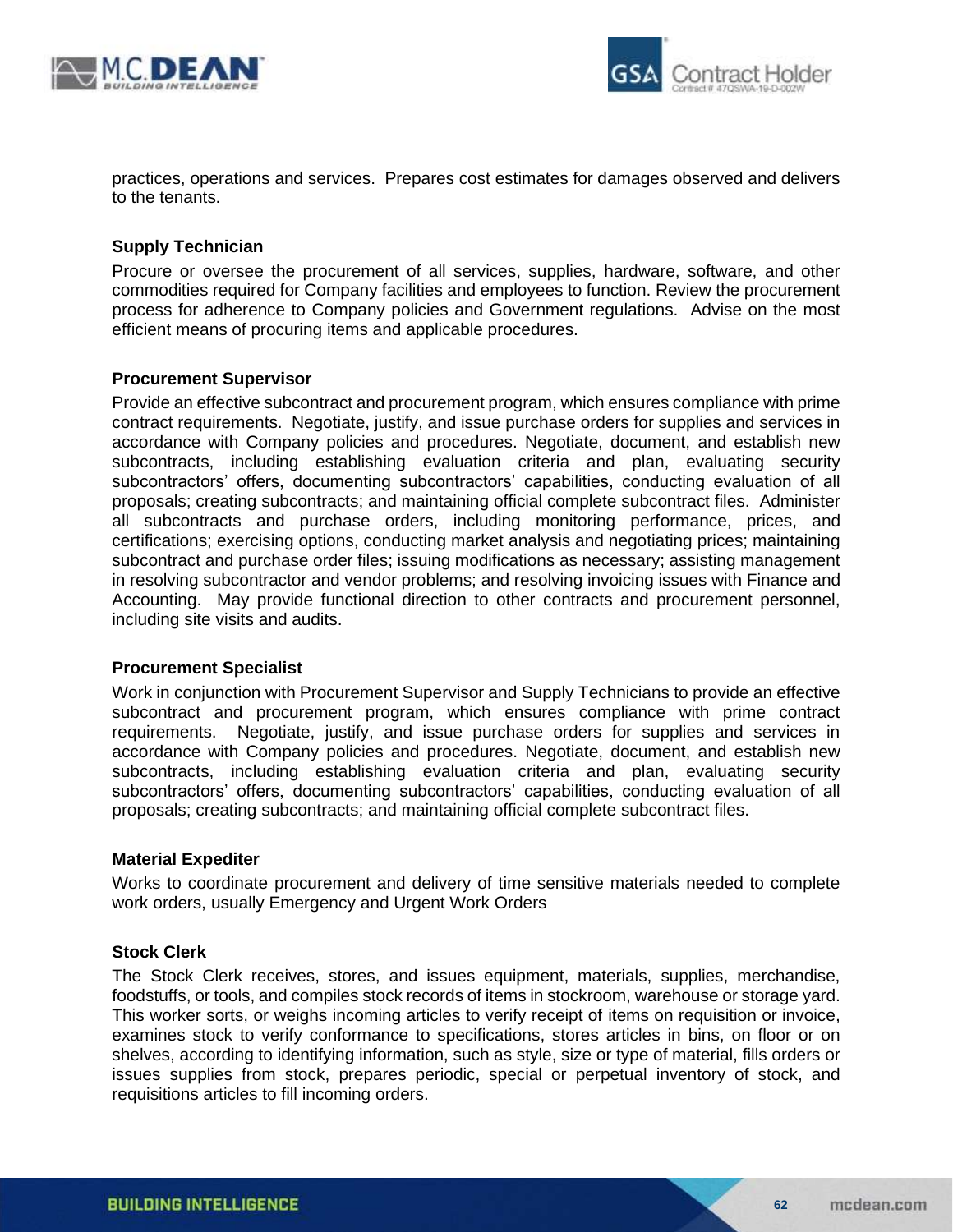



# **Shipping/Receiving Clerk**

The Shipping/Receiving Clerk performs clerical and physical tasks in connection with shipping goods of the establishment in which employed and receiving incoming shipments. In performing day-to-day, routine tasks, this worker follows established guidelines. In handling unusual nonroutine problems, this worker receives specific guidance from supervisor or other officials. Shipping duties typically involve the following: verifying that orders are accurately filled by comparing items and quantities of goods gathered for shipment against documents; insuring that shipments are properly packaged, identified with shipping information, and loaded into transporting vehicles, and preparing and keeping records of goods shipped, e.g., manifests, bills of lading. Receiving duties typically involve the following: verifying the correctness of incoming shipments by comparing items and quantities unloaded against bills of lading, invoices, manifests, storage receipts, or other records, checking for damaged goods, insuring that goods are appropriately identified for routing to departments within the establishment, and preparing and keeping records of goods received.

### **Senior Electrician Journeyman**

The Senior Electrician Journeyman performs a variety of expert and challenging electrical trade functions such as the installation, maintenance, or repair of equipment for the generation, distribution, or utilization of electric energy. Work involves installing or repairing any of a variety of electrical equipment such as generators, transformers, switchboards, controllers, circuit breakers, motors, heating units, conduit systems, or other transmission equipment; working from blueprints, drawings, layouts, or other specifications, locating and diagnosing trouble in the electrical system or equipment, and working complex computations relating to load requirements of wiring or electrical equipment.

### **Senior Electrician Lead**

The Senior Electrician Lead performs a variety of expert and challenging electrical trade functions such as the installation, maintenance, or repair of equipment for the generation, distribution, or utilization of electric energy. Work involves installing or repairing any of a variety of electrical equipment such as generators, transformers, switchboards, controllers, circuit breakers, motors, heating units, conduit systems, or other transmission equipment; working from blueprints, drawings, layouts, or other specifications, locating and diagnosing trouble in the electrical system or equipment, and working complex computations relating to load requirements of wiring or electrical equipment. This position provides guidance and supervision of other electricians.

### **UPS Technician**

Responsible for commissioning, maintaining and repairing critical power systems. Performs a complete visual inspection of the equipment including connections (input, output, internal), subassemblies, wiring harnesses, contacts, cables and major components. Checking air filters for cleanliness. Checking module(s) completely for the following (if applicable): Rectifier and inverter snubber boards for discoloration, power capacitors for swelling or leaking oil. Recording all voltage and current meter readings on the module control cabinet or the system control cabinet. Also includes checking the inverter and rectifier snubbers for burned or broken wires. Check all nuts, bolts, screws, and connectors for tightness and heat discoloration. Check fuses on the DC capacitor deck for continuity. Performs operational test of the system including unit transfer and battery discharge. Calibrates and records all electronics to system specifications. Installs or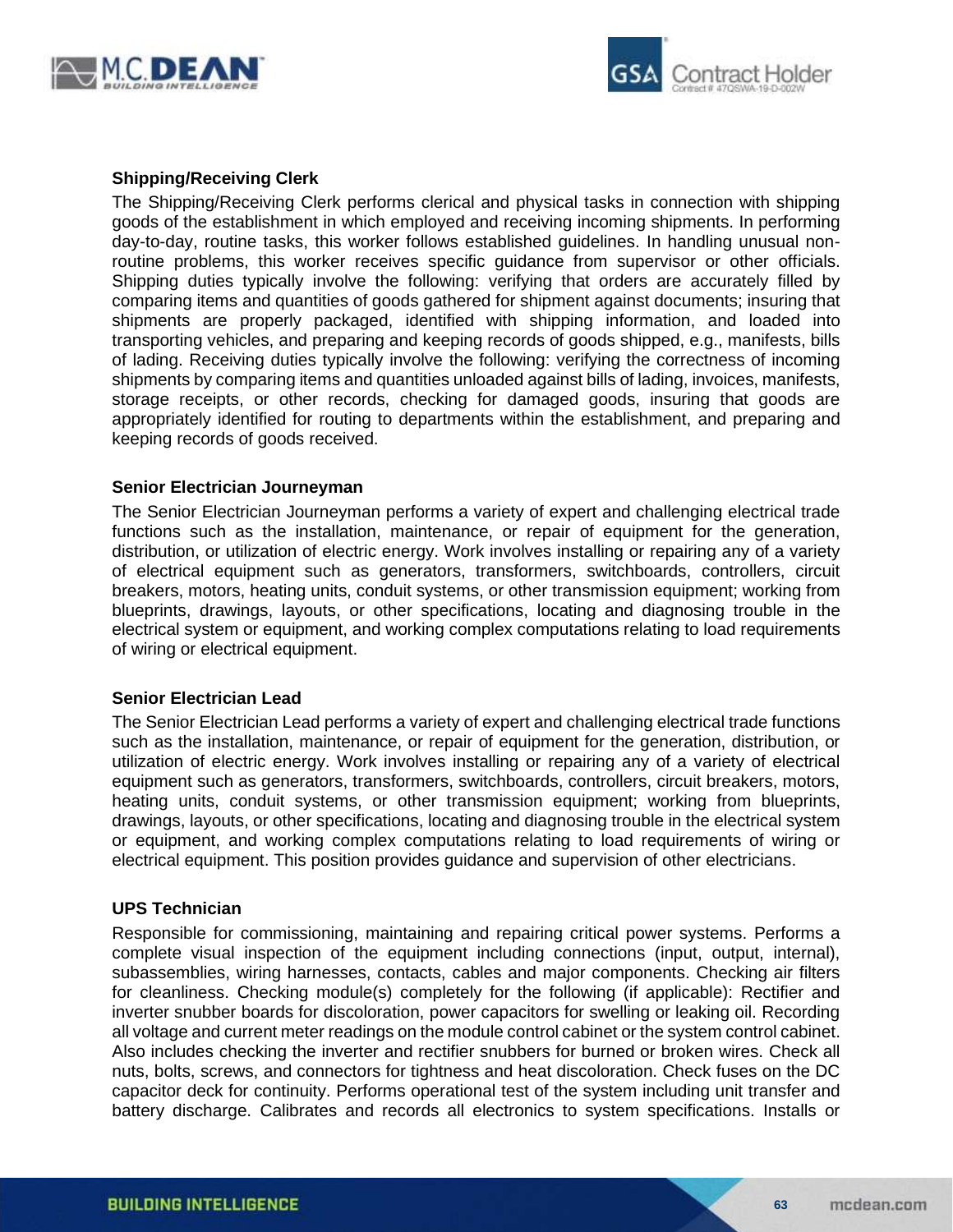



performs Engineering Field Change Notices (FCN) as necessary. Measures and records all lowvoltage power supply levels. Measures and records phase-to-phase input voltage and currents.

#### **Fire Alarm Helper**

The Fire Alarm Helper works closely in conjunction with Fire Alarm Technicians to assist in inspecting, testing, maintaining, and repairing installed fire alarm detection and suppression systems in accordance with manufacturer's specifications and National Fire Protection Association standards.

### **FAC Fire Alarm Tech III**

Responsible for providing inspection, testing and maintenance service for fire sprinkler equipment to comply with NFPA25 Standards as well as state and local codes; completing required documentation including deficiency repair recommendations; performing and/or coordinating work for compliance. Performs assigned tasks on Sprinkler systems. Tasks to include minor repair, as well as visual and functional testing on fire sprinkler systems in accordance with all national and local standards.

### **Elevator Journeyman Technician**

The Elevator Journeyman Technician is an expert in repairing and maintaining "Automated People Movers" and like named devices used in the transportation of people and materials including, but not limited to elevators, escalators, dumbwaiters, and moving walkways to meet safety regulations and building codes. Trouble shoots and determines causes of trouble in brakes, electrical motors, switches, signal and control systems, using computers, test lamps, voltmeters, ammeters, and oscilloscopes, disassembles defective units and repairs or replaces parts such as electrical door locks, cables, electrical wiring and faulty safety devices installs push button control systems, complete control systems, and other devices to modernize automated people mover systems, and cleans and lubricates bearing and other parts to minimize friction.

### **Elevator Technician Helper**

The Elevator Technician Helper works directly in conjunction with the Elevator Journeyman Technician to assist in the repair and maintenance of "Automated People Movers" and like named devices used in the transportation of people and materials including, but not limited to elevators, escalators, dumbwaiters, and moving walkways to meet safety regulations and building codes.

#### **Pneudralic Systems Mechanic**

The Pneudraulic Systems Mechanic maintains, modifies, and repairs hydraulic and pneumatic systems and components that actuate mechanisms or produce, control, and regulate the flow of fluids (liquids and gases), tests for and isolates malfunctions in hydraulic and pneumatic systems or components, utilizing technical manuals and schematics, and modifies, repairs or disassembles and overhauls systems or components.

#### **Senior Generator Maintenance Mechanic**

Provides expertise on electrical concepts and principals to diagnose and repair electric motors, electronic modules, motor control circuits, and electric power generation equipment. Installs,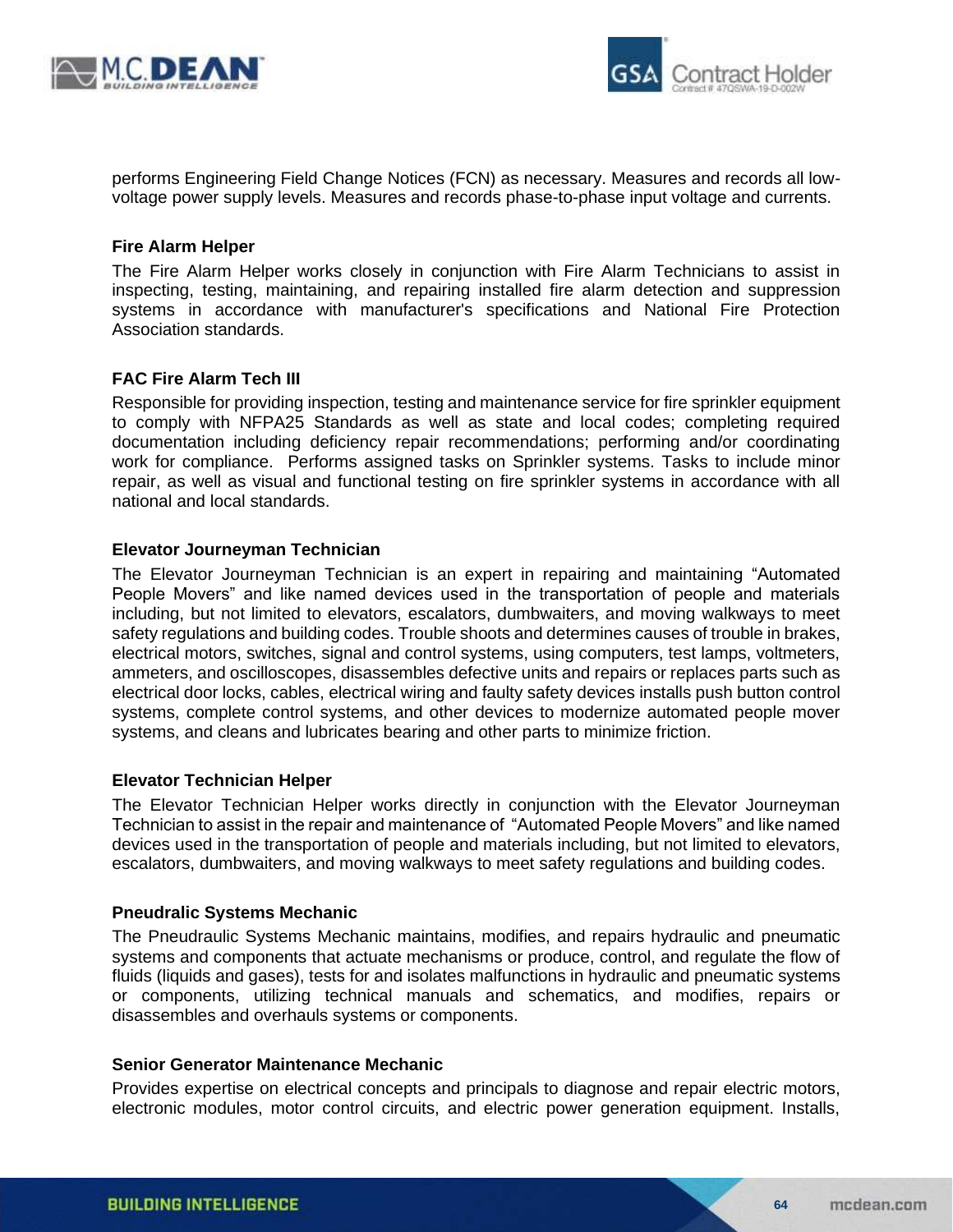



repairs, maintains and adjusts instruments used to measure and control variables such as pressure, flow, temperature, motion, force and chemical composition.

### **Specialty Door Mechanic**

Assemble, install, test, and maintain automatic door equipment, appliances, apparatus, and fixtures, using hand tools and power tools. Diagnose malfunctioning control systems, apparatus, and components, using test equipment and hand tools, to locate the cause of a breakdown and correct the problem. Fastening of components/accessories to varying building fabrics. Inspect Automatic Door systems, equipment, and components to identify hazards, defects, and the need for adjustment or repair, and to ensure compliance with codes of practice. Ensure tools and equipment requiring PAT testing is within date when used on site. Identify hazardous equipment, advise clients management and make safe accordingly. Adjust doors to open or close with the correct amount of effort and make simple adjustments to electric openers. Diagnose malfunctioning control systems, apparatus, and components, using test equipment and hand tools, to locate the cause of a breakdown and correct the problem. Inspect Automatic Door systems, equipment, and components to identify hazards, defects, and the need for adjustment or repair, and to ensure compliance with codes of practice. Identify hazardous equipment, advise clients management and make safe accordingly. Fasten angle iron back-hangers to ceilings and tracks, using fasteners or welding equipment. Repair or replace worn or broken door parts, using hand tools. Install door frames, rails, electronic-eye mechanisms, and electric door openers and closers, using power tools, hand tools, and electronic test equipment.

### **Senior HVAC Mechanic Lead**

Supervises HVAC maintenance staff and reviews work completed by others. Installs, services and repairs environmental control systems in residences, department stores, office buildings and other commercial establishments, utilizing knowledge of refrigeration theory, pipefitting and structural layout. Mounts compressor and condenser units on platform or floor, using hand tools, following blueprints or engineering specifications. Fabricates, assembles and installs ductwork and chassis parts, using portable metalworking tools and welding equipment. Installs evaporator unit in chassis or in airduct system, using hand tools. Cuts and bends tubing to correct length and shape, using cutting and bending equipment and tools. Cuts and threads pipe, using machine threading or hand threading equipment. Joins tubing or pipes to various refrigerating units by means of sleeves, couplings or unions, and solders joints, using torch, forming complete circuit for refrigerant. Installs expansion and discharge valves in circuit. Connects motors, compressors, temperature controls, humidity controls and circulating ventilation fans to control panels and connects control panels to power source. Installs air and water filters in completed installation. Injects small amount of refrigerant into compressor to test systems and adds Freon gas to build up prescribed operating pressure. Observes pressure and vacuum gauges and adjusts controls to insure proper operation. Tests joints and connections for gas leaks, using gauges or soap and water solution. Wraps pipes in insulation batting and secures them in place with cement or wire bands. Replaces defective breaker controls, thermostats, switches, fuses and electrical wiring to repair installed units, using electrician's hand tools and test equipment. May install, repair and service air conditioners, ranging from fifteen to twenty tons cooling capacity, in warehouses and small factory buildings.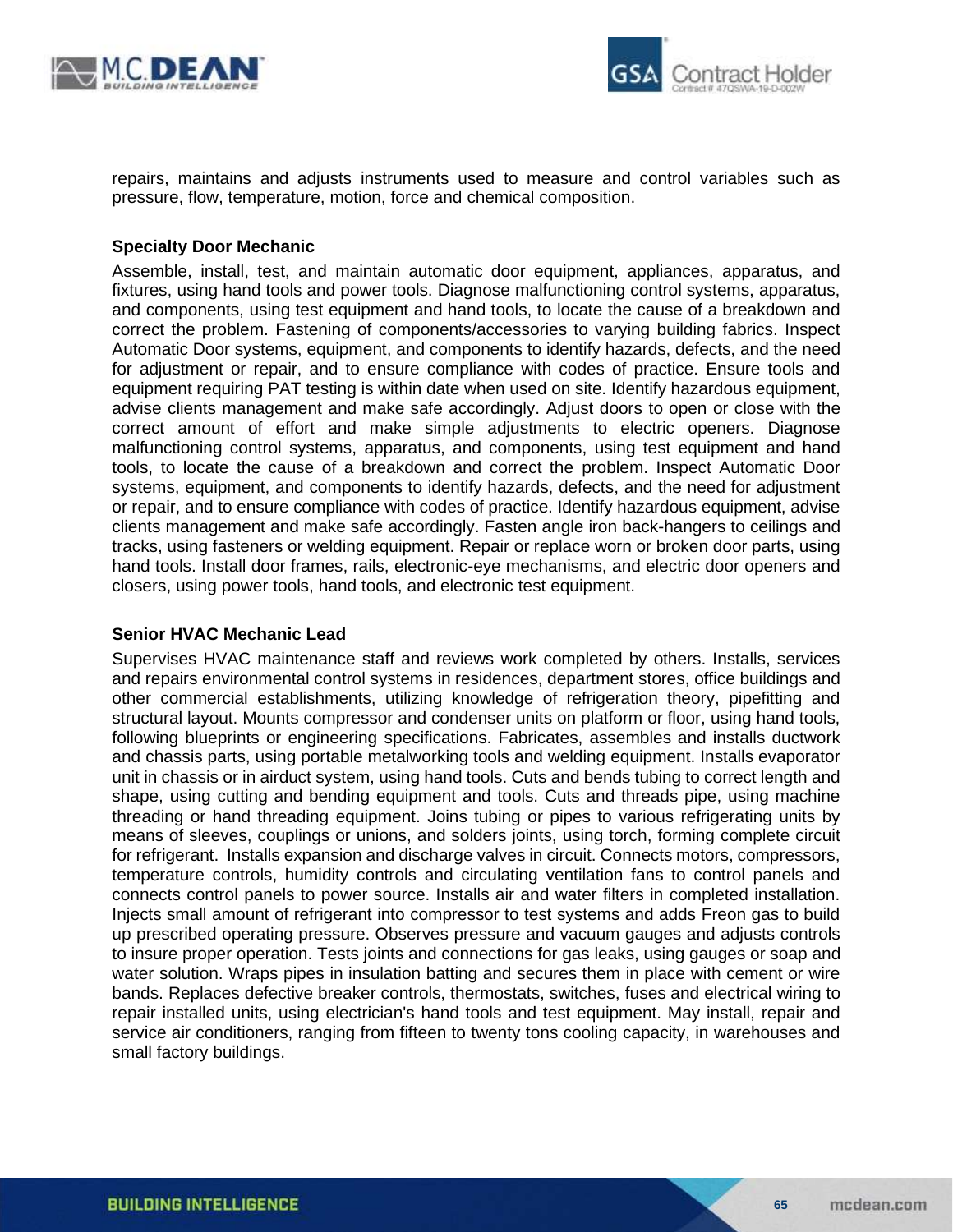



### **Senior HVAC Mechanic Journeyman**

The Senior Heating, Ventilation, and Air-Conditioning Mechanic Journeyman is an expert in the field. Installs, services and repairs environmental-control systems in residences, department stores, office buildings, and other commercial establishments, utilizing knowledge of refrigeration theory, pipefitting and structural layout, mounts compressor and condenser units on platform or floor, using hand tools, following blueprints or engineering specifications, fabricates, assembles and installs ductwork and chassis parts, using portable metalworking tools and welding equipment, and installs evaporator unit in chassis or in air-duct system, using hand tools. This mechanic also cuts and bends tubing to correct length and shape, using cutting and bending equipment and tools, cuts and threads pipe, using machine threading or hand-threading equipment, joins tubing or pipes to various refrigerating units by means of sleeves, couplings or unions, and solders joints, using torch, forming complete circuit for refrigerant, installs expansion and discharge valves in circuit. This worker connects motors, compressors, temperature controls, humidity controls, and circulating ventilation fans to control panels and connects control panels to power source; installs air and water filters in completed installation, injects small amount of refrigerant into compressor to test systems and adds Freon gas to build up prescribed operating pressure. This mechanic observes pressure and vacuum gauges and adjusts controls to insure proper operation, tests joints and connections for gas leaks, using gauges or soap-and-water solution, wraps pipes in insulation batting and secures them in place with cement or wire bands, replaces defective breaker controls, thermostats, switches, fuses and electrical wiring to repair installed units, may install, repair and service air conditioners, ranging from fifteen to twenty tons cooling capacity in warehouses and small factory buildings

### **Ventilation Equipment Tender**

Tends ventilating and heating equipment, such as fans, vacuum pumps, air compressors, vents and ducts, and lubrication-oil coolers used in buildings or industrial processes; adjusts valves to regulate temperature of lubrication oil and flow of water through system, moves controls to regulate speed of fans, adjust vents and ducts, records gauge readings, and repairs completed, and time lost because of inoperative equipment. This worker writes repair work order tickets and out-of-order tags preparatory to equipment repair, inspects equipment to detect excessive noise and heat, replaces gauges and tightens and chalks leaky fittings, using wrenches, hammers, and chalking tool, cleans carbon deposits, pitch, and grease from fans, vents and ducts, using scrapers, hammer, and compressed air or steam.

#### **Senior Refrigeration Engineer**

Maintains and repairs refrigeration, air conditioning, heating, and ventilation systems, makes periodic inspections of equipment and systems including connected auxiliaries such as refrigerators, drinking fountains, and ice-making machines. Duties include replacing pumps and compressors, cleaning condensers and ducts, replacing worn or defective parts, and keeping complete records on operation, maintenance, and repair of equipment. Perform prescribed, predictive, and routine maintenance procedures on supermarket refrigeration systems and selfcontained temperature-controlled merchandisers. Braze any metal or dissimilar metals (copper to: brass or aluminum.) Ability to locate and repair refrigerant leaks. Able to recognize deficiencies in pipe hangers and properly repair them, Is proficient at line sizing on small and large projects. Know the proper way to pipe a coil for hot gas or Koolgas defrost. Understand how varying loads affect TXV operation. Know how to properly leak check water-cooled condensers. Able to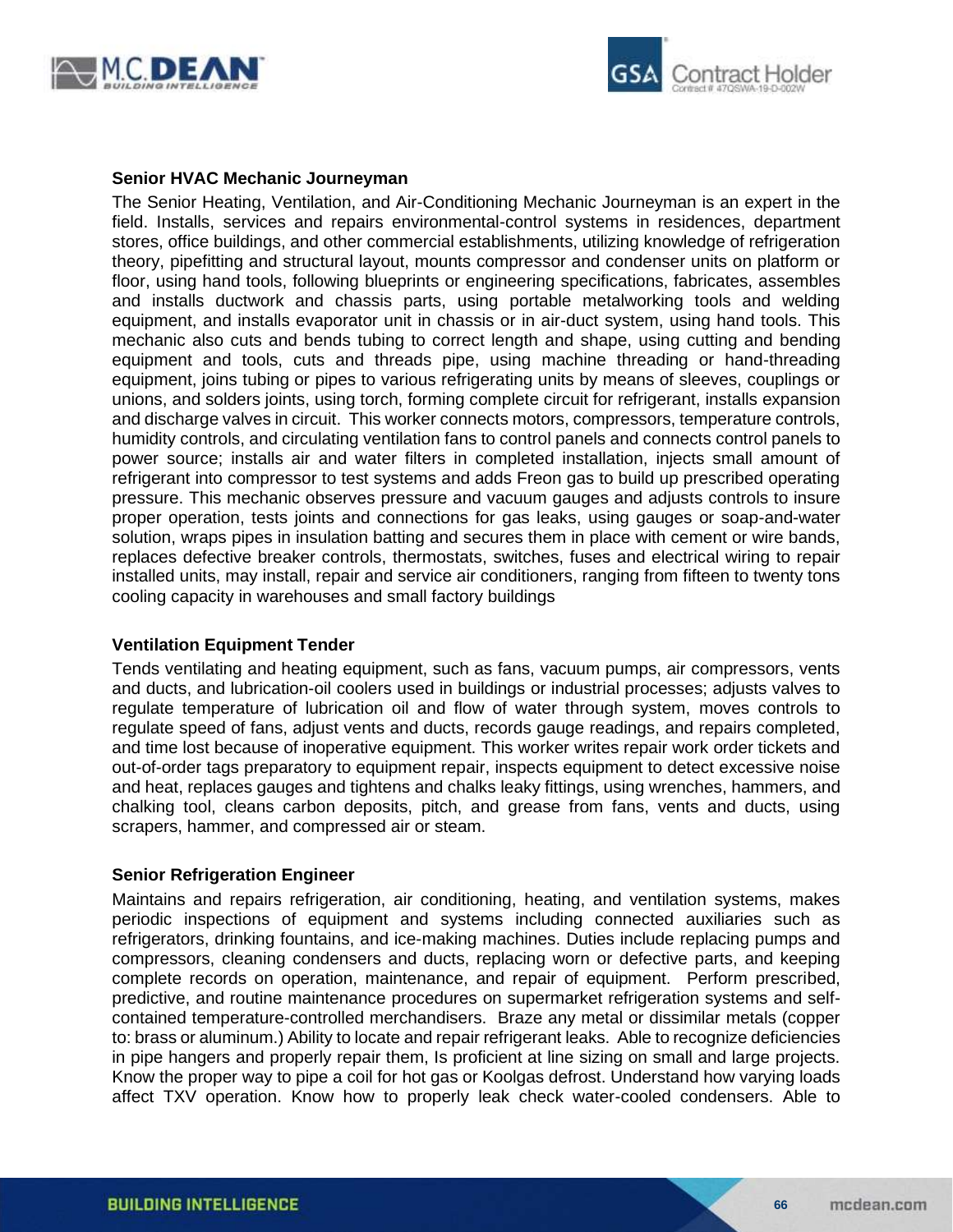



troubleshoot any electrical problem, offer solutions, and implement them. Able to check and test all defrost components on low temperature application. Know how to repair complex technical problems as they relate to the refrigeration system. Know the importance of using factoryspecified TD design criteria when diagnosing case problems. Understand how the RMCS controller (Danfoss, CPC, Novar) controls each component by input data.

### **Senior Maintenance Carpenter Lead**

The Senior Maintenance Carpenter Lead is responsible for supervising and coordinating the work of a crew of technical staff as well as ensuring that all work installed is completed on time, on budget and according to all applicable plans, specifications, codes and industry standards. Performs the carpentry duties necessary to maintain in good repair building woodwork and equipment such as bins, cribs, counters, benches, partitions, doors. Work involves most of the following: planning and laying out of work from blueprints, drawings, models, or verbal instructions, using a variety of carpenter's hand tools, portable power tools and standard measuring instruments, and making standard shop computations relating to dimensions of work; and selecting materials necessary for the work.

# **Senior Maintenance Carpenter**

The Senior Maintenance Carpenter performs complex carpentry duties necessary to maintain in good repair building woodwork and equipment such as bins, cribs, counters, benches, partitions, doors. Work involves most of the following: planning and laying out of work from blueprints, drawings, models, or verbal instructions, using a variety of carpenter's hand tools, portable power tools and standard measuring instruments, and making standard shop computations relating to dimensions of work; and selecting materials necessary for the work.

### **Woodworker**

The Woodworker constructs and repairs items such as boxes, crates, pallets, and storage bins from wood and wood substitutes, studies specifications; and measures, marks, and cuts boards, using patterns, templates, ruler, pencil, and hand and power saws. This worker fastens or installs parts, using hammer, nailing machine, or power staple, repairs defective containers by replacing damaged parts, inserts wood bracings, cardboard files, and felt pads in containers.

### **General Maintenance Worker**

The General Maintenance Worker performs general maintenance and repair of equipment and buildings requiring practical skill and knowledge (but not proficiency) in such trades as painting, carpentry, plumbing, masonry, and electrical work. Work involves a variety of the following duties: replacing electrical receptacles, wires, switches, fixtures, and motors, using plaster or compound to patch minor holes and cracks in walls and ceilings, repairing or replacing sinks, water coolers, and toilets painting structures and equipment; repairing or replacing concrete floors, steps, and sidewalks, replacing damaged paneling and floor tiles, hanging doors and installing door locks, replacing broken window panes, and performing general maintenance on equipment and machinery.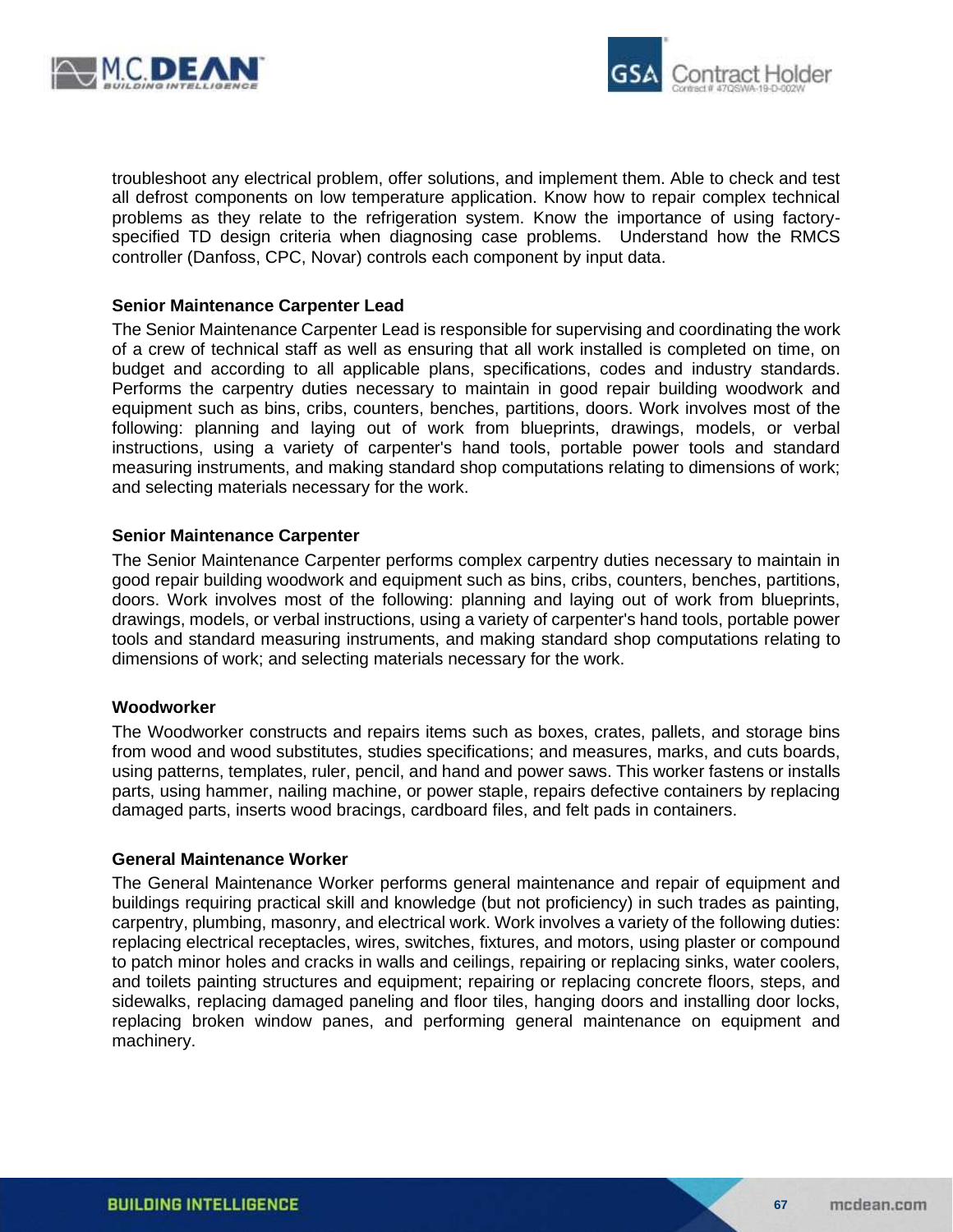



### **Senior Locksmith**

The Senior Locksmith performs complex installations, repairs, modifications on a variety of locking mechanisms found on doors, desks, compartments, mobile equipment, safes, and vaults. Examines locking mechanism and installs new unit or disassembles unit and replaces worn tumblers, springs, and other parts or repairs them by filing, drilling, chiseling and grinding, opens door locks by moving lock pick in cylinder or opens safe locks by listening to lock sounds or drilling.

### **Senior Locksmith Lead**

The Senior Locksmith Lead oversees other staff members who install, repair, modify, and open a variety of locking mechanisms found on doors, desks, compartments, mobile equipment, safes, and vaults. This worker assured the work performed by other locksmiths is accurate and completed per specifications.

# **Floor Tile Installer - Helper**

Assists the Floor Tile Installer - Journeyman in performing repairs to concrete walls, floors walls and ceilings. Assists with laying brick and/or stone, setting ceramic floors and/or wall tiles as well as performing masonry demolition and patching as required.

### **Floor Tile Installer - Journeyman**

Performs complex repairs to concrete walls, floors walls and ceilings. Lays brick and/or stone, sets ceramic floors and/or wall tiles as well as performing masonry demolition and patching as required.

### **Roofer-Helper**

Assists the Roofer in all aspects of moving, cutting, measuring and application of roofing materials.

### **Roofer**

Cover roofs of structures with shingles, slate, tiles, asphalt, aluminum, wood, or related materials. May spray roofs, sidings, and walls with material to bind, seal, insulate, or soundproof sections of structures. Apply alternate layers of hot asphalt or tar and roofing paper to roofs, according to specification. Apply gravel or pebbles over top layers of roofs, using rakes or stiff-bristled brooms. Apply plastic coatings and membranes, fiberglass, or felt over sloped roofs before applying shingles. Cement or nail flashing-strips of metal or shingle over joints to make them watertight. Cut felt, shingles, and strips of flashing; and fit them into angles formed by walls, vents, and intersecting roof surfaces. Inspect problem roofs to determine the best procedures for repairing them. Waterproof and damp-proof walls, floors, roofs, foundations, and basements by painting or spraying surfaces with waterproof coatings, or by attaching waterproofing membranes to surfaces. Estimate roofing materials and labor required to complete jobs and provide price quotes.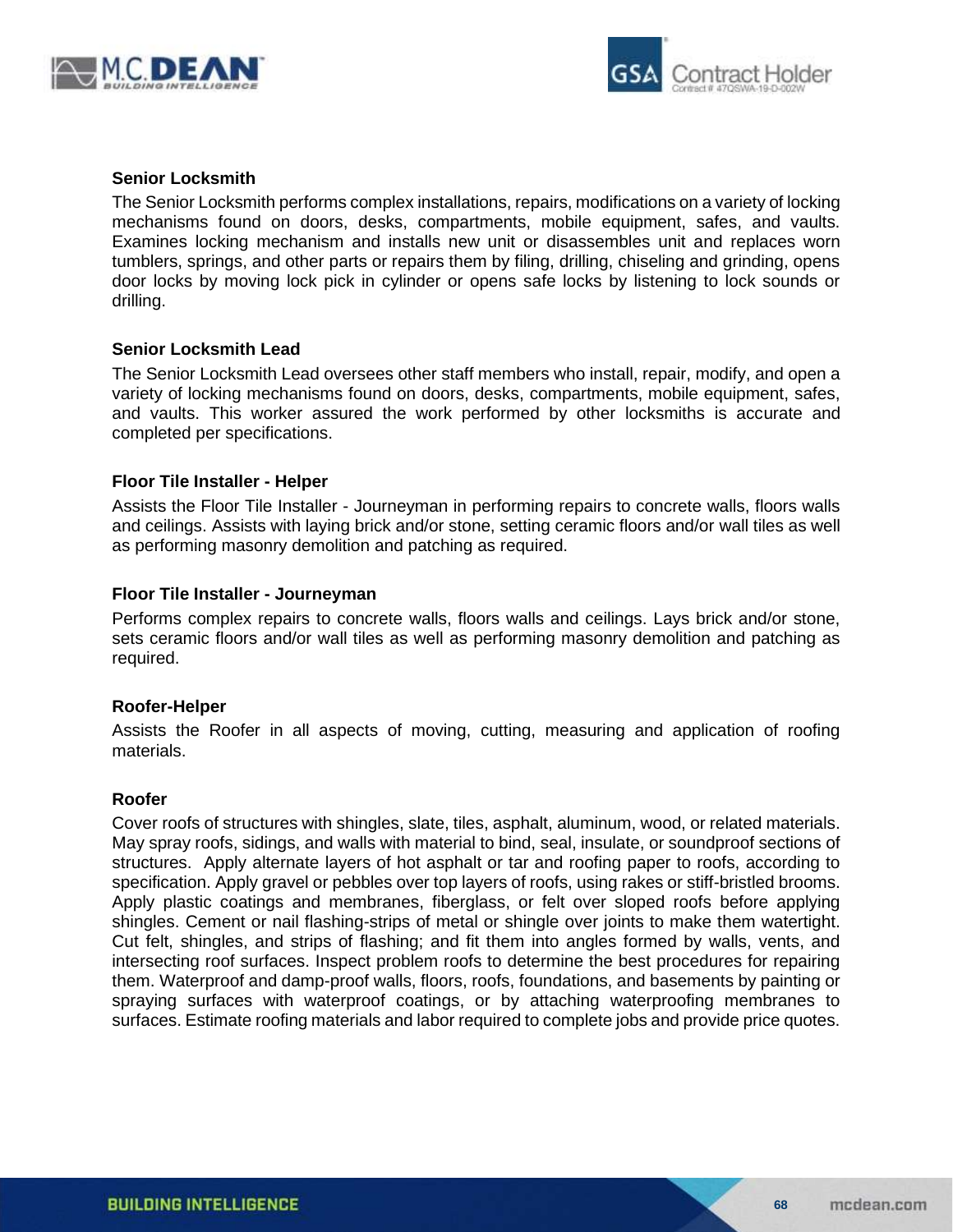



#### **Glass and Security Film Technician**

Cut, fit, install, repair, and replace glass and glass substitutes, such as plastic and aluminum, in building interiors or exteriors and in furniture or other products. Measure, cut, fit, and press antiglare, security and blast-protection adhesive film to glass, or spray glass with tinting solution to prevent light glare. Read and interpret blueprints and specifications to determine size, shape, color, type, and thickness of glass, location of framing, installation procedures, and staging and scaffolding materials required. Create patterns on glass by etching, sandblasting, or painting designs.

#### **Senior Maintenance Painter**

The Senior Maintenance Painter provides complex and challenging solution to painting projects based on substrates, climactic conditions and paint/coating types. Work involves the following: superior knowledge of surface peculiarities and types of paint required for different applications, preparing surface for painting by removing old finish or by placing putty or filler in nail holes and interstices, and applying paint with spray gun or brush. Mixing colors, oils, white lead and other paint ingredients to obtain proper color or consistency.

#### **Senior Maintenance Painter Lead**

The Senior Maintenance Painter Lead provides complex and challenging solution to painting projects based on substrates, climactic conditions and paint/coating types as well as supervising and guiding other painting staff members. Work involves the following: superior knowledge of surface peculiarities and types of paint required for different applications, preparing surface for painting by removing old finish or by placing putty or filler in nail holes and interstices, and applying paint with spray gun or brush. Mixing colors, oils, white lead and other paint ingredients to obtain proper color or consistency.

### **Carpet Layer**

The Carpet Layer prepares floor by removing old carpet or other covering, stripping, patching, or cleaning floor, measures and cuts carpeting to size, using carpet knife; lays padding and places carpeting on top of padding, cuts, trims, and stretches carpeting to fit along wall edges, openings, and projections, installs metal edging and metal door strips; may lay carpet tiles, applying adhesive to floor, and transport carpeting to installation site.

#### **Sheet Metal Worker, Maintenance**

The Sheet-Metal Worker, Maintenance fabricates, installs and maintains in good repair the sheetmetal equipment and fixtures (such as machine guards, grease pans, shelves, lockers, tanks, ventilators, chutes, ducts, metal roofing) of an establishment. Work involves most of the following: planning and laying out all types of sheet-metal maintenance work from blueprints, models, or other specifications, setting up and operating all available types of sheet-metal working machines, using a variety of hand tools in cutting, bending, forming, shaping, fitting and assembling, and installing sheet-metal articles as required. In general, the work of the maintenance sheet-metal worker requires rounded training and experience usually acquired through a formal apprenticeship or equivalent training and experience.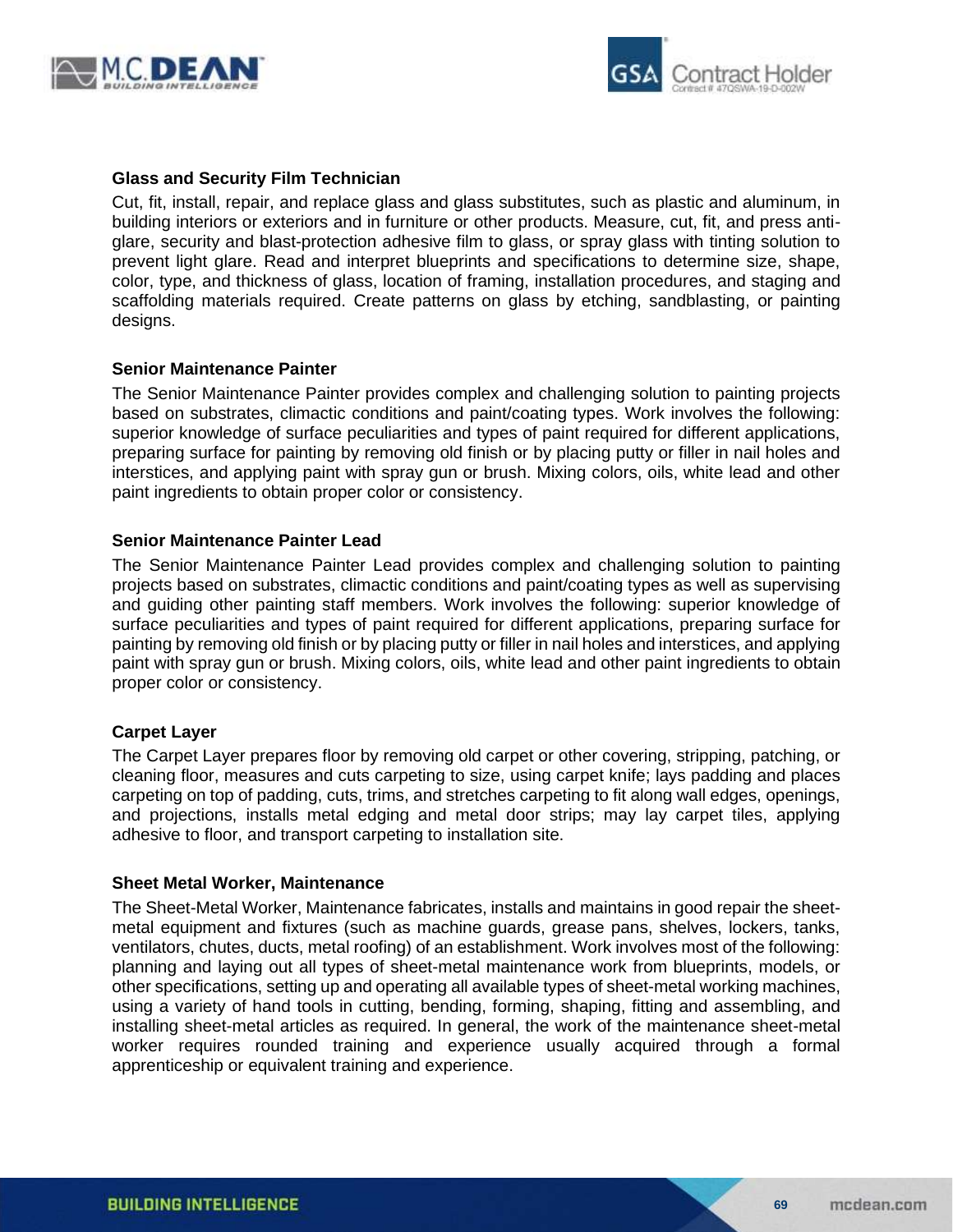



#### **Senior Journeyman Plumber**

The Senior Journeyman Plumber provides complex and challenging solutions relating to the assembly, installation and repair to pipes, fittings and fixtures of heating, water, and drainage systems, according to specifications and plumbing codes, studies building plans and working drawings to determine work aids required, and sequence of installations. This position has indepth knowledge of structure to ascertain obstructions to be avoided to prevent weakening of structure resulting from installation of pipe and locates and marks position of pipe and pipe connections and passage holes for pipes in walls and floors. Provides consultation on those issues requiring this level of knowledge.

#### **Senior Maintenance Plumber**

The Senior Maintenance Plumber provides complex and challenging solutions relating to assembling and installing valves, pipefittings, and pipes composed of metals, such as iron, steel, brass and lead, and nonmetals, such as glass, vitrified clay, and plastic. Joins pipe by use of screws, bolts, fittings, solder, plastic solvent, and caulks joints, fills pipe system with water or air and reads pressure gauges to determine whether system is leaking, installs and repairs plumbing fixtures, such as sinks, commodes, bathtubs, water heaters, hot water tanks, garbage disposal units, dishwashers, and water softeners. This person repairs and maintains plumbing by replacing washers in leaky faucets, mending burst pipes, and opening clogged drains, and may weld holding fixtures to steel structural members.

### **Water Treatment Plant Operator**

Controls treatment plant machines and equipment to purify and clarify water for human consumption and for industrial use. Operates and controls electric motors, pumps, and valves to regulate flow of raw water into treating plant and dumps specified amounts of chemicals such as chlorine, ammonia, and lime into water, or adjusts automatic devices that admit specified amounts of chemicals into tanks to disinfect, deodorize, and clarify water. Starts agitators to mix chemicals and allows impurities to settle to bottom of tank, turns valves to regulate water through filter beds to remove impurities, pumps purified water into water mains, monitors panel board and adjusts controls to regulator flow rates, loss of head pressure and water elevation and distribution of water. Cleans tanks and filter beds, using backwashing (reverse flow of water), repairs and lubricates machines and equipment, using hand- and power tools, tests water samples to determine acidity, color, and impurities, using colorimeter, turbidimeter, and conductivity meter. Work includes dumping chemicals such as alum into tanks to coagulate impurities and reduce acidity, recording data, such as residual content of chemicals, water turbidity, and water pressure.

#### **Pipefitter, Maintenance**

The Pipefitter, Maintenance installs or repairs water, steam, gas or other types of pipe and pipefitting. Work involves most of the following: laying out work and measuring to locate position of pipe from drawings or other written specifications, cutting various sizes of pipe to correct lengths with chisel and hammer, oxyacetylene torch or pipe-cutting machines, threading pipe with stocks and dies. This person is responsible for bending pipe by hand-driven or power-driven machines, assembling pipe with couplings and fastening pipe to hangers, making standard shop computations relating to pressures, flow and size of pipe required; and making standard tests to determine whether finished pipes meet specifications.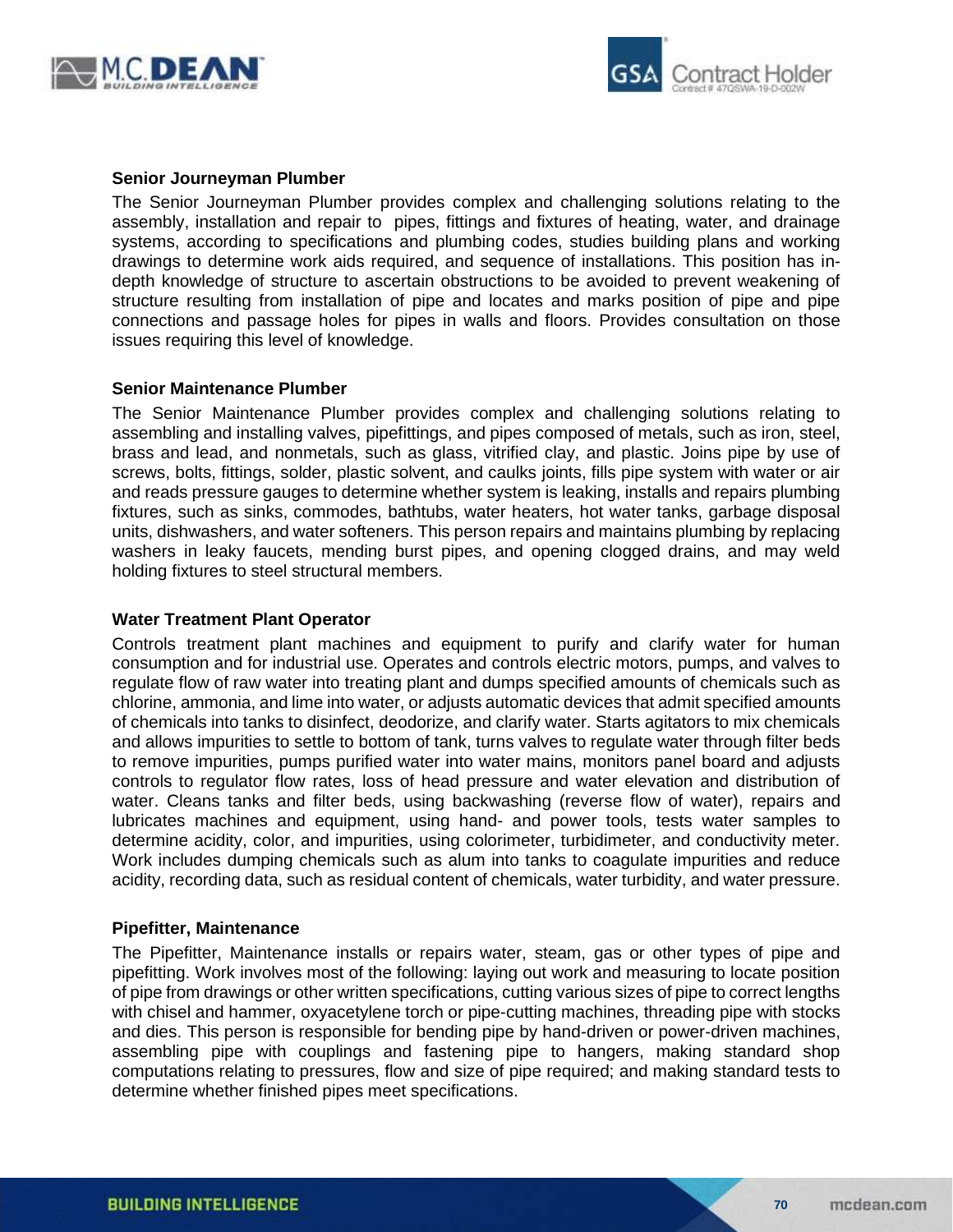



### **Boiler Tender**

The Boiler Tender oversees and performs the operations and maintenance of central heating plants. Tends one or more boilers to produce steam or high-temperature water for use in an establishment, fires boiler, observes and interprets readings on gauges, meters, and charts which register various aspects of boiler operation, adjusts controls to insure safe and efficient boiler operation and to meet demands for steam or high temperature water. Also maintains a log in which various aspects of boiler operation are recorded; cleans, oils, makes minor repairs or assists in repair to boiler room equipment; and following prescribed methods, treats boiler water with chemicals and analyze boiler water for such things as acidity, causticity, and alkalinity.

#### **Machinery Maintenance Mechanic**

The Machinery Maintenance Mechanic produces replacement parts and new parts in making repairs of metal parts of mechanical equipment. Work involves most of the following: interpreting written instructions and specifications, planning and laying out of work, using a variety of machinist's hand tools and precision measuring instruments, setting up and operating standard machine tools. Is responsible for the shaping of metal parts to close tolerances, making standard shop computations relating to dimensions of work, tooling, feeds, and speeds of machining; knowledge of the working properties of the common metals, selecting standard materials, parts, and equipment required for this work; and fitting and assembling parts into mechanical equipment.

#### **Stationary Engineer**

The Stationary Engineer operates and maintains one or more systems that provide an establishment with such services as heat, air-conditioning (cool, humidify, dehumidify, filter, and circulate air), refrigeration, steam or high-temperature water or electricity. Duties involve: observing and interpreting readings on gauges, meters and charts which register various aspects of the system's operation, adjusting controls to insure safe and efficient operation of the system and to meet demands for the service provided, recording in logs various aspects of the system's operation, keeping the engines, machinery and equipment of the system in good working order. This engineer may direct and coordinate activities of other workers (not stationary engineers) in performing tasks directly related to operating and maintaining the system or systems.

### **Subject Matter Expert / Degreed Engineer**

To support management, organizational and business tasks, consult as a subject area expert to solve complex problems in technical areas, including but not limited to engineering, science, logistics, asset management, operations, research, program management, risk, information technology, finance, acquisition, etc. Collaborate with customer(s) to determine specific needs and requirements and to counsel within the expert area, including overseeing task execution. provide expert technical analyses and advice in specific technical areas to support management, organizational and business decisions. Participate in meetings, task groups, teams, reviews and other environments to assist in collaborative results. Conduct site visits, investigations and studies to gather information. Prepare reports, presentations and papers to document findings, opinions and recommendations.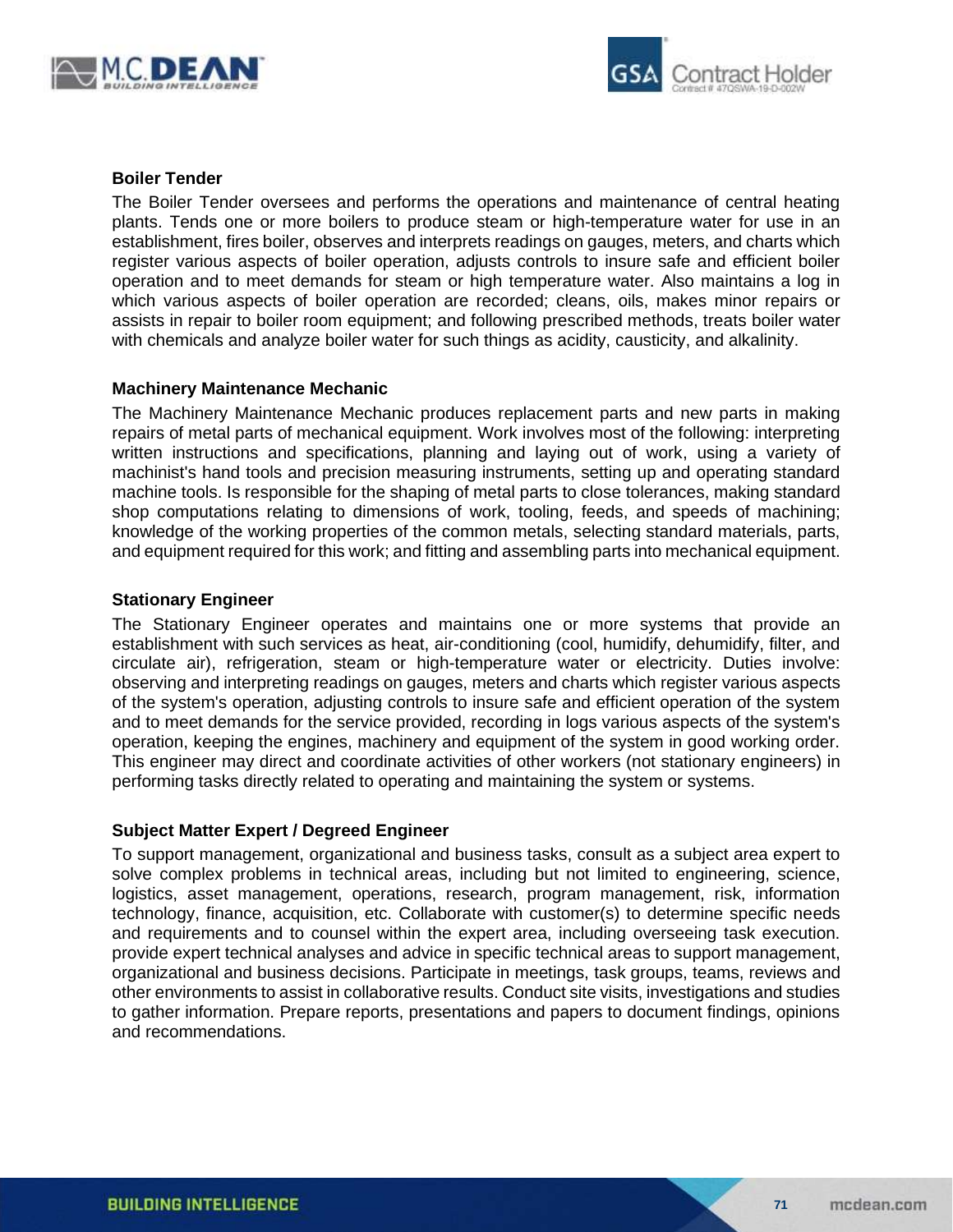



### **Maintenance Trades Helper**

Helper assists one or more workers in the skilled maintenance trades by performing specific or general duties of lesser skill such as: keeping a worker supplied with materials and tools, cleaning working area, machine, and equipment; assisting journeyman by holding materials or tools; and performing other unskilled tasks as directed by journeyman. The kind of work the helper is permitted to perform varies from trade to trade. In some trades the helper is confined to supplying, lifting, and holding materials and tools, and cleaning working areas and in others, the worker is permitted to perform specialized machine operations, or parts of a trade that are also performed by workers on a full-time basis.

### **Laborer**

The Laborer performs tasks that require mainly physical abilities and effort involving little or no specialized skill or prior work experience. The following tasks are typical of this occupation: The Laborer loads and unloads trucks, and other conveyances, moves supplies and materials to proper location by wheelbarrow or hand truck; stacks materials for storage or binning, collects refuse and salvageable materials, and digs, fills, and tamps earth excavations, The Laborer levels ground using pick, shovel, tamper and rake, shovels concrete and snow; cleans culverts and ditches, cuts tree and brush; operates power lawnmowers, moves and arranges heavy pieces of office and household furniture, equipment, and appliance.

# **Laborer, Grounds Maintenance Lead**

Responsible for facility operations, maintenance and repair services; custodial services; grounds maintenance; and refuse waste and recycling collection and disposal. Primary responsibility is the day to day operation and maintenance of a multi-skilled workforce performing operation and maintenance of facilities to include electrical, HVAC, plumbing systems, and managing operation of an energy monitoring and control system (EMCS).

### **Laborer, Grounds Maintenance**

The Laborer, Grounds Maintenance maintains grounds of industrial, commercial or public property such as buildings, camp and picnic grounds, parks, playgrounds, greenhouses, and athletic fields, and repairs structures and equipment, performing one or more of the following tasks: cut grass, using walking-type or riding mowers , trim hedges and edges around walks, flowerbeds, and wells, using hedge trimmers, clippers and edging tools, prunes shrubs and trees to shape and improve growth, using shears and other hand tools, sprays lawn, shrubs, and trees with fertilizer or insecticide.

### **Gardener**

Plans and executes small scale landscaping operations and maintains grounds and landscape of household, business and other properties. Works with assistant in preparing and grading terrain, applying fertilizers, seeding and sodding lawns, and transplanting shrubs and plants, and cultivates them, using gardening implements and power-operated equipment. Plants new and repairs established lawns, using seed mixtures and fertilizers recommended for particular soil type and lawn location. Locates and plants shrubs, trees, and flowers recommended for particular landscape effect or those selected by property owner. Mows and trims lawns, using hand or power mower. Trims shrubs and cultivates gardens. Sprays trees and shrubs and applies supplemental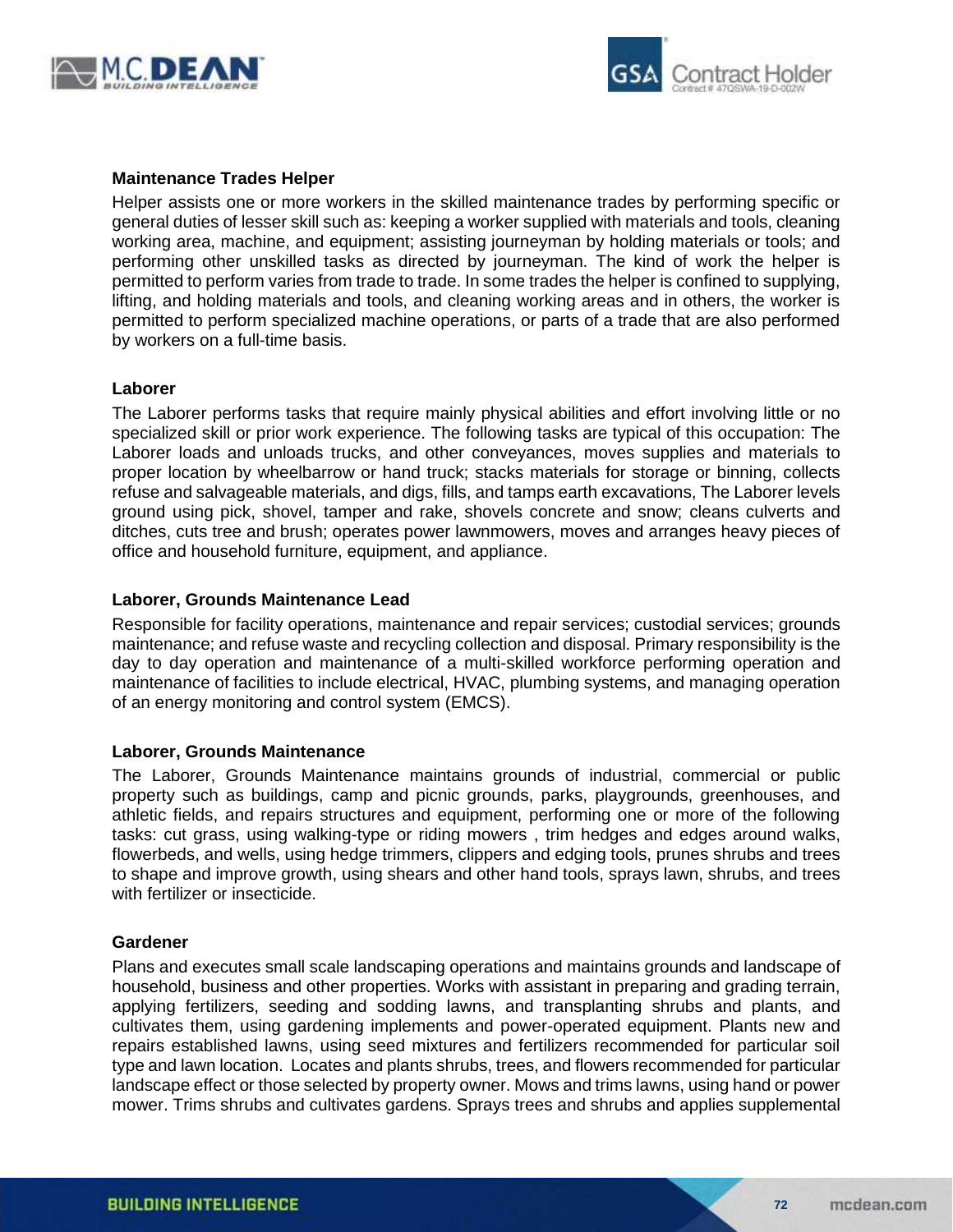



liquid and dry nutrients to lawn, trees and shrubs. Cleans ground, using rakes, brooms, and hose. May dig trenches and install drain tiles. May repair concrete and asphalt walks and driveways.

# **Tree Care Specialist**

The Tree Care Specialist identifies and inspects trees for damage and/or diseases. Uses loppers to remove limbs from designated trees, applies spacing guidelines for selection of best trees, and cuts or severs all live or dead limbs of selected trees to a specified height.

#### **Pest Controller, Lead**

The Pest Controller Lead coordinates all activities of a facility pest control operation. Supervises staff as they inspect facilities such as Dining Facilities and Commissaries periodically and prepares reports. Sprays chemical solutions or toxic gases and sets mechanical traps to kill pests that infest buildings and surrounding areas, fumigates rooms and buildings using toxic gases, sprays chemical solutions or dusts powders in rooms and work areas, places poisonous paste or bait and mechanical traps where pests are present; may clean areas that harbor pests, using rakes, brooms, shovels, and mops preparatory to fumigating; and may be required to hold State license.

#### **Pest Controller**

The Pest Controller inspects facilities such as Dining Facilities and Commissaries periodically and prepares reports. Sprays chemical solutions or toxic gases and sets mechanical traps to kill pests that infest buildings and surrounding areas, fumigates rooms and buildings using toxic gases, sprays chemical solutions or dusts powders in rooms and work areas, places poisonous paste or bait and mechanical traps where pests are present; may clean areas that harbor pests, using rakes, brooms, shovels, and mops preparatory to fumigating; and may be required to hold State license.

#### **Housekeeping Aide**

The Housekeeping Aide performs special cleaning projects as well as daily cleaning duties in accordance with standard procedures of the housekeeping department and with hospital objectives. An employee uses cleaning equipment, including automatic floor machines, commercial vacuums, wet mops, large wringers and other necessary equipment, tools, chemicals and supplies. The Housekeeping Aide will dry and wet mop floors, scrub and buff floors with rotor and other machines, vacuum carpets to clean and control bacteria, transport trash from utility rooms and other collection points to incinerator, compactor, or pick-up area, perform special cleaning of induction units, walls, lighting fixtures, and windows, both inside and outside, move furniture and set up meeting rooms.

# **Dry Cleaner**

Work involves most of the following: knowledge of cleaning processes, fabrics, and colors, placement of sorted articles in drum of cleaning machine, operation of valves to admit cleaning fluids into drum of machine, starting of the drum, allowance of the drum it to rotate until articles are cleaned and removal of articles from machine, and the raining and filtering of cleaning fluid.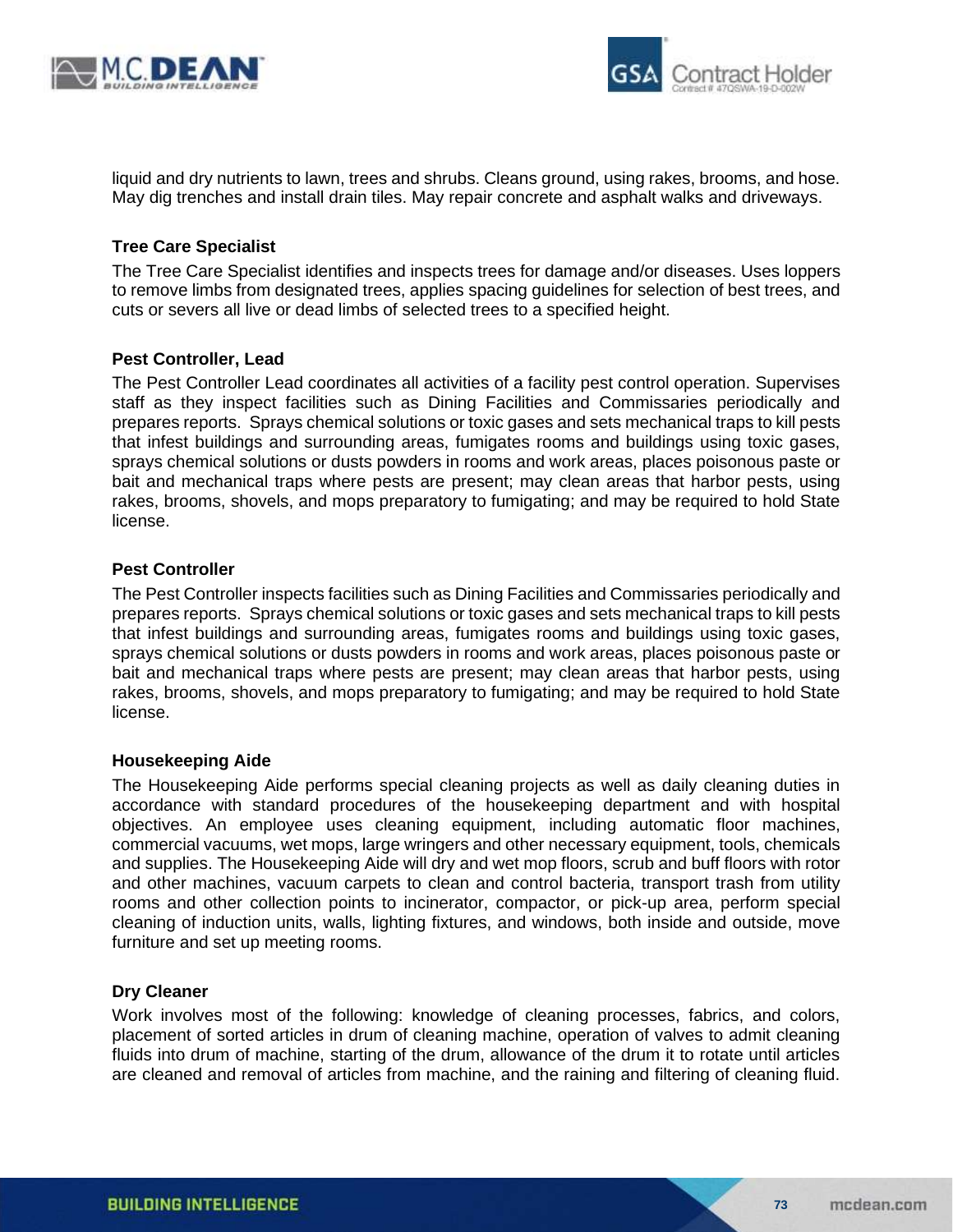



In addition, the Dry Cleaner may operate an extractor or tumbling machine or place articles in a cabinet dryer.

#### **Window Cleaner**

The Window Cleaner cleans windows, glass partitions, mirrors, and other glass surfaces of building interior or exterior, using pail of soapy water or other cleaner, sponge, and squeegee, crawls through windows from inside and hooks safety belt to brackets for support; sets and climbs ladder to reach second or third story; uses basin chair, swings stage or other scaffolding lowered from roof to reach outside windows; or stands to reach first floor or inside windows.

# CBA Rates Specific for Washington, DC IUOE

#### **Chief Engineer**

The primary function of the Engineering Supervisor is to ensure all equipment is fully operations at all times and in compliance with GSA requirements, District of Columbia, federal codes/laws, rules and regulations. The chief supervises all employees assigned under this contract. He/she shall provide management oversight for all phases of the Operation and Maintenance at the St. Elizabeth's Complex. In addition to supervising personnel, a Chief Engineer oversees policies. procedures, protocols and controls that govern operations. In addition of project management. a chief engineer sets goals and objectives — short and long term for the staff, Selects and coordinates work of all subcontractors needed for operations and preventive maintenance.

# **Assistant Chief Engineer**

Assistant Chief Engineer is responsible for the sale and efficient operation of all equipment in the power plants. Also, is responsible for notification and organizing personnel in response to emergency calls after hours. The Assistant Chief Engineer is responsible for supervision of engineer leads, scheduling. assigning and completion of all preventive maintenance tasks and service orders for equipment associated with the power plant. The Assistant Chief Engineer reports directly to the Chief Engineer and is responsible for all associated reports involving the equipment in the main power plants. Performs other duties as assigned

#### **Lead Engineer**

The Lead Engineer shall be in complete charge of the unit of the Employer to which he/she is assigned and under the direct supervision of the Chief Engineer. 1s responsible for the safe and efficient operation and maintenance of the facility. May direct and coordinate activities of other workers in performing tasks related to operating and maintaining the system or systems

#### **Engineer**

Responsible for the safe and efficient operation and maintenance during his/fret watch of all equipment in his/her plant as defined in Section 1.1. 1 above. Operates and maintains one or more systems which provides the facility with such services as heat, air- conditioning (cool,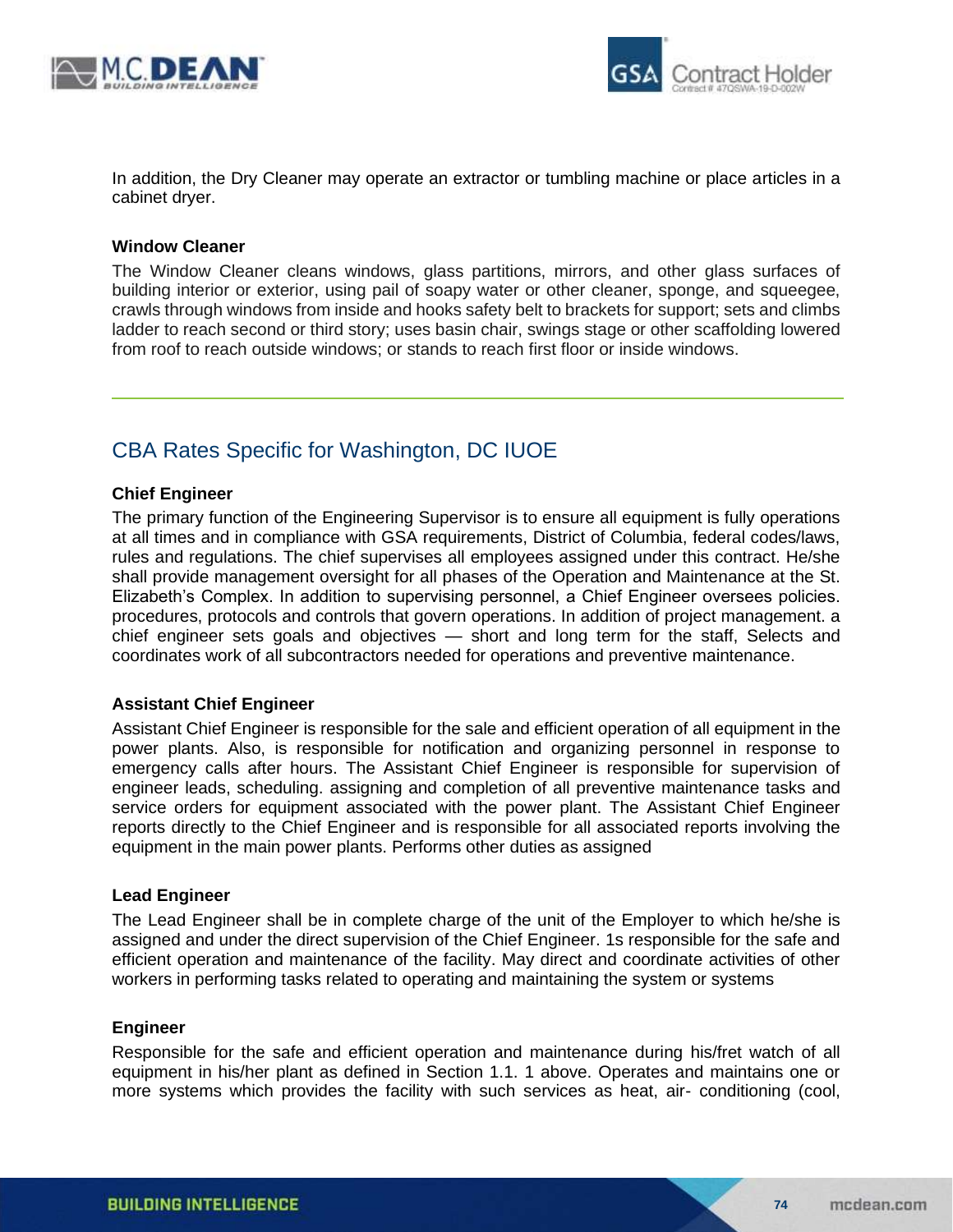



Humidify, dehumidify, filter, and circulate air), refrigeration, steam or high temperance water or electricity, Duties involve: observing and interpreting readings on gauges, meters and charts which register various aspects of the system's operation, adjusting controls to insure safe and efficient operation of the system and to meet demands for the service provided; recording in logs various aspects of the system's operation; keeping the engines, machinery and equipment of the system in good working order. May direct and coordinate activities of other workers (not stationary engineers) in performing tasks directly related to operating and maintaining the system or systems

# **HVAC Mechanic, Lead**

As a working lead, this individual is responsible to his/her immediate supervisor for the safe and efficient operation of all equipment in his/her specialty qualification and for emergency notification of proper supervisory personnel as needed. He/She is also responsible for the scheduling and daily production of work assigned to the employees under his/her supervision. Installs, services and repairs environment-control systems in residence, department stores, office buildings and other commercial establishments, utilizing knowledge of refrigeration theory, pipefitting and structural layout. Mounts compressor and condenser units on platform or floor, using hand tools, following blueprints or engineering specifications. Fabricates, assembles and installs ducts work. Fabricates, assembles and installs ductwork and chassis parts. using portable metalworking tools and welding equipment. Installs evaporator unit in chassis or in air-duct system, using hand tools. Cuts and bends tubing to correct length and shape. using cutting and bending equipment and tools. Cuts and threads pipe using machine-threading or hand-threading equipment. Joins tubing or pipes to various refrigerating units by means of sleeves, couplings or unions, and solders joints using torch, forming complete circuit for refrigerant. Installs expansion and discharge valves in circuit. Connects motors, compressors, temperature controls, humidity controls and circulating ventilation fans to control panels and connects control panels to power source. Installs air and water filters in completed installation. Injects small amount of refrigerant into compressor to test systems and adds Freon gas to build up prescribed operating pressure. Observes pressure and vacuum gauges and adjusts controls to insure proper operation. Tests joints and connections for gas leaks, using gauges oi soap-and-water solution. Wraps pipes in insulation batting and secures them in place with cement or wire bands. Replaces defective breaker controls. thermostats, switches, fuses and electrical wiring to repair installed units, using electrical wiring to repair installed units, using electrician 's hand tools and test equipment. May install, repair and service air conditioners, (15 20 tons cooling capacity) in warehouses and small factory buildings.

# **HVAC Mechanic**

Installs, services and repairs environment-control systems in residences, department stores, office buildings and other commercial establishments, utilizing knowledge of refrigeration theory, pipefitting and structural layout. Mounts compressor and condenser units on platform or floor, using hand tools, following blueprints or engineering specifications. Fabricates, assembles and installs ductwork. Fabricates, assembles and installs ducts work and chassis parts, using portable metalworking tools and welding equipment. Installs evaporator unit in chassis or in air- duct system, using hand tools. Cuts and bends tubing to correct length and shape, using cutting and bending equipment and tools. Cuts and threads pipe, using machine- threading or hand-threading equipment. Joins tubing or pipes to various refrigerating units by means of sleeves. couplings or unions. and solders joints, using torch, forming complete circuit for refrigerants. Installs expansion and discharge valves in circuit. Connects motors, compressors, temperature controls, humidity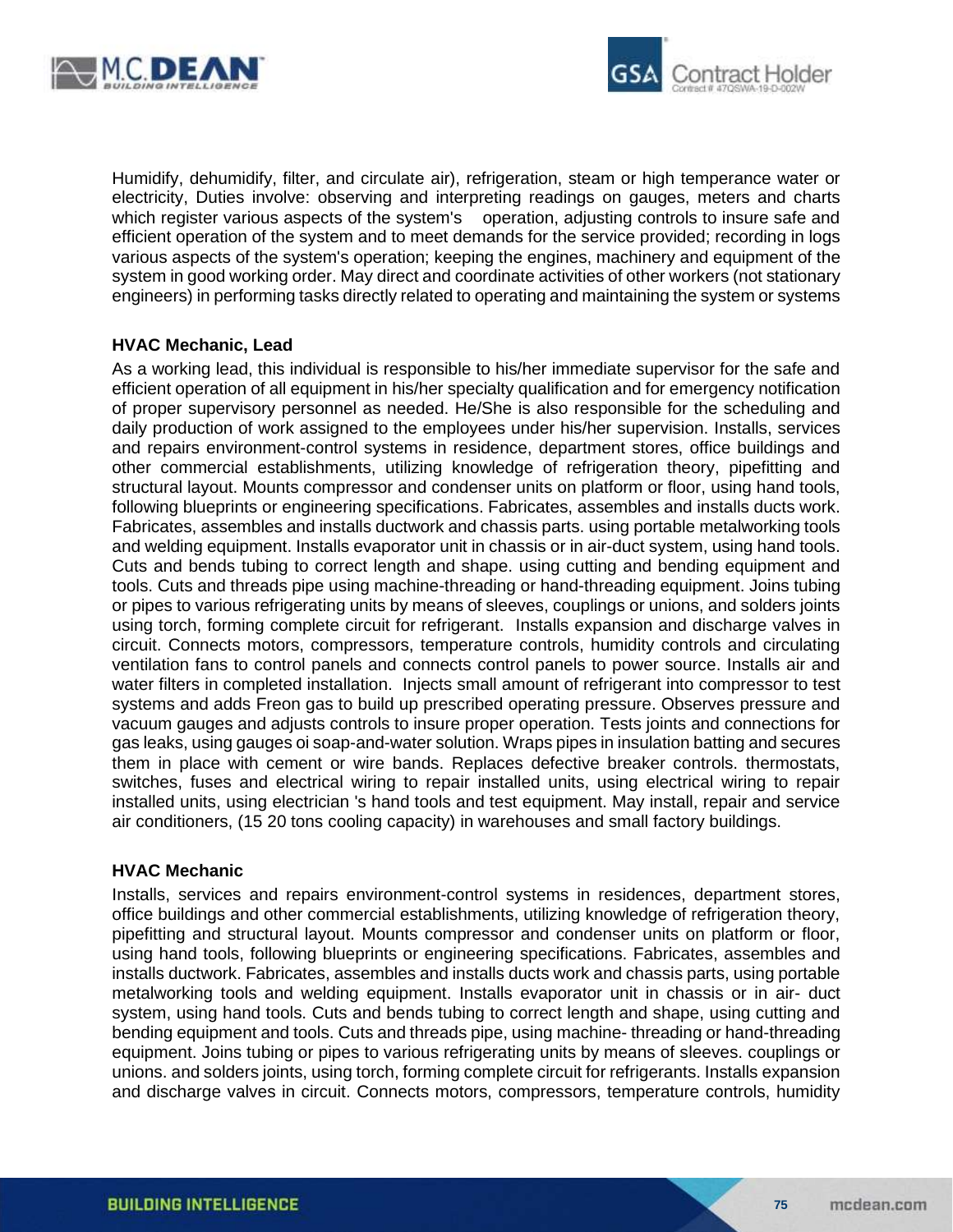



controls and circulating ventilation fans to control panels and connects control panels to power source. Installs aim and water filters in completed installation. Injects small amount of refrigeration compressor to test systems and adds freon gas to build up prescribed operating pressure. Observes pressure and vacuum gauges and adjusts controls to insure proper operation. Tests joints and connections for gas leaks, using gauges or soap-and—water solution. Wraps pipes in insulation batting and secures them in place with cement or wire bands. Replaces defective breaker' controls, thermostats, switches, fuses and electrical wiring to repair installed units, using electrical wiring to repair installed units, using electrician's hand tools and test equipment. May install, repair and service air conditioners, (15 — 20 tons cooling capacity) in warehouses and small factory buildings.

# **HVAC Controls Technician**

Installs, repairs, maintains and adjusts indicating, recording, telemetering and controlling instruments used to measure and control variables, such as pressure. how, temperature, motion, force, and chemical composition, using hand tools and precision instruments. Disassembles malfunctioning instruments and examines and tests mechanism and circuitry for defects. Troubleshoots equipment in or out of control system and replaces or repairs de festive parts. Reassembles instrument and tests assembly for conformance with specifications, using instruments, such as potentiometer, resistance bridge, manometer. And pressure gauge. Inspects instruments per iodic ally and makes minor calibration adjustments to insure functioning within specified standards. May adjust and repair final control mechanisms, such as automatically controlled valves and positioners. Must possess a DC Journeyman's license and control system certification. May calibrate instruments according to established standards. Performs other duties as assigned.

# **Maintenance Mechanic**

Performs maintenance and repairs to all equipment as defined in Section 1.1.I above as it pertains to his/her trade under the direct supervision of his/her immediate superior. He/she shall at no time be assigned or stand an engineer's watch. Repairs machinery or mechanical equipment. Work involves most of the following: examining machines and mechanical equipment to diagnose source of trouble; dismantling or partly dismantling machines and performing repairs that mainly involve the use of hand tools in scraping and fitting pans; replacing broken or' defective parts with items obtained from stock; ordering the production of a replacement part by a machine shop or sending the machine to a machine shop for major repairs; preparing written specifications for major repairs or for the production of parts ordered from machine shops: reassembling machines and making all necessary adjustments for operation. In general, the work of a Maintenance Mechanic requires rounded training and experience usually acquired through a formal apprenticeship or equivalent training and experience. Excluded from this classification are workers whose primary duties involve setting up or adjusting machines.

# **General Maintenance Worker**

Performs general maintenance and repair of equipment and building requiring practical skill and knowledge (but not proficiency) in such trades as painting, carpentry. plumbing, masonry, and electrical work. Work may involve the following duties: replacing electrical receptacles. wires, switches, fixtures , and motors; using plaster or compound to patch minor holes and cracks in walls and ceilings, repairing or replacing sinks, water coolers, and toilets; painting structures and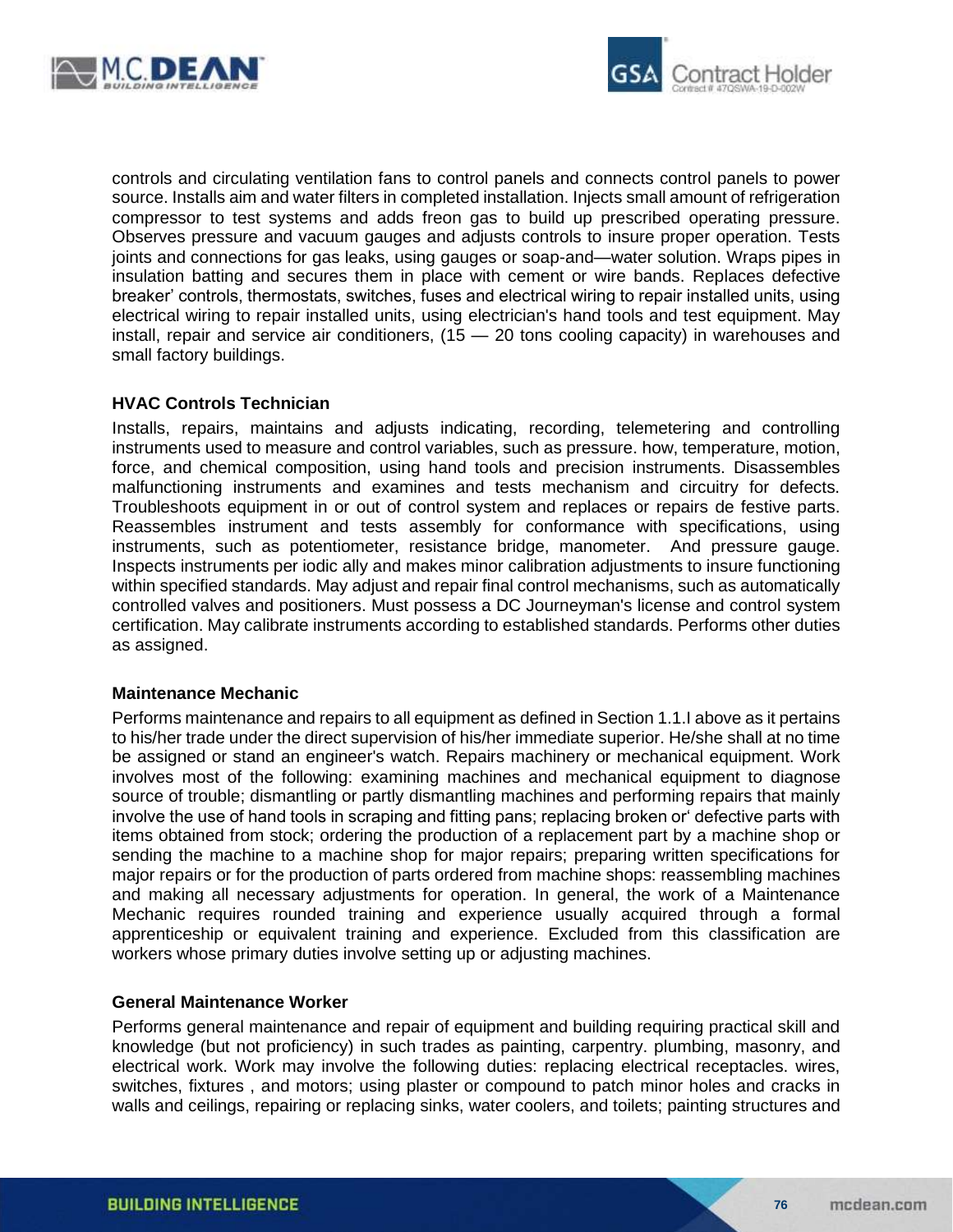



equipment: repairing or replacing concrete floors, steps, and sidewalks; replacing damaged paneling and floor tiles; hanging doors and installing door locks; replacing broken window panes; and performing general maintenance on equipment and machinery. Performs other duties as assigned.

# **Plumber, Lead**

As a working lead and technical expert, this individual is responsible to his immediate supervisor for the safe and efficient operation of all equipment and components in his/her specialty, assigns work with quality control and in the absence of other leads, will provide direction as needed. Must have 10 years of plumbing plant experience for maintaining and upgrading plumbing equipment, piping. etc. Performs corrective and preventative maintenance on all plumbing related equipment. Other responsibilities include, but are not limited to, installing and/or repairing various plumbing equipment (water heaters, drinking fountains, toilets, sinks. etc.) throughout the facility. Also. must be certified /licensed in pipefitting, steam fitting or sprinkler systems.

# **Plumber**

Responsible for maintaining and upgrading plumbing equipment, piping, etc. Performs corrective and preventative maintenance on all plumbing related equipment. Other responsibilities include, but are not limited to, installing and/or repairing various plumbing equipment (water heaters, drinking fountains, toilets, sinks, etc.) throughout the facility. Also, a Plumber I must be certified/licensed in pipefitting, steam fitting or sprinkler systems.

#### **Structural Lead**

As a working lead, responsible to his her immediate supervisor. for the safe and efficient operation of all equipment in his/her specialty qualification and for emergency y notification of proper supervisory personnel as needed. Also, responsible for the scheduling and daily production of work assigned to the employees under his/her supervision.

# **Carpenter**

Is responsible for performing a variety of carpentry duties as assigned. Carpentry services include, but are not limited to, the design. construction, installation and repair of wooden fixtures and structures such as cabinets, furniture, shelving, doors, plaques, and other custom wood products. Other duties include, but are not limited to, framing and finish work, painting, staining. etc. Monitors subcontractor performance as assigned, conducts jobsite troubleshooting and performs primary project layout and carpentry production.

#### **Painter**

Paints and redecorates walls, woodwork and fixtures, as well as desks, tables, cabinets (metal and wood), machinery and curbs. Work involves the following: knowledge of surface peculiarities and types of paint required for different applications; preparing surface for painting by removing Old finish or by placing putty or Miller in nail holes and interstices; and applying paint with spray gun or brush. May mix colors, oils, white lead and other paint ingredients to obtain proper color or consistency. In addition to painting, responsible for taping and texturing of drywall as required. May be required to assist Maintenance Mechanic in duties that parallel a painter's primary tasks.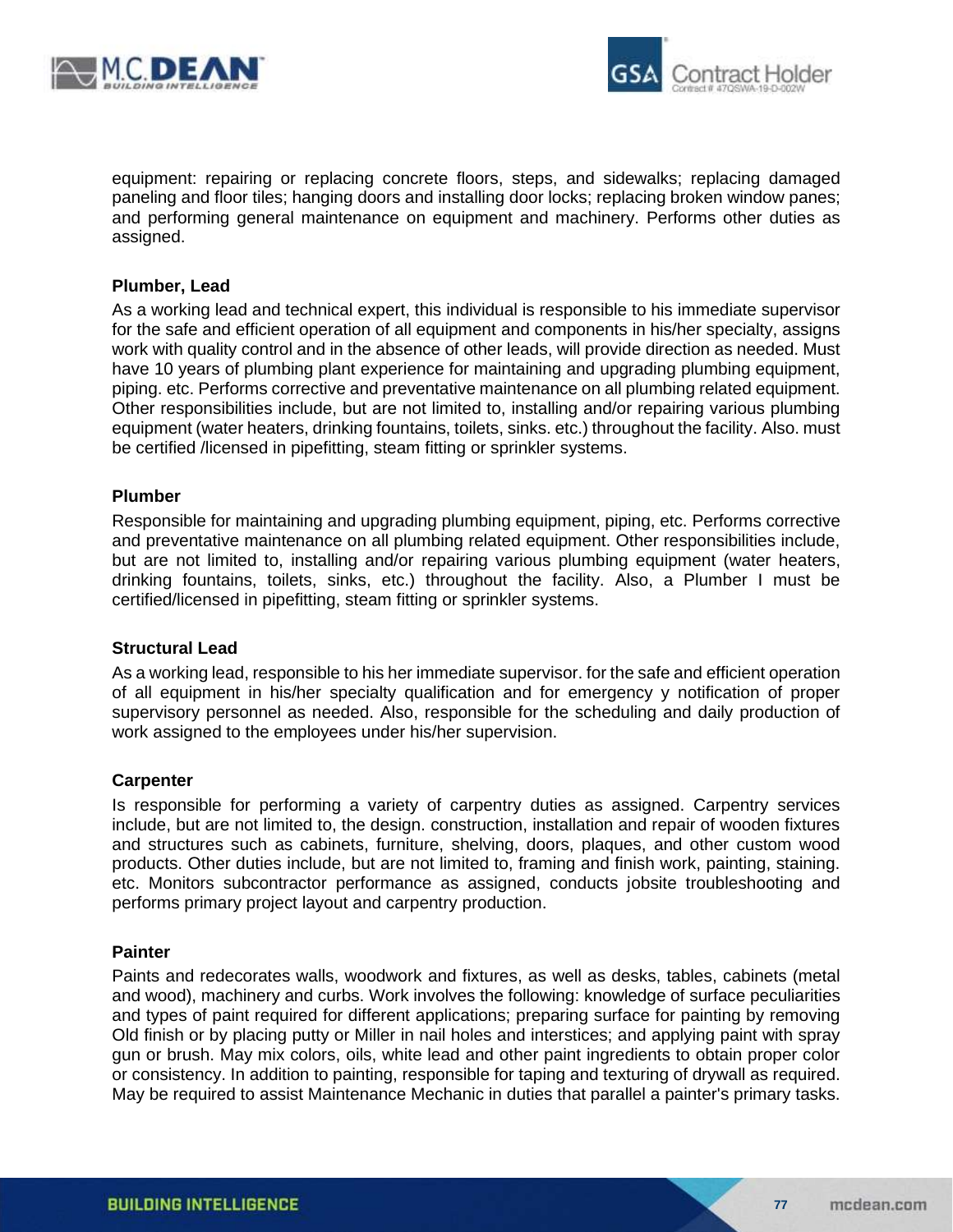



#### **Locksmith**

Installs, repairs, replace and maintain locks; open locks without keys by picking, drilling. and duplicating keys. Install door locks, replace and install all finished buildings hardware such as door closures, panic bars, repair locks on file cabinets, desks, and other pieces of furniture. Establish/maintain accurate records of key assignments. record changes in key and lock assignments. work from preventive maintenance schedules, use and operate tools of the trade and respond to emergency calls. Perform other job-related work as assigned.

#### **Maintenance Helper**

Performs all assigned duties under the immediate supervision of the Lead Engineer or his/her designee. Assists one or more workers in the skilled maintenance trades by performing specific or general duties of lesser skill, such as keeping a worker supplied with materials and tools; cleaning working area, machine and equipment; assisting journeyman by holding materials or tools; and performing other unskilled tasks as directed by journeyman. The kind of work the helper is permitted to perform varies from trade to trade. In some trades, the helper is confined to supplying, lifting, and holding materials and tools, and cleaning working areas; and in others. the worker ls permitted to perform specialized machine operations, or parts of a trade that are also performed by workers on a full- time basis.

#### **Snow Removal Operator**

Specialist in all aspects of snow removal. Capable of manual snow removal, proper use and application of ice melt or other materials, and capable of operating equipment such as gas sweepers, blowers, front loaders, bobcats, dump trucks or state body trucks.

#### **Snow Removal Supervisor**

Manage, plan and supervise all aspects of a snow removal program. Review clients' needs and timelines. Determine staff, materials and assets needed to effectively and safely move and remove snow, ice and other debris. Liase with client to review and/or revise the program as needed.

#### **Junior UPS Technician**

Entry Level Position responsible for commissioning, maintaining and repairing critical power systems. Under supervision, performs a complete visual inspection of the equipment including connections (input, output, internal), subassemblies, wiring harnesses, contacts, cables and major components. Checking air filters for cleanliness. Checking module(s) completely for the following (if applicable): Rectifier and inverter snubber boards for discoloration, power capacitors for swelling or leaking oil. Recording all voltage and current meter readings on the module control cabinet or the system control cabinet. Also includes checking the inverter and rectifier snubbers for burned or broken wires. Check all nuts, bolts, screws, and connectors for tightness and heat discoloration. Check fuses on the DC capacitor deck for continuity. Performs operational test of the system including unit transfer and battery discharge. Calibrates and records all electronics to system specifications. Installs or performs Engineering Field Change Notices (FCN) as necessary. Measures and records all low-voltage power supply levels. Measures and records phase-to-phase input voltage and currents.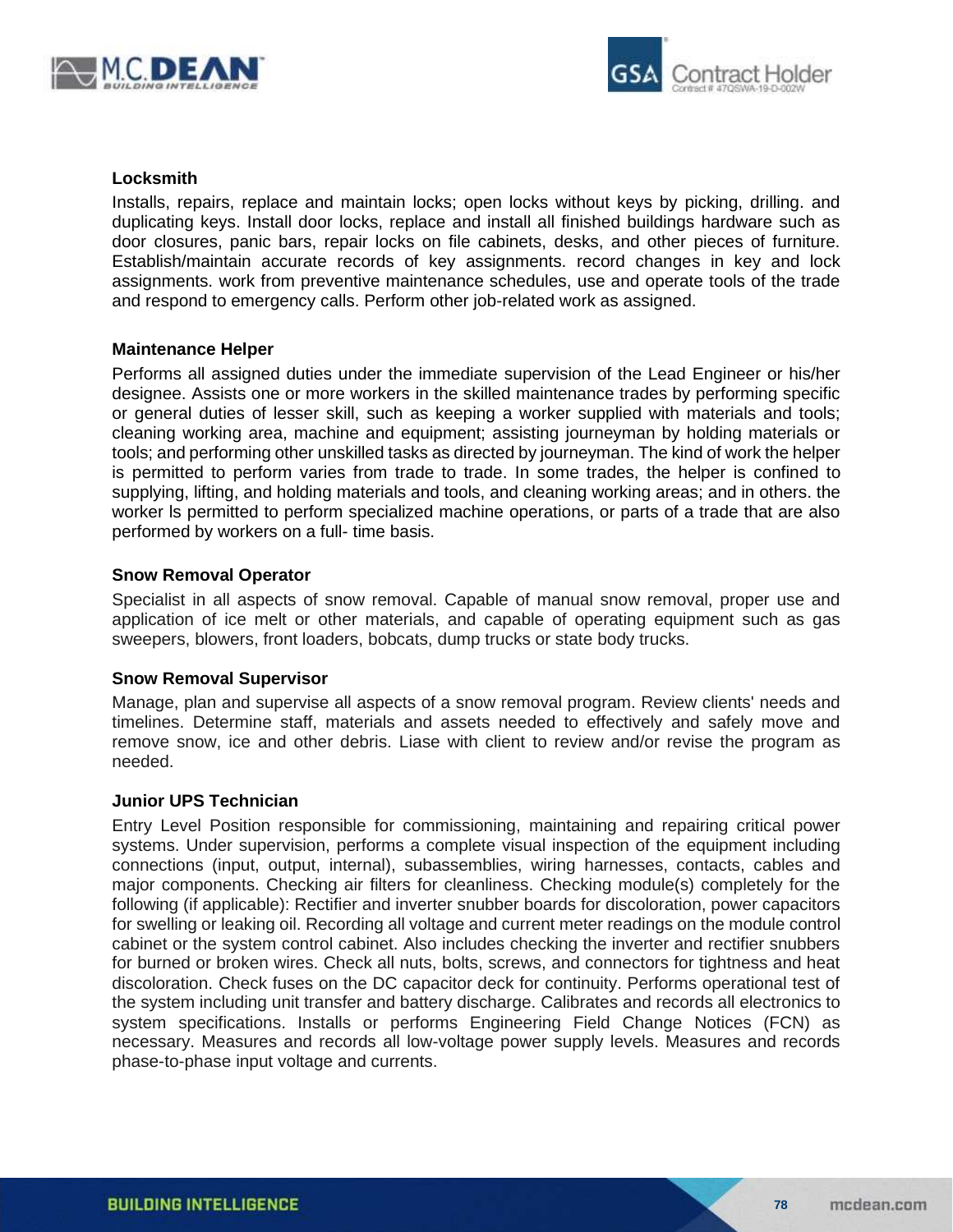



# **Senior UPS Technician**

Senior Level Position responsible for commissioning, maintaining and repairing critical power systems. Performs a complete visual inspection of the equipment including connections (input, output, internal), subassemblies, wiring harnesses, contacts, cables and major components. Checking air filters for cleanliness. Checking module(s) completely for the following (if applicable): Rectifier and inverter snubber boards for discoloration, power capacitors for swelling or leaking oil. Recording all voltage and current meter readings on the module control cabinet or the system control cabinet. Also includes checking the inverter and rectifier snubbers for burned or broken wires. Check all nuts, bolts, screws, and connectors for tightness and heat discoloration. Check fuses on the DC capacitor deck for continuity. Performs operational test of the system including unit transfer and battery discharge. Calibrates and records all electronics to system specifications. Installs or performs Engineering Field Change Notices (FCN) as necessary. Measures and records all low-voltage power supply levels. Measures and records phase-to-phase input voltage and currents. May train and or supervise other UPS Technician staff members